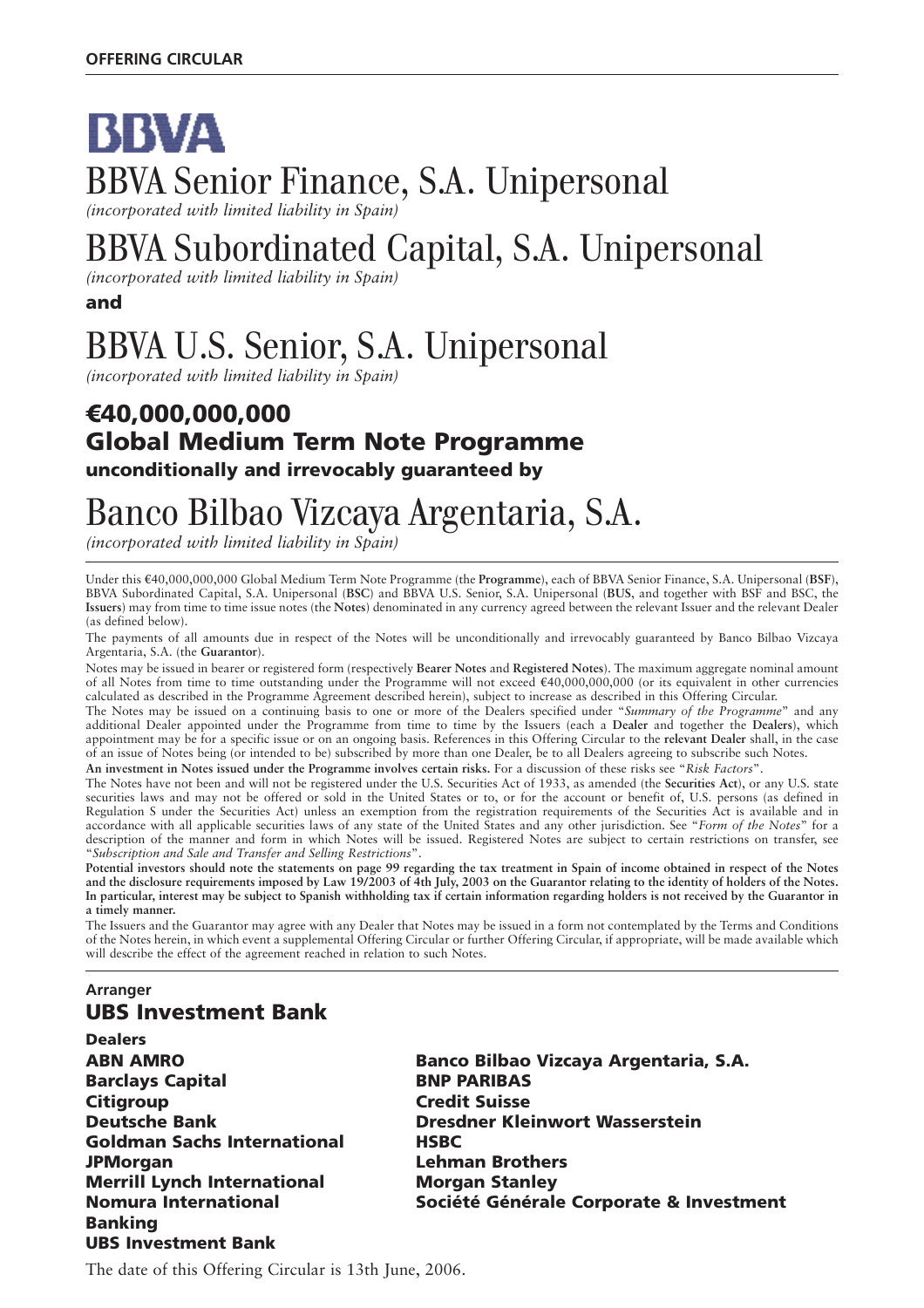Application has been made to the Financial Services Authority in its capacity as competent authority under the Financial Services and Markets Act 2000 (the **UK Listing Authority**) for Notes issued under the Programme during the period of 12 months from the date of this Offering Circular to be admitted to the official list maintained by the UK Listing Authority (the **Official List**) and to the London Stock Exchange plc (the **London Stock Exchange**) for such Notes to be admitted to trading on the London Stock Exchange's Gilt-Edged and Fixed Interest Market.

References in this Offering Circular to Notes being listed (and all related references) shall mean that such Notes have been admitted to trading on the London Stock Exchange's Gilt-Edged and Fixed Interest Market and have been admitted to the Official List. The London Stock Exchange's Gilt-Edged and Fixed Interest Market is a regulated market for the purposes of Directive 93/22/EEC (the **Investment Services Directive**).

Notice of the aggregate nominal amount of Notes, interest (if any) payable in respect of Notes, the issue price of Notes and any other terms and conditions not contained herein which are applicable to each Tranche (as defined under "Terms and Conditions of the Notes") of Notes will be set out in a final terms supplement (the **Final Terms**) which, with respect to Notes to be listed on the London Stock Exchange will be delivered to the UK Listing Authority and the London Stock Exchange on or before the date of issue of the Notes of such Tranche. The Programme provides that Notes may be listed or admitted to trading, as the case may be on such other or further stock exchanges or markets as may be agreed between the relevant Issuer, the Guarantor and the relevant Dealer.

Application may also be made to have certain Series of Notes accepted for trading in the Private Offerings, Resales and Trading through Automated Linkages System (**PORTAL**) of the National Association of Securities Dealers, Inc.

This Offering Circular constitutes a base prospectus for the purposes of Article 5.4 of Directive 2003/71/EC (the **Prospectus Directive**). This Offering Circular has also been approved by the UK Listing Authority as an approved prospectus for the purposes of Section 85 of the Financial Services and Markets Act 2000.

The Issuers and the Guarantor (the **Responsible Persons**) accept responsibility for the information contained in this Offering Circular. To the best of the knowledge of the Responsible Persons (each having taken all reasonable care to ensure that such is the case) the information contained in this Offering Circular is in accordance with the facts and does not omit anything likely to affect the import of such information. Information contained under the heading "Description of Banco Bilbao Vizcaya Argentaria, S.A." which has been obtained from an independent source, has been accurately reproduced and, as far as the Guarantor is aware, no facts have been omitted which would render this information inaccurate or misleading. Copies of Final Terms will be available from the registered office of the Issuers and the Guarantor and the specified office set out below of each of the Paying Agents (as defined below).

This Offering Circular is to be read in conjunction with all documents which are incorporated herein by reference (see "*Documents Incorporated by Reference*").

The Dealers have not independently verified the information contained herein. Accordingly, no representation, warranty or undertaking, express or implied, is made and no responsibility or liability is accepted by the Dealers as to the accuracy or completeness of the information contained or incorporated in this Offering Circular or any other information provided by the Issuers or the Guarantor in connection with the Programme. No Dealer accepts any liability in relation to the information contained or incorporated by reference in this Offering Circular or any other information provided by the Issuer or the Guarantor in connection with the Programme.

No person is or has been authorised by the Issuers or the Guarantor to give any information or to make any representation not contained in or not consistent with this Offering Circular or any other information supplied in connection with the Programme or the Notes and, if given or made, such information or representation must not be relied upon as having been authorised by the Issuers, the Guarantor or any of the Dealers.

Neither this Offering Circular nor any other information supplied in connection with the Programme or any Notes (a) is intended to provide the basis of any credit or other evaluation or (b) should be considered as a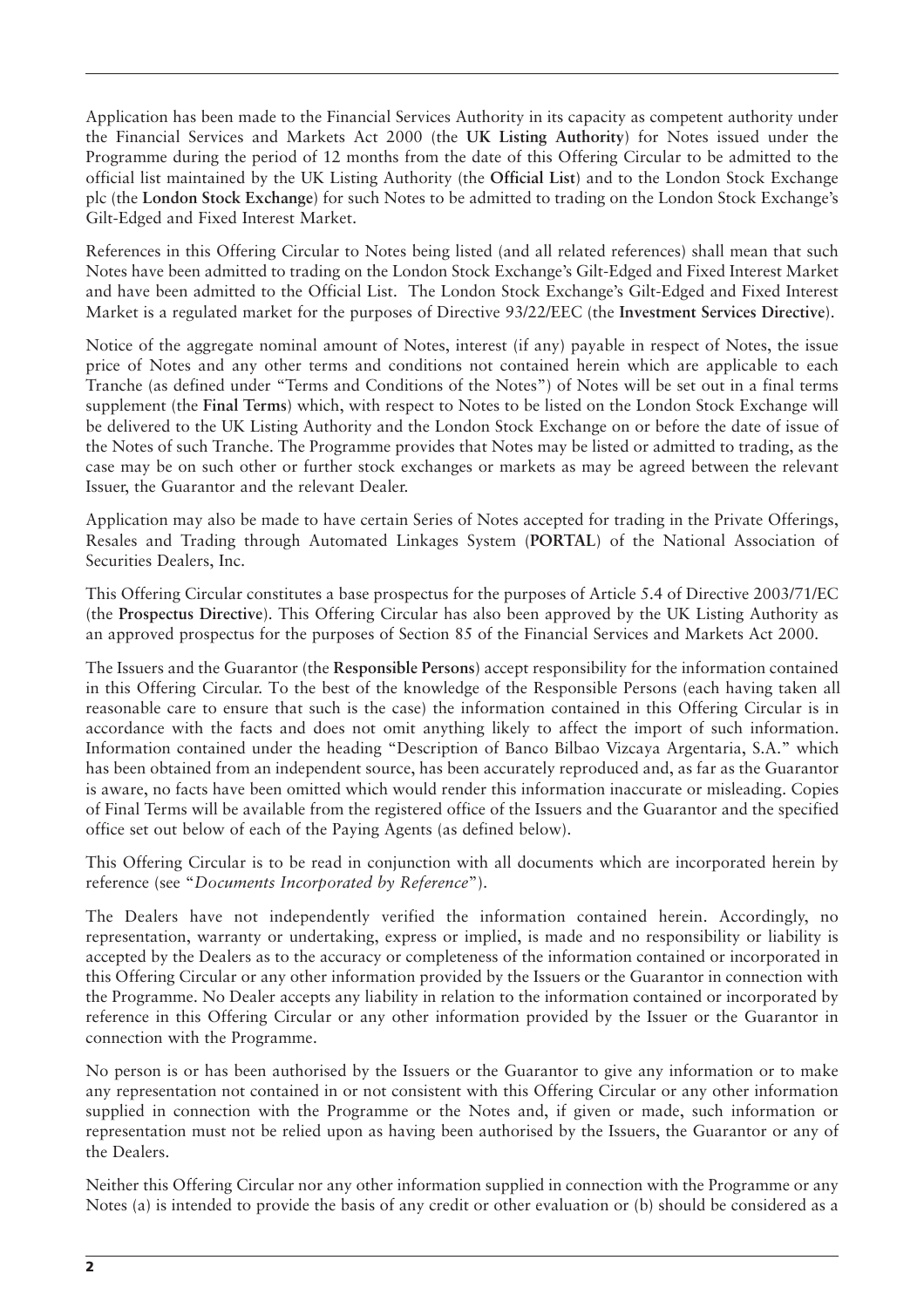recommendation by the Issuers, the Guarantor or any of the Dealers that any recipient of this Offering Circular or any other information supplied in connection with the Programme or any Notes should purchase any Notes. Each investor contemplating purchasing any Notes should make its own independent investigation of the financial condition and affairs, and its own appraisal of the creditworthiness, of the Issuers and/or the Guarantor. Neither this Offering Circular nor any other information supplied in connection with the Programme or the issue of any Notes constitutes an offer or invitation by or on behalf of the Issuers or the Guarantor or any of the Dealers to any person to subscribe for or to purchase any Notes.

Neither the delivery of this Offering Circular nor the offering, sale or delivery of any Notes shall in any circumstances imply that the information contained herein concerning the Issuers and/or the Guarantor is correct at any time subsequent to the date hereof or that any other information supplied in connection with the Programme is correct as of any time subsequent to the date indicated in the document containing the same. The Dealers expressly do not undertake to review the financial condition or affairs of the Issuers or the Guarantor during the life of the Programme or to advise any investor in the Notes of any information coming to their attention. Investors should review, *inter alia*, the most recently published documents incorporated by reference into this Offering Circular when deciding whether or not to purchase any Notes.

This Offering Circular does not constitute an offer to sell or the solicitation of an offer to buy any Notes in any jurisdiction to any person to whom it is unlawful to make the offer or solicitation in such jurisdiction. The distribution of this Offering Circular and the offer or sale of Notes may be restricted by law in certain jurisdictions. The Issuers, the Guarantor and the Dealers do not represent that this Offering Circular may be lawfully distributed, or that any Notes may be lawfully offered, in compliance with any applicable registration or other requirements in any such jurisdiction, or pursuant to an exemption available thereunder, or assume any responsibility for facilitating any such distribution or offering. In particular, no action has been taken by the Issuers, the Guarantor or the Dealers which would permit a public offering of any Notes or distribution of this Offering Circular in any jurisdiction where action for that purpose is required. Accordingly, no Notes may be offered or sold, directly or indirectly, and neither this Offering Circular nor any advertisement or other offering material may be distributed or published in any jurisdiction, except under circumstances that will result in compliance with any applicable laws and regulations. Persons into whose possession this Offering Circular or any Notes may come must inform themselves about, and observe, any such restrictions on the distribution of this Offering Circular and the offering and sale of Notes. In particular, there are restrictions on the distribution of this Offering Circular and the offer or sale of Notes in Japan, the United States and the European Economic Area (including the United Kingdom and Spain) see "*Subscription and Sale and Transfer and Selling Restrictions*".

In making an investment decision, investors must rely on their own examination of the Issuers and the Guarantor and the terms of the Notes being offered, including the merits and risks involved. The Notes have not been approved or disapproved by the United States Securities and Exchange Commission or any other securities commission or other regulatory authority in the United States, nor have the foregoing authorities approved this Offering Circular or confirmed the accuracy or determined the adequacy of the information contained in this Offering Circular. Any representation to the contrary is unlawful.

None of the Issuers, the Guarantor or the Dealers makes any representation to any investor in the Notes regarding the legality of its investment under any applicable laws. Any investor in the Notes should be able to bear the economic risk of an investment in the Notes for an indefinite period of time.

### SPANISH TAX RULES

Under Spanish law, interest payments in respect of the Notes will be subject to withholding tax in Spain, currently at the rate of 15 per cent. but expected to increase to 18 per cent. on 1st January, 2007, in the case of: (a) individual holders (as defined herein) who are resident for tax purposes in Spain; and (b) holders who receive payments through a Tax Haven (as defined in Royal Decree 1080/1991 of 5th July, 1991). The Guarantor is required pursuant to Spanish law to submit to the Spanish tax authorities certain details relating to holders of the Notes. Holders in respect of whom such information is not provided in accordance with procedures described herein to the Guarantor will receive payments subject to Spanish withholding,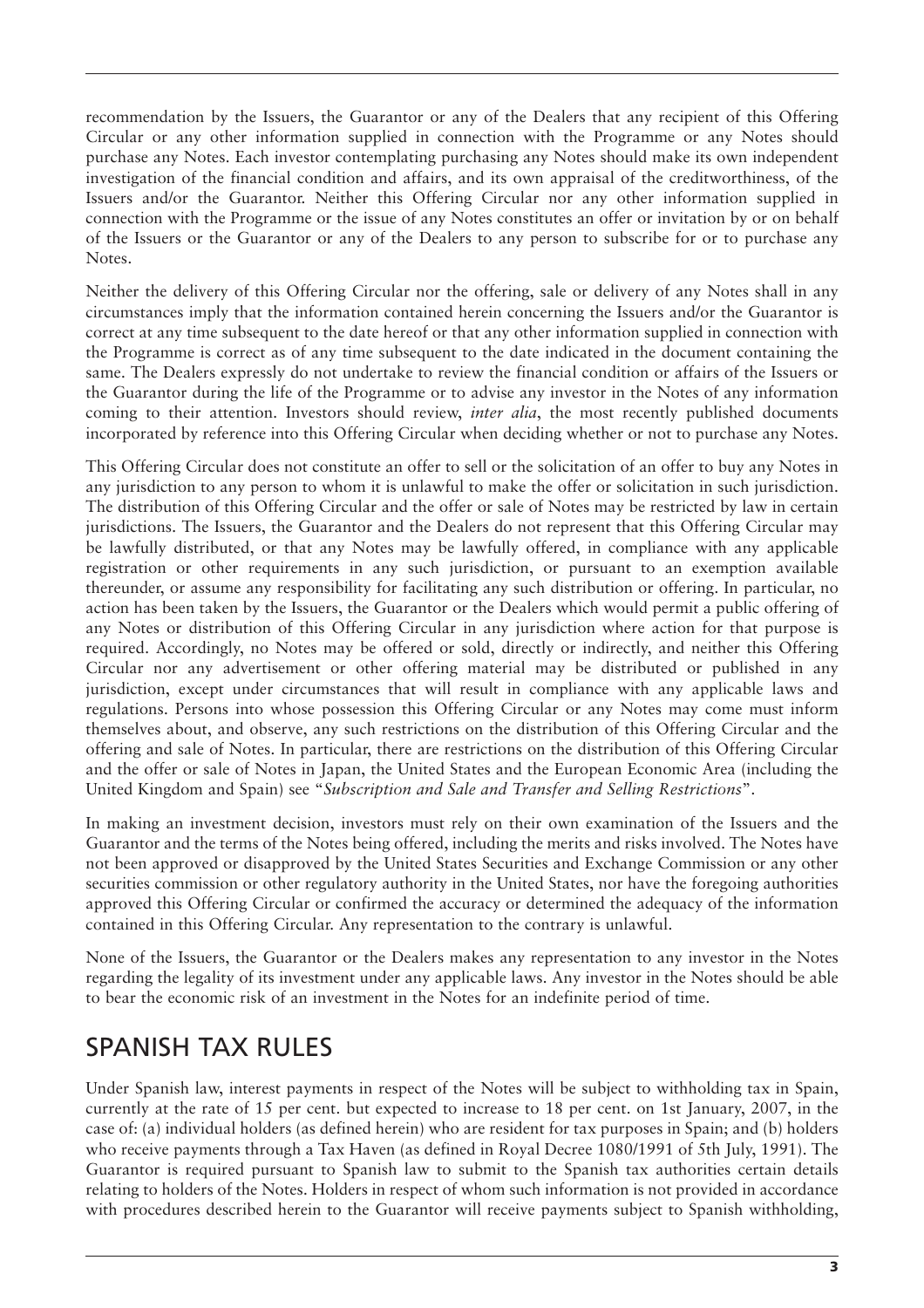currently at the rate of 15 per cent. but expected to increase to 18 per cent. on 1st January, 2007. Neither the relevant Issuer nor the Guarantor will gross up payments in respect of any such withholding tax in any of the above cases (see Condition 8 of the Notes and "*Taxation – Disclosure of Noteholder Information in connection with Interest Payments*")

Euroclear Bank S.A./N.V. (**Euroclear**) and Clearstream Banking, société anonyme (**Clearstream, Luxembourg** and, together with Euroclear, the **European Clearing Systems**) are expected to follow certain procedures to facilitate the relevant Issuer, the Guarantor and the Principal Paying Agent (as defined on page 43) in the collection of the details referred to above from holders of the Notes. If any European Clearing System is, in the future, unable to facilitate the collection of such information, it may decline to allow any or all Series of the Notes to be cleared through such European Clearing System and this may affect the liquidity of such Notes. Provisions have been made for the Notes, in such a case, to be represented by definitive Notes (see "*Form of the Notes*"). The procedures agreed and described in the Agency Agreement may, in the future, be amended to comply with Spanish law and regulations and operational procedures of the European Clearing Systems. The Guarantor and the relevant Issuer may from time to time, at their discretion, appoint an agent to intermediate with the European Clearing Systems in the provision of such information. Details of any such appointment will be set out in the applicable Final Terms.

In the case of any Notes which are held in The Depository Trust Company (**DTC**) the relevant Issuer and the Guarantor may agree procedures with DTC and an intermediary agent appointed by the relevant Issuer and the Guarantor to facilitate the collection of such details. Any such procedures will be summarised in the applicable Final Terms and otherwise made available to holders of the relevant Notes as described in the applicable Final Terms.

The procedure described in this Offering Circular for the provision of information required by Spanish laws and regulations is a summary only and is subject to review and amendment by the European Clearing Systems and/or DTC as well as to further clarification from the Spanish tax authorities regarding such laws and regulations. **Holders of Notes must seek their own advice to ensure that they comply with all procedures to ensure correct tax treatment of their Notes**. None of the Issuers, the Guarantor, the Dealers, the Paying Agents, the European Clearing Systems or DTC assume any responsibility therefore.

### U.S. INFORMATION

This Offering Circular is being submitted in the United States to a limited number of QIBs and Institutional Accredited Investors (each as defined under "*Form of the Notes*") for informational use solely in connection with the consideration of the purchase of the Notes being offered hereby. Its use for any other purpose in the United States is not authorised.

Neither the Notes nor the Guarantee have been or will be registered under the Securities Act. Subject to certain exceptions, Notes may not be offered, sold or delivered within the United States or to U.S. persons.

The Notes in bearer form are subject to U.S. tax law requirements and may not be offered, sold or delivered within the United States or its possessions or to United States persons, except in certain transactions permitted by U.S. tax regulations. Terms used in this paragraph have the meanings given to them by the U.S. Internal Revenue Code and the regulations promulgated thereunder.

Registered Notes may be offered or sold within the United States only to QIBs or to Institutional Accredited Investors, in either case in transactions exempt from registration under the Securities Act. Each U.S. purchaser of Registered Notes is hereby notified that the offer and sale of any Registered Notes to it may be being made in reliance upon the exemption from the registration requirements of the Securities Act provided by Rule 144A under the Securities Act (**Rule 144A**).

Purchasers of Definitive IAI Registered Notes (as defined under "*Form of the Notes – Registered Notes*") will be required to execute and deliver an IAI Investment Letter (as defined under "*Terms and Conditions of the Notes*"). Each purchaser or holder of Definitive IAI Registered Notes, Notes represented by a Rule 144A Global Note or any Notes issued in registered form in exchange or substitution therefor (together **Legended Notes**) will be deemed, by its acceptance or purchase of any such Legended Notes, to have made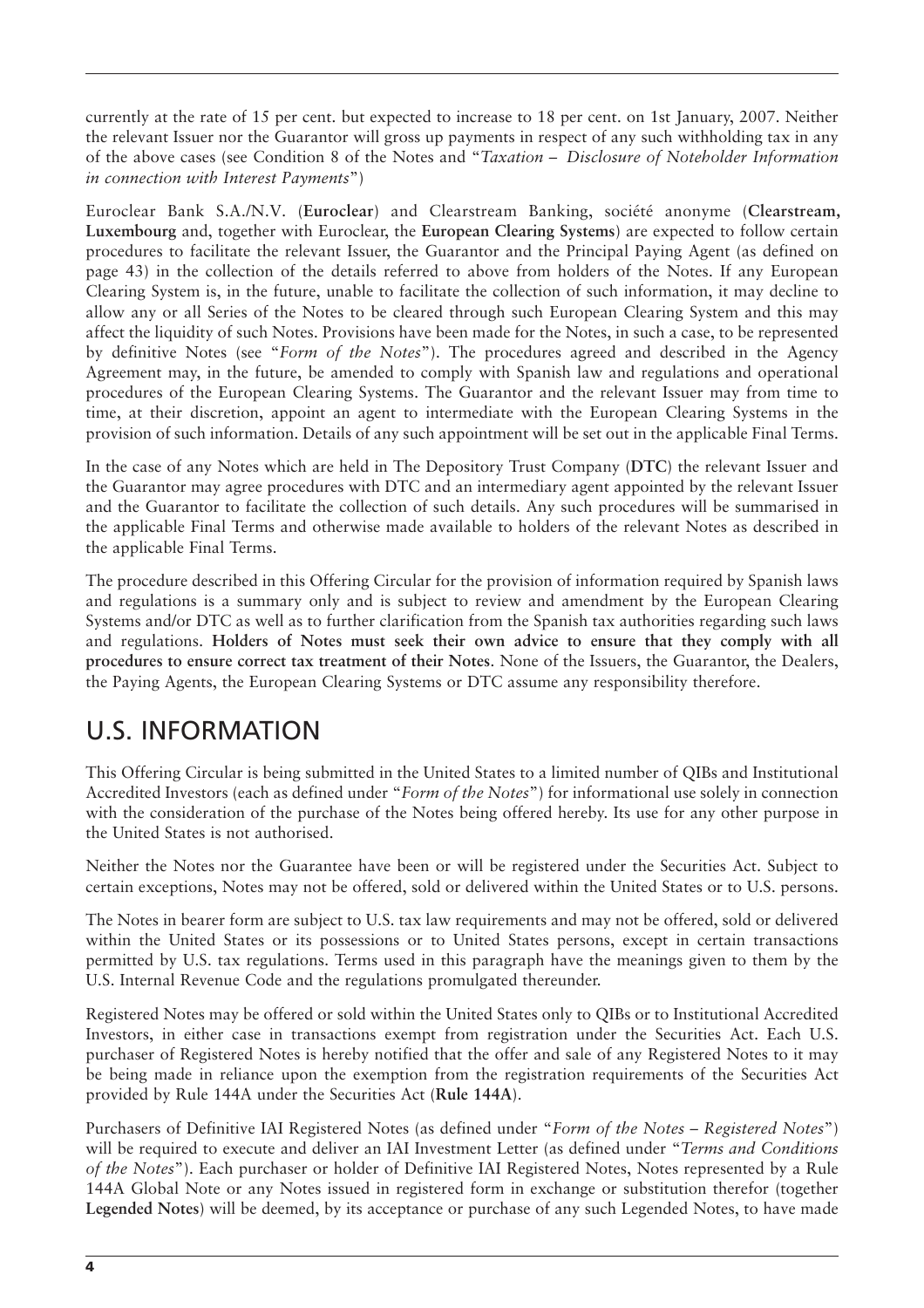certain representations and agreements intended to restrict the resale or other transfer of such Notes as set out in "*Subscription and Sale and Transfer and Selling Restrictions*". Unless otherwise stated, terms used in this paragraph have the meanings given to them in "*Form of the Notes*".

### NOTICE TO NEW HAMPSHIRE RESIDENTS

NEITHER THE FACT THAT A REGISTRATION STATEMENT OR AN APPLICATION FOR A LICENSE HAS BEEN FILED UNDER CHAPTER 421-B OF THE NEW HAMPSHIRE REVISED STATUTES WITH THE STATE OF NEW HAMPSHIRE NOR THE FACT THAT A SECURITY IS EFFECTIVELY REGISTERED OR A PERSON IS LICENSED IN THE STATE OF NEW HAMPSHIRE CONSTITUTES A FINDING BY THE SECRETARY OF STATE OF NEW HAMPSHIRE THAT ANY DOCUMENT FILED UNDER CHAPTER 421-B IS TRUE, COMPLETE AND NOT MISLEADING. NEITHER ANY SUCH FACT NOR THE FACT THAT AN EXEMPTION OR EXCEPTION IS AVAILABLE FOR A SECURITY OR A TRANSACTION MEANS THAT THE SECRETARY OF STATE HAS PASSED IN ANY WAY UPON THE MERITS OR QUALIFICATIONS OF, OR RECOMMENDED OR GIVEN APPROVAL TO, ANY PERSON, SECURITY OR TRANSACTION. IT IS UNLAWFUL TO MAKE, OR CAUSE TO BE MADE, TO ANY PROSPECTIVE PURCHASER, CUSTOMER OR CLIENT ANY REPRESENTATION INCONSISTENT WITH THE PROVISIONS OF THIS PARAGRAPH.

### AVAILABLE INFORMATION

To permit compliance with Rule 144A in connection with any resales or other transfers of Notes that are "restricted securities" within the meaning of the Securities Act, each of BSF, BSC, BUS and the Guarantor have undertaken in a deed poll dated 13th June, 2006 (the **Deed Poll**) to furnish, upon the request of a holder of such Notes or any beneficial interest therein, to such holder or to a prospective purchaser designated by him, the information required to be delivered under Rule 144A(d)(4) under the Securities Act if, at the time of the request, any of the Notes remain outstanding as "restricted securities" within the meaning of Rule 144(a)(3) of the Securities Act and the relevant Issuer or the Guarantor, as the case may be, is neither a reporting company under Section 13 or 15(d) of the U.S. Securities Exchange Act of 1934, as amended (the **Exchange Act**), nor exempt from reporting pursuant to Rule 12g3-2(b) thereunder.

### SERVICE OF PROCESS AND ENFORCEMENT OF CIVIL LIABILITIES

The Issuers and the Guarantor are corporations organised under the laws of Spain. All or most of the officers and directors of the Issuers and the Guarantor named herein reside outside the United States and all or a substantial portion of the assets of the Issuers and the Guarantor and of such officers and directors are located outside the United States. As a result, it may not be possible for investors to effect service of process outside Spain upon the Issuers and the Guarantor or such persons, or to enforce judgments against them obtained in courts outside Spain predicated upon civil liabilities of the Issuers and the Guarantor or such directors and officers under laws other than the laws of Spain, including any judgment predicated upon United States federal securities laws.

## PRESENTATION OF FINANCIAL AND OTHER INFORMATION

The Issuers and the Guarantor maintain their financial books and records and prepare their financial statements in euro in accordance with generally accepted accounting principles in Spain.

All references in this document to "*U.S. dollars*", "*U.S.\$*" and "*\$*" refer to United States dollars. In addition, all references to "*Sterling*" and "£" refer to pounds sterling and to "euro" and "€" refer to the currency introduced at the start of the third stage of European economic and monetary union pursuant to the Treaty establishing the European Community, as amended.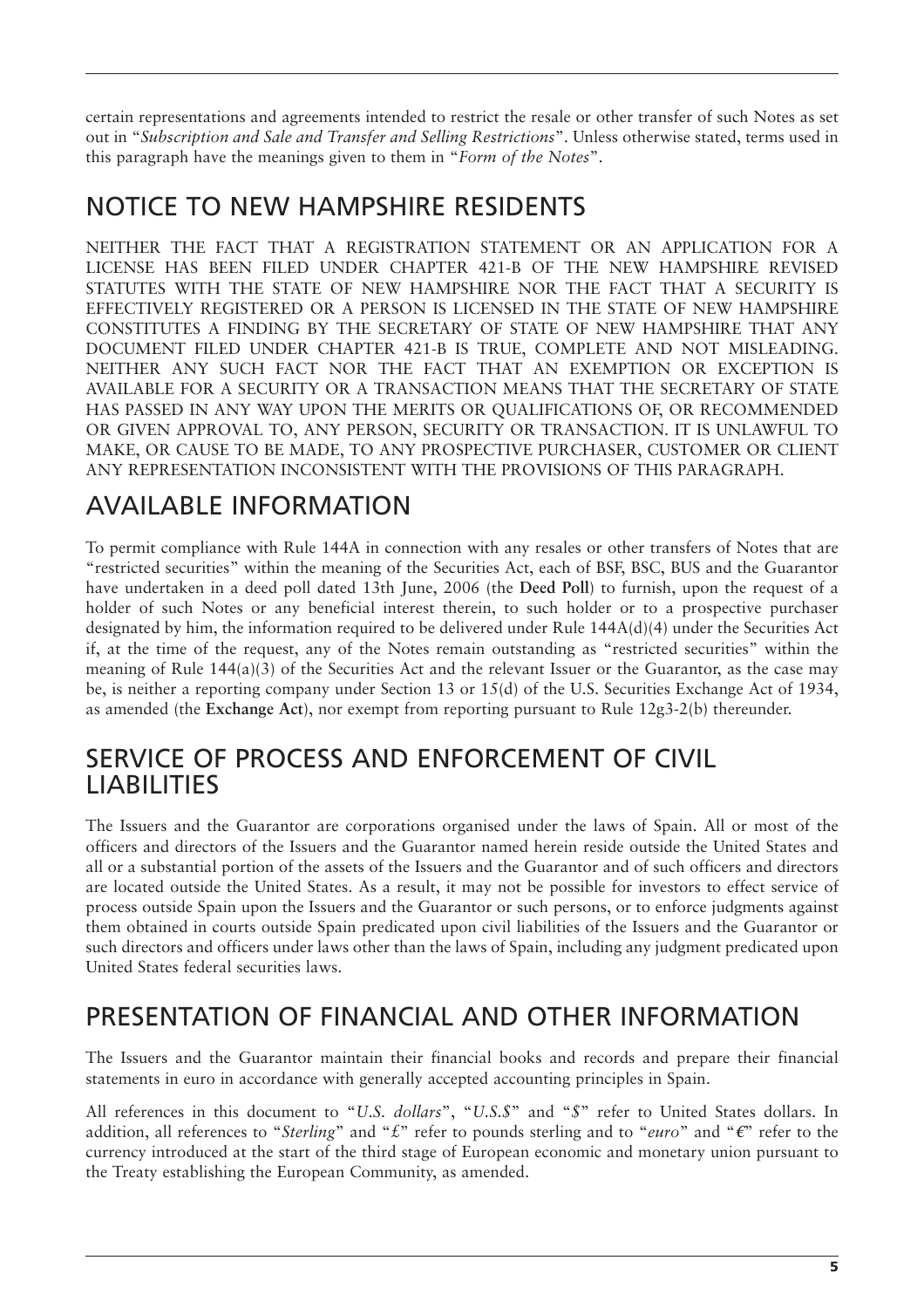### **CONTENTS**

| Summary of the Programme                     | 7  | Description of BBVA Subordinated                     |     |
|----------------------------------------------|----|------------------------------------------------------|-----|
| Risk Factors                                 | 10 | Capital, S.A. Unipersonal                            | 78  |
| Documents Incorporated by Reference          | 20 | Description of BBVA U.S. Senior, S.A.<br>Unipersonal | 79  |
| Overview of the Programme                    | 21 | Description of Banco Bilbao Vizcaya                  |     |
| Form of the Notes                            | 27 | Argentaria, S.A.                                     | 80  |
| Form of the Applicable Final Terms $\dots$ . | 31 | Book-Entry Clearance Systems                         | 95  |
| Terms and Conditions of the Notes            | 43 |                                                      | 99  |
| Use of Proceeds                              | 76 | Subscription and Sale and Transfer                   |     |
| Description of BBVA Senior Finance, S.A.     |    | and Selling Restrictions                             | 108 |
| Unipersonal                                  | 77 | General Information                                  | 115 |
|                                              |    |                                                      |     |

**In connection with the issue of any Tranche of Notes, the Dealer or Dealers (if any) named as the Stabilising Manager(s) (or persons acting on behalf of any Stabilising Manager(s)) in the applicable Final Terms may over-allot Notes (provided that, in the case of any Tranche of Notes to be admitted to trading on a regulated market in the European Economic Area, the aggregate principal amount of Notes allotted does not exceed 105 per cent. of the aggregate principal amount of the relevant Tranche) or effect transactions with a view to supporting the market price of the Notes of the Series (as defined below) of which such Tranche forms part at a level higher than that which might otherwise prevail. However, there is no assurance that the Stabilising Manager(s) (or persons acting on behalf of a Stabilising Manager) will undertake stabilisation action. Any stabilisation action may begin on or after the date on which adequate public disclosure of the final terms of the offer of the relevant Tranche of Notes is made and, if begun, may be ended at any time, but it must end no later than the earlier of 30 days after the issue date of the relevant Tranche of Notes and 60 days after the date of the allotment of the relevant Tranche of Notes.**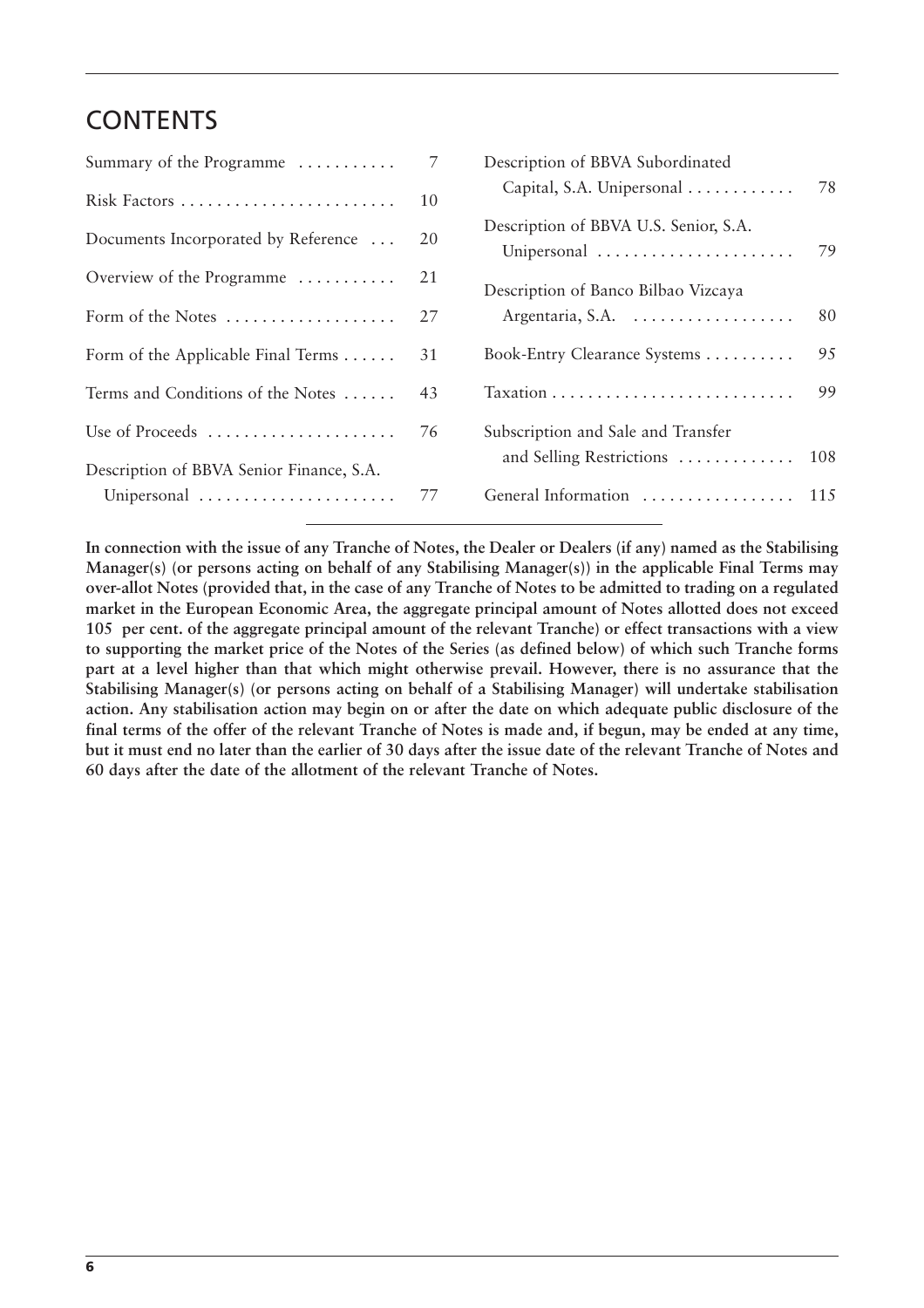### SUMMARY OF THE PROGRAMME

*This summary must be read as an introduction to this Offering Circular and any decision to invest in any Notes should be based on a consideration of this Offering Circular as a whole, including the documents incorporated by reference. Following the implementation of the relevant provisions of the Prospectus Directive in each Member State of the European Economic Area no civil liability will attach to the Responsible Persons in any such Member State in respect of this Summary, including any translation hereof, unless it is misleading, inaccurate or inconsistent when read together with the other parts of this Offering Circular. Where a claim relating to information contained in this Offering Circular is brought before a court in a Member State of the European Economic Area, the plaintiff may, under the national legislation of the Member State where the claim is brought, be required to bear the costs of translating the Offering Circular before the legal proceedings are initiated. Words and expressions defined in "Form of the Notes" and "Terms and Conditions of the Notes" shall have the same meanings in this summary.*

The Issuers under the Programme are BBVA Senior Finance, S.A. Unipersonal (BSF), which issues Senior Notes only, BBVA Subordinated Capital, S.A. Unipersonal (BSC), which issues Subordinated Notes only and BBVA U.S. Senior, S.A. Unipersonal (BUS), which issues Senior Notes only. All Notes are guaranteed by Banco Bilbao Vizcaya Argentaria, S.A. (BBVA).

#### **BSF**

BSF was incorporated on 29th October, 2004 for an unlimited duration with limited liability under Spanish law. BSF was registered at the Vizcaya Mercantile Registry (*Registro Mercantil de Vizcaya*) on 3rd November, 2004. The exclusive objects for which BSF was established are, pursuant to Article 2 of its Bylaws, "the issue of preference securities and/or other financial instruments including any type of debt instrument, for placement in domestic or international markets". BSF has an authorised and issued share capital of EUR 60,102 divided into 10,017 ordinary shares of par value EUR 6.00 each. BSF is a direct wholly-owned subsidiary of BBVA and does not have any subsidiaries of its own.

#### **BSC**

BSC was incorporated on 29th October, 2004 for an unlimited duration with limited liability under Spanish law. BSC was registered at the Vizcaya Mercantile Registry (*Registro Mercantil de Vizcaya*) on 3rd November, 2004. The exclusive objects for which BSC was established are, pursuant to Article 2 of its Bylaws, "the issue of preference securities and/or other financial instruments including any type of debt instrument, for placement in domestic or international markets". BSC has an authorised and issued share capital of EUR 60,102 divided into 10,017 ordinary shares of par value EUR 6.00 each. BSC is a direct wholly-owned subsidiary of BBVA and does not have any subsidiaries of its own.

#### **BUS**

BUS was incorporated on 22nd February, 2006 for an unlimited duration with limited liability under Spanish law. BUS was registered at the Vizcaya Mercantile Registry (*Registro Mercantil de Vizcaya*) on 28th February, 2006. The exclusive objects for which BUS was established are, pursuant to Article 2 of its Bylaws, "the issuance of preference securities and/or other financial instruments including any type of debt instrument, for placement in domestic or international markets". BUS has an authorised and issued share capital of EUR 60,102 divided into 10,017 ordinary shares of par value EUR 6.00 each. BUS is a direct wholly-owned subsidiary of BBVA and does not have any subsidiaries of its own.

#### **BBVA**

BBVA is a highly diversified international financial group, with strengths in the traditional banking businesses of retail banking, asset management, private banking and wholesale banking. It also has a portfolio of investments in some of Spain's leading companies.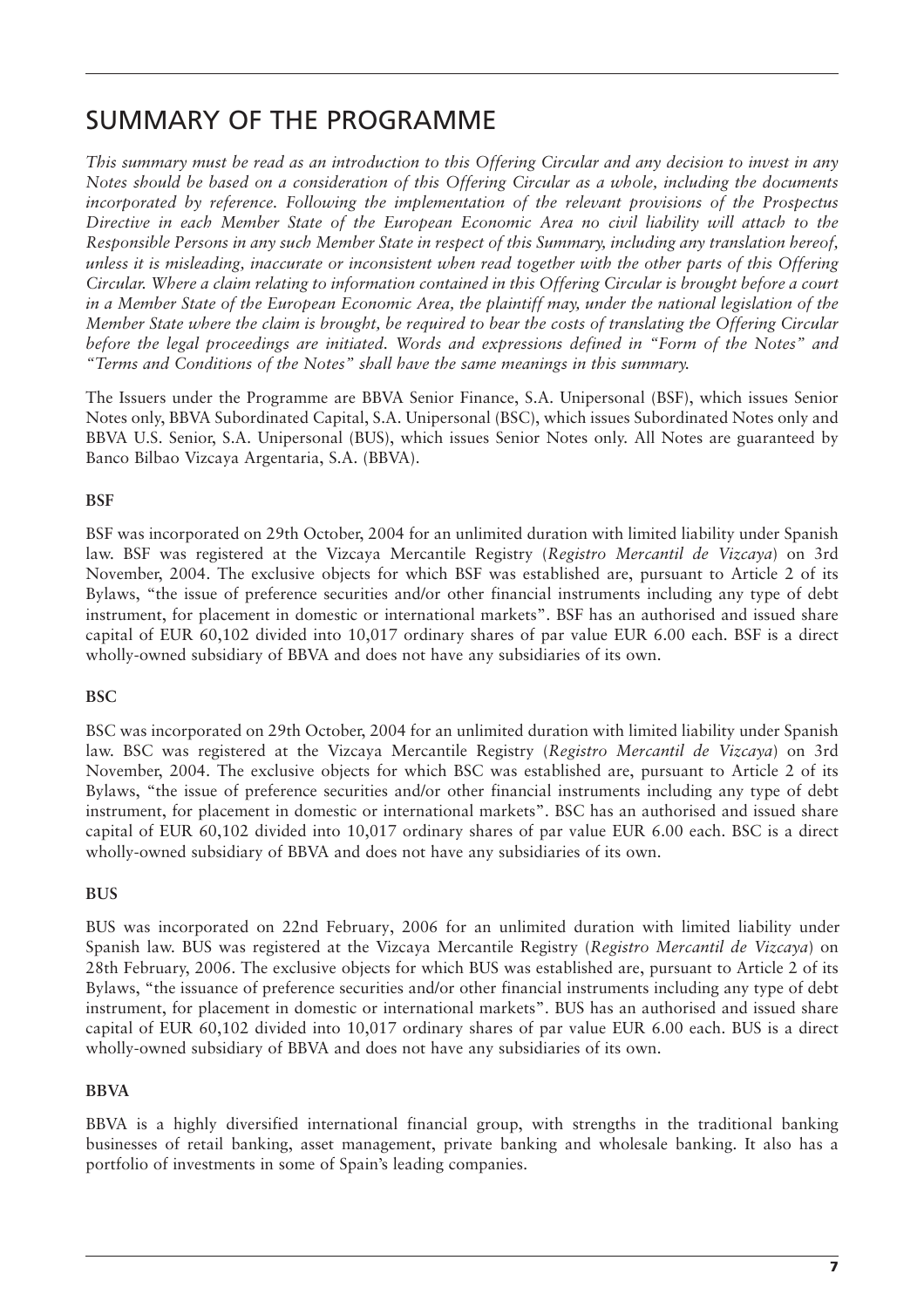BBVA was incorporated for an unlimited term on 28th January, 2000. BBVA was formed as the result of a merger by absorption of Argentaria into BBV, which was registered on 28th January, 2000 (see "History and Development of the Company").

BBVA's organisational structure is divided into the following business areas:

- Retail Banking Spain and Portugal.
- Wholesale Business.
- Mexico.
- South America.
- United States.
- Corporate Activities.

#### **Summary Financial Information**

As at 31st December, 2005 BBVA's consolidated total assets were €392,389 million and its consolidated net operating income for the year then ended was  $\epsilon$ 6,823 million. Selected consolidated financial information relating to BBVA is included under "Selected Financial Data" and BBVA's audited consolidated financial statements for each of the years ended 31st December, 2005 and 31st December, 2004 are incorporated by reference into this document but not this summary, see "Documents incorporated by reference".

#### **Risk Factors**

Each Issuer is a finance vehicle established to issue Notes under the Programme and to on-lend the proceeds to the Guarantor. Each Issuer's ability to fulfil its obligations under Notes issued by it under the Programme is therefore dependant upon the Guarantor and other Group companies performing their obligations under the on-loans made to them. Each Issuer is further indirectly affected by the other risks faced by the Guarantor and other Group companies, see "Risk Factors" below.

There are a number of factors that may affect the Guarantor's ability to fulfil its obligations under the Guarantee. These are also set out under "Risk Factors" below and include the Issuers' exposure to adverse changes in the Spanish economy and real estate market and risks relating to the lack of availability of funding, volatility in interest rates and increased competition. There are also risks faced by the Guarantor in its Latin American businesses. In addition, there are certain factors which are material for the purpose of assessing the market risks associated with Notes issued under the Programme which are described in detail under "Risk Factors".

#### **Notes issued under the Programme**

Each Issuer may issue fully paid or partly paid Notes denominated in any currency agreed between the relevant Issuer and the relevant Dealer, at an issue price which is at par or at a discount to, or premium over, par and up to a maximum aggregate nominal amount of all Notes from time to time outstanding under the Programme of €40,000,000,000 (or its equivalent in other currencies), subject to increase as described in this Offering Circular. The payments of all amounts due in respect of the Notes will be unconditionally and irrevocably guaranteed by BBVA.

BSF and BSC may issue Notes in bearer or registered form. BUS will issue Notes only in registered form. BSF and BUS will issue only Senior Notes. BSC will issue only Subordinated Notes. Perpetual Subordinated Notes may also be issued by BSC under the Programme and the terms and conditions applicable to such Notes will be set out in the applicable Final Terms.

The Notes may be issued on a continuing basis to one or more of the Dealers specified under "Overview of the Programme" and any additional Dealer appointed under the Programme from time to time by the Issuers, which appointment may be for a specific issue or on an ongoing basis.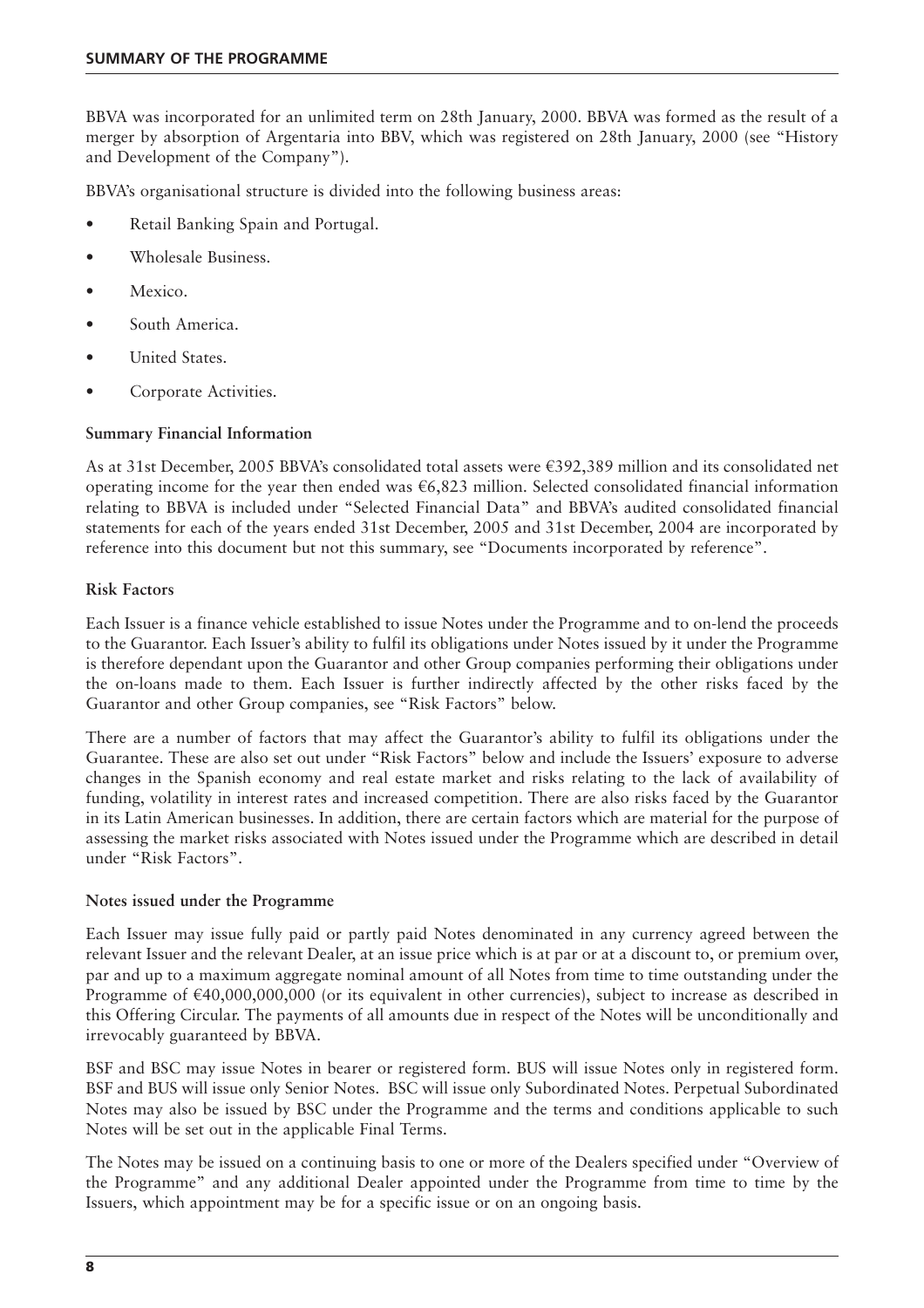Notes may be distributed by way of private or public placement, subject to the restrictions set out under "Subscription and Sale and Transfer and Selling Restrictions" below, and in each case on a syndicated or non-syndicated basis.

Notes may be issued as Fixed Rate Notes, Floating Rate Notes, Zero Coupon Notes or Structured Notes (including, but not limited to, Index Linked Notes and Dual Currency Notes).

Notes may be issued for any maturity greater than one month in the case of Senior Notes and a minimum maturity of five years in the case of Subordinated Notes, as indicated in the applicable Final Terms, or such other minimum or maximum maturity as may be allowed or required from time to time by the relevant central bank (or equivalent body) or any laws or regulations applicable to the relevant Specified Currency.

Notes may be issued which cannot be redeemed prior to their stated maturity (other than in specified instalments, if applicable, or for taxation reasons or following an Event of Default) or which are redeemable at the option of the relevant Issuer and/or the Noteholders upon giving notice to the Noteholders or the relevant Issuer, as the case may be, on a date or dates specified prior to such stated maturity and at a price or prices and on such other terms as may be agreed between the relevant Issuer and the relevant Dealer. Subordinated Notes may not be redeemed (other than following an Event of Default) prior to their original maturity without the consent of Banco de España which consent would not, under current Banco de España rules, be expected to be forthcoming for an early redemption occurring less than five years from the relevant issue date unless such redemption is carried out on the relevant maturity date.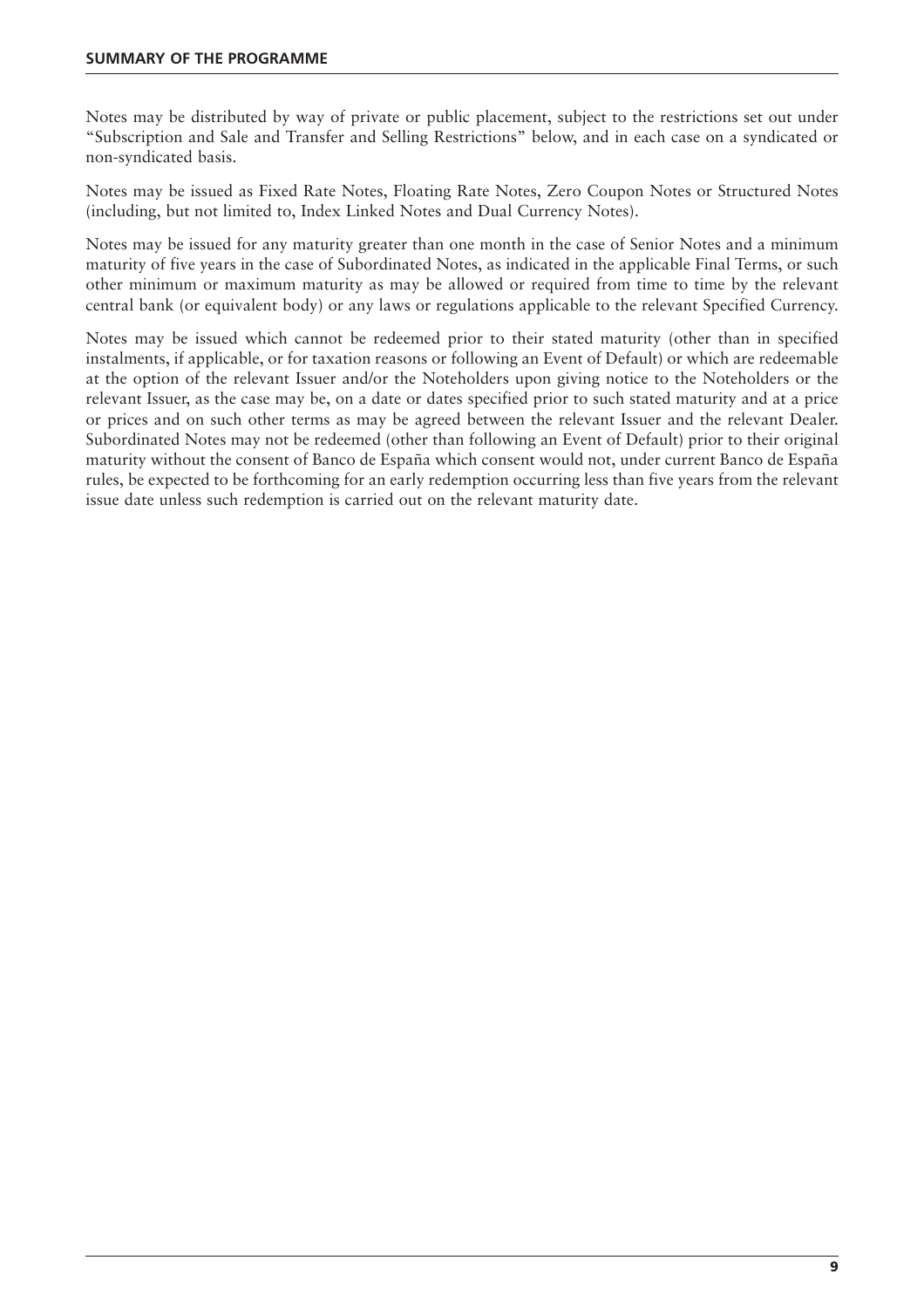### RISK FACTORS

*Each of the Issuers and the Guarantor believes that the following factors may affect its ability to fulfil its obligations under Notes issued under the Programme. Most of these factors are contingencies which may or may not occur and neither of the Issuers nor the Guarantor is in a position to express a view on the likelihood of any such contingency occurring.*

*In addition, factors which are material for the purpose of assessing the market risks associated with Notes issued under the Programme are also described below.*

*Each of the Issuers and the Guarantor believes that the factors described below represent the principal risks inherent in investing in Notes issued under the Programme, but the inability of the Issuers or the Guarantor to pay interest, principal or other amounts on or in connection with any Notes may occur for other reasons and neither the Issuers nor the Guarantor represent that the statements below regarding the risks of holding any Notes are exhaustive. Prospective investors should also read the detailed information set out elsewhere in this Offering Circular and reach their own views prior to making any investment decision.*

#### **Factors that may affect the Issuers' ability to fulfil their respective obligations under Notes issued under the Programme**

#### **Dependence on other Group members**

Each Issuer is a finance vehicle established by the Guarantor for the purpose of issuing Notes under the Programme and on-lending the proceeds within the Group. Each Issuer is therefore dependent upon other members of the Group paying interest on and repaying their loans in a timely fashion. Should any Group member fail to pay interest on or repay any loan in a timely fashion this could have a material adverse effect on the ability of the Issuer to fulfil its obligations under Notes issued under the Programme.

By virtue of its dependence on other Group members, each of the risks described below that affect the Guarantor will also indirectly affect each Issuer.

#### **Factors that may affect the Guarantor's ability to fulfil its obligations under the Guarantee**

**Since the Guarantor's loan portfolio is highly concentrated in Spain, adverse changes affecting the Spanish economy could have a material adverse effect on its financial condition.** 

The Guarantor has historically developed its lending business in Spain, which continues to be its main place of business. As of 31st December, 2005, business activity in Spain accounted for 70.3 per cent. of its loan portfolio. Any adverse changes affecting the Spanish economy are likely to have a significant adverse impact on its loan portfolio and, as a result, on its financial condition and results of operations.

#### **A substantial percentage of the Guarantor's customer base is particularly sensitive to adverse developments in the economy, which renders its lending activities relatively riskier than if it lent primarily to higherincome customer segments.**

Medium- and small-size companies and middle and lower middle income individuals typically have less financial strength than large companies and high-income individuals and accordingly can be expected to be more negatively affected by adverse developments in the economy. As a result, it is generally accepted that lending to these segments represents a relatively higher degree of risk than lending to other groups.

A substantial portion of the Guarantor's loan portfolio consists of residential mortgages and consumer loans to middle and lower middle income customers and commercial loans to medium and small companies. Consequently, during periods of slowdown in economic activity it may experience higher levels of past due amounts which could result in higher levels of allowance for loan losses. The Guarantor cannot be sure that it will not suffer substantial adverse effects on its base loan portfolio to these customer segments in the event of adverse developments in the economy.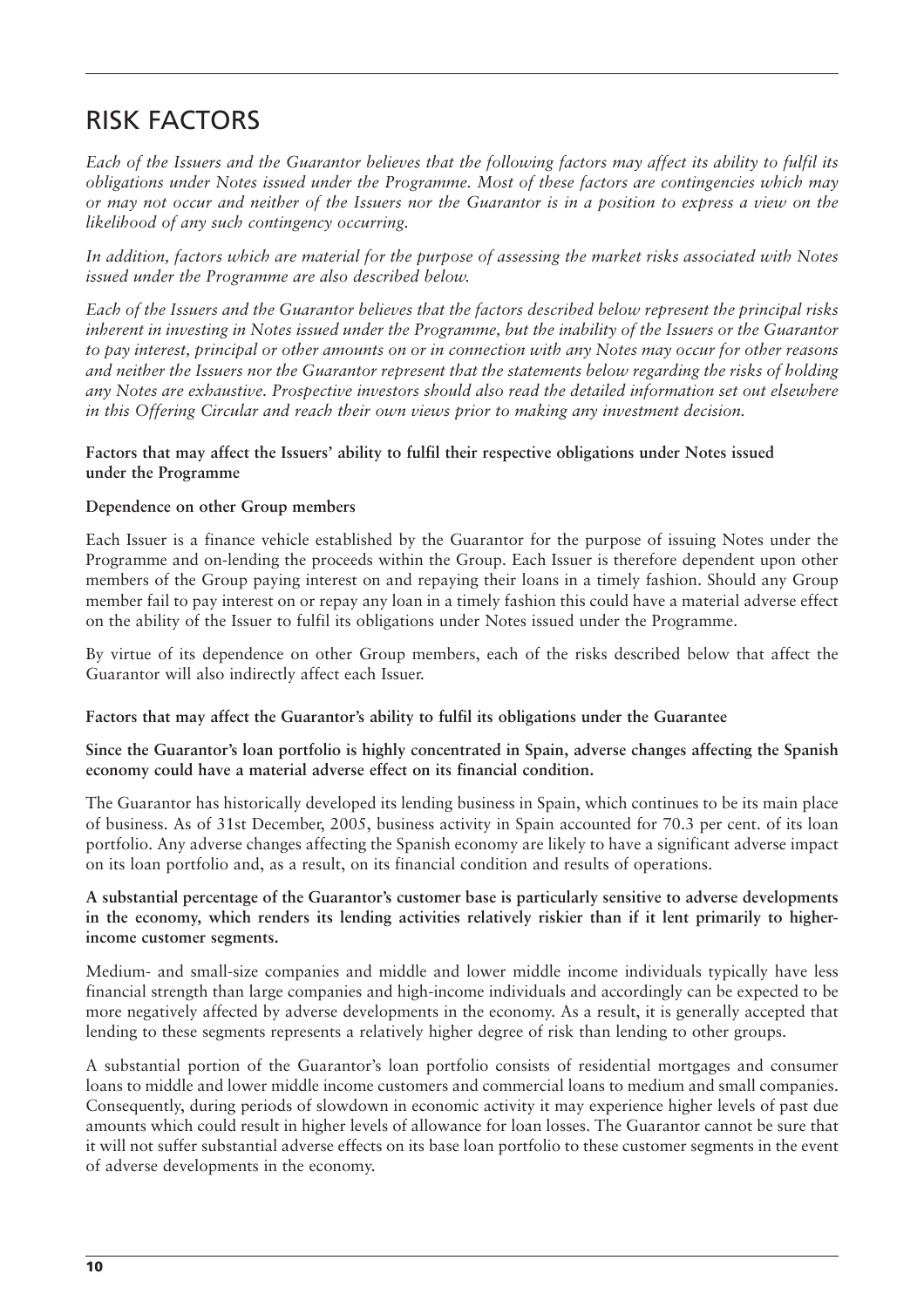#### **Increased exposure to real estate in Spain makes the Guarantor more vulnerable to developments in this market.**

The sound economic growth, the strength of the labour market and a decrease in interest rates in Spain have caused an increase in the demand for mortgage loans in the last few years. This has had repercussions on housing prices, which have also risen significantly. As residential mortgages are one of the Guarantor's main assets, comprising 44 per cent. and 46 per cent. of its loan portfolio at 31st December, 2004 and 2005, respectively, it is currently highly exposed to developments in real estate markets. A strong increase in interest rates or unemployment in Spain might have a significant negative impact in mortgage payment delinquency rates. An increase in such delinquency rates could have an adverse effect on the Guarantor's business, financial condition and results of operations.

#### **Highly-indebted households and corporations could endanger the Guarantor's asset quality and future revenues.**

Spanish households and firms have reached, in recent years, a high level of indebtedness, which represents increased risk for the Spanish banking system. The increase of loans referenced to variable interest rates makes debt service on such loans more vulnerable to changes in interest rates than in the past. The increase in households' and firms' indebtedness also limits their ability to incur additional debt, decreasing the number of new products the Guarantor may otherwise be able to sell them.

#### **A sudden shortage of funds could cause an increase in the Guarantor's costs of funding and an adverse effect on its operating revenues.**

Historically, one of the Guarantor's principal sources of funds has been savings and demand deposits. Time deposits represented 29.8 per cent. and 29.1 per cent. of its total funding at 31st December, 2004 and 2005 respectively. Large-denomination time deposits may, under some circumstances, such as during periods of significant changes in market interest rates for these types of deposit products and resulting increased competition for such funds, be a less stable source of deposits than savings and demand deposits. In addition, since the Guarantor relies heavily on short-term deposits for its funding, it cannot be sure that, in the event of a sudden or unexpected shortage of funds in the banking systems or money markets in which it operates, it will be able to maintain its current levels of funding without incurring higher funding costs or having to liquidate certain of its assets.

#### **The Guarantor faces increasing competition in its business lines.**

The markets in which the Guarantor operates are highly competitive. Financial sector reforms in the markets in which it operates have increased competition among both local and foreign financial institutions, and it believes that this trend will continue. For example, the adoption of the euro as the common currency throughout the EU is making it easier for European banks to compete against it in Spain. In addition, the trend towards consolidation in the banking industry has created larger and stronger banks with which it must now compete.

The Guarantor also faces competition from non-bank competitors, such as:

- department stores (for some credit products);
- leasing companies;
- factoring companies;
- mutual funds;
- pension funds; and
- insurance companies.

The Guarantor cannot be sure that this competition will not adversely affect its business, financial condition and results of operations.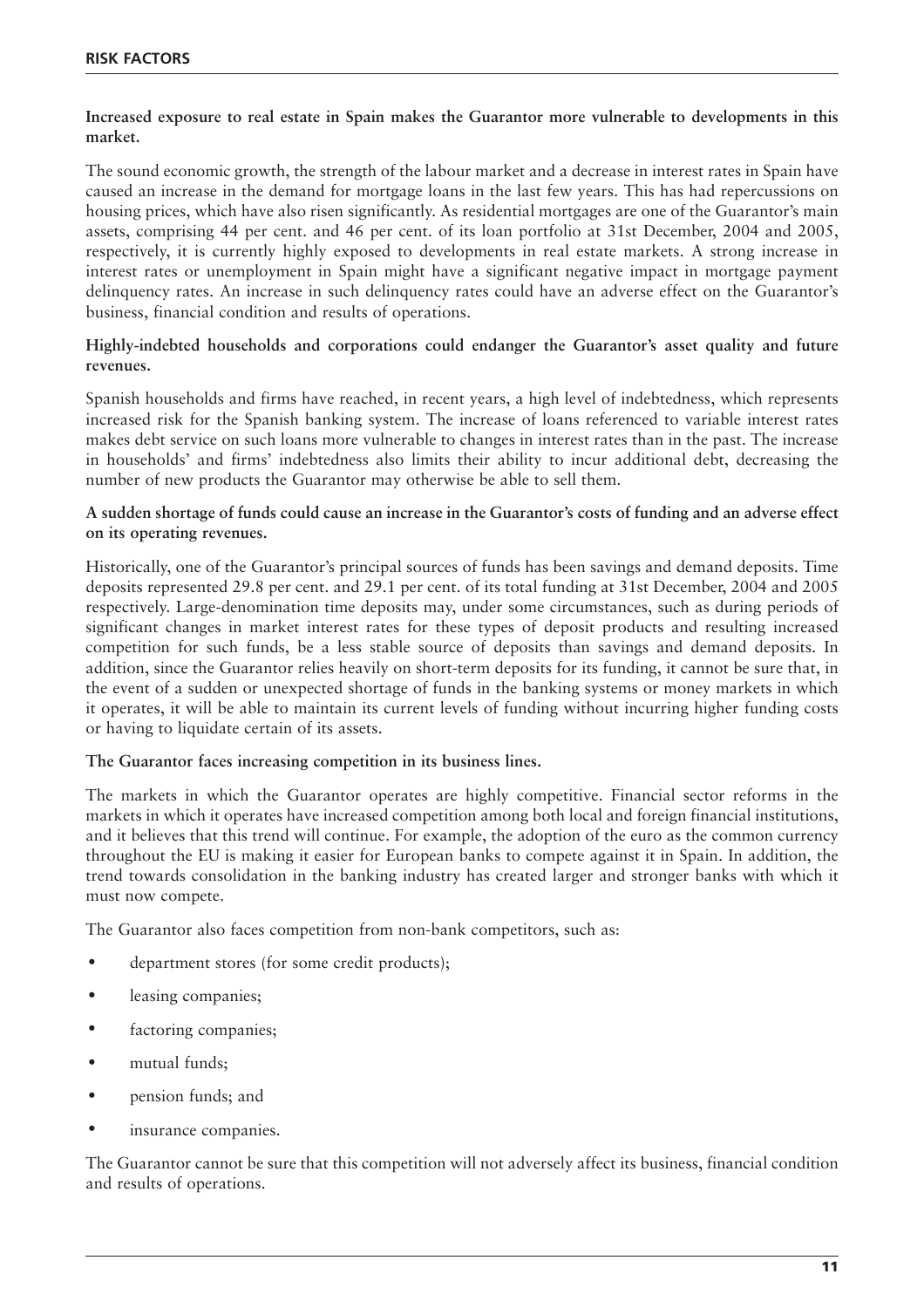#### **The Guarantor's business is particularly vulnerable to volatility in interest rates.**

The Guarantor's results of operations are substantially dependent upon the level of its net interest income, which is the difference between interest income from interest-earning assets and interest expense on interestbearing liabilities. Interest rates are highly sensitive to many factors beyond its control, including deregulation of the financial sectors in the markets in which it operates, monetary policies pursued by the EU, national governments, domestic and international economic and political conditions and other factors.

Changes in market interest rates could affect the spread between interest rates charged on interest-earning assets and interest rates paid on interest-bearing liabilities and thereby negatively affect the Guarantor's results of operations. For example, an increase in interest rates could cause its interest expense on deposits to increase more significantly and quickly than its interest income from loans, resulting in a reduction in its net interest income.

In addition, income from treasury operations is particularly vulnerable to interest rate volatility. Since approximately 64 per cent. of the Guarantor's loan portfolio consists of variable interest rate loans maturing in more than one year, rising interest rates may also bring about an increase in the non-performing loan portfolio.

#### **The Guarantor's financial statements and periodic disclosure under securities laws may not provide the same information as financial statements prepared under U.S. accounting rules and periodic disclosures provided by domestic U.S. issuers.**

Publicly available information about public companies in Spain is generally less detailed and not as frequently updated as the information that is regularly published by or about listed companies in the United States. In addition, although the Guarantor is subject to the periodic reporting requirements of the Exchange Act, the periodic disclosure required of foreign issuers under the Exchange Act is more limited than the periodic disclosure required of U.S. issuers. Finally, the Guarantor maintains its financial accounts and records and prepares its financial statements in conformity with International Financial Reporting Standards (**IFRS**), which differs in certain respects from U.S. generally accepted accounting principles, the financial reporting standard to which many investors in the United States may be more accustomed.

#### **Risks Relating to Latin America**

#### *Political events in Mexico could adversely affect the Guarantor's operations*

The Mexican government has exercised, and continues to exercise, significant influence over the Mexican economy. Mexican governmental actions concerning the economy and state-owned enterprises could have a significant effect on Mexican private sector entities in general, and on the Guarantor's Mexican subsidiaries in particular.

Mexico's president, Vicente Fox, has encountered strong opposition to a number of his proposed reforms in both the Mexican Chamber of Deputies and the Senate, where different groups have frequently joined to block his initiatives. Presidential and federal congress elections in Mexico are scheduled to be held in July 2006. Under Mexican law, President Fox cannot run for re-election. The electoral process could lead to further friction among political parties and the executive branch, which could cause additional political and economic instability. Additionally, once the president and representatives are elected, there could be significant changes in laws, public policies and government programmes, which could have a material adverse affect on the Mexican economy and politics, which, in turn, could adversely affect the business, financial condition and results of operations of the Guarantor's Mexican subsidiaries.

The effects on the social and political situation in Mexico could adversely affect the Mexican economy, including the stability of its currency, which, in turn, could have a material adverse affect on the business, financial condition and results of operations of the Guarantor's Mexican subsidiaries.

**The devaluation of the Argentine peso, high inflation and other adverse macroeconomic conditions in Argentina and related emergency measures adopted by the Argentine Government in 2001 and 2002 have**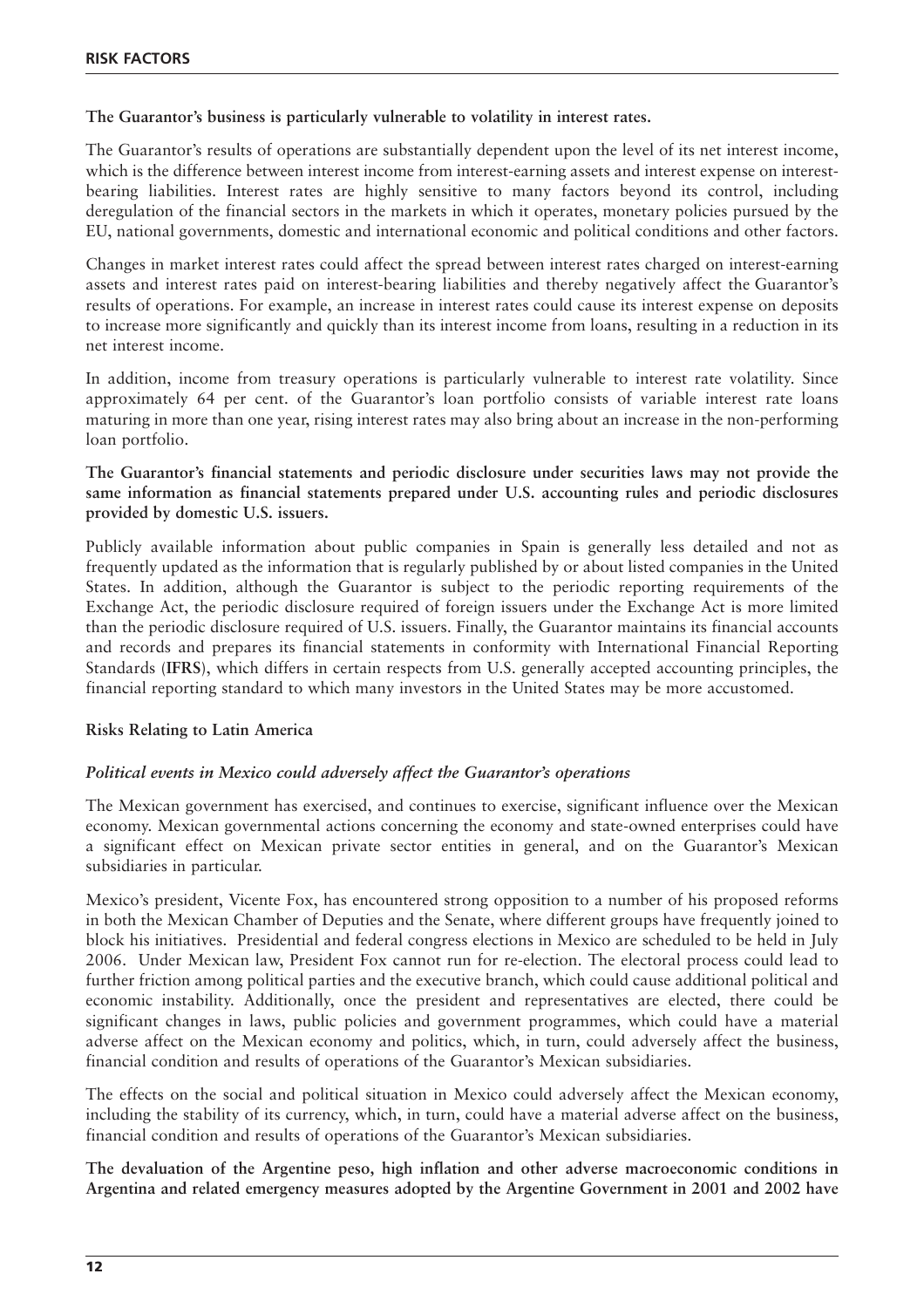#### **had, and may continue to have, a material adverse effect on the Guarantor's business, financial condition and results of operations.**

The Argentine economy experienced a severe crisis in 2001 and 2002, marked by the continued movement of capital out of Argentina, the end of convertibility of the Argentinean peso, devaluation, and the return of inflation. The crisis had a strong impact on the financial system and jeopardised the solvency and liquidity of banks. In 2004 and 2005, the Argentine economy stabilised and experienced significant growth but uncertainty regarding the scope, sustainability and pace of the recovery remained.

The Argentine economic and social situation has quickly deteriorated in the past and may quickly deteriorate in the future and the Guarantor cannot be sure that the Argentine economy will continue to experience sustained growth.

The emergency measures adopted by the Argentine Government in response to the economic crisis at the end of 2001 and during 2002 that affected the Guarantor's results of operations included: freezing public debt payments, ending convertibility between the Argentinean peso and the dollar, imposing cash withdrawal limits on demand and savings accounts, re-scheduling of term deposit maturities and converting dollar assets and liabilities to Argentinean pesos at different exchange rates.

As a result of the emergency measures described above, the Guarantor has written off its entire investment in Argentina to date. However, despite its provisions and write-downs, a deterioration in the Argentine economy or further emergency measures adopted by the government in Argentina could have a material adverse effect on its business, financial condition and results of operations.

The Guarantor cannot be sure that the laws and regulations currently governing the Argentinean economy will not change in the future, or that any changes which may occur will not adversely affect its business, financial condition or the results of its operations in the country, or the business which it transacts with counterparties located in the country.

**The Guarantor's Latin American subsidiaries' growth, asset quality and profitability may be affected by volatile macroeconomic conditions, including government default on public debt, in the Latin American countries where they operate.** 

The Latin American countries where the Guarantor operates have experienced significant economic volatility in recent decades, characterised by slow growth, declining investment and significant inflation. This volatility has resulted in fluctuations in the levels of deposits and in the relative economic strength of various segments of the economies to which it lends. Negative and fluctuating economic conditions, such as a changing interest rate environment, also affect its profitability by causing lending margins to decrease and leading to decreased demand for higher-margin products and services.

Negative and fluctuating economic conditions in some Latin American countries could result in government defaults on public debt. This could affect the Guarantor in two ways: directly, through portfolio losses, and indirectly, through instabilities that a default in public debt could cause to the banking system as a whole, particularly since commercial banks' exposure to government debt is generally high in several Latin American countries in which it operates.

While it seeks to mitigate these risks through what it believes to be conservative risk policies, no assurance can be given that its Latin American subsidiaries' growth, asset quality and profitability will not be affected by volatile macroeconomic conditions in the Latin American countries in which it operates.

#### **Latin American economies can be directly and negatively affected by adverse developments in other countries.**

Financial and securities markets in Latin American countries in which the Guarantor operates are, to varying degrees, influenced by economic and market conditions in other countries in Latin America and beyond. Negative developments in the economy or securities markets in one country, particularly in an emerging market, may have a negative impact on other emerging market economies. These developments may adversely affect the business, financial condition and operating results of its subsidiaries in Latin America.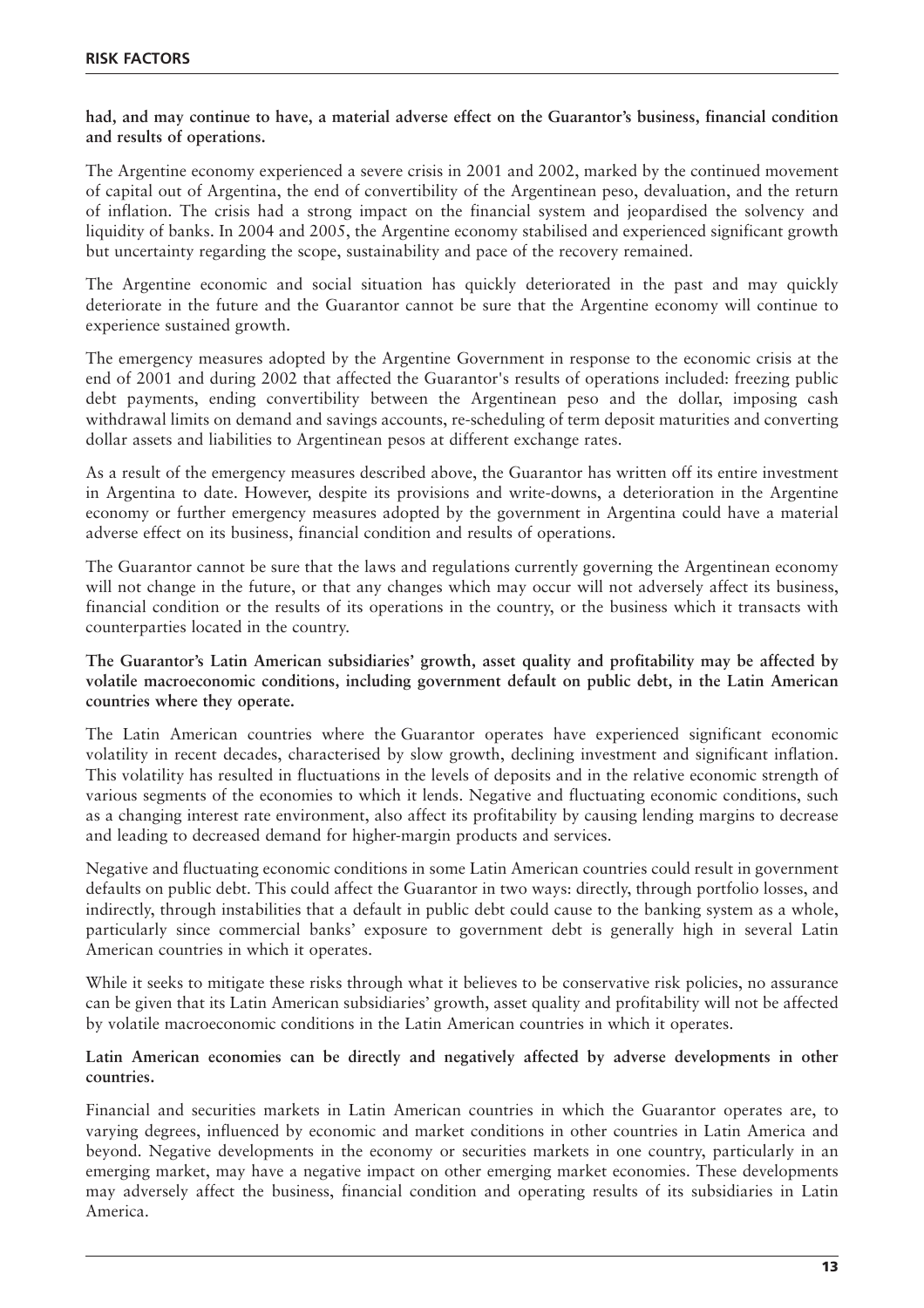**The Guarantor is exposed to foreign exchange and, in some instances, political risks as well as other risks in the Latin American countries in which it operates, which could cause an adverse impact on its business, financial condition and results of operations.** 

The Guarantor operates commercial banks in 10 Latin American countries and its overall success as a global business depends, in part, upon its ability to succeed in differing economic, social and political conditions. It is confronted with different legal and regulatory requirements in many of the jurisdictions in which it operates. These include, but are not limited to, different tax regimes and laws relating to the repatriation of funds or nationalisation of assets. The Guarantor's international operations may also expose it to risks and challenges which its local competitors may not be required to face, such as exchange rate risk, difficulty in managing a local entity from abroad, and political risk which may be particular to foreign investors. The Guarantor's expansion in these markets requires it to respond to rapid changes in market conditions in these countries. It cannot be sure that it will continue to succeed in developing and implementing policies and strategies that are effective in each country in which it operates or that any of the foregoing factors will not have a material adverse effect on its business, financial condition and results of operations.

#### **Regulatory changes in Latin America that are beyond the Guarantor's control may have a material effect on its business, financial condition and results of operations.**

A number of banking regulations designed to maintain the safety and soundness of banks and limit their exposure to risk are applicable in certain Latin American countries in which the Guarantor operates. Local regulations differ in a number of material respects from equivalent regulations in Spain and the United States.

Changes in regulations that are beyond the Guarantor's control may have a material effect on its business and operations. In addition, since some of the banking laws and regulations have been recently adopted, the manner in which those laws and related regulations are applied to the operations of financial institutions is still evolving. No assurance can be given that laws or regulations will be enforced or interpreted in a manner that will not have a material adverse effect on the Guarantor's business, financial condition and results of operations.

#### **Factors which are material for the purpose of assessing the market risks associated with Notes issued under the Programme**

#### *The Notes may not be a suitable investment for all investors*

Each potential investor in the Notes must determine the suitability of that investment in light of its own circumstances. In particular, each potential investor should:

- (i) have sufficient knowledge and experience to make a meaningful evaluation of the Notes, the merits and risks of investing in the Notes and the information contained or incorporated by reference in this Offering Circular or any applicable supplement;
- (ii) have access to, and knowledge of, appropriate analytical tools to evaluate, in the context of its particular financial situation, an investment in the Notes and the impact the Notes will have on its overall investment portfolio;
- (iii) have sufficient financial resources and liquidity to bear all of the risks of an investment in the Notes, including Notes with principal or interest payable in one or more currencies, or where the currency for principal or interest payments is different from the potential investor's currency;
- (iv) understand thoroughly the terms of the Notes and be familiar with the behaviour of any relevant indices and financial markets; and
- (v) be able to evaluate (either alone or with the help of a financial adviser) possible scenarios for economic, interest rate and other factors that may affect its investment and its ability to bear the applicable risks.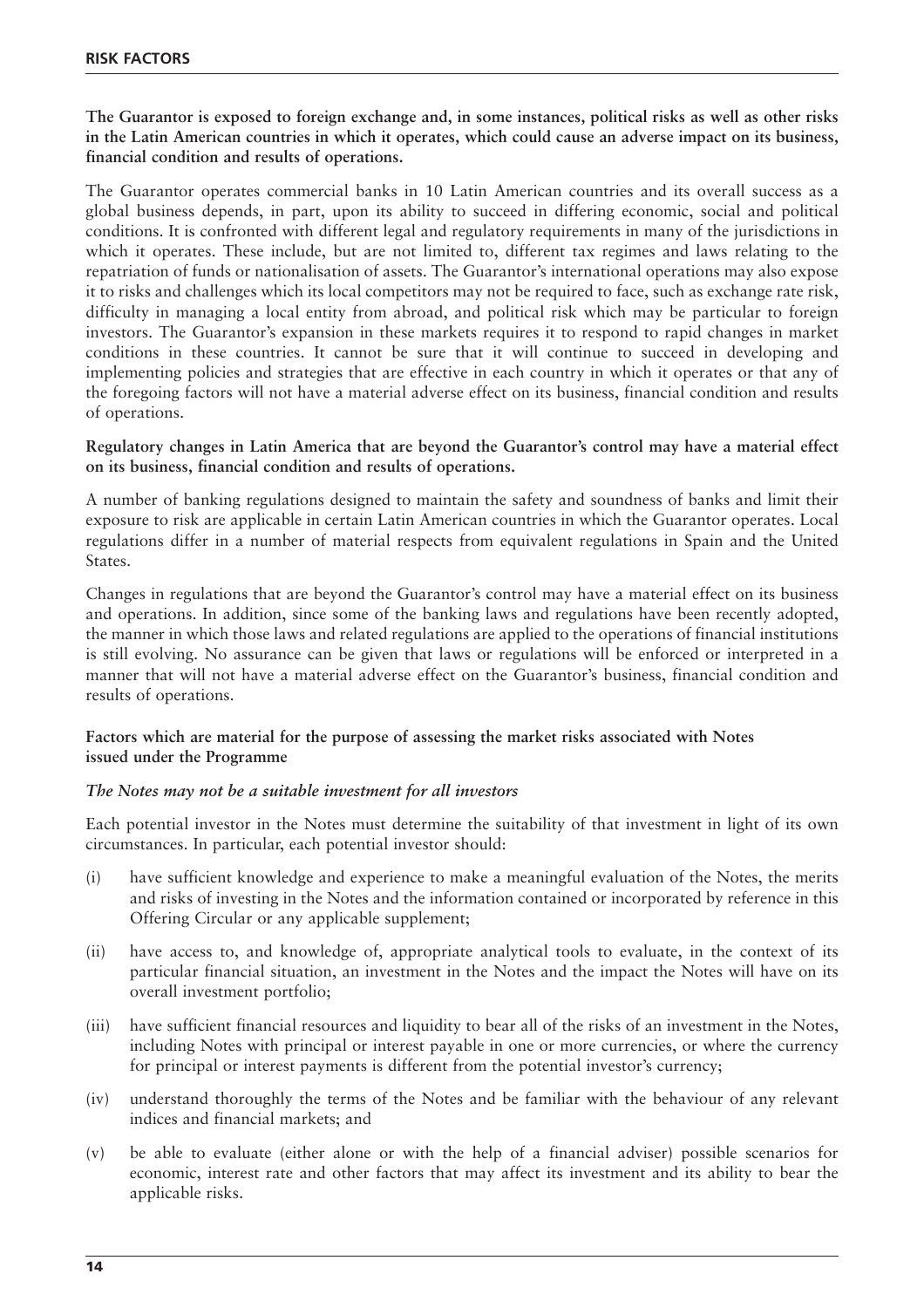Some Notes, particularly Structured Notes, are complex financial instruments. Sophisticated institutional investors generally do not purchase complex financial instruments as stand-alone investments. They purchase complex financial instruments as a way to reduce risk or enhance yield with an understood, measured, appropriate addition of risk to their overall portfolios. A potential investor should not invest in Notes which are complex financial instruments unless it has the expertise (either alone or with a financial adviser) to evaluate how the Notes will perform under changing conditions, the resulting effects on the value of the Notes and the impact this investment will have on the potential investor's overall investment portfolio.

#### *Risks related to the structure of a particular issue of Notes*

A wide range of Notes may be issued under the Programme. A number of these Notes may have features which contain particular risks for potential investors. Set out below is a description of the most common such features:

#### *Notes subject to optional redemption by the Issuers*

An optional redemption feature of Notes is likely to limit their market value. During any period when the Issuers may elect to redeem Notes, the market value of those Notes generally will not rise substantially above the price at which they can be redeemed. This also may be true prior to any redemption period.

The Issuers may be expected to redeem Notes when their cost of borrowing is lower than the interest rate on the Notes. At those times, an investor generally would not be able to reinvest the redemption proceeds at an effective interest rate as high as the interest rate on the Notes being redeemed and may only be able to do so at a significantly lower rate. Potential investors should consider reinvestment risk in light of other investments available at that time.

#### *Structured Notes (including Index Linked Notes and Dual Currency Notes)*

The Issuers may issue Notes with principal or interest determined by reference to an index or formula, to changes in the prices of securities or commodities, to movements in currency exchange rates or other factors (each, a **Relevant Factor**). In addition, the Issuers may issue Notes with principal or interest payable in one or more currencies which may be different from the currency in which the Notes are denominated. Potential investors should be aware that:

- (i) the market price of such Notes may be volatile;
- (ii) they may receive no interest;
- (iii) payment of principal or interest may occur at a different time or in a different currency than expected;
- (iv) they may lose all or a substantial portion of their principal;
- (v) a Relevant Factor may be subject to significant fluctuations that may not correlate with changes in interest rates, currencies or other indices;
- (vi) if a Relevant Factor is applied to Notes in conjunction with a multiplier greater than one or contains some other leverage factor, the effect of changes in the Relevant Factor on principal or interest payable likely will be magnified; and
- (vii) the timing of changes in a Relevant Factor may affect the actual yield to investors, even if the average level is consistent with their expectations. In general, the earlier the change in the Relevant Factor, the greater the effect on yield.

#### *Partly-paid Notes*

The Issuers may issue Notes where the issue price is payable in more than one instalment. Failure to pay any subsequent instalment could result in an investor losing all of their investment.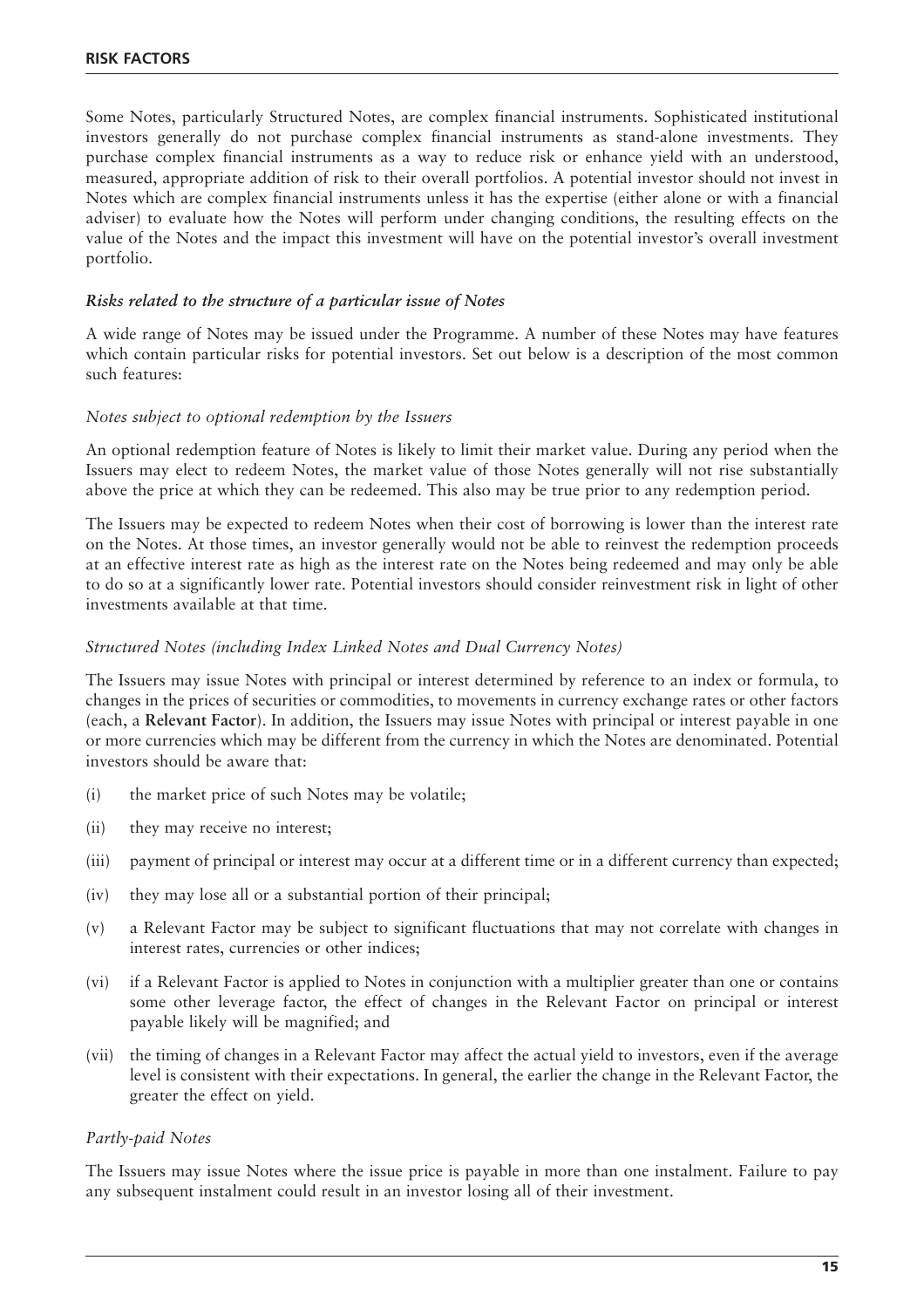#### *Variable rate Notes with a multiplier or other leverage factor*

Notes with variable interest rates can be volatile investments. If they are structured to include multipliers or other leverage factors, or caps or floors, or any combination of those features or other similar related features, their market values may be even more volatile than those for securities that do not include those features.

#### *Inverse Floating Rate Notes*

Inverse Floating Rate Notes have an interest rate equal to a fixed rate minus a rate based upon a reference rate such as LIBOR. The market values of those Notes typically are more volatile than market values of other conventional floating rate debt securities based on the same reference rate (and with otherwise comparable terms). Inverse Floating Rate Notes are more volatile because an increase in the reference rate not only decreases the interest rate of the Notes, but may also reflect an increase in prevailing interest rates, which further adversely affects the market value of these Notes.

#### *Fixed/Floating Rate Notes*

Fixed/Floating Rate Notes may bear interest at a rate that may convert from a fixed rate to a floating rate, or from a floating rate to a fixed rate. Where the relevant Issuer has the right to effect such a conversion, this will affect the secondary market and the market value of the Notes since the Issuer may be expected to convert the rate when it is likely to produce a lower overall cost of borrowing. If the relevant Issuer converts from a fixed rate to a floating rate in such circumstances, the spread on the Fixed/Floating Rate Notes may be less favourable than then prevailing spreads on comparable Floating Rate Notes tied to the same reference rate. In addition, the new floating rate at any time may be lower than the rates on other Notes. If the relevant Issuer converts from a floating rate to a fixed rate in such circumstances, the fixed rate may be lower than then prevailing rates on its Notes.

#### *Notes issued at a substantial discount or premium*

The market values of securities issued at a substantial discount or premium from their principal amount tend to fluctuate more in relation to general changes in interest rates than do prices for conventional interest-bearing securities. Generally, the longer the remaining term of the securities, the greater the price volatility as compared to conventional interest-bearing securities with comparable maturities.

#### *The Issuers' obligations under Subordinated Notes are subordinated*

BSC's obligations under Subordinated Notes will be unsecured and subordinated and will rank junior in priority of payment to all unsubordinated obligations of BSC. Although Subordinated Notes may pay a higher rate of interest than comparable Notes which are not subordinated, there is a real risk that an investor in Subordinated Notes will lose all or some of his investment should BSC and the Guarantor become insolvent.

The payment of principal and interest in respect of the Subordinated Notes and any relative Coupons and Receipts and all amounts due under the Deed of Covenant in respect of the Subordinated Notes and any relative Coupons and Receipts has been unconditionally and irrevocably guaranteed by the Guarantor pursuant to the Subordinated Guarantee. The Guarantor's obligations under the Subordinated Guarantee will be unsecured and subordinated and will rank junior in priority of payment to all unsubordinated obligations of the Guarantor.

After payment in full of unsubordinated claims, but before distributions to shareholders, under article 92 of the Insolvency Law, BSC and the Guarantor will meet subordinated claims in the following order and pro-rata within each class: (i) late or incorrect claims; (ii) contractually subordinated debts (including the Subordinated Notes and claims under the Subordinated Guarantee); (iii) interest (including accrued and unpaid interest due on the Notes and under the Subordinated Guarantee); (iv) fines; (v) claims of creditors which are related to the Issuer or the Guarantor; and (vi) detrimental claims against BSC or the Guarantor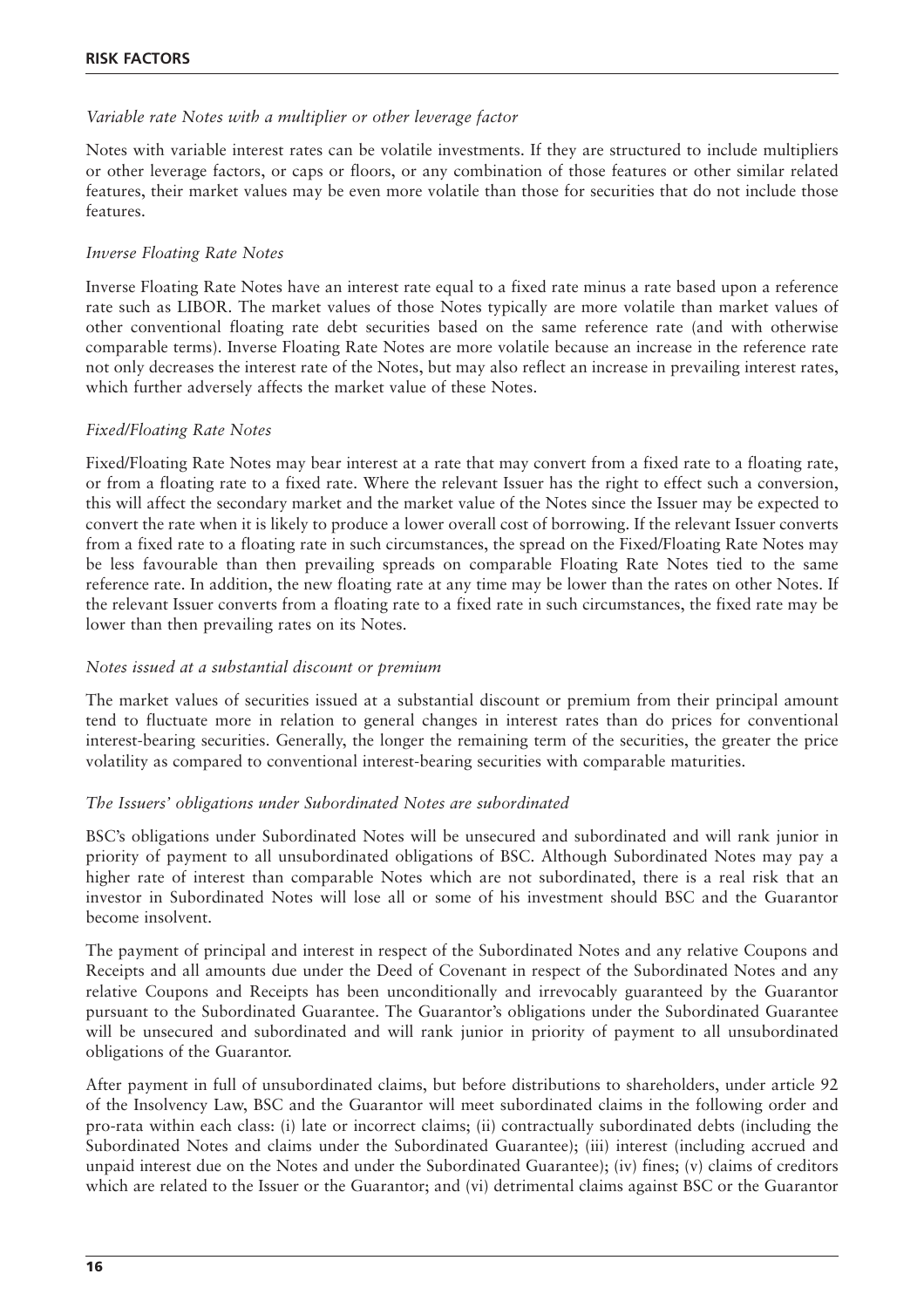#### **RISK FACTORS**

where a Spanish Court has determined that the relevant creditor has acted in bad faith (rescissión concursal).

#### *Claims of Holders under the Senior Notes are effectively junior to those of certain other creditors*

The Senior Notes and any guarantee in respect of them (the **Senior Guarantees**) are unsecured and unsubordinated obligations of the relevant Issuer and the Guarantor, respectively. Subject to statutory preferences, the Senior Notes and the Senior Guarantees will rank equally with any of the relevant Issuer's and the Guarantor's other unsecured and unsubordinated indebtedness and, in the case of the Senior Guarantees, senior to the Subordinated Guarantee. However, the Senior Notes and the Senior Guarantees will be effectively subordinated to all of, respectively, the relevant Issuer's and the Guarantor's secured indebtedness, to the extent of the value of the assets securing such indebtedness, and other preferential obligations under Spanish law. As at 31st December, 2005, the book value of BBVA's consolidated assets pledged as security in connection with its obligations was  $\epsilon$ 64.4 billion. The Senior Guarantees are also structurally subordinated to all indebtedness of subsidiaries of BBVA insofar as any right of BBVA to receive any assets of such companies upon their winding up will be effectively subordinated to the claims of the creditors of those companies in the winding up.

#### *Risks related to Notes generally*

Set out below is a brief description of certain risks relating to the Notes generally:

#### *Spanish Tax Rules*

Under Spanish law, interest payments in respect of the Notes will be subject to withholding tax in Spain, currently at the rate of 15 per cent. but expected to increase to 18 per cent. on 1st January, 2007, in the case of: (a) individual holders who are resident for tax purposes in Spain; and (b) holders who receive payments through a Tax Haven (as defined in Royal Decree 1080/1991 of 5th July, 1991). The Guarantor is required pursuant to Spanish law to submit to the Spanish tax authorities certain details relating to holders of the Notes. Holders in respect of whom such information is not provided in accordance with procedures described herein to the Guarantor will receive payments subject to Spanish withholding, currently at the rate of 15 per cent. but expected to increase to 18 per cent. on 1st January, 2007. Neither the relevant Issuer nor the Guarantor will gross up payments in respect of any such withholding tax in any of the above cases (see Condition 8 of the Notes and "*Taxation – Disclosure of Noteholder Information in connection with Interest Payments*")

The European Clearing Systems are expected to follow certain procedures to facilitate the relevant Issuer, the Guarantor and the Principal Paying Agent in the collection of the details referred to above from holders of the Notes. If any European Clearing System is, in the future, unable to facilitate the collection of such information, it may decline to allow any or all Series of the Notes to be cleared through such European Clearing System and this may affect the liquidity of such Notes. Provisions have been made for the Notes, in such a case, to be represented by definitive Notes (see "*Form of the Notes*"). The procedures agreed and described in the Agency Agreement may, in the future, be amended to comply with Spanish law and regulations and operational procedures of the European Clearing Systems. The Guarantor and the relevant Issuer may from time to time appoint an agent to intermediate with the European Clearing Systems in the provision of such information. Details of any such appointment will be set out in the applicable Final Terms.

In the case of any Notes which are held in DTC the relevant Issuer and the Guarantor may agree procedures with DTC and an intermediary agent appointed by the relevant Issuer and the Guarantor to facilitate the collection of such details. Any such procedures will be summarised in the applicable Final Terms and otherwise made available to holders of the relevant Notes as described in the applicable Final Terms.

The procedure described in this Offering Circular for the provision of information required by Spanish laws and regulations is a summary only and is subject to review and amendment by the European Clearing Systems and/or DTC as well as to further clarification from the Spanish tax authorities regarding such laws and regulations. **Holders of Notes must seek their own advice to ensure that they comply with all**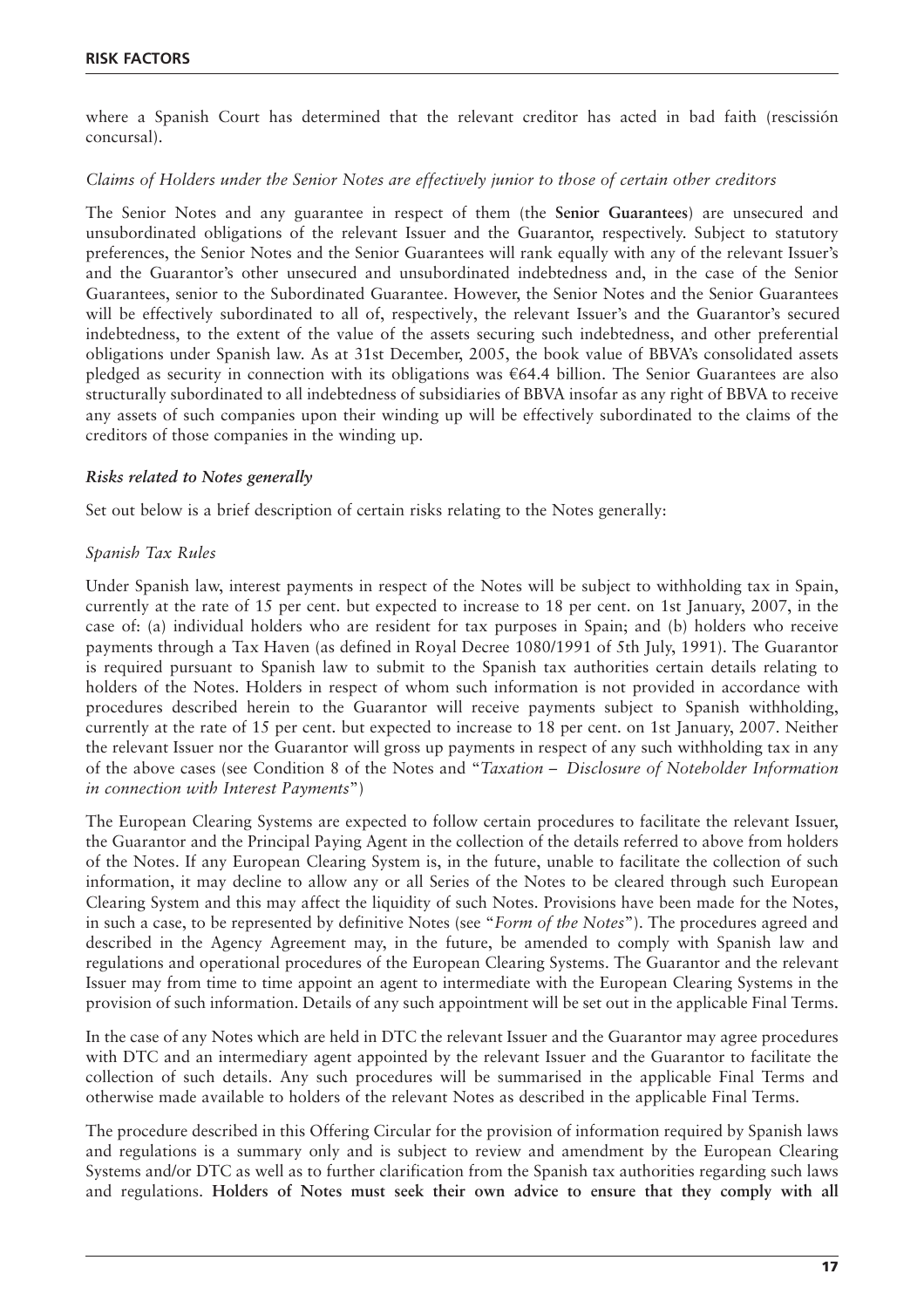**procedures to ensure correct tax treatment of their Notes**. None of the Issuers, the Guarantor, the Dealers, the Paying Agents, the European Clearing Systems or DTC assume any responsibility therefor.

#### *Modification and Waiver*

The conditions of the Notes contain provisions for calling meetings of Noteholders to consider matters affecting their interests generally. These provisions permit defined majorities to bind all Noteholders including Noteholders who did not attend and vote at the relevant meeting and Noteholders who voted in a manner contrary to the majority.

#### *EU Savings Directive*

Under EC Council Directive 2003/48/EC on the taxation of savings income, Member States are required, from 1st July, 2005, to provide to the tax authorities of another Member State details of payments of interest (or similar income) paid by a person within its jurisdiction to an individual resident in that other Member State. However, for a transitional period, Belgium, Luxembourg and Austria are instead required (unless during that period they elect otherwise) to operate a withholding system in relation to such payments (the ending of such transitional period being dependent upon the conclusion of certain other agreements relating to information exchange with certain other countries). A number of non-EU countries and territories including Switzerland have agreed to adopt similar measures (a withholding system in the case of Switzerland) with effect from the same date.

If, following implementation of this Directive, a payment were to be made or collected through a Member State which has opted for a withholding system and an amount of, or in respect of tax were to be withheld from that payment, neither the Issuers nor any Paying Agent nor any other person would be obliged to pay additional amounts with respect to any Note as a result of the imposition of such withholding tax. If a withholding tax is imposed on payment made by a Paying Agent following implementation of this Directive, the Issuers will be required to maintain a Paying Agent in a Member State that will not be obliged to withhold or deduct tax pursuant to the Directive.

#### *Trading in the clearing systems*

In relation to any issue of Notes which have a minimum denomination and are tradeable in the clearing systems in amounts above such minimum denomination which are smaller than it, should definitive Notes be required to be issued, a holder who does not have an integral multiple of the minimum denomination in his account with the relevant clearing system at the relevant time may not receive all of his entitlement in the form of definitive Notes unless and until such time as his holding becomes an integral multiple of the minimum denomination.

#### *Change of law*

The Conditions (except for Condition 3 and Condition 15) of the Notes are based on English law in effect as at the date of this Offering Circular. No assurance can be given as to the impact of any possible judicial decision or change to Spanish and English law or administrative practice after the date of this Offering Circular.

#### **Risks related to the market generally**

Set out below is a brief description of the principal market risks, including liquidity risk, exchange rate risk, interest rate risk and credit risk:

#### *The secondary market generally*

Notes may have no established trading market when issued, and one may never develop. If a market does develop, it may not be very liquid. Therefore, investors may not be able to sell their Notes easily or at prices that will provide them with a yield comparable to similar investments that have a developed secondary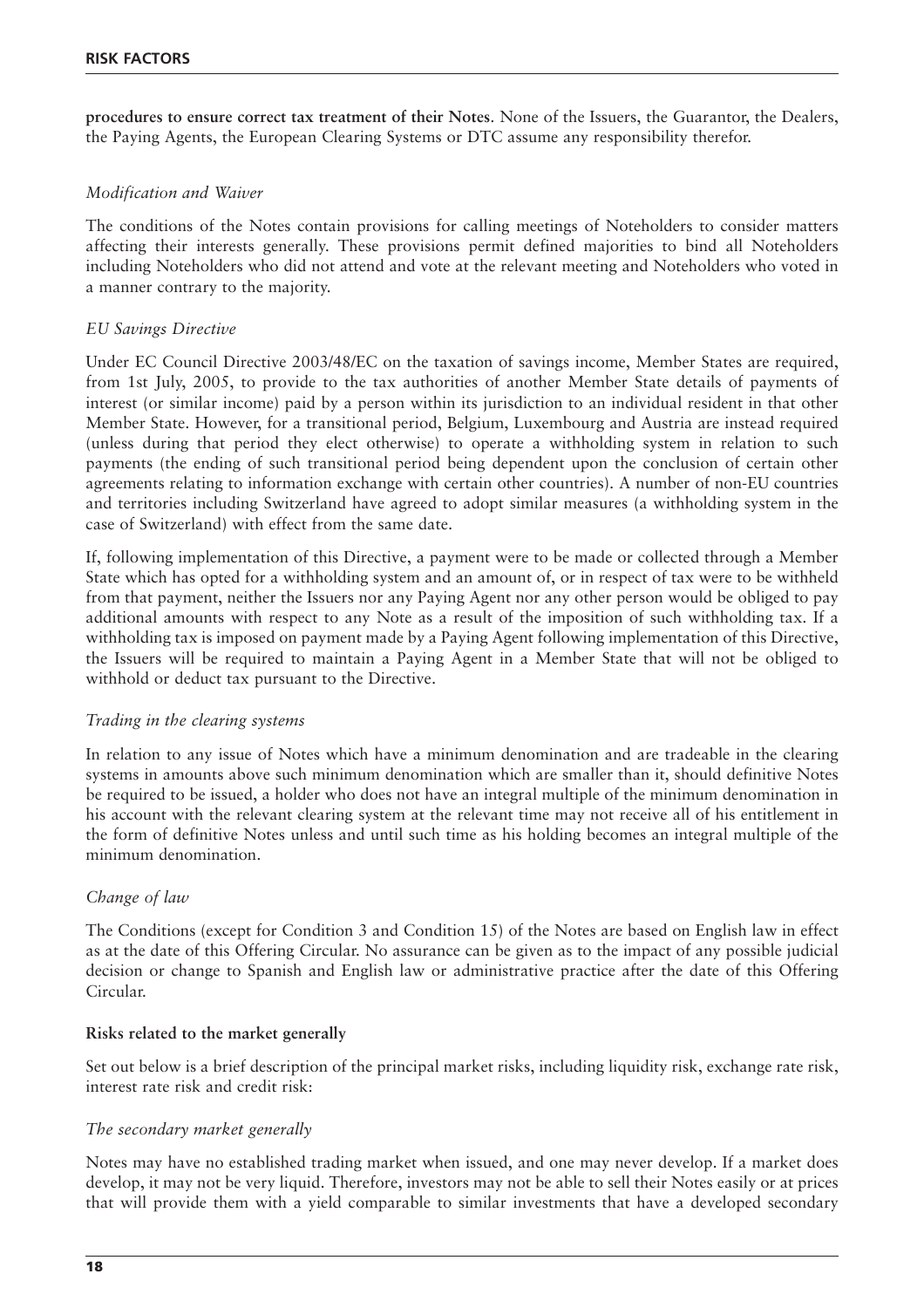market. This is particularly the case for Notes that are especially sensitive to interest rate, currency or market risks, are designed for specific investment objectives or strategies or have been structured to meet the investment requirements of limited categories of investors. These types of Notes generally would have a more limited secondary market and more price volatility than conventional debt securities. Illiquidity may have a severely adverse effect on the market value of Notes.

#### *Exchange rate risks and exchange controls*

The Issuers will pay principal and interest on the Notes and the Guarantor will make any payments under the relevant Guarantee in the Specified Currency. This presents certain risks relating to currency conversions if an investor's financial activities are denominated principally in a currency or currency unit (the **Investor's Currency**) other than the Specified Currency. These include the risk that exchange rates may significantly change (including changes due to devaluation of the Specified Currency or revaluation of the Investor's Currency) and the risk that authorities with jurisdiction over the Investor's Currency may impose or modify exchange controls. An appreciation in the value of the Investor's Currency relative to the Specified Currency would decrease (1) the Investor's Currency-equivalent yield on the Notes, (2) the Investor's Currencyequivalent value of the principal payable on the Notes and (3) the Investor's Currency-equivalent market value of the Notes.

Government and monetary authorities may impose (as some have done in the past) exchange controls that could adversely affect an applicable exchange rate. As a result, investors may receive less interest or principal than expected, or no interest or principal.

#### *Interest rate risks*

Investment in Fixed Rate Notes involves the risk that subsequent changes in market interest rates may adversely affect the value of the Fixed Rate Notes.

#### *Credit ratings may not reflect all risks*

One or more independent credit rating agencies may assign credit ratings to the Notes. The ratings may not reflect the potential impact of all risks related to structure, market, additional factors discussed above, and other factors that may affect the value of the Notes. A credit rating is not a recommendation to buy, sell or hold securities and may be revised or withdrawn by the rating agency at any time.

#### *Legal investment considerations may restrict certain investments*

The investment activities of certain investors may be subject to law or review or regulation by certain authorities. Each potential investor should determine for itself, on the basis of professional advice where appropriate, whether and to what extent (1) Notes are lawful investments for it, (2) Notes can be used as collateral for various types of borrowing and (3) other restrictions apply to its purchase or pledge of any Notes. Financial institutions should consult their legal advisers or the appropriate regulators to determine the appropriate treatment of Notes under any applicable risk-based capital or similar rules.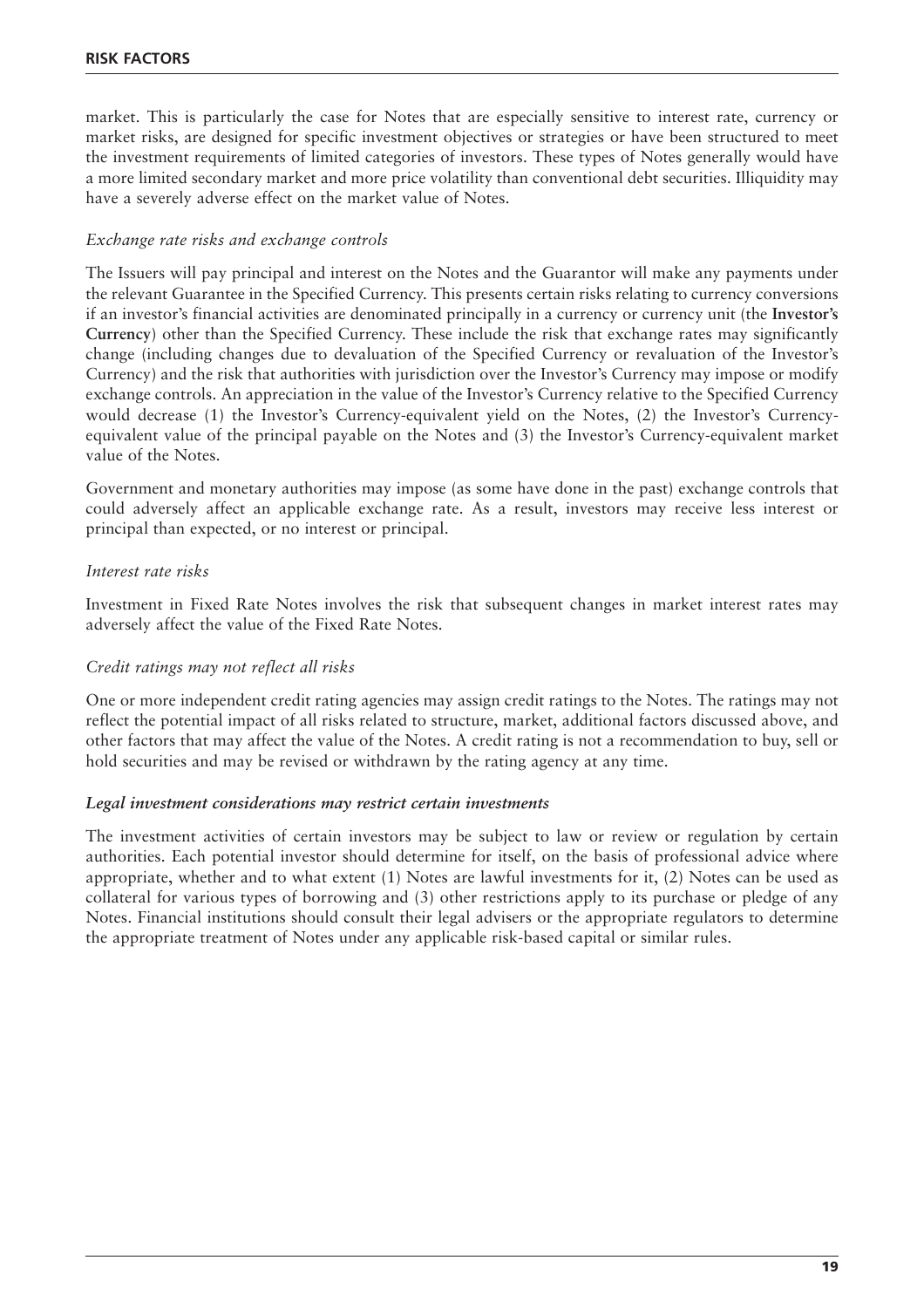### DOCUMENTS INCORPORATED BY REFERENCE

The following documents which have previously been published or are published simultaneously with this Offering Circular and have been filed with the Financial Services Authority shall be incorporated in, and form part of, this Offering Circular:

- (a) the audited annual financial statements for the financial years ended 31st December, 2004 and 31st December, 2005 (including the audit reports issued in respect thereof) prepared in accordance with Spanish generally accepted accounting principles of each of BSF and BSC;
- (b) the Guarantor's annual report on Form 20-F for the fiscal year ended 31st December, 2004 filed with the U.S. Securities and Exchange Commission (the **SEC**) (which includes, on pages F-1 to F-176 thereof, the published annual audited consolidated financial statements of the Guarantor as at and for each of the years ending 31st December, 2004, 31st December, 2003 and 31st December, 2002 provided that Exhibits 1.1, 4.1 and 4.2 to the Form 20-F, which are incorporated by reference therein, shall not be incorporated in, or form part of, this Offering Circular), except to the extent updated and superseded by information included in BBVA's report of Form 6-K filed with the SEC on 30th March, 2006 and incorporated by reference below;
- (c) BBVA's report on Form 6-K filed with the SEC on 30th March, 2006 (which includes, on pages F-1 to F-133 thereof, the published annual audited consolidated financial statements of the Guarantor as at and for each of the years ending 31st December, 2004, prepared in accordance with Spanish generally accepted accounting principles, and 31st December, 2005, prepared in accordance with IFRS); and
- (d) the published interim financial statements of the Guarantor (on a consolidated basis) for the three month period ending 31st March, 2006.

Following the publication of this Offering Circular a supplement may be prepared by the Issuers and/or the Guarantor and approved by the UK Listing Authority in accordance with Article 16 of the Prospectus Directive. Statements contained in any such supplement (or contained in any document incorporated by reference therein) shall, to the extent applicable (whether expressly, by implication or otherwise), be deemed to modify or supersede statements contained in this Offering Circular or in a document which is incorporated by reference in this Offering Circular. Any statement so modified or superseded shall not, except as so modified or superseded, constitute a part of this Offering Circular.

Copies of documents incorporated by reference in this Offering Circular can be obtained from the Issuers and the Guarantor at Paseo de la Castellana, 81, 28046 Madrid and at the principal office in England of the Principal Paying Agent at Winchester House, 1 Great Winchester Street, London, EC2N 2DB for Notes admitted to the Official List.

The Issuers and the Guarantor will, in the event of any significant new factor, material mistake or inaccuracy relating to information included in this Offering Circular which is capable of affecting the assessment of any Notes, prepare a supplement to this Offering Circular or publish a new Offering Circular for use in connection with any subsequent issue of Notes.

The Issuers and the Guarantor have undertaken to the Dealers in the Programme Agreement (as defined in "*Subscription and Sale and Transfer and Selling Restrictions*") to comply with sections 87G of the Financial Services and Markets Act 2000, as amended.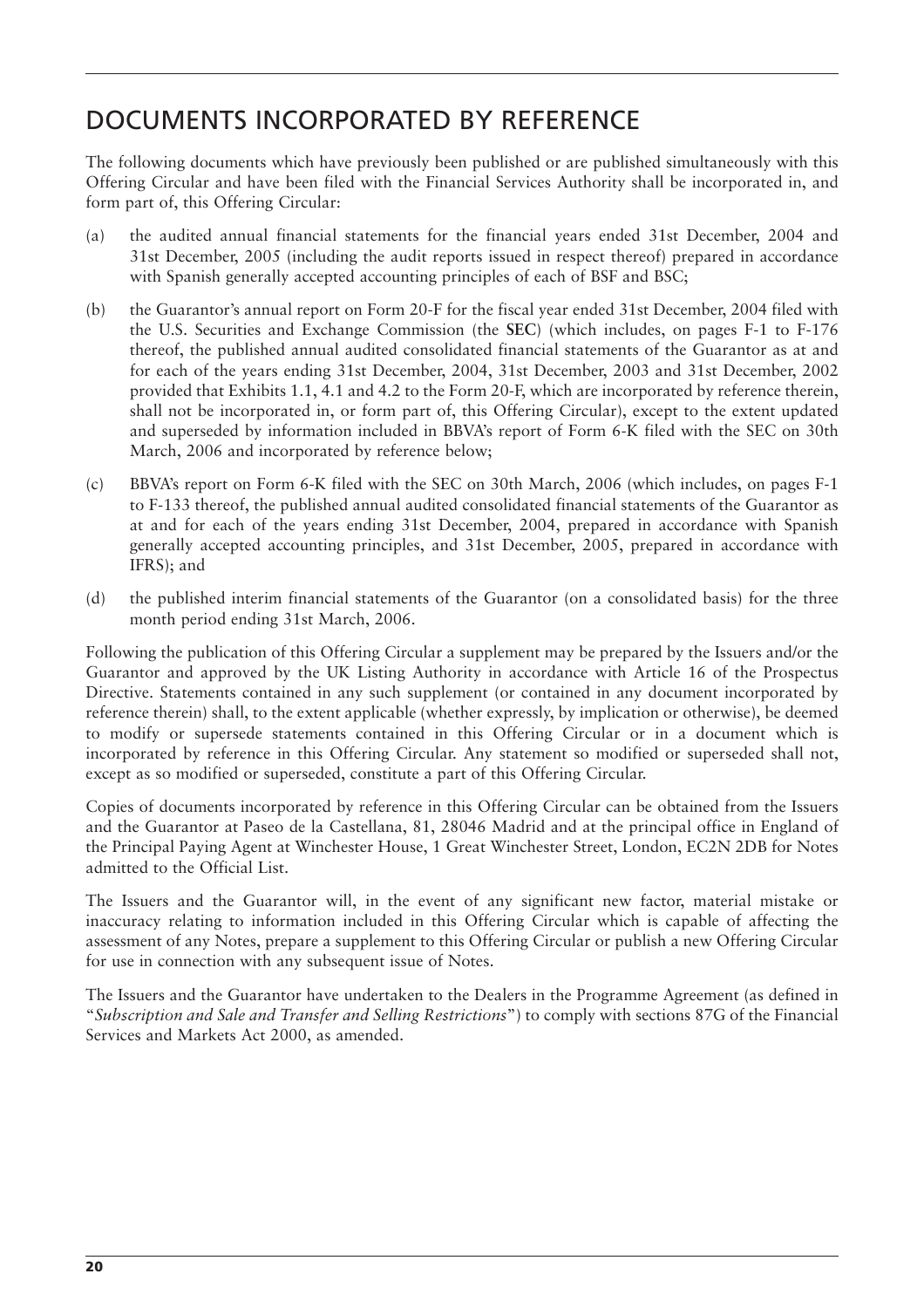### OVERVIEW OF THE PROGRAMME

*This overview must be read as an introduction to this Offering Circular and any decision to invest in any Notes should be based on a consideration of this Offering Circular as a whole, including the documents incorporated by reference. Words and expressions defined in "Form of the Notes" and "Terms and Conditions of the Notes" shall have the same meanings in this overview.*

| Description:                                  | Global Medium Term Note Programme                                                                                                                                                                                                                                                                                                                                                                                                                                                                                                          |
|-----------------------------------------------|--------------------------------------------------------------------------------------------------------------------------------------------------------------------------------------------------------------------------------------------------------------------------------------------------------------------------------------------------------------------------------------------------------------------------------------------------------------------------------------------------------------------------------------------|
| Arranger:                                     | <b>UBS</b> Limited                                                                                                                                                                                                                                                                                                                                                                                                                                                                                                                         |
| Dealers:                                      | ABN AMRO Bank N.V.<br>Banco Bilbao Vizcaya Argentaria, S.A.<br>Barclays Bank PLC<br><b>BNP</b> Paribas<br>Citigroup Global Markets Limited<br>Credit Suisse Securities (Europe) Limited<br>Deutsche Bank AG, London Branch<br>Dresdner Bank Aktiengesellschaft<br>Goldman Sachs International<br>HSBC Bank plc<br>J.P. Morgan Securities Ltd.<br>Lehman Brothers International (Europe)<br>Merrill Lynch International<br>Morgan Stanley & Co. International Limited<br>Nomura International plc<br>Société Générale<br><b>UBS</b> Limited |
|                                               | and any other Dealers appointed in accordance with the Programme<br>Agreement.                                                                                                                                                                                                                                                                                                                                                                                                                                                             |
| <b>Certain Restrictions:</b>                  | Each issue of Notes denominated in a currency in respect of which<br>particular laws, guidelines, regulations, restrictions or reporting<br>requirements apply will only be issued in circumstances which comply<br>with such laws, guidelines, regulations, restrictions or reporting<br>requirements from time to time (see "Subscription and Sale and<br>Transfer and Selling Restrictions") including the following<br>restrictions applicable at the date of this Offering Circular:                                                  |
|                                               | Notes with a maturity of less than one year                                                                                                                                                                                                                                                                                                                                                                                                                                                                                                |
|                                               | Notes having a maturity of less than one year will, if the proceeds of<br>the issue are accepted in the United Kingdom, constitute deposits for<br>the purposes of the prohibition on accepting deposits contained in<br>section 19 of the Financial Services and Markets Act 2000 unless they<br>are issued to a limited class of professional investors and have a<br>denomination of at least $£100,000$ or its equivalent, see "Subscription"<br>and Sale and Transfer and Selling Restrictions".                                      |
| <b>Issuing and Principal Paying</b><br>Agent: | Deutsche Bank AG, London Branch                                                                                                                                                                                                                                                                                                                                                                                                                                                                                                            |
| Registrar:                                    | Deutsche Bank Trust Company Americas                                                                                                                                                                                                                                                                                                                                                                                                                                                                                                       |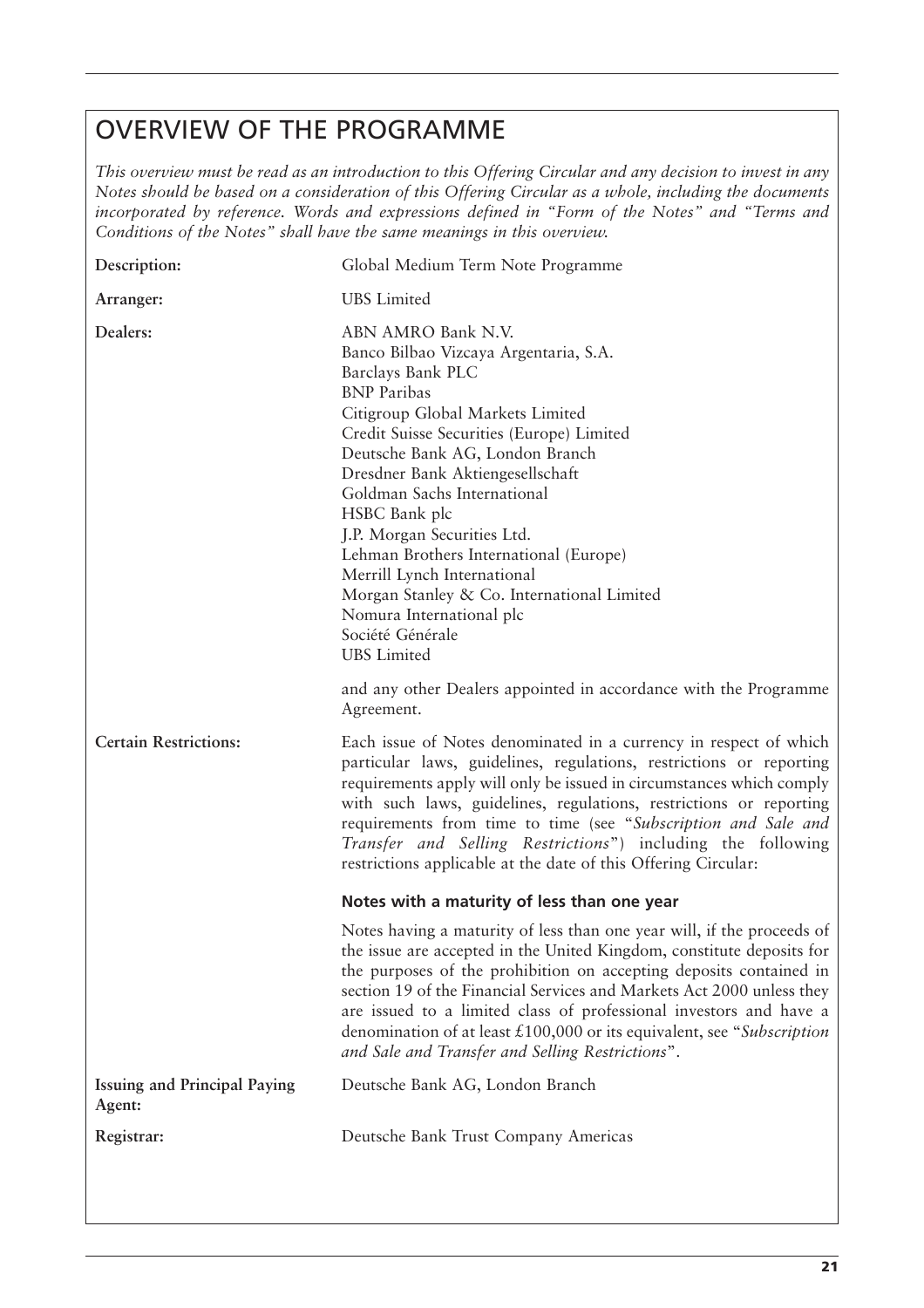| Programme Size:             | Up to $\text{\textsterling}40,000,000,000$ (or its equivalent in other currencies<br>calculated as described in the Programme Agreement) outstanding at<br>any time. The Guarantor may increase the amount of the Programme<br>in accordance with the terms of the Programme Agreement.                                                                                                                                 |  |
|-----------------------------|-------------------------------------------------------------------------------------------------------------------------------------------------------------------------------------------------------------------------------------------------------------------------------------------------------------------------------------------------------------------------------------------------------------------------|--|
| Distribution:               | Notes may be distributed by way of private or public placement,<br>subject to the restrictions set out under "Subscription and Sale and<br>Transfer and Selling Restrictions" below, and in each case on a<br>syndicated or non-syndicated basis.                                                                                                                                                                       |  |
| Currencies:                 | Subject to any applicable legal or regulatory restrictions, any currency<br>agreed between the relevant Issuer and the relevant Dealer.                                                                                                                                                                                                                                                                                 |  |
| Redenomination:             | The applicable Final Terms may provide that certain Notes may be<br>redenominated in euro. The relevant provisions applicable to any<br>such redenomination are contained in Condition 4.                                                                                                                                                                                                                               |  |
| <b>Maturities:</b>          | Any maturity greater than one month in the case of Senior Notes and<br>a minimum maturity of five years in the case of Subordinated Notes,<br>as indicated in the applicable Final Terms or such other minimum or<br>maximum maturity as may be allowed or required from time to time<br>by the relevant central bank (or equivalent body) or any laws or<br>regulations applicable to the relevant Specified Currency. |  |
| <b>Issue Price:</b>         | Notes may be issued on a fully-paid or a partly-paid basis and at an<br>issue price which is at par or at a discount to, or premium over, par.                                                                                                                                                                                                                                                                          |  |
| Form of Notes:              | The Notes will be issued in bearer or registered form and each of BSF<br>and BSC may issue Notes in NGN form as described in "Form of the<br>Notes". Registered Notes will not be exchangeable for Bearer Notes<br>and vice versa.                                                                                                                                                                                      |  |
| <b>Fixed Rate Notes:</b>    | Fixed interest will be payable on such date or dates as may be agreed<br>between the relevant Issuer and the relevant Dealer and on<br>redemption and will be calculated on the basis of such Day Count<br>Fraction as may be agreed between the relevant Issuer and the<br>relevant Dealer.                                                                                                                            |  |
| <b>Floating Rate Notes:</b> | Floating Rate Notes will bear interest at a rate determined:                                                                                                                                                                                                                                                                                                                                                            |  |
|                             | on the same basis as the floating rate under a notional interest<br>(a)<br>rate swap transaction in the relevant Specified Currency<br>governed by an agreement incorporating the 2000 ISDA<br>Definitions (as published by the International Swaps and<br>Derivatives Association, Inc., and as amended and updated as<br>at the Issue Date of the first Tranche of the Notes of the<br>relevant Series); or           |  |
|                             | on the basis of a reference rate appearing on the agreed screen<br>(b)<br>page of a commercial quotation service; or                                                                                                                                                                                                                                                                                                    |  |
|                             | on such other basis as may be agreed between the relevant<br>(c)<br>Issuer and the relevant Dealer.                                                                                                                                                                                                                                                                                                                     |  |
|                             | The margin (if any) relating to such floating rate will be agreed<br>between the relevant Issuer and the relevant Dealer for each Series of<br>Floating Rate Notes.                                                                                                                                                                                                                                                     |  |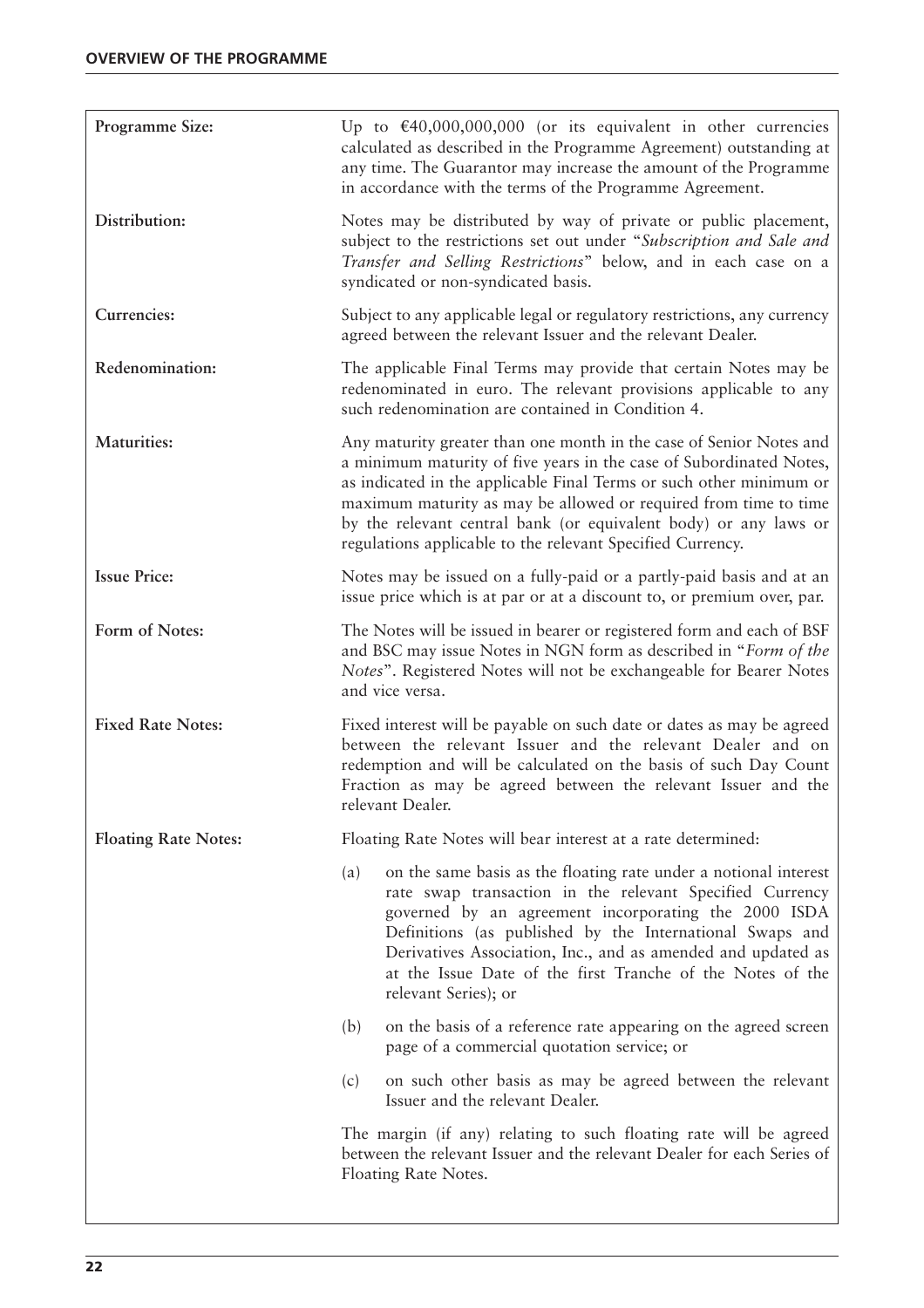| <b>Index Linked Notes:</b>                                                                  | Payments of principal in respect of Index Linked Redemption Notes<br>or of interest in respect of Index Linked Interest Notes will be<br>calculated by reference to such index and/or formula or to changes in<br>the prices of securities or commodities or to such other factors as the<br>relevant Issuer and the relevant Dealer may agree.                                                                                                                                                                                                                                                                                        |
|---------------------------------------------------------------------------------------------|----------------------------------------------------------------------------------------------------------------------------------------------------------------------------------------------------------------------------------------------------------------------------------------------------------------------------------------------------------------------------------------------------------------------------------------------------------------------------------------------------------------------------------------------------------------------------------------------------------------------------------------|
| Other provisions in relation to<br><b>Floating Rate Notes and Index</b><br>Linked Interest: | Floating Rate Notes and Index Linked Interest Notes may also have<br>a maximum interest rate, a minimum interest rate or both.                                                                                                                                                                                                                                                                                                                                                                                                                                                                                                         |
|                                                                                             | Interest on Floating Rate Notes and Index Linked Interest Notes in<br>respect of each Interest Period, as agreed prior to issue by the relevant<br>Issuer and the relevant Dealer, will be payable on such Interest<br>Payment Dates, and will be calculated on the basis of such Day Count<br>Fraction, as may be agreed between the relevant Issuer and the<br>relevant Dealer.                                                                                                                                                                                                                                                      |
| <b>Dual Currency Notes:</b>                                                                 | Payments (whether in respect of principal or interest and whether at<br>maturity or otherwise) in respect of Dual Currency Notes will be<br>made in such currencies, and based on such rates of exchange, as the<br>relevant Issuer and the relevant Dealer may agree.                                                                                                                                                                                                                                                                                                                                                                 |
| <b>Zero Coupon Notes:</b>                                                                   | Zero Coupon Notes will be offered and sold at a discount to their<br>nominal amount and will not bear interest.                                                                                                                                                                                                                                                                                                                                                                                                                                                                                                                        |
| <b>Structured Notes:</b>                                                                    | The relevant Issuer and the relevant Dealer may agree the issue of<br>structured Notes (including Index Linked Notes and Dual Currency<br>Notes). Although the terms and conditions of such structured Notes<br>will be based on the conditions of the Notes set out under "Terms and<br>Conditions of the Notes", it is likely that significant changes will be<br>made to such terms and conditions (including, but not necessarily<br>limited to, the conditions relating to interest and redemption) in the<br>applicable Final Terms to reflect the particular structured nature of<br>the structured Notes.                      |
| Redemption:                                                                                 | The applicable Final Terms will indicate either that the relevant Notes<br>cannot be redeemed prior to their stated maturity (other than in<br>specified instalments, if applicable, or for taxation reasons or<br>following an Event of Default) or that such Notes will be redeemable<br>at the option of the relevant Issuer and/or the Noteholders upon<br>giving notice to the Noteholders or the relevant Issuer, as the case may<br>be, on a date or dates specified prior to such stated maturity and at a<br>price or prices and on such other terms as may be agreed between the<br>relevant Issuer and the relevant Dealer. |
|                                                                                             | Subordinated Notes may not be redeemed (other than following an<br>Event of Default) prior to their original maturity without the consent<br>of Banco de España which consent would not, under current Banco<br>de España rules, be expected to be forthcoming for an early<br>redemption occurring less than five years from the relevant issue date<br>unless such redemption is carried out on the relevant maturity date.                                                                                                                                                                                                          |
|                                                                                             | The applicable Final Terms may provide that Notes may be<br>redeemable in two or more instalments of such amounts and on such<br>dates as are indicated in the applicable Final Terms.                                                                                                                                                                                                                                                                                                                                                                                                                                                 |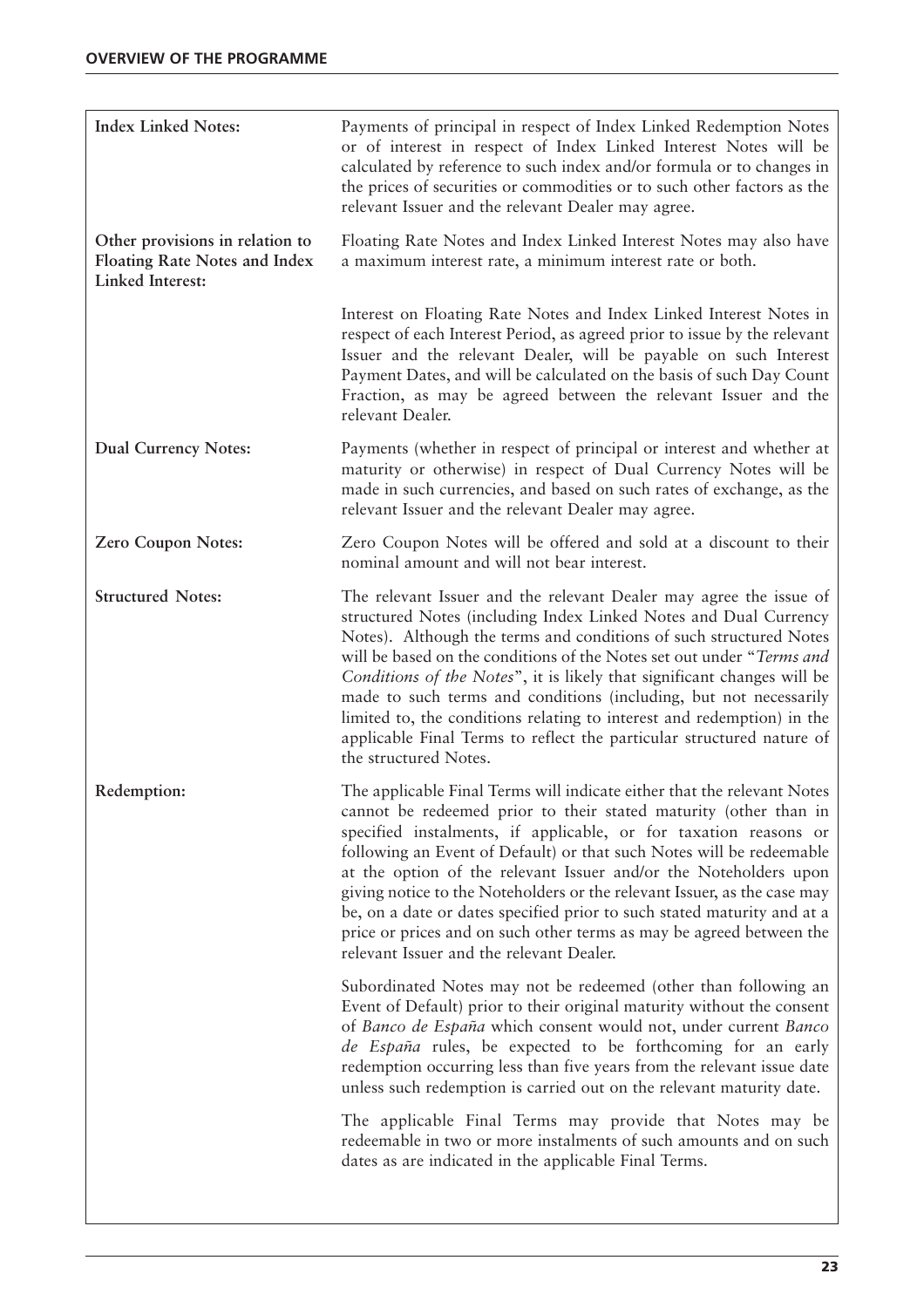$\sqrt{ }$ 

|                               | Notes having a maturity of less than one year may be subject to<br>restrictions on their denomination and distribution, see "Certain<br>Restrictions: – Notes with a maturity of less than one year" above.                                                                                                                                                                                                                                                                                                                                                                                                                                                                                                                                                                                                                                                                                                                          |
|-------------------------------|--------------------------------------------------------------------------------------------------------------------------------------------------------------------------------------------------------------------------------------------------------------------------------------------------------------------------------------------------------------------------------------------------------------------------------------------------------------------------------------------------------------------------------------------------------------------------------------------------------------------------------------------------------------------------------------------------------------------------------------------------------------------------------------------------------------------------------------------------------------------------------------------------------------------------------------|
| <b>Denomination of Notes:</b> | Notes will be issued in such denominations as may be agreed between<br>the relevant Issuer and the relevant Dealer save that the minimum<br>denomination of each Note will be such amount as may be allowed<br>or required from time to time by the relevant central bank (or<br>equivalent body) or any laws or regulations applicable to the relevant<br>Specified Currency see "Certain Restrictions: - Notes with a<br><i>maturity of less than one year</i> " above, and save that the minimum<br>denomination of each Note admitted to trading on a regulated market<br>within the European Economic Area or offered to the public in a<br>Member State of the European Economic Area in circumstances<br>which require the publication of a prospectus under the Prospectus<br>Directive will be $\epsilon$ 1,000 (or if the Notes are denominated in a<br>currency other than euro, the equivalent amount in such currency). |
|                               | Unless otherwise stated in the applicable Final Terms, the minimum<br>denomination of each Definitive IAI Registered Note will be<br>U.S.\$100,000 or its approximate equivalent in other Specified<br>Currencies.                                                                                                                                                                                                                                                                                                                                                                                                                                                                                                                                                                                                                                                                                                                   |
| Taxation:                     | Save as set out below, all payments in respect of the Notes will be<br>made without deduction for or on account of withholding taxes<br>imposed by Spain, subject as provided in Condition 8. In the event<br>that any such deduction is made, the relevant Issuer or, as the case<br>may be, the Guarantor will, save in certain limited circumstances<br>provided in Condition 8, be required to pay additional amounts to<br>cover the amounts so deducted.                                                                                                                                                                                                                                                                                                                                                                                                                                                                       |
|                               | Payments in respect of the Notes and under the Guarantee will be<br>subject to Spanish withholding tax in the circumstances described<br>below. In such circumstances, neither the relevant Issuer nor the<br>Guarantor will be required to pay additional amounts in respect of<br>such withholding tax.                                                                                                                                                                                                                                                                                                                                                                                                                                                                                                                                                                                                                            |
|                               | Under Spanish law interest payments in respect of the Notes will be<br>subject to withholding tax in Spain, currently at the rate of 15 per<br>cent. but expected to increase to 18 per cent. on 1st January, 2007, in<br>the case of (a) individual holders who are resident for tax purposes in<br>Spain and (b) holders who receive payments through a Tax Haven (as<br>defined in Royal Decree 1080/1991 of 5th July, 1991). In addition,<br>holders who fail to provide information regarding their identity and<br>tax residence will also receive payments subject to Spanish<br>withholding tax, see Condition 8 of the Notes.                                                                                                                                                                                                                                                                                               |
|                               | Disclosure of Identity of Holders: Under Spanish law the Guarantor is obliged to disclose to the Spanish<br>tax and supervisory authorities the identity of holders of the Notes.                                                                                                                                                                                                                                                                                                                                                                                                                                                                                                                                                                                                                                                                                                                                                    |
|                               | The European Clearing Systems are expected to follow certain<br>procedures to facilitate the Principal Paying Agent in the collection of<br>the information referred to above from Noteholders. If the European<br>Clearing Systems are, in the future, unable to follow these procedures,<br>they may refuse to clear all or any Series of the Notes and this will<br>affect the liquidity of the relevant Notes. In such a case, Global Notes                                                                                                                                                                                                                                                                                                                                                                                                                                                                                      |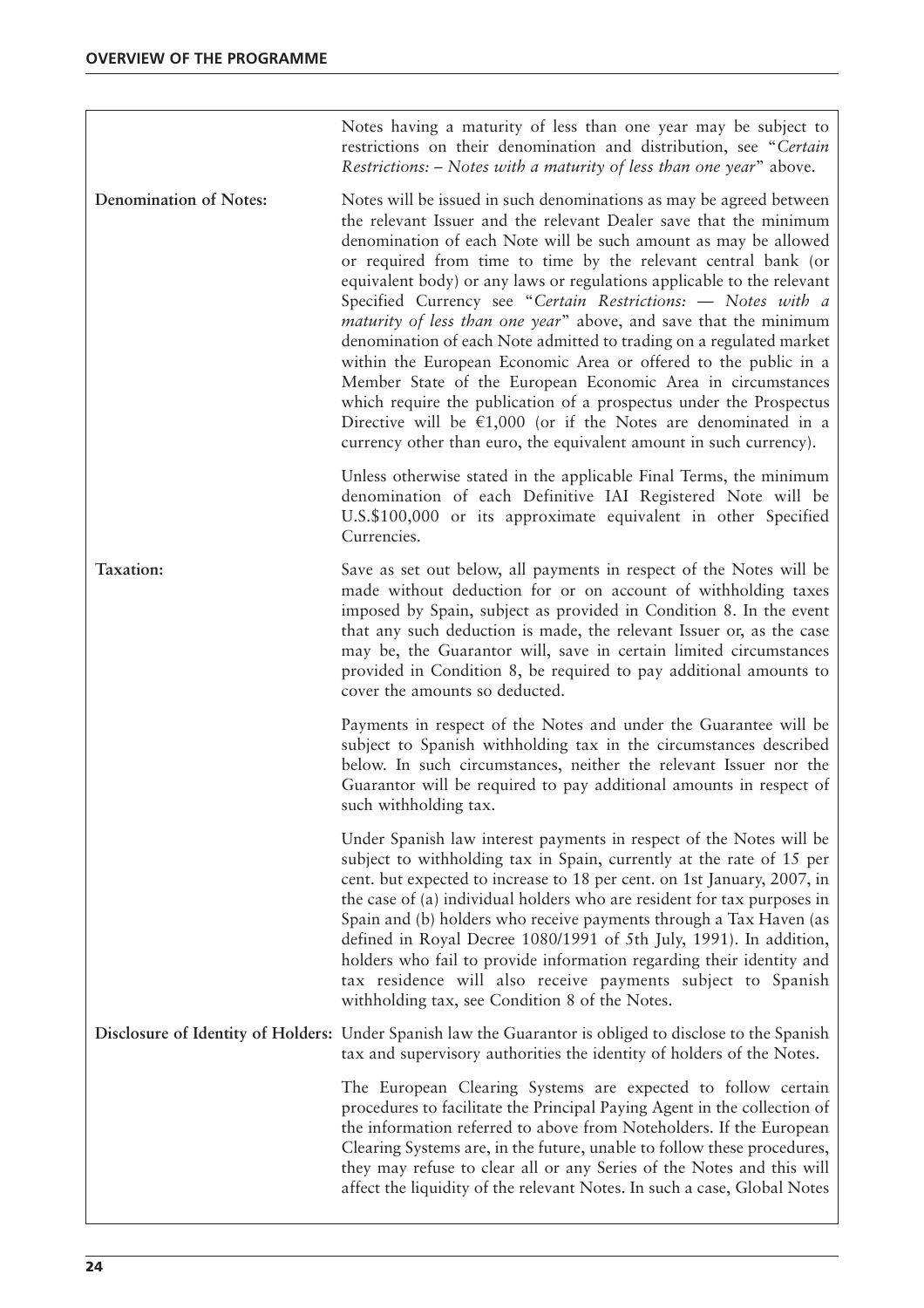|                                  | will be exchanged for Notes in definitive form, see "Form of the<br>Notes". The Guarantor and the relevant Issuer may from time to time<br>appoint an agent to intermediate with the European Clearing Systems<br>in the provision of such information. Details of any such appointment<br>will be set out in the applicable Final Terms.                                                                                                                                                                                                                                       |
|----------------------------------|---------------------------------------------------------------------------------------------------------------------------------------------------------------------------------------------------------------------------------------------------------------------------------------------------------------------------------------------------------------------------------------------------------------------------------------------------------------------------------------------------------------------------------------------------------------------------------|
|                                  | In the case of any Notes which are held in DTC the relevant Issuer<br>and the Guarantor may agree procedures with DTC and an<br>intermediary agent appointed by the relevant Issuer and the<br>Guarantor to facilitate the collection of such details. Any such<br>procedures will be summarised in the applicable Final Terms and<br>otherwise made available to holders of the relevant Notes as<br>described in the applicable Final Terms.                                                                                                                                  |
|                                  | The procedure described in this Offering Circular is a summary only<br>and is subject to review and amendment by the European Closing<br>Systems and/or DTC as well as to further clarification from the<br>Spanish tax authorities regarding such laws and regulations. Holders<br>of Notes must seek their own advice to ensure that they comply with<br>all procedures to ensure correct tax treatment of their Notes. None of<br>the Issuers, the Guarantor, the Dealers, the Paying Agents, the<br>European Clearing Systems or DTC assume any responsibility<br>therefor. |
|                                  | For further details, see "Taxation" below.                                                                                                                                                                                                                                                                                                                                                                                                                                                                                                                                      |
| <b>Cross Default:</b>            | The terms of the Notes will contain a cross default provision as<br>further described in Condition 10.                                                                                                                                                                                                                                                                                                                                                                                                                                                                          |
| <b>Negative Pledge:</b>          | The terms of the Notes will not contain a Negative Pledge provision.                                                                                                                                                                                                                                                                                                                                                                                                                                                                                                            |
| <b>Status of the Notes:</b>      | Notes may be either Senior Notes or Subordinated Notes as more<br>fully described in "Terms and Conditions of the Notes - Status of the<br>Notes and the Guarantees". Perpetual Subordinated Notes may also<br>be issued under the Programme and the terms and conditions<br>applicable to such Notes will be set out in the applicable Final Terms.                                                                                                                                                                                                                            |
| <b>Status of the Guarantees:</b> | The Senior Notes will be guaranteed by the Guarantor pursuant to<br>the Senior Guarantees and the Subordinated Notes will be guaranteed<br>by the Guarantor pursuant to the Subordinated Guarantee, all as<br>more fully described in "Terms and Conditions of the Notes - Status<br>of the Notes and the Guarantees".                                                                                                                                                                                                                                                          |
| Substitution:                    | The Terms and Conditions of the Notes will contain provisions<br>allowing for the substitution of the relevant Issuer as principal debtor<br>and/or the Guarantor as Guarantor of the obligations of the relevant<br>Issuer under the Notes, as more fully described in "Terms and<br>Conditions of the Notes - Substitution".                                                                                                                                                                                                                                                  |
| Rating:                          | The rating of the Notes to be issued under the Programme will be<br>specified in the applicable Final Terms. A rating is not a<br>recommendation to buy, sell or hold securities and may be subject to<br>suspension, change or withdrawal at any time by the assigning rating<br>agency.                                                                                                                                                                                                                                                                                       |
|                                  |                                                                                                                                                                                                                                                                                                                                                                                                                                                                                                                                                                                 |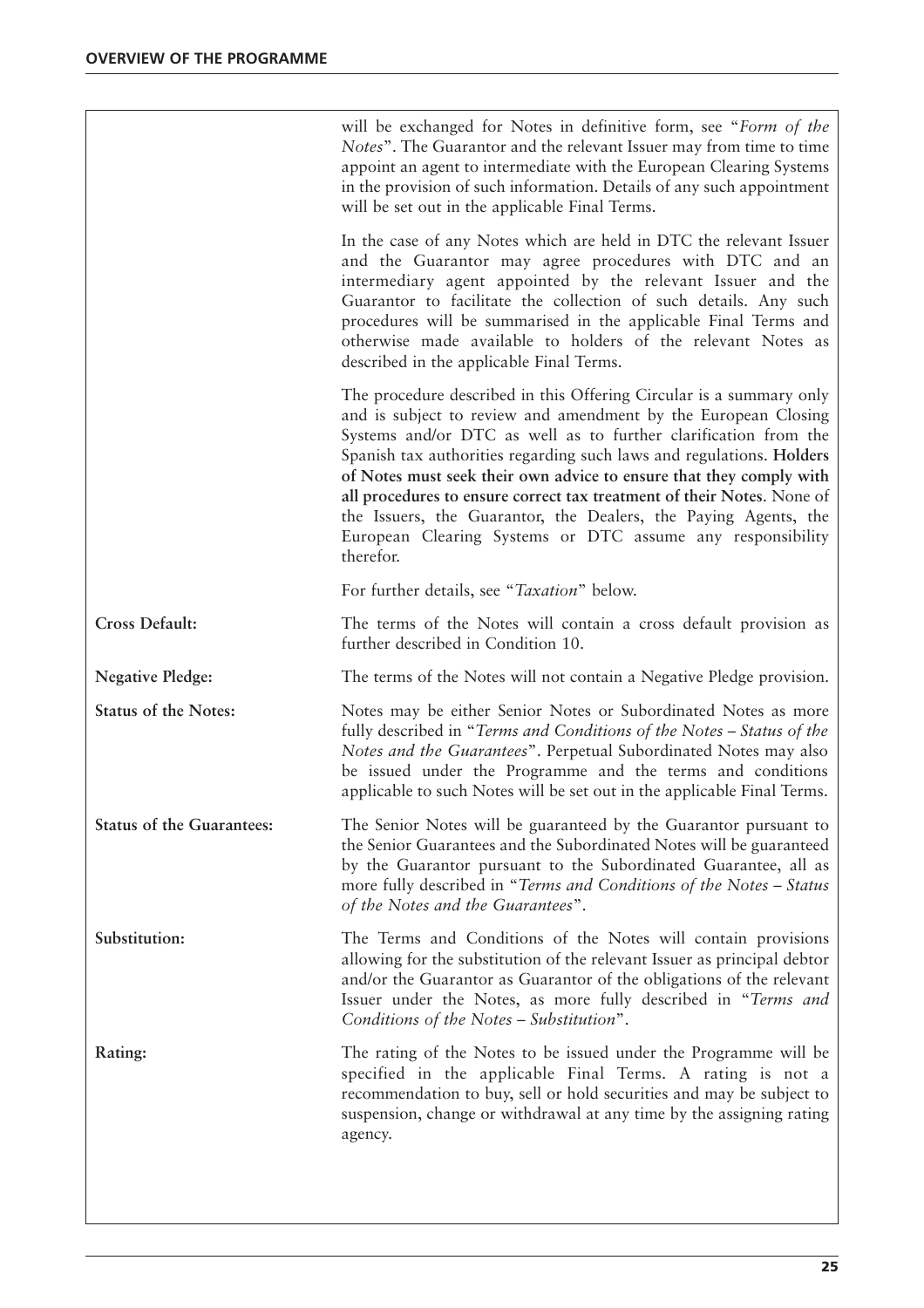| Noteholder Representative and<br>Meetings: | Spanish company law requires that a representative (Comisario) of<br>the Noteholders is appointed and that a syndicate of Noteholders is<br>established in relation to each Series of Notes issued under the<br>Programme. By purchasing a Note of any Series, the holder thereof<br>will be deemed to have agreed to (i) the appointment of the<br>representative for that Series named in the applicable Final Terms, (ii)<br>become a member of the syndicate of Noteholders of that Series and<br>(iii) accept the syndicate regulations referred to in the applicable Final<br>Terms. |
|--------------------------------------------|--------------------------------------------------------------------------------------------------------------------------------------------------------------------------------------------------------------------------------------------------------------------------------------------------------------------------------------------------------------------------------------------------------------------------------------------------------------------------------------------------------------------------------------------------------------------------------------------|
| Listing and Admission to<br>Trading:       | Application has been made to the UK Listing Authority for Notes<br>issued under the Programme to be admitted to the Official List and to<br>the London Stock Exchange for such Notes to be admitted to trading<br>on the London Stock Exchange's Gilt-Edged and Fixed Interest<br>Market. The Notes may also be listed or admitted to trading, as the<br>case may be, on such other or further stock exchanges or markets as<br>may be agreed between the relevant Issuer and the relevant Dealer in<br>relation to each Series.                                                           |
|                                            | Unlisted Notes will not be issued under the Programme.                                                                                                                                                                                                                                                                                                                                                                                                                                                                                                                                     |
|                                            | The applicable Final Terms will state on which stock exchanges<br>and/or markets the relevant Notes are to be listed and/or admitted to<br>trading.                                                                                                                                                                                                                                                                                                                                                                                                                                        |
| Governing Law:                             | The Conditions of the Notes will be governed by, and construed in<br>accordance with, English law, except that the provisions of Condition<br>3 will be, and each Guarantee is, governed by, and will be construed<br>in accordance with, Spanish law. In addition, the provisions of<br>Condition 15 relating to the appointment of a Noteholder<br>representative and meetings of Noteholders will be governed by<br>Spanish law. The Notes will be issued in accordance with the<br>formalities prescribed by Spanish company law.                                                      |
| <b>Selling Restrictions:</b>               | There are restrictions on the distribution of this Offering Circular and<br>the offer or sale of Notes in Japan, the European Economic Area<br>(including Spain, the United Kingdom, Italy and France) and the<br>United States and such other restrictions as may be required in<br>connection with the offering and sale of a particular Tranche of<br>Notes, see "Subscription and Sale and Transfer and Selling<br>Restrictions".                                                                                                                                                      |
|                                            |                                                                                                                                                                                                                                                                                                                                                                                                                                                                                                                                                                                            |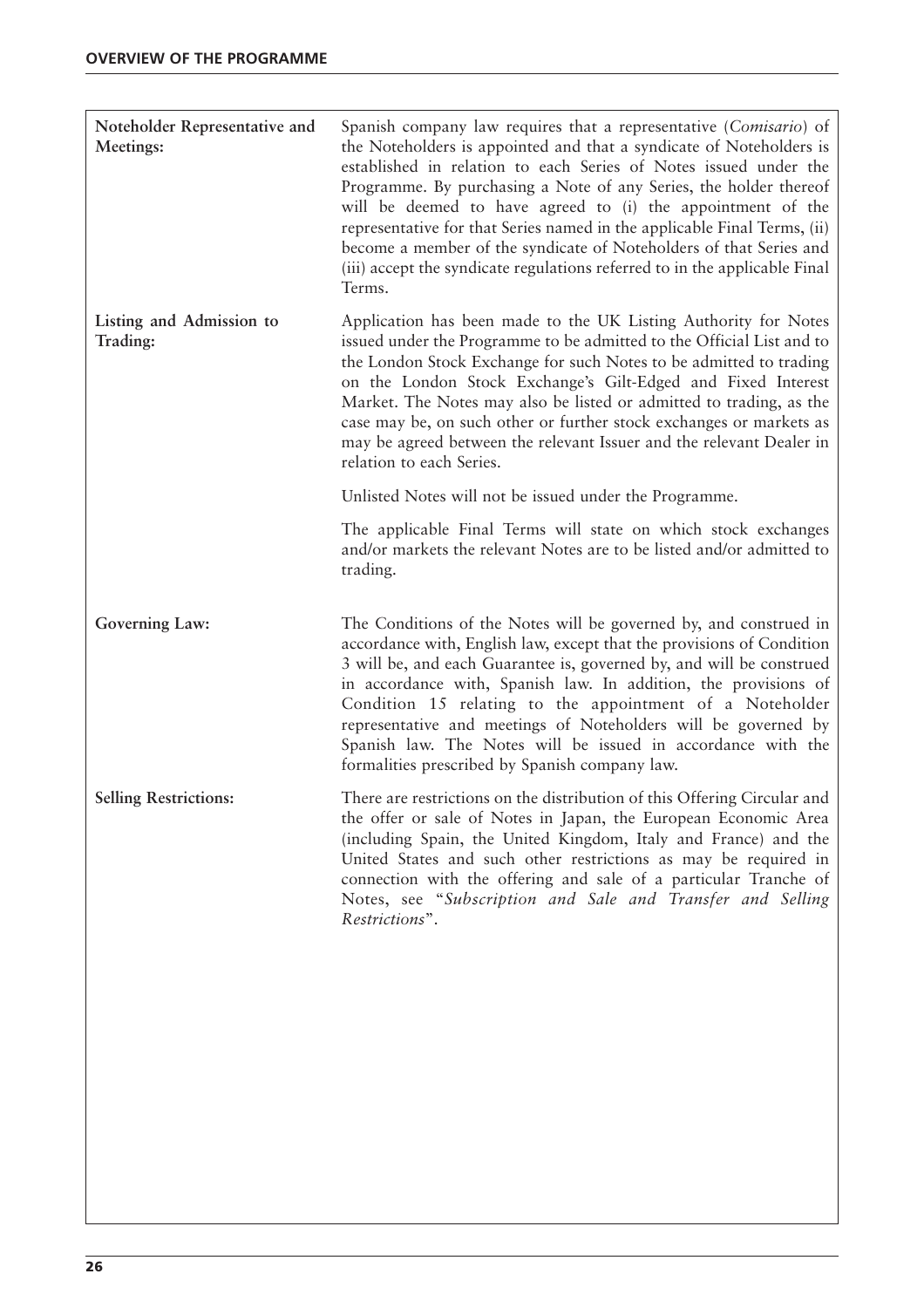### FORM OF THE NOTES

The Notes of each Series will be in either bearer form, with or without interest coupons attached, or registered form, without interest coupons attached. Bearer Notes will be issued outside the United States in reliance on Regulation S under the Securities Act (**Regulation S**) and Registered Notes will be issued both outside the United States in reliance on the exemption from registration provided by Regulation S and within the United States in reliance on Rule 144A or Regulation D under the Securities Act.

#### **Bearer Notes**

Each Tranche of Bearer Notes will be initially issued in the form of either a temporary bearer global note (a **Temporary Bearer Global Note**) or a permanent bearer global note (a **Permanent Bearer Global Note**) as indicated in the applicable Final Terms, which, in either case, will (i) if the Global Notes are intended to be issued in new global note (NGN) form, as stated in the applicable Final Terms, be delivered on or prior to the original issue date of the Tranche to a common safekeeper for Euroclear and Clearstream, Luxembourg); or (ii) if the Global Notes are not intended to be issued in NGN form, be delivered on or prior to the original issue date of the Tranche to a common depositary for Euroclear and Clearstream, Luxembourg. Whilst any Bearer Note is represented by a Temporary Bearer Global Note, payments of principal, interest (if any) and any other amount payable in respect of the Notes due prior to the Exchange Date (as defined below) will be made (against presentation of the Temporary Bearer Global Note if the Temporary Global Note is not intended to be issued in NGN form) only to the extent that certification of non-U.S. beneficial ownership or certification to the effect that the holder is a U.S. person who purchased in a transaction that did not require registration under the Securities Act and to the effect that such holder is not a United States person, or is a United States person that purchased by or through certain United States financial institutions or is a financial institution purchasing for resale during the restricted period to persons other than United States persons or persons within the United States or its possessions as required by U.S. Treasury regulations, has been received by Euroclear and/or Clearstream, Luxembourg and Euroclear and/or Clearstream, Luxembourg, as applicable, has given a like certification (based on the certifications it has received) to the Principal Paying Agent.

On and after the date (the **Exchange Date**) which is 40 days after a Temporary Bearer Global Note is issued, interests in such Temporary Bearer Global Note will be exchangeable (free of charge) upon a request as described therein either for (a) interests in a Permanent Bearer Global Note of the same Series or (b) for definitive Bearer Notes of the same Series with, where applicable, receipts, interest coupons and talons attached (as indicated in the applicable Final Terms and subject, in the case of definitive Bearer Notes, to such notice period as is specified in the applicable Final Terms), in each case against certification of beneficial ownership as described above unless such certification has already been given, provided that purchasers in the United States and certain U.S. persons will not be able to receive definitive Bearer Notes. The holder of a Temporary Bearer Global Note will not be entitled to collect any payment of interest, principal or other amount due on or after the Exchange Date unless, upon due certification, exchange of the Temporary Bearer Global Note for an interest in a Permanent Bearer Global Note or for definitive Bearer Notes is improperly withheld or refused.

Payments of principal, interest (if any) or any other amounts on a Permanent Bearer Global Note will be made through Euroclear and/or Clearstream, Luxembourg (against presentation or surrender (as the case may be) of the Permanent Bearer Global Note if the Permanent Global Note is not intended to be issued in NGN form) without any requirement for certification.

The applicable Final Terms will specify that a Permanent Bearer Global Note will be exchangeable (free of charge), in whole but not in part, for definitive Bearer Notes with, where applicable, receipts, interest coupons and talons attached upon either (a) not less than 60 days' written notice from Euroclear and/or Clearstream, Luxembourg (acting on the instructions of any holder of an interest in such Permanent Bearer Global Note) to the Principal Paying Agent as described therein or (b) only upon the occurrence of an Exchange Event. For these purposes, **Exchange Event** means that (i) an Event of Default (as defined in Condition 10) has occurred and is continuing, (ii) the relevant Issuer has been notified that both Euroclear and Clearstream, Luxembourg have been closed for business for a continuous period of 14 days (other than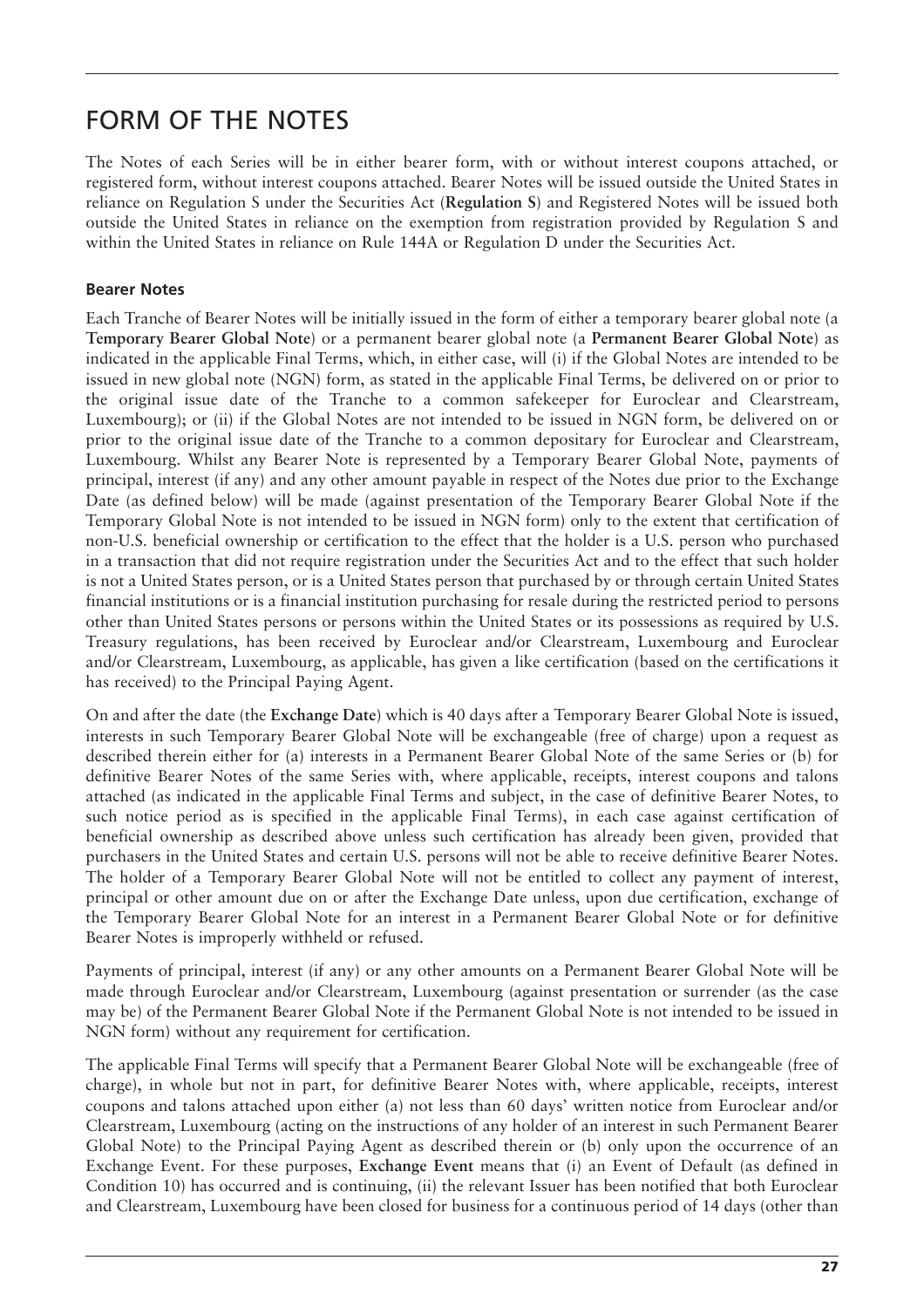by reason of holiday, statutory or otherwise) or have announced an intention permanently to cease business or have in fact done so and no successor clearing system is available, (iii) if so specified in the applicable Final Terms, the relevant Issuer has or will become subject to adverse tax consequences which would not be suffered were the Notes represented by the Permanent Bearer Global Note in definitive form or (iv) the Notes are required to be removed from both Euroclear and Clearstream, Luxembourg and no alternative clearing system is available. The relevant Issuer will promptly give notice to Noteholders in accordance with Condition 14 if an Exchange Event occurs. In the event of the occurrence of an Exchange Event, Euroclear and/or Clearstream, Luxembourg (acting on the instructions of any holder of an interest in such Permanent Bearer Global Note) or the relevant Issuer, as the case may be, may give notice to the Principal Paying Agent requesting exchange. Any such exchange shall occur not later than 60 days after the date of receipt of the first relevant notice by the Principal Paying Agent.

The following legend will appear on all Bearer Notes which have an original maturity of more than 365 days and on all receipts and interest coupons relating to such Notes:

"**ANY UNITED STATES PERSON WHO HOLDS THIS OBLIGATION WILL BE SUBJECT TO LIMITATIONS UNDER THE UNITED STATES INCOME TAX LAWS, INCLUDING THE LIMITATIONS PROVIDED IN SECTIONS 165(j) AND 1287(a) OF THE INTERNAL REVENUE CODE.**"

The sections referred to provide that United States holders, with certain exceptions, will not be entitled to deduct any loss on Bearer Notes, receipts or interest coupons and will not be entitled to capital gains treatment of any gain on any sale, disposition, redemption or payment of principal in respect of such Notes, receipts or interest coupons.

Notes which are represented by a Bearer Global Note will only be transferable in accordance with the rules and procedures for the time being of Euroclear or Clearstream, Luxembourg, as the case may be.

#### **Registered Notes**

The Registered Notes of each Tranche offered and sold in reliance on Regulation S, which will be sold to non-U.S. persons outside the United States, will initially be represented by a global note in registered form (a **Regulation S Global Note**). Prior to expiry of the distribution compliance period (as defined in Regulation S) applicable to each Tranche of Notes, beneficial interests in a Regulation S Global Note may not be offered or sold to, or for the account or benefit of, a U.S. person save as otherwise provided in Condition 2 and may not be held otherwise than through Euroclear or Clearstream, Luxembourg and such Regulation S Global Note will bear a legend describing such restrictions on transfer.

The Registered Notes of each Tranche may only be offered and sold in the United States or to U.S. persons in private transactions (a) to "qualified institutional buyers" within the meaning of Rule 144A under the Securities Act (**QIBs**) or (b) to "accredited investors" (as defined in Rule 501(a)(1), (2), (3) or (7) under the Securities Act that are institutions (**Institutional Accredited Investors**) who agree to purchase the Notes for their own account and not with a view to the distribution thereof. The Registered Notes of each Tranche sold to QIBs will be represented by a global note in registered form (a **Rule 144A Global Note** and, together with a Regulation S Global Note, the **Registered Global Notes**).

Registered Global Notes will either (a) be deposited with a custodian for, and registered in the name of a nominee of, DTC for the accounts of Euroclear and Clearstream, Luxembourg or (b) be deposited with a common depositary for, and registered in the name of a common nominee of, Euroclear and Clearstream, Luxembourg, as specified in the applicable Final Terms. Persons holding beneficial interests in Registered Global Notes will be entitled or required, as the case may be, under the circumstances described below, to receive physical delivery of definitive Notes in fully registered form.

The Registered Notes of each Tranche sold to Institutional Accredited Investors will be in definitive form, registered in the name of the holder thereof (**Definitive IAI Registered Notes**). Unless otherwise set forth in the applicable Final Terms, Definitive IAI Registered Notes will be issued only in minimum denominations of U.S.\$100,000 and integral multiples of U.S.\$1,000 in excess thereof (or the approximate equivalents in the applicable Specified Currency). Definitive IAI Registered Notes will be subject to the restrictions on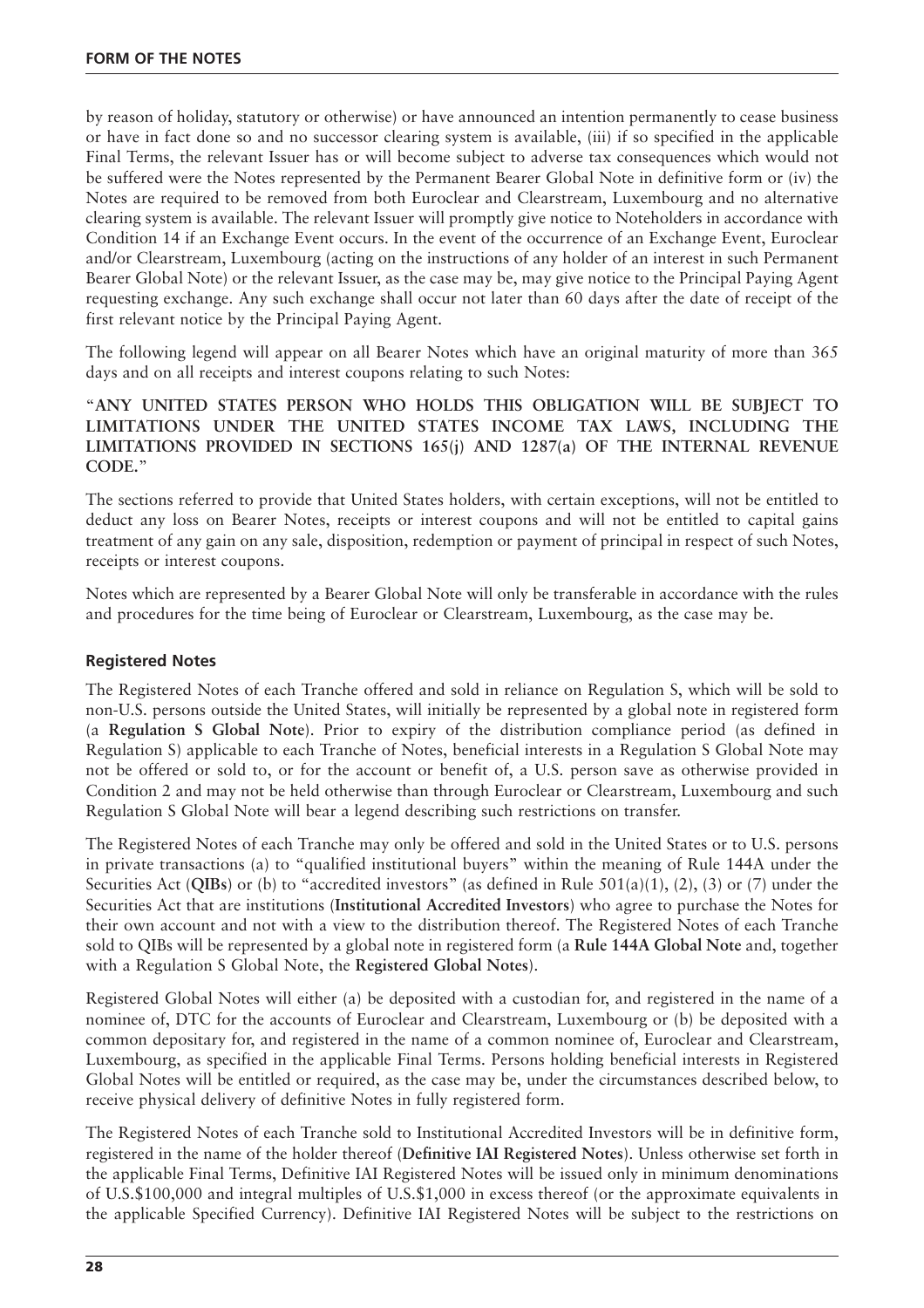transfer set forth therein and will bear the restrictive legend described under "*Subscription and Sale and Transfer and Selling Restrictions*". Institutional Accredited Investors that hold Definitive IAI Registered Notes may elect to hold such Notes through DTC, but transferees acquiring the Notes in transactions exempt from Securities Act registration pursuant to Regulation S or Rule 144 under the Securities Act (if available) may do so upon satisfaction of the requirements applicable to such transfer as described under "*Subscription and Sale and Transfer and Selling Restrictions*". The Rule 144A Global Note and the Definitive IAI Registered Notes will be subject to certain restrictions on transfer set forth therein and will bear a legend regarding such restrictions.

Payments of principal, interest and any other amount in respect of the Registered Global Notes will, in the absence of provision to the contrary, be made to the person shown on the Register (as defined in Condition 6(d)) as the registered holder of the Registered Global Notes. None of the relevant Issuer, the Guarantor, any Paying Agent or the Registrar will have any responsibility or liability for any aspect of the records relating to or payments or deliveries made on account of beneficial ownership interests in the Registered Global Notes or for maintaining, supervising or reviewing any records relating to such beneficial ownership interests.

Payments of principal, interest or any other amount in respect of the Registered Notes in definitive form will, in the absence of provision to the contrary, be made to the persons shown on the Register on the relevant Record Date (as defined in Condition 6(d)) immediately preceding the due date for payment in the manner provided in that Condition.

Interests in a Registered Global Note will be exchangeable (free of charge), in whole but not in part, for definitive Registered Notes without receipts, interest coupons or talons attached only upon the occurrence of an Exchange Event. For these purposes, **Exchange Event** means that (a) an Event of Default has occurred and is continuing, (b) the relevant Issuer has or will become subject to adverse tax consequences which would not be suffered were the Notes represented by the Registered Global Note in definitive form, (c) in the case of Notes registered in the name of a nominee for a common depositary for Euroclear and Clearstream, Luxembourg, the relevant Issuer has been notified that both Euroclear and Clearstream, Luxembourg have been closed for business for a continuous period of 14 days (other than by reason of holiday, statutory or otherwise) or have announced an intention permanently to cease business or have in fact done so and, no successor clearing system is available, (d) in the case of Notes registered in the name of a nominee for DTC, either DTC has notified the relevant Issuer that it is unwilling or unable to continue to act as depository for the Notes and no alternative clearing system is available or DTC has ceased to constitute a clearing agency registered under the Exchange Act or (e) the Notes are required to be removed from (in the case of Notes registered in the name of a nominee for a common depositary for Euroclear and Clearstream, Luxembourg) both Euroclear and Clearstream, Luxembourg or (in the case of Notes registered in the name of a nominee for DTC) DTC and, in either case, no alternative clearing system is available. The relevant Issuer will promptly give notice to Noteholders in accordance with Condition 14 if an Exchange Event occurs. In the event of the occurrence of an Exchange Event, DTC, Euroclear and/or Clearstream, Luxembourg (acting on the instructions of any holder of an interest in such Registered Global Note) or the relevant Issuer, as the case may be, may give notice to the Registrar requesting exchange. Any such exchange shall occur not later than 60 days after the date of receipt of the first relevant notice by the Registrar.

#### **Transfer of Interests**

Interests in a Registered Global Note may, subject to compliance with all applicable restrictions, be transferred to a person who wishes to hold such interest in another Registered Global Note or in the form of a Definitive IAI Registered Note and Definitive IAI Registered Notes may, subject to compliance with all applicable restrictions, be transferred to a person who wishes to hold such Notes in the form of an interest in a Registered Global Note. No beneficial owner of an interest in a Registered Global Note will be able to transfer such interest, except in accordance with the applicable procedures of DTC, Euroclear and Clearstream, Luxembourg, in each case to the extent applicable, in each case. Registered Notes are also subject to the restrictions on transfer set forth therein and will bear a legend regarding such restrictions, see "*Subscription and Sale and Transfer and Selling Restrictions*".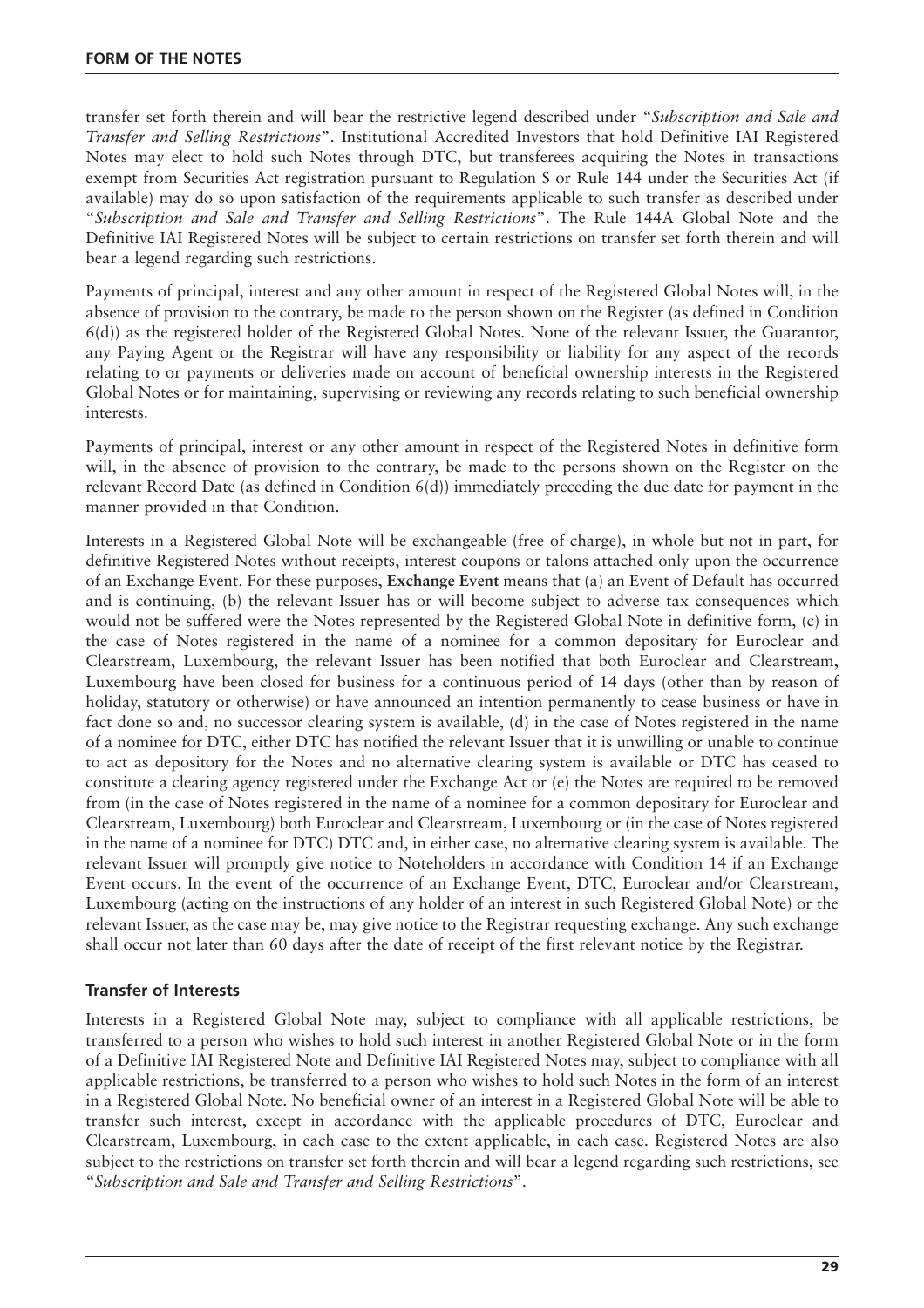#### **General**

Pursuant to the Agency Agreement (as defined under "*Terms and Conditions of the Notes*"), the Principal Paying Agent shall arrange that, where a further Tranche of Notes is issued which is intended to form a single Series with an existing Tranche of Notes, the Notes of such further Tranche shall be assigned a common code, and ISIN and, where applicable, a CUSIP and CINS number which are different from the common code and ISIN, CUSIP and CINS assigned to Notes of any other Tranche of the same Series until at least the expiry of the distribution compliance period applicable to the Notes of such Tranche.

For so long as any of the Notes is represented by a Global Note held on behalf of Euroclear and/or Clearstream, Luxembourg and/or DTC or its nominee each person (other than Euroclear or Clearstream, Luxembourg or DTC) who is for the time being shown in the records of Euroclear or of Clearstream, Luxembourg or of DTC as the holder of a particular nominal amount of such Notes (in which regard any certificate or other document issued by Euroclear or Clearstream, Luxembourg or DTC as to the nominal amount of such Notes standing to the account of any person shall be conclusive and binding for all purposes save in the case of manifest error) shall be treated by the Issuers, the Guarantor and their agents as the holder of such nominal amount of such Notes for all purposes other than with respect to the payment of principal or interest on such nominal amount of such Notes and, in the case of DTC or its nominee, voting, giving consents or making requests, for which purpose the bearer of the relevant Bearer Global Note or the registered holder of the relevant Registered Global Note shall be treated by the Issuer, the Guarantor and their agents as the holder of such nominal amount of such Notes in accordance with and subject to the terms of the relevant Global Note and the expressions **Noteholder** and **holder of Notes** and related expressions shall be construed accordingly.

Except in relation to Notes issued in NGN form, any reference herein to Euroclear and/or Clearstream, Luxembourg and/or DTC shall, whenever the context so permits, be deemed to include a reference to any additional or alternative clearing system specified in the applicable Final Terms or as may otherwise be approved by the Issuers and the Principal Paying Agent. A Note may be accelerated by the holder thereof in certain circumstances described in Condition 10. In such circumstances, where any Note is still represented by a Global Note and the Global Note (or any part thereof) has become due and repayable in accordance with the Terms and Conditions of such Notes and payment in full of the amount due has not been made in accordance with the provisions of the Global Note within a period of 15 days from the giving of a notice by a holder with Euroclear or Clearstream, Luxembourg of such Notes so represented and credited to its securities account that it wishes to accelerate such Notes, then holders of interests in such Global Note credited to their accounts with Euroclear and/or Clearstream, Luxembourg and/or DTC, as the case may be, will become entitled to proceed directly against the relevant Issuer on the basis of statements of account provided by Euroclear, Clearstream, Luxembourg and DTC on and subject to the terms of (in the case of BSF) a deed of covenant dated 13th June, 2006 and executed by BSF, (in the case of BSC) a deed of covenant dated 13th June, 2006 and executed by BSC and (in the case of BUS) a deed of covenant dated 13th June, 2006 and executed by BUS (each a **Deed of Covenant**). In addition, holders of interests in such Global Note credited to their accounts with DTC may require DTC to deliver Definitive Notes in registered form in exchange for their interest in such Global Note in accordance with DTC's standard operating procedures.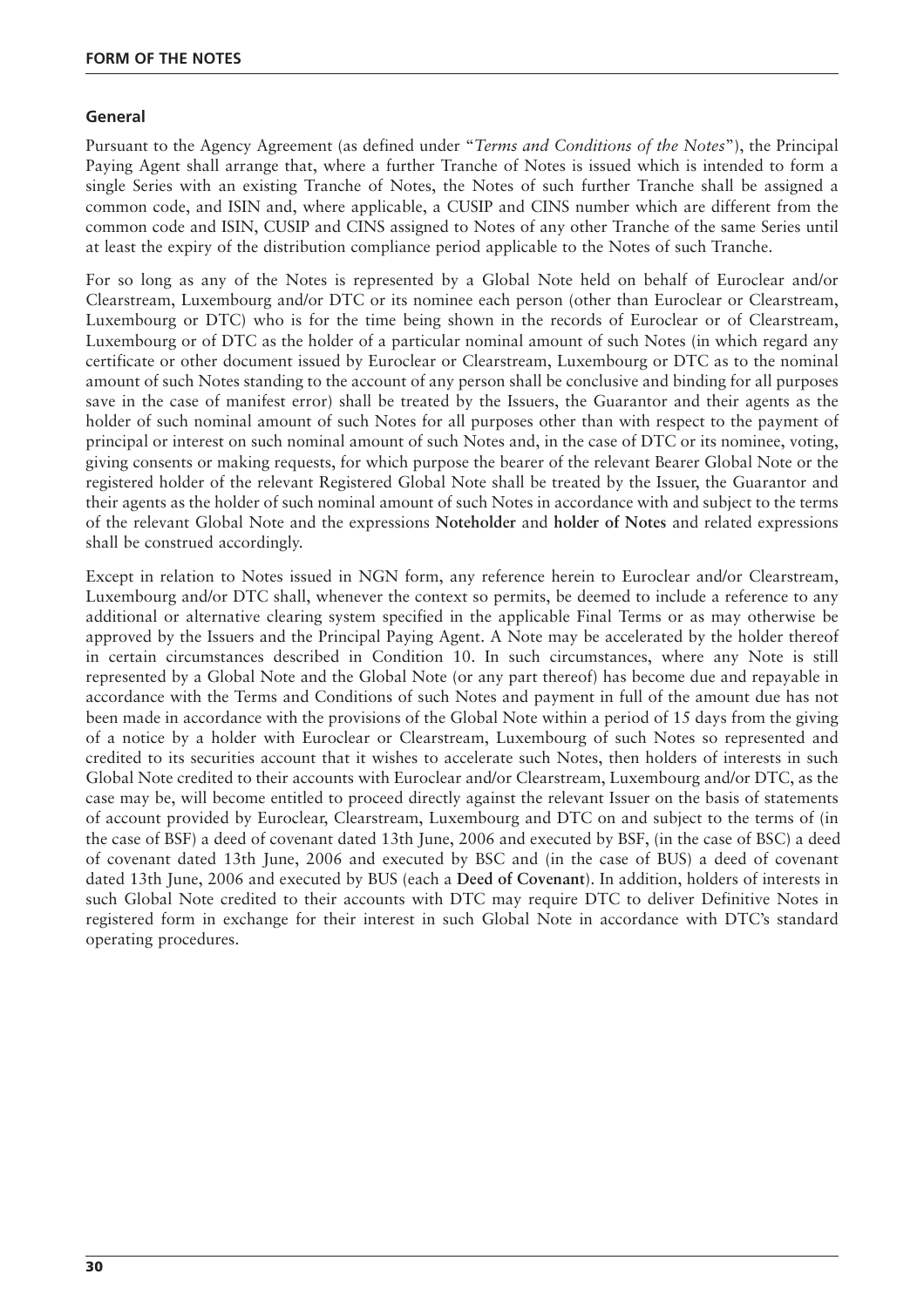### FORM OF APPLICABLE FINAL TERMS

*Set out below is the form of Final Terms which will be completed for each Tranche of Notes issued under the Programme.*

[*Date*]

**[BBVA Senior Finance, S.A. Unipersonal/BBVA Subordinated Capital, S.A. Unipersonal/ BBVA U.S. Senior, S.A. Unipersonal]**

> **Issue of [***Aggregate Nominal Amount of Tranche***] [***Title of Notes***] Guaranteed by Banco Bilbao Vizcaya Argentaria, S.A. under the** E**40,000,000,000 Global Medium Term Note Programme**

#### **PART A – CONTRACTUAL TERMS**

Terms used herein shall be deemed to be defined as such for the purposes of the Conditions set forth in the Offering Circular dated 13th June, 2006 which constitutes a base prospectus for the purposes of the Prospectus Directive (Directive 2003/71/EC) (the **Prospectus Directive**). This document constitutes the Final Terms of the Notes described herein for the purposes of Article 5.4 of the Prospectus Directive and must be read in conjunction with the Offering Circular. Full information on the Issuer and the offer of the Notes is only available on the basis of the combination of these Final Terms and the Offering Circular. The Offering Circular is available for viewing at the office of the Issuer at Gran Vía, 1, Bilbao, Spain and Paseo de la Castellana, 81, 28046, Madrid, Spain and copies may be obtained from the Principal Paying Agent at Winchester House, 1 Great Winchester Street, London EC2N 2DB.

*[The following alternative language applies if the first tranche of an issue which is being increased was issued under an Offering Circular with an earlier date:*

Terms used herein shall be deemed to be defined as such for the purposes of the Conditions (the **Conditions**) set forth in the Offering Circular dated [*original date*]. This document constitutes the Final Terms of the Notes described herein for the purposes of Article 5.4 of the Prospectus Directive (Directive 2003/71/EC) (the **Prospectus Directive**) and must be read in conjunction with the Offering Circular dated 13th June, 2006 which constitutes a base prospectus for the purposes of the Prospectus Directive, save in respect of the Conditions which are extracted from the Offering Circular dated [*original date*] and are attached hereto. Full information on the Issuer and the offer of the Notes is only available on the basis of the combination of these Final Terms and the Offering Circulars dated 13th June, 2006 and [*original date*]. Copies of such Offering Circulars are available for viewing at the office of the Issuer at Gran Vía, 1, Bilbao, Spain and Paseo de la Castellana, 81, 28046, Madrid, Spain and copies may be obtained from the Principal Paying Agent at Winchester House, 1 Great Winchester Street, London EC2N 2DB.]

[*Include whichever of the following apply or specify as "Not Applicable" (N/A). Note that the numbering should remain as set out below, even if "Not Applicable" is indicated for individual paragraphs or subparagraphs. Italics denote directions for completing the Final Terms.*]

[*When adding any other final terms or information consideration should be given as to whether such terms or information constitute "significant new factors" and consequently trigger the need for a supplement to the Offering Circular under Article 16 of the Prospectus Directive.*]

[*If the Notes have a maturity of less than one year from their date of issue and the proceeds of issue are accepted in the United Kingdom, the minimum denomination may need to be £100,000 or its equivalent in any other currency.*]

| 1. | (a) | Issuer:    | [BBVA Senior Finance, S.A. Unipersonal/<br>BBVA Subordinated Capital, S.A. Unipersonal/BBVA<br>U.S. Senior, S.A. Unipersonal |
|----|-----|------------|------------------------------------------------------------------------------------------------------------------------------|
|    | (h) | Guarantor: | Banco Bilbao Vizcaya Argentaria, S.A.                                                                                        |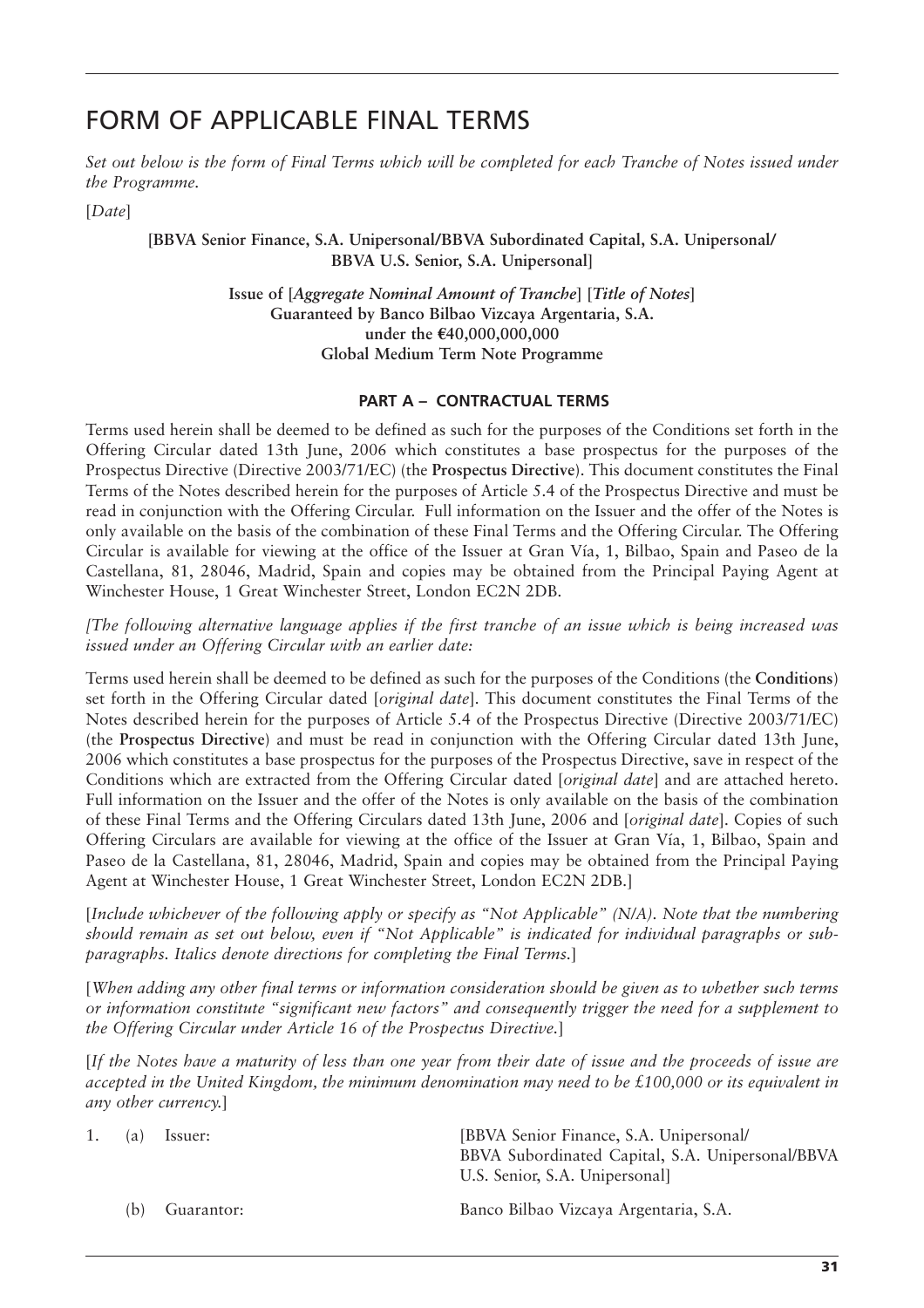| 2.  | Series Number:<br>(a)                                                                                                                      |                                                                                                                                                                                                                                                                                                                                                                                                                                                     |
|-----|--------------------------------------------------------------------------------------------------------------------------------------------|-----------------------------------------------------------------------------------------------------------------------------------------------------------------------------------------------------------------------------------------------------------------------------------------------------------------------------------------------------------------------------------------------------------------------------------------------------|
|     | Tranche Number:<br>(b)                                                                                                                     | (If fungible with an existing Series, details of that<br>Series, including the date on which the Notes become<br><i>fungible</i> )                                                                                                                                                                                                                                                                                                                  |
| 3.  | Specified Currency or Currencies:                                                                                                          |                                                                                                                                                                                                                                                                                                                                                                                                                                                     |
| 4.  | Aggregate Nominal Amount:                                                                                                                  |                                                                                                                                                                                                                                                                                                                                                                                                                                                     |
|     | Series:<br>(a)                                                                                                                             | $\overline{\phantom{a}}$                                                                                                                                                                                                                                                                                                                                                                                                                            |
|     | (b)<br>Tranche:                                                                                                                            |                                                                                                                                                                                                                                                                                                                                                                                                                                                     |
| 5.  | Issue Price of Tranche:                                                                                                                    | ] per cent. of the Aggregate Nominal Amount [plus]<br>accrued interest from [insert date]] (if applicable)                                                                                                                                                                                                                                                                                                                                          |
| 6.  | Specified Denominations:<br>(in the case of Registered Notes, this means<br>the minimum integral amount in which<br>transfers can be made) | $\mathbb{I}$<br>(The minimum denomination of a Note shall not be<br>less than $\epsilon$ 1,000 or its equivalent: N.B. If an issue of<br>Notes is (i) NOT admitted to trading on an European<br>Economic Area exchange; and (ii) only offered in the<br>European Economic Area in circumstances where a<br>prospectus is not required to be published under the<br>Prospectus Directive, the<br>€1,000<br>minimum<br>denomination is not required.) |
| 7.  | Issue Date:<br>(a)                                                                                                                         |                                                                                                                                                                                                                                                                                                                                                                                                                                                     |
|     | Interest Commencement Date:<br>(b)                                                                                                         |                                                                                                                                                                                                                                                                                                                                                                                                                                                     |
| 8.  | Maturity Date:                                                                                                                             | [Fixed rate – specify date/Floating rate – Interest<br>Payment Date falling in or nearest to [specify month<br>and year]]                                                                                                                                                                                                                                                                                                                           |
| 9.  | Interest Basis:                                                                                                                            | ] per cent. Fixed Rate]<br>[[LIBOR/EURIBOR] +/- [ ] per cent. Floating Rate]<br>[Zero Coupon]<br>[Index Linked Interest]<br>[Dual Currency Interest]<br>[specify other]<br>(further particulars specified below)                                                                                                                                                                                                                                    |
| 10. | Redemption/Payment Basis:                                                                                                                  | [Redemption at par]<br>[Index Linked Redemption]<br>[Dual Currency Redemption]<br>[Partly Paid]<br>[Instalment]<br>[specify other]<br>(N.B. If the Final Redemption Amount is other than<br>100 per cent. of the nominal value the Notes will be<br>derivative securities for the purposes of the Prospectus<br>Directive and the requirements of Annex XII to the<br>Prospectus Directive Regulation will apply.)                                  |
| 11. | Change of Interest Basis or Redemption/<br>Payment Basis:                                                                                  | [Specify details of any provision for change of Notes<br>into another Interest Basis or Redemption/Payment<br>Basis]                                                                                                                                                                                                                                                                                                                                |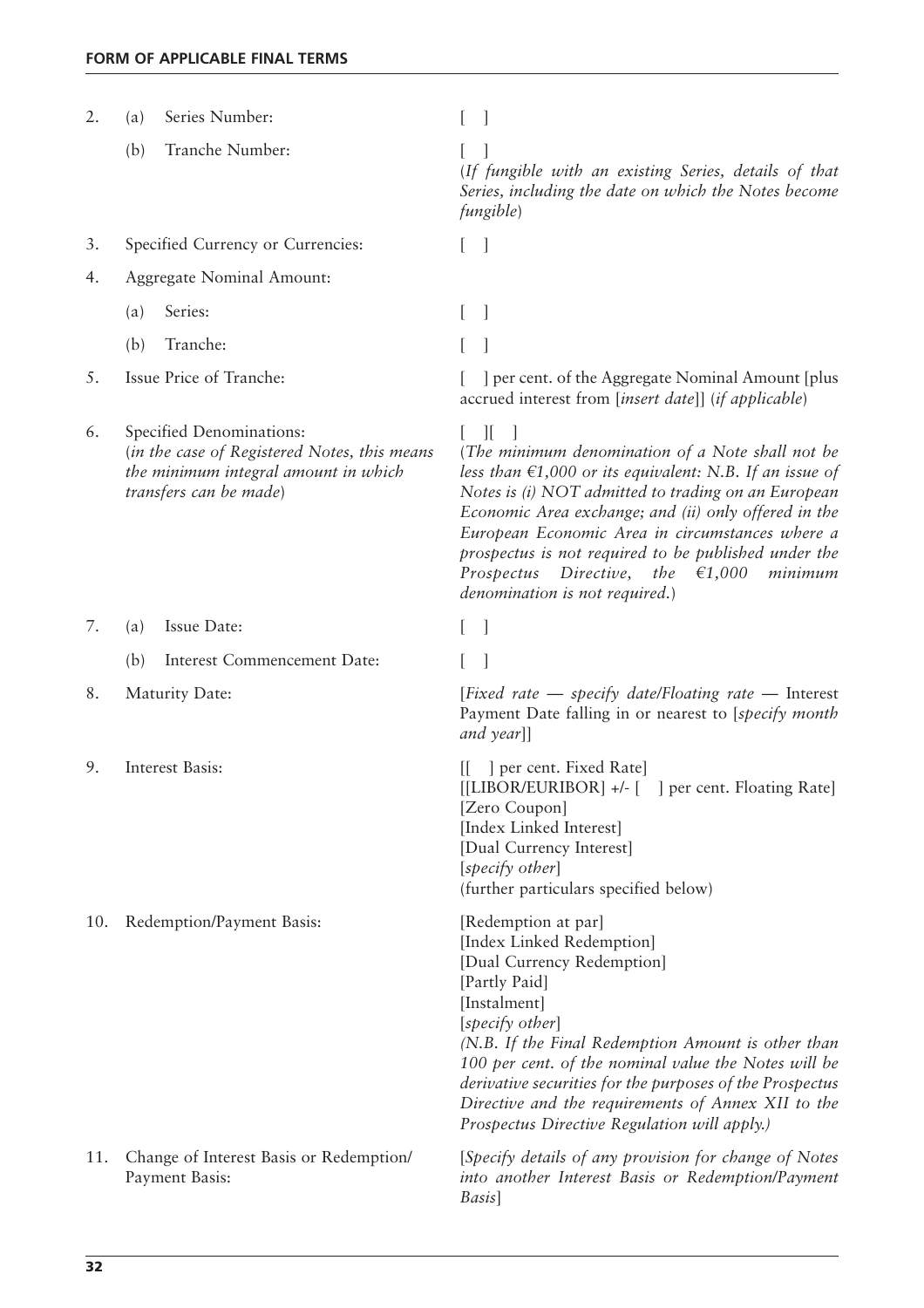|     |     | 12. Put/Call Options:                                                      | [Investor Put]<br>[Issuer Call]<br>[(further particulars specified below)]                                                                                                                    |
|-----|-----|----------------------------------------------------------------------------|-----------------------------------------------------------------------------------------------------------------------------------------------------------------------------------------------|
| 13. | (a) | Status of the Notes:                                                       | [Senior (if the Issuer is BBVA Senior Finance, S.A.<br>Unipersonal or BBVA U.S. Senior, S.A. Unipersonal)<br>/Subordinated (if the Issuer is BBVA Subordinated<br>Capital, S.A. Unipersonal)] |
|     | (b) | Status of the Guarantee:                                                   | [Senior (if the Issuer is BBVA Senior Finance, S.A.<br>Unipersonal or BBVA U.S. Senior, S.A. Unipersonal)/<br>Subordinated (if the Issuer is BBVA Subordinated<br>Capital, S.A. Unipersonal)] |
|     | (c) | [Date [Board] approval for issuance]<br>of Notes [and Guarantee] obtained: | $\lceil$   [and $\lceil$ ], respectively]<br>(N.B. Only relevant where Board (or similar)<br>authorisation is required for the particular tranche of<br>Notes or related Guarantee)           |
| 14. |     | Method of distribution:                                                    | [Syndicated/Non-syndicated]                                                                                                                                                                   |

### **PROVISIONS RELATING TO INTEREST (IF ANY) PAYABLE**

| 15. |     | <b>Fixed Rate Note Provisions</b> | [Applicable/Not Applicable]<br>(If not applicable, delete the remaining sub-<br>paragraphs of this paragraph)                                                                                                                                                                                                                                            |
|-----|-----|-----------------------------------|----------------------------------------------------------------------------------------------------------------------------------------------------------------------------------------------------------------------------------------------------------------------------------------------------------------------------------------------------------|
|     | (a) | Rate(s) of Interest:              | ] per cent. per annum [payable [annually/semi-<br>annually/quarterly] in arrear]<br>(If payable other than annually, consider amending<br>Condition 5.)                                                                                                                                                                                                  |
|     | (b) | Interest Payment Date(s):         | I in each year up to and including the Maturity<br>Ш.<br>$Date \mid \mid \text{specificity}$ other]]<br>$(N.B. This will need to be amended in the case of long$<br>or short coupons)                                                                                                                                                                    |
|     | (c) | Fixed Coupon Amount(s):           | per [ ] in nominal amount                                                                                                                                                                                                                                                                                                                                |
|     | (d) | Broken Amount(s):                 | [Insert particulars of any initial or final broken<br>interest amounts which do not correspond with the<br>Fixed Coupon Amount                                                                                                                                                                                                                           |
|     | (e) | Day Count Fraction:               | [30/360 or 30/360 (ISDA) or Actual/Actual (ISMA) or<br>Actual/Actual (ISDA) or specify other]                                                                                                                                                                                                                                                            |
|     |     |                                   | (See Condition 5 for alternatives. Note that if interest<br>is not payable on a regular basis (for example, if there<br>are Broken Amounts specified) Actual/Actual (ISMA)<br>may not be a suitable Day Count Fraction).                                                                                                                                 |
|     | (f) | Determination Date(s):            | l in each year<br>[Insert regular interest payment dates, ignoring issue<br>date or maturity date in the case of a long or short<br>first or last coupon. N.B. This will need to be<br>amended in the case of regular interest payment dates<br>which are not of equal duration. N.B. Only relevant<br>where Day Count Fraction is Actual/Actual (ISMA)] |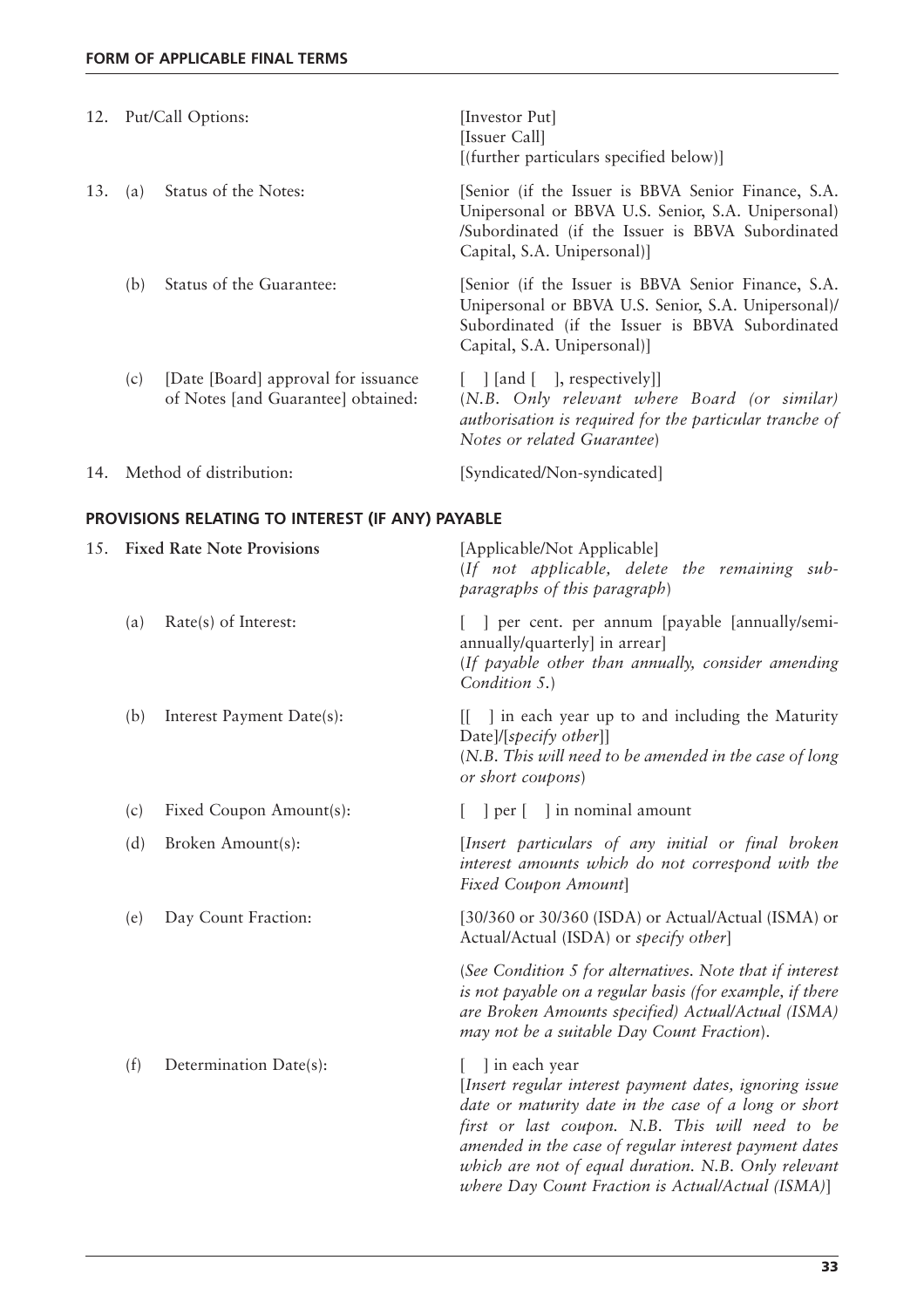- (g) Other terms relating to the method [None/*Give details*] of calculating interest for Fixed Rate Notes:
- 16. **Floating Rate Note Provisions** [Applicable/Not Applicable]
	- (a) Specified Period(s)/Specified Interest [ ] Payment Dates:
	-
	- $(c)$  Additional Business Centre $(s)$ :
	- Manner in which the Rate of Interest and Interest Amount is to be determined:
	- (e) Party responsible for calculating the  $\begin{bmatrix} \quad \end{bmatrix}$ Rate of Interest and Interest Amount (if not the Principal Paying Agent):

(f) Screen Rate Determination: [Applicable/Not Applicable]

Reference Rate:

Interest Determination Date(s): [ ]

Relevant Screen Page: [ ]

(*If not applicable, delete the remaining subparagraphs of this paragraph*)

(b) Business Day Convention: [Floating Rate Convention/Following Business Day Convention/Modified Following Business Day Convention/Preceding Business Day Convention/ [*specify other*]]

(*Note that this item relates to the Interest Period end dates and not the place of payment to which item 26 relates*).

(d) Manner in which the Rate of Interest [Screen Rate Determination/ISDA Determination/ *specify other*]

(*Either LIBOR, EURIBOR or other, although additional information is required if other – including fallback provisions in the Agency Agreement*)

(*Second London business day prior to the start of each Interest Period if LIBOR (other than Sterling or euro LIBOR), first day of each Interest Period if Sterling LIBOR and the second day on which the TARGET System is open prior to the start of each Interest Period if EURIBOR or euro LIBOR*)

(*In the case of EURIBOR, if not Telerate Page 248 ensure it is a page which shows a composite rate or amend the fallback provisions appropriately*)

(g) ISDA Determination: [Applicable/Not Applicable] Floating Rate Option: [ ] – Designated Maturity: [ ] – Reset Date: [ ] (h) Margin(s):  $[+/]-$  [ ] per cent. per annum (i) Minimum Rate of Interest:  $\begin{bmatrix} \cdot & \cdot & \cdot \\ \cdot & \cdot & \cdot \\ \cdot & \cdot & \cdot \end{bmatrix}$  per cent. per annum (j) Maximum Rate of Interest:  $\begin{bmatrix} \quad \end{bmatrix}$  per cent. per annum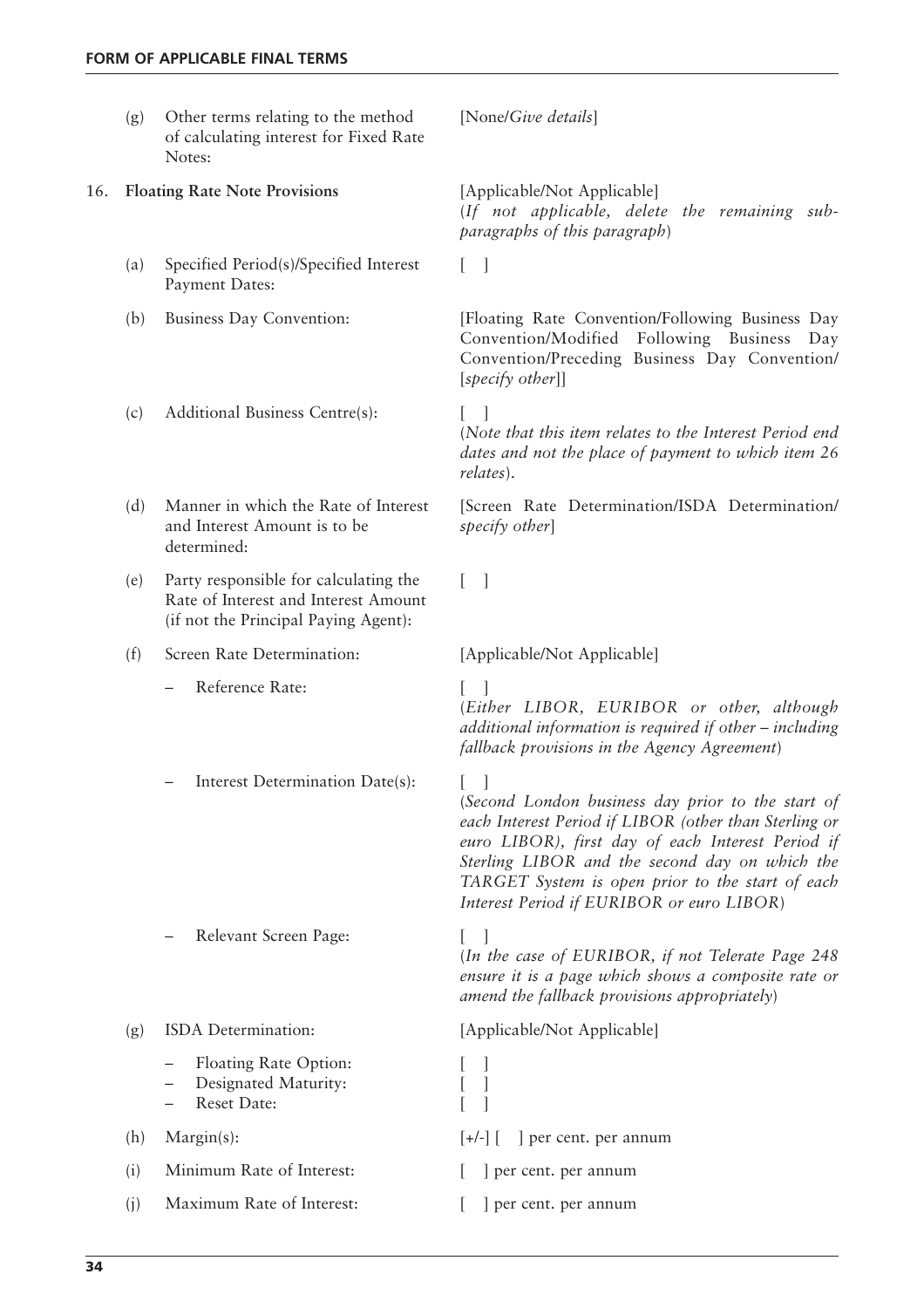|     | (k) | Day Count Fraction:                                                                                                                                                                                    | [Actual/365 or Actual/Actual]<br>Actual/365 (Fixed)<br>Actual/365 (Sterling)<br>Actual/360<br>30/360<br>30E/360<br>Other]<br>(See Condition 5 for alternatives)         |
|-----|-----|--------------------------------------------------------------------------------------------------------------------------------------------------------------------------------------------------------|-------------------------------------------------------------------------------------------------------------------------------------------------------------------------|
|     | (1) | Fall back provisions, rounding<br>provisions and any other terms<br>relating to the method of calculating<br>interest on Floating Rate Notes, if<br>different from those set out in the<br>Conditions: | $[\ ]$                                                                                                                                                                  |
| 17. |     | <b>Zero Coupon Note Provisions</b>                                                                                                                                                                     | [Applicable/Not Applicable]<br>(If not applicable, delete the remaining sub-<br>paragraphs of this paragraph)                                                           |
|     | (a) | Accrual Yield:                                                                                                                                                                                         | ] per cent. per annum                                                                                                                                                   |
|     | (b) | Reference Price:                                                                                                                                                                                       | $\overline{\phantom{a}}$<br>L                                                                                                                                           |
|     | (c) | Any other formula/basis of<br>determining amount payable:                                                                                                                                              | 1                                                                                                                                                                       |
|     | (d) | Day Count Fraction in relation to<br>Early Redemption Amounts and late<br>payment:                                                                                                                     | [Conditions $7(e)(iii)$ and $7(j)$ apply/specify other]<br>(Consider applicable day count fraction if not U.S.<br>dollar denominated)                                   |
| 18. |     | <b>Index Linked Interest Note Provisions</b>                                                                                                                                                           | [Applicable/Not Applicable]<br>(If not applicable, delete the remaining sub-<br>paragraphs of this paragraph)                                                           |
|     | (a) | Index/Formula:                                                                                                                                                                                         | [give or annex details]                                                                                                                                                 |
|     | (b) | Any Calculation Agent responsible<br>for calculating the interest due:                                                                                                                                 |                                                                                                                                                                         |
|     | (c) | Provisions for determining Coupon<br>where calculation by reference to<br>Index and/or Formula is impossible<br>or impracticable:                                                                      | [need to include a description of market disruption<br>or settlement disruption events and settlement<br>provisions]                                                    |
|     | (d) | Specified Period(s)/Specified Interest<br>Payment Dates:                                                                                                                                               | $\lceil$<br>L                                                                                                                                                           |
|     | (e) | Business Day Convention:                                                                                                                                                                               | [Floating Rate Convention/Following Business Day<br>Convention/Modified<br>Following Business<br>Day<br>Convention/Preceding Business Day Convention/<br>specify other] |
|     | (f) | Additional Business Centre(s):                                                                                                                                                                         |                                                                                                                                                                         |
|     | (g) | Minimum Rate of Interest:                                                                                                                                                                              | per cent. per annum                                                                                                                                                     |
|     | (h) | Maximum Rate of Interest:                                                                                                                                                                              | ] per cent. per annum                                                                                                                                                   |
|     | (i) | Day Count Fraction:                                                                                                                                                                                    |                                                                                                                                                                         |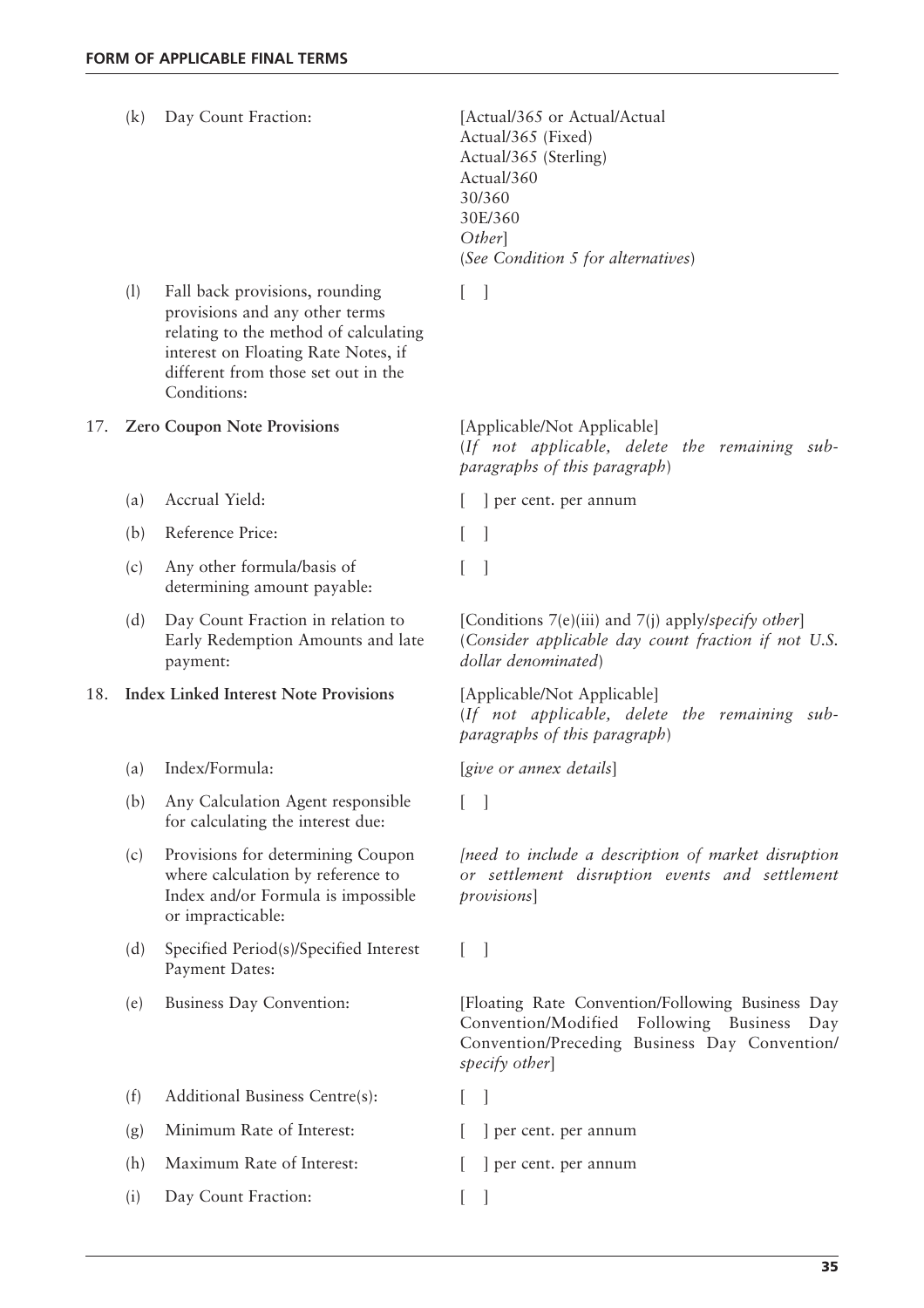calculating Rate of Exchange:

|     |                         | for calculating the interest payable:                                                                          |                                                                                                                      |
|-----|-------------------------|----------------------------------------------------------------------------------------------------------------|----------------------------------------------------------------------------------------------------------------------|
|     | (c)                     | Provisions applicable where<br>calculation by reference to Rate of<br>Exchange impossible or<br>impracticable: | [need to include a description of market disruption<br>or settlement disruption events and settlement<br>provisions] |
|     | (d)                     | Person at whose option Specified<br>Currency(ies) is/are payable:                                              | $\Box$<br>$\mathbf{L}$                                                                                               |
| 20. | Other structured Notes: |                                                                                                                | [Applicable – set out amendments to the Terms and<br>Conditions here/Not Applicable]                                 |
|     |                         | PROVISIONS RELATING TO REDEMPTION                                                                              |                                                                                                                      |
| 21. |                         | <b>Issuer Call</b>                                                                                             | [Applicable/Not Applicable]<br>(If not applicable, delete the remaining sub-<br>paragraphs of this paragraph)        |
|     | (a)                     | Optional Redemption Date(s):                                                                                   |                                                                                                                      |
|     | (b)                     | Optional Redemption Amount of<br>each Note and method, if any, of<br>calculation of such amount(s):            | ] per Note of [ ] Specified Denomination                                                                             |
|     | (c)                     | If redeemable in part:                                                                                         |                                                                                                                      |
|     |                         | (i)<br>Minimum Redemption Amount:                                                                              | $\Box$                                                                                                               |
|     |                         | Maximum Redemption Amount:<br>(ii)                                                                             |                                                                                                                      |
|     | (d)                     | Notice period (if other than as set<br>out in the Conditions):                                                 | (N.B. If setting notice periods which are different to                                                               |

- (a) Optional Redemption Date(s): [ ]
- Optional Redemption Amount of each Note and method, if any, of calculation of such amount(s):
- (c) Notice period (if other than as set  $[$ ] out in the Conditions):

19. **Dual Currency Interest Note Provisions** [Applicable/Not Applicable] (*If not applicable, delete the remaining subparagraphs of this paragraph*)

(a) [*give or annex details*] Rate of Exchange/method of

(b) Calculation Agent, if any, responsible [ ]

(*N.B. If setting notice periods which are different to those provided in the Conditions, the Issuer is advised to consider the practicalities of distribution of information through intermediaries, for example, clearing systems and custodians, as well as any other notice requirements which may apply, for example, as between the Issuer and the Agent*)

22. **Investor Put** [Applicable/Not Applicable] (*If not applicable, delete the remaining subparagraphs of this paragraph*)

(b) Optional Redemption Amount of [ ] per Note of [ ] Specified Denomination

(*N.B. If setting notice periods which are different to those provided in the Conditions, the Issuer is advised*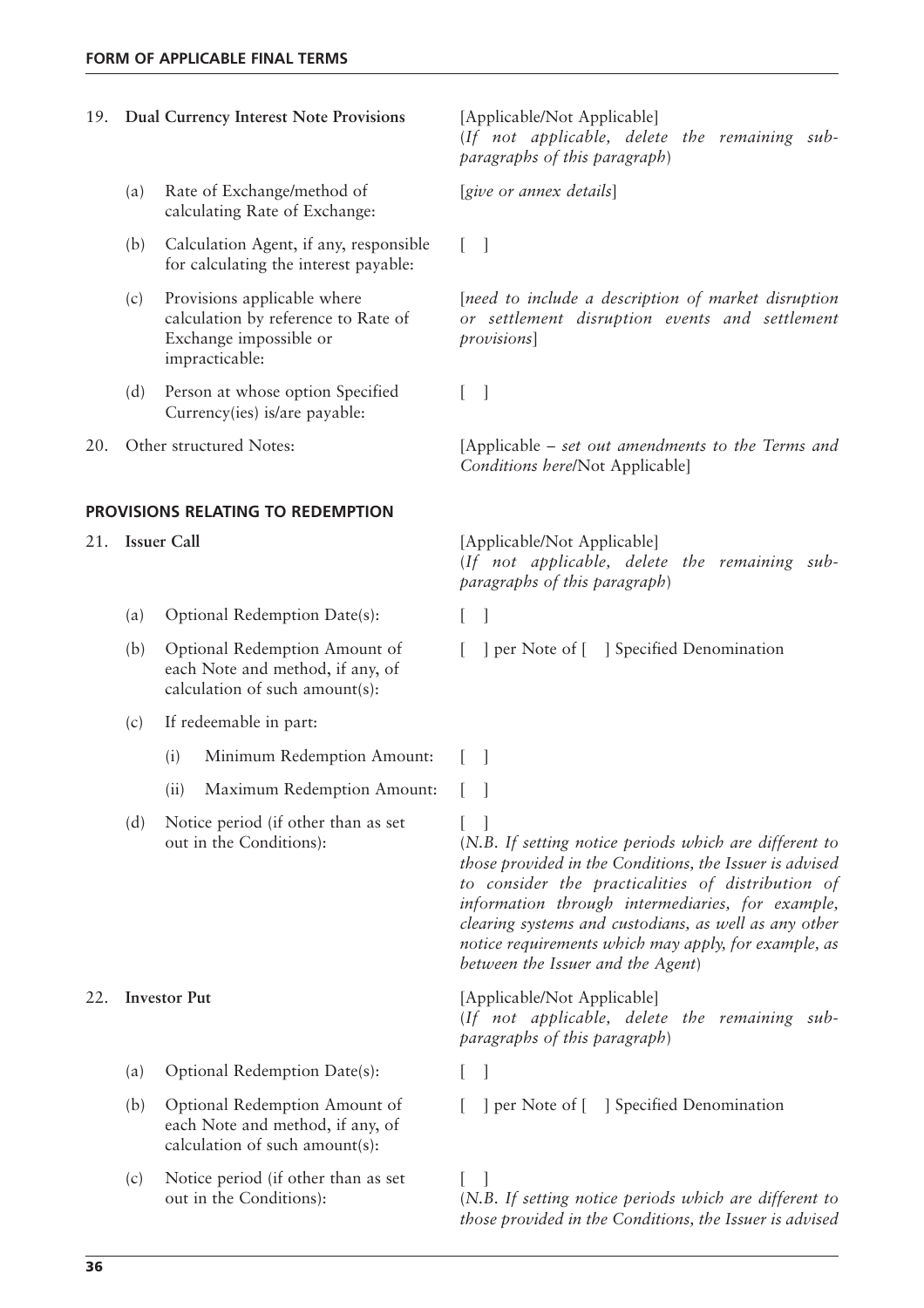23. Final Redemption Amount of each Note: [[ ] per Note of [ ] Specified Denomination/*specify*

*to consider the practicalities of distribution of information through intermediaries, for example, clearing systems and custodians, as well as any other notice requirements which may apply, for example, as between the Issuer and the Agent*)

*other* in the case of Structured Notes] *(N.B. In relation to any issue of Notes which are expressed at paragraph 6 above to have a minimum denomination and tradeable amounts above such minimum denomination which are smaller than it the following wording should be added: "For the avoidance of doubt, in the case of a holding of Notes in an integral multiple of [ ] in excess of [ ] as envisaged in paragraph 6 above, such holding will be redeemed at its nominal amount". N.B. If the Final Redemption Amount is other than 100 per cent. of the nominal value the Notes will be derivative securities for the purposes of the Prospectus Directive and the requirements of Annex XII to the Prospectus Directive Regulation will apply.)*

24. Early Redemption Amount of each Note [ ] payable on redemption for taxation reasons or on event of default and/or the method of calculating the same (if required or if different from that set out in Condition 7(e)):

**GENERAL PROVISIONS APPLICABLE TO THE NOTES**

25. Form of Notes: [Bearer Notes:

[Temporary Bearer Global Note exchangeable for a Permanent Bearer Global Note which is exchangeable for Definitive Notes [on 60 days' notice given at any time/only upon an Exchange Event [including/ excluding] the exchange event described in paragraph (iii) of the definition in the Permanent Global Note]]

[Temporary Bearer Global Note exchangeable for Definitive Notes on and after the Exchange Date]

[Permanent Bearer Global Note exchangeable for Definitive Notes [on 60 days' notice given at any time/only upon an Exchange Event [including/ excluding] the exchange event described in paragraph (iii) of the definition in the Permanent Global Note]]]

[Registered Notes:

[Regulation S Global Note ([ ] nominal amount) registered in the name of a nominee for [DTC/ a common depositary for Euroclear and Clearstream, Luxembourg]/Rule 144A Global Note ([ ] nominal amount registered in the name of a nominee for [DTC/ a common depositary for Euroclear and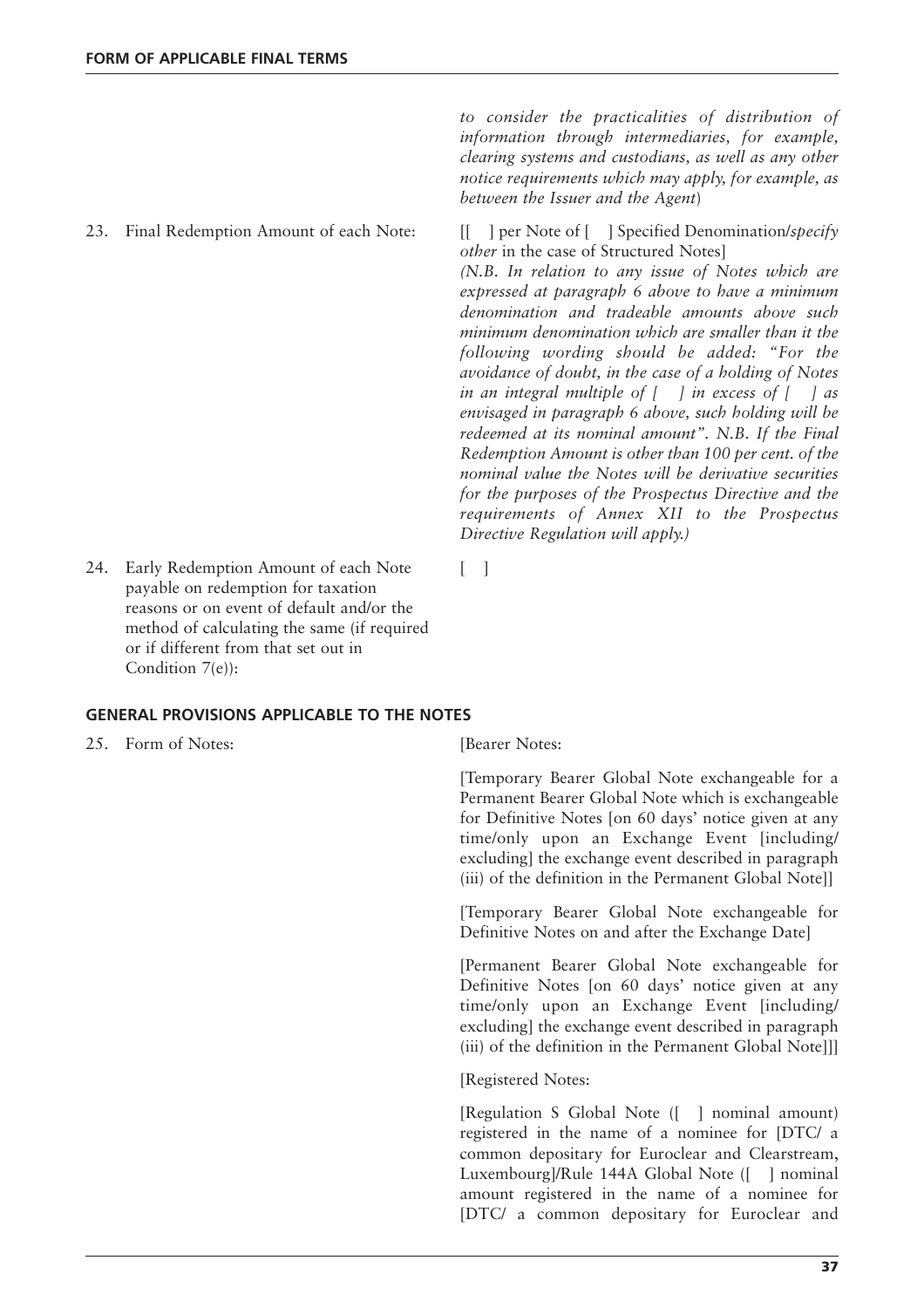- 26. New Global Note (NGN): [Yes][No].
- 27. Additional Financial Centre(s) or other [Not Applicable/give details] special provisions relating to Payment Dates:
- 28. Talons for future Coupons or Receipts to be [Yes/No. If yes, give details] attached to Definitive Bearer Notes (and dates on which such Talons mature):
- 29. Details relating to Partly Paid Notes: amount of each payment comprising the Issue Price and date on which each payment is to be made and consequences of failure to pay, including any right of the Issuer to forfeit the Notes and interest due on late payment:
- 30. Details relating to Instalment Notes:
- (a) Instalment Amount(s): [Not Applicable/*give details*] (b) Instalment Date(s): [Not Applicable/*give details*] 31. Redenomination applicable: Redenomination [not] applicable
- 32. Other terms or special conditions: [Not Applicable/*give details*]

#### **DISTRIBUTION**

- If syndicated, names [and addresses]\*\* of Managers [and underwriting commitments]:\*\*
	- (b) Date of Subscription Agreement:\*\*\* [ ]\*\*\*
	- (c) Stabilising Manager (if any): [Not Applicable/*give name*]
- 34. [*Name* [*and address*]\*\*] If non-syndicated, name [and address]\*\* of relevant Dealer:
- 

Clearstream, Luxembourg])/Definitive IAI Registered Notes (specify nominal amounts)]]

(*In the case of a Swiss Global Note, this must be No*)

(*Note that this item relates to the place of payment and not Interest Period end dates to which items 16(c) and 18(f) relate*)

29. [Not Applicable/*give details. N.B. new forms of Global Note may be required for Partly Paid issues.*]

(*If Redenomination is applicable, specify the applicable Day Count Fraction and any provisions necessary to deal with floating rate interest calculation (including alternative reference rates*))

(*When adding any other final terms consideration should be given as to whether such terms constitute "significant new factors" and consequently trigger the need for a supplement to the Offering Circular under Article 16 of the Prospectus Directive.*)

33. (a) [Not Applicable/*give names* [*and addresses and underwiting commitments\*\**]] (*Include names and addresses of entities agreeing to underwrite the issue on a firm commitment basis and names and addresses of the entities agreeing to place the issue without a firm commitment or on a "best efforts" basis if such entities are not the same as the Managers*) \*\*

35. Total commission and concession: \*\* [ ] per cent. of the Aggregate Nominal Amount \*\*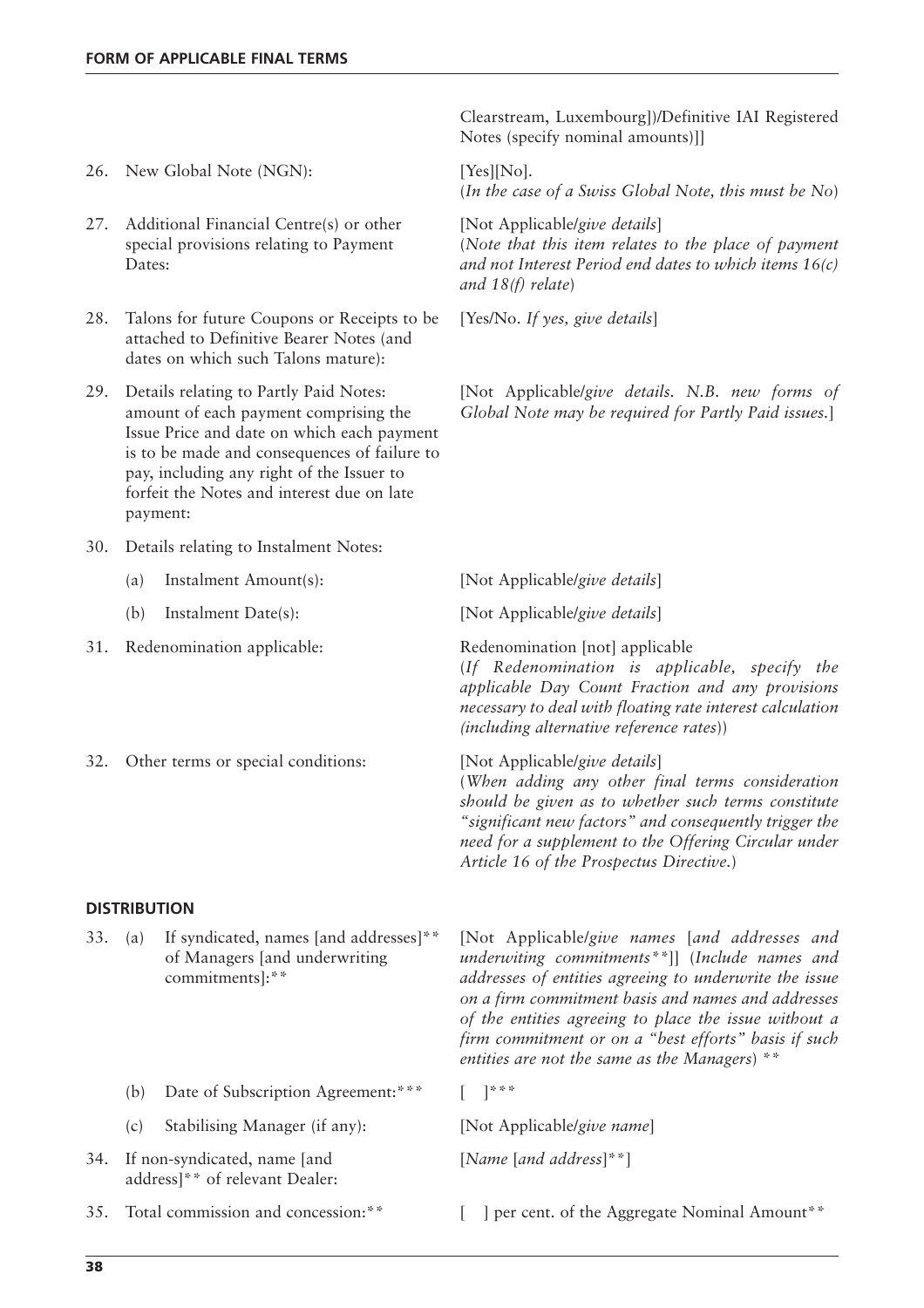| 37. Additional selling restrictions: | [The [Dealer/Managers] shall only offer the Notes to<br>investors who acquire the Notes for a total<br>consideration of at least euro 50,000 (or its<br>equivalent) per investor/Not Applicable/give details] |
|--------------------------------------|---------------------------------------------------------------------------------------------------------------------------------------------------------------------------------------------------------------|
| 38. Condition 17 applies:            | [Yes] [No]                                                                                                                                                                                                    |
|                                      | applicable or TEFRA rules not applicable:                                                                                                                                                                     |

# **SYNDICATE REGULATIONS**

The regulations of the syndicate of the holders of the Notes are scheduled to the Amended and Restated Agency Agreement dated 13th June, 2006 and relating to the Issuer's €40,000,000,000 Global Medium Term Note Programme.

## **LISTING AND ADMISSION TO TRADING APPLICATION**

These Final Terms comprise the final terms required to list the issue of Notes described herein pursuant to the  $£40,000,000,000$  Global Medium Term Note Programme of the Issuer.

## **RESPONSIBILITY**

The Issuer and the Guarantor accept responsibility for the information contained in these Final Terms. [[ ] has been extracted from [ ]. The Issuer confirms that such information has been accurately reproduced and that, so far as it is aware and is able to ascertain from information published by  $[$   $]$ , no facts have been omitted which would render the reproduced information inaccurate or misleading].

Signed on behalf of the Issuer: Signed on behalf of the Guarantor:

| Bv:             |                 |
|-----------------|-----------------|
| Duly authorised | Duly authorised |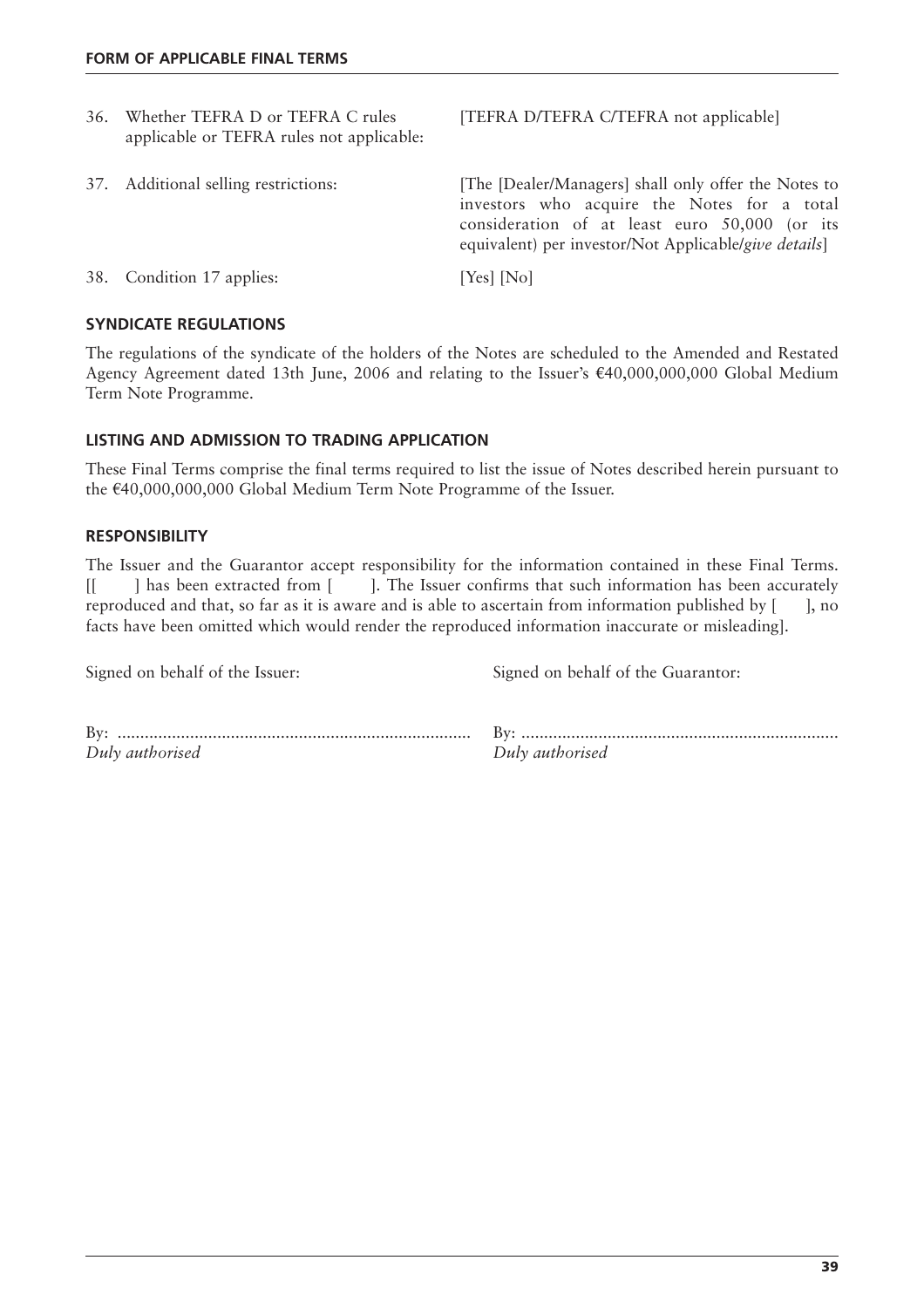# **PART B – OTHER INFORMATION**

# **1. LISTING**

| (1)   | Listing:                                                        | [London/other (specify)/None]                                                                                                                                                                                                                       |
|-------|-----------------------------------------------------------------|-----------------------------------------------------------------------------------------------------------------------------------------------------------------------------------------------------------------------------------------------------|
| (11)  | Admission to trading:                                           | [Application has been made for the Notes to be<br>admitted to trading on [ ] with effect from [ ].]<br>[Not Applicable.]<br>(Where documenting a fungible issue need to indicate<br>that original securities are already admitted to<br>trading.)** |
| (iii) | Estimate of total expenses related to<br>admission to trading:* | $\vert \vert^*$                                                                                                                                                                                                                                     |

#### **2. RATINGS**

Ratings: The Notes to be issued have been rated:

| $[S \& P:$ |              |
|------------|--------------|
| [Moody's:  | $\mathbf{I}$ |
| [[Other]:  | Ш            |

[*Need to include a brief explanation of the meaning of the ratings if this has previously been published by the rating provider.*]\*\*

(*The above disclosure should reflect the rating allocated to Notes of the type being issued under the Programme generally or, where the issue has been specifically rated, that rating.*)

# **[3. NOTIFICATION**

The [*name of competent authority in home Member State*] [has been requested to provide/has provided - *include first alternative for an issue which is contemporaneous with the establishment or update of the Programme and the second alternative for subsequent issues*] the [*names of competent authorities of host Member States*] with a certificate of approval attesting that the Prospectus has been drawn up in accordance with the Prospectus Directive.]

# **4. INTERESTS OF NATURAL AND LEGAL PERSONS INVOLVED IN THE ISSUE**

[Save for any fees payable to the [Managers/Dealers], so far as the Issuer is aware, no person involved in the issue of the Notes has an interest material to the offer. - *Amend as appropriate if there are other interests*]

# **5. REASONS FOR THE OFFER, ESTIMATED NET PROCEEDS AND TOTAL EXPENSES\*\***

| $\lceil$ (i) | Reasons for the Offer:         | (See "Use of Proceeds" wording in Offering<br>Circular $-i$ reasons for offer different from making<br>profit and/or hedging certain risks will need to include<br>those reasons here.)]                          |
|--------------|--------------------------------|-------------------------------------------------------------------------------------------------------------------------------------------------------------------------------------------------------------------|
|              | [(ii)] Estimated net proceeds: | (If proceeds are intended for more than one use will<br>need to split out and present in order of priority. If<br>proceeds insufficient to fund all proposed uses state<br>amount and sources of other funding.]) |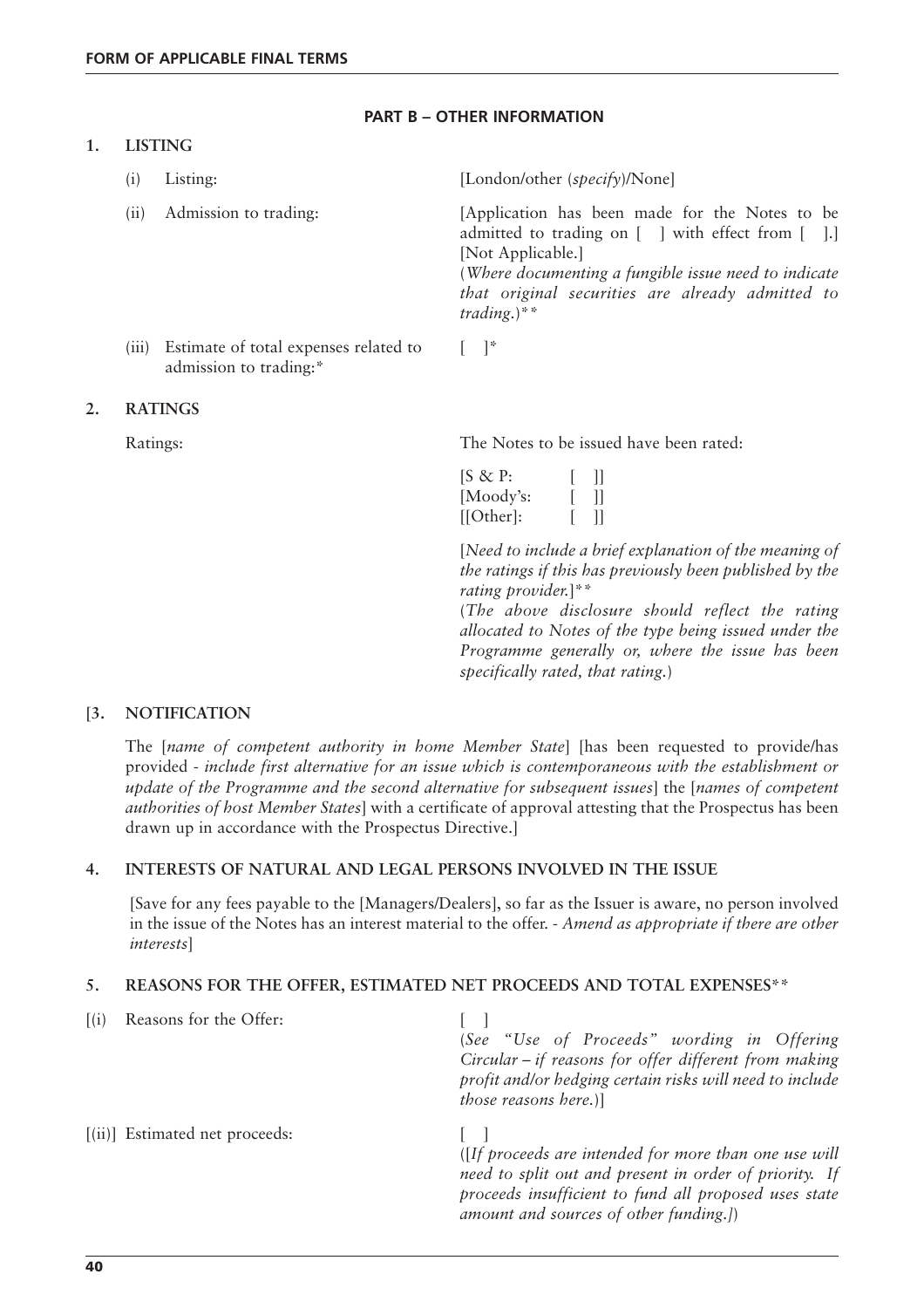[(iii)] Estimated total expenses: [ ]

[*Include breakdown of expenses*]

(*If the Notes are derivative securities to which Annex XII of the Prospectus Directive Regulation applies it is only necessary to include disclosure of net proceeds and total expenses at (ii) and (iii) above where disclosure is included at (i) above.*)

**6. YIELD** (Fixed Rate Notes only)

Indication of yield: [ ]

[Calculated as [*include details of method of calculation in summary form*] on the Issue Date.]\*\*

The yield is calculated at the Issue Date on the basis of the Issue Price. It is not an indication of future yield.

## **7. HISTORIC INTEREST RATES** (*Floating Rate Notes only*)\*\*

Details of historic [LIBOR/EURIBOR/other] rates can be obtained from [Telerate].

**8. PERFORMANCE OF UNDERLYING, EXPLANATION OF EFFECT ON VALUE OF INVESTMENT AND ASSOCIATED RISKS AND OTHER INFORMATION CONCERNING THE UNDERLYING** (*Structured Notes, including Index Linked Notes and Dual Currency Notes*)

[*Need to include details of where past and future performance and volatility of the underlying can be obtained*.]

[*Need to include a clear and comprehensive explanation of how the value of the investment is affected by the underlying and the circumstances when the risks are most evident.*]\*\*

[*Where the underlying is an index need to include the name of the index and a description if composed by the Issuer and if the index is not composed by the Issuer need to include details of where the information about the index can be obtained. Where the underlying is not an index need to include equivalent information.*]

#### **9. OPERATIONAL INFORMATION**

| (i)   | Intended to be held in a manner<br>which would allow Eurosystem<br>eligibility: | [Yes][No]<br>[Note that the designation "yes" simply means that<br>the Notes are intended upon issue to be deposited<br>with one of the ICSDs as common safekeeper and<br>does not necessarily mean that the Notes will be<br>recognised as eligible collateral for Eurosystem<br>monetary policy and intra-day credit operations by<br>the Eurosystem either upon issue or at any or all times<br>during their life. Such recognition will depend upon<br>satisfaction of the Eurosystem eligibility criteria.<br>[Include this text if "yes" selected in which case the<br>Notes must be issued in NGN form.] |
|-------|---------------------------------------------------------------------------------|-----------------------------------------------------------------------------------------------------------------------------------------------------------------------------------------------------------------------------------------------------------------------------------------------------------------------------------------------------------------------------------------------------------------------------------------------------------------------------------------------------------------------------------------------------------------------------------------------------------------|
| (ii)  | ISIN Code:                                                                      |                                                                                                                                                                                                                                                                                                                                                                                                                                                                                                                                                                                                                 |
| (iii) | Common Code:                                                                    |                                                                                                                                                                                                                                                                                                                                                                                                                                                                                                                                                                                                                 |
| (iv)  | CUSIP:                                                                          |                                                                                                                                                                                                                                                                                                                                                                                                                                                                                                                                                                                                                 |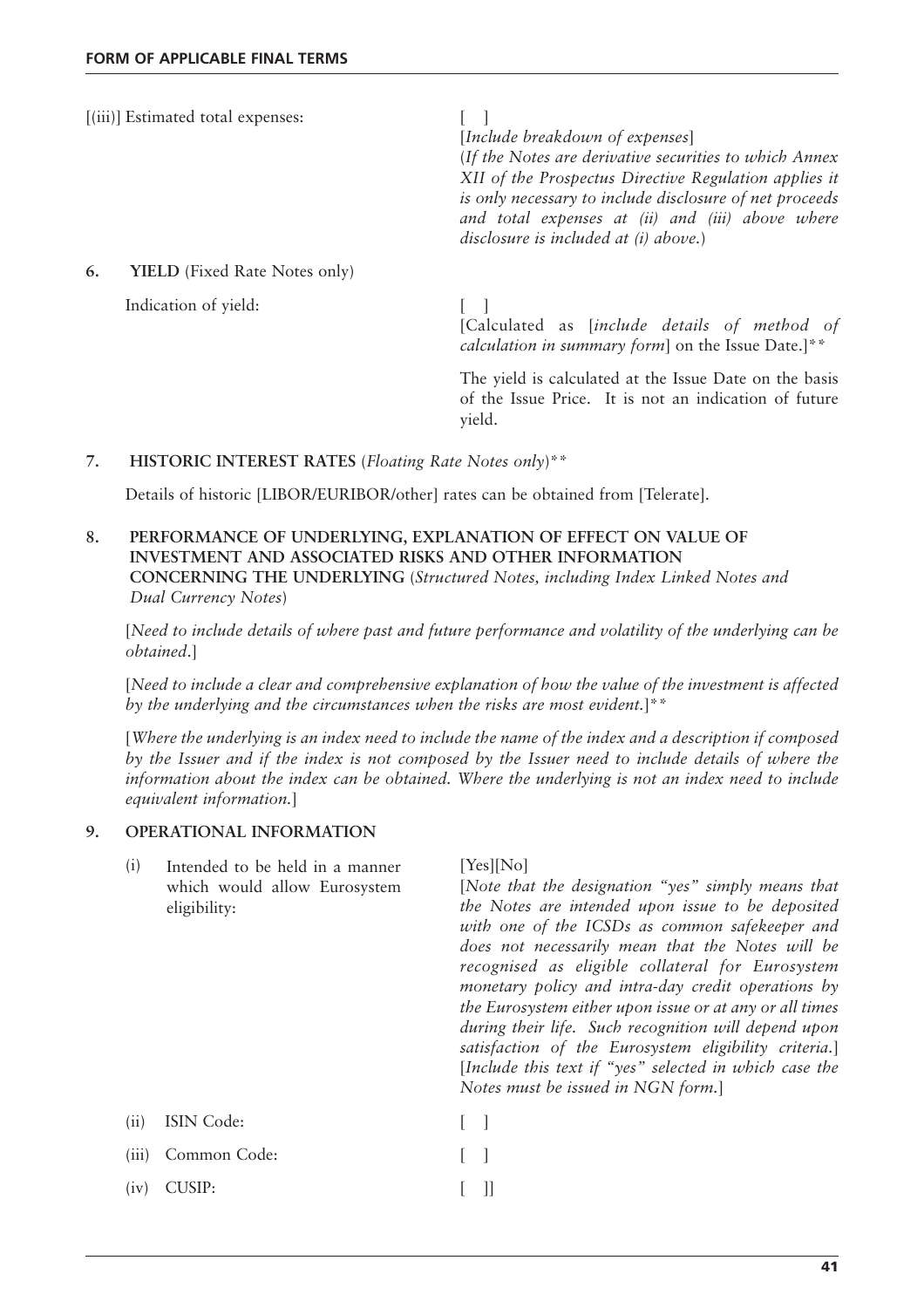- (v) Clearing systems: [Euroclear/Clerastream, Luxembourg/DTC/*specify other including any relevant security identification numbers*]
	-

(vi) Delivery: Delivery [against/free of] payment

(vii) Names and addresses of additional [ ] Paying Agent(s) (if any):

**10. ADDITIONAL SPANISH TAX PROVISIONS** [Not Applicable/*Describe*]

Notes:

<sup>\*</sup> Delete if the minimum denomination is less than €50,000

<sup>\*\*</sup> Delete if the minimum denomination is €50,000

<sup>\*\*\*</sup> Delete if the minimum denomination is €50,000 unless the Notes are derivative securities for the purposes of Annex XII of the Prospectus Directive Regulation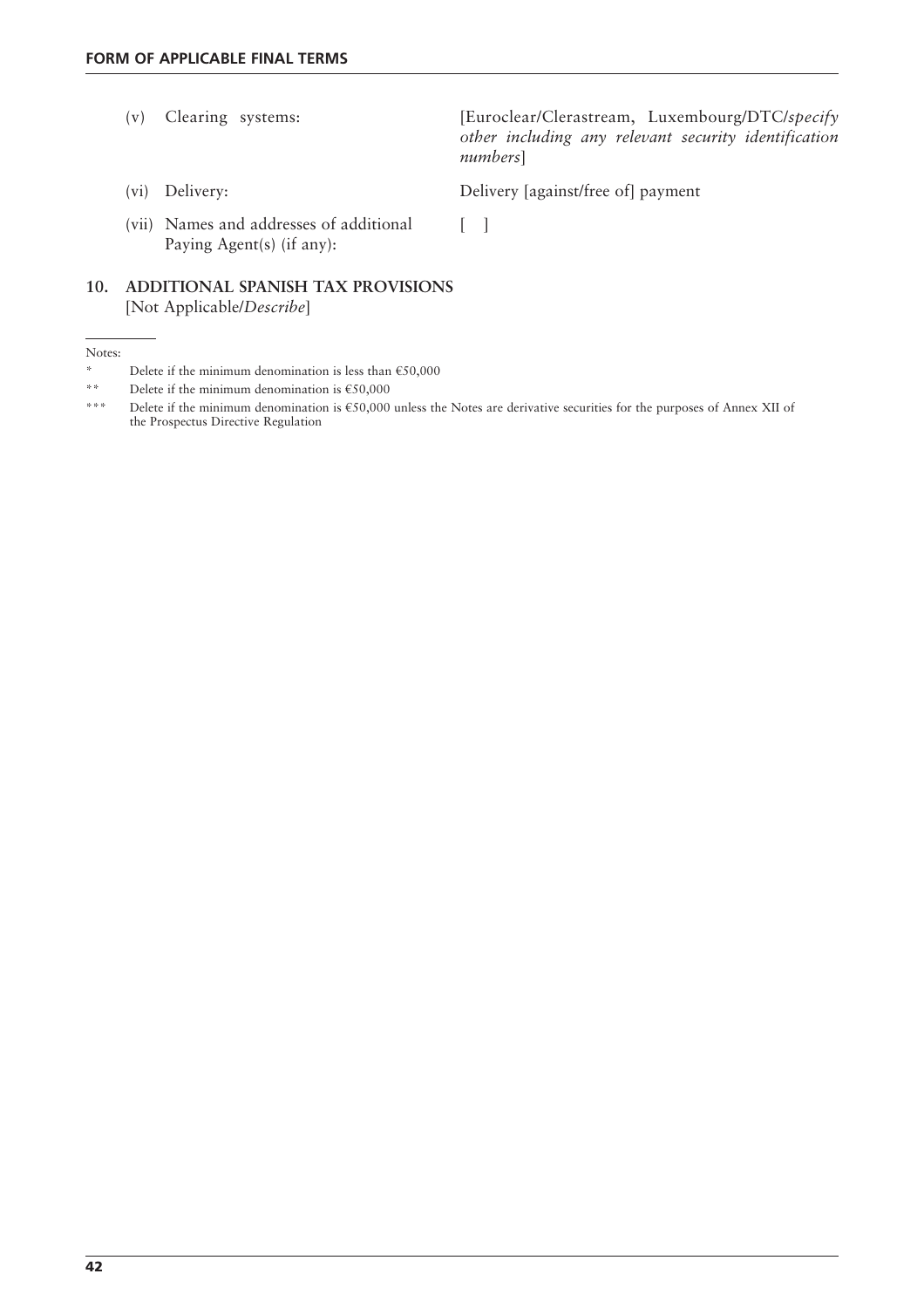# TERMS AND CONDITIONS OF THE NOTES

*The following are the Terms and Conditions of the Notes which will be incorporated by reference into each Global Note (as defined below) and each definitive Note, in the latter case only if permitted by the relevant stock exchange or other relevant authority (if any) and agreed by the relevant Issuer and the relevant Dealer at the time of issue but, if not so permitted and agreed, such definitive Note will have endorsed thereon or attached thereto such Terms and Conditions. The applicable Final Terms in relation to any Tranche of Notes may specify other terms and conditions which shall, to the extent so specified or to the extent inconsistent with the following Terms and Conditions, replace or modify the following Terms and Conditions for the purpose of such Notes. The applicable Final Terms (or the relevant provisions thereof) will be endorsed upon, or attached to, each Global Note and definitive Note. Reference should be made to "Form of the Notes" for a description of the content of Final Terms which will specify which of such terms are to apply in relation to the relevant Notes.*

This Note is one of a Series (as defined below) of Notes issued by the Issuer (the **Issuer**) named in the applicable Final Terms (as defined below) pursuant to the Agency Agreement (as defined below).

References herein to the **Notes** shall be references to the Notes of this Series and shall mean:

- (a) in relation to any Notes represented by a global Note (a **Global Note**), units of the lowest Specified Denomination in the Specified Currency;
- (b) any Global Note; and
- (c) any definitive Notes in bearer form (**Bearer Notes**) issued in exchange for a Global Note in bearer form and in registered form (**Registered Notes**) (whether or not issued in exchange for a Global Note in registered form).

The Notes, the Receipts (as defined below) and the Coupons (as defined below) have the benefit of an Amended and Restated Agency Agreement (such Agency Agreement as further amended and/or supplemented and/or restated from time to time, the **Agency Agreemen**t) dated 13th June, 2006 and made between BBVA Senior Finance, S.A. Unipersonal, BBVA Subordinated Capital, S.A. Unipersonal, BBVA U.S. Senior, S.A. Unipersonal, Banco Bilbao Vizcaya Argentaria, S.A. (the **Guarantor**) as guarantor, Deutsche Bank AG, London Branch as issuing and principal paying agent and agent bank (the **Principal Paying Agent**, which expression shall include any successor principal paying agent) and the other paying agents named therein (together with the Principal Paying Agent, the **Paying Agents**, which expression shall include any additional or successor paying agents), Deutsche Bank Trust Company Americas as exchange agent (the **Exchange Agent** which expression shall include any successor exchange agent) and as registrar (the **Registrar**, which expression shall include any successor registrar) and a transfer agent and the other transfer agents named therein (together with the Registrar, the **Transfer Agents**, which expression shall include any additional or successor transfer agents).

Interest bearing definitive Bearer Notes have interest coupons (**Coupons**) and, if indicated in the applicable Final Terms, talons for further Coupons (**Talons**) attached on issue. Any reference herein to Coupons or coupons shall, unless the context otherwise requires, be deemed to include a reference to Talons or talons. Definitive Bearer Notes repayable in instalments have receipts (**Receipts**) for the payment of the instalments of principal (other than the final instalment) attached on issue. Registered Notes and Global Notes do not have Receipts, Coupons or Talons attached on issue.

The final terms for this Note (or the relevant provisions thereof) are set out in Part A of the Final Terms attached to or endorsed on this Note which supplements these Terms and Conditions and may specify other terms and conditions which shall, to the extent so specified or to the extent inconsistent with these Terms and Conditions, replace or modify these Terms and Conditions for the purposes of this Note. References to the applicable Final Terms are to Part A of the Final Terms (or the relevant provisions thereof) attached to or endorsed on this Note.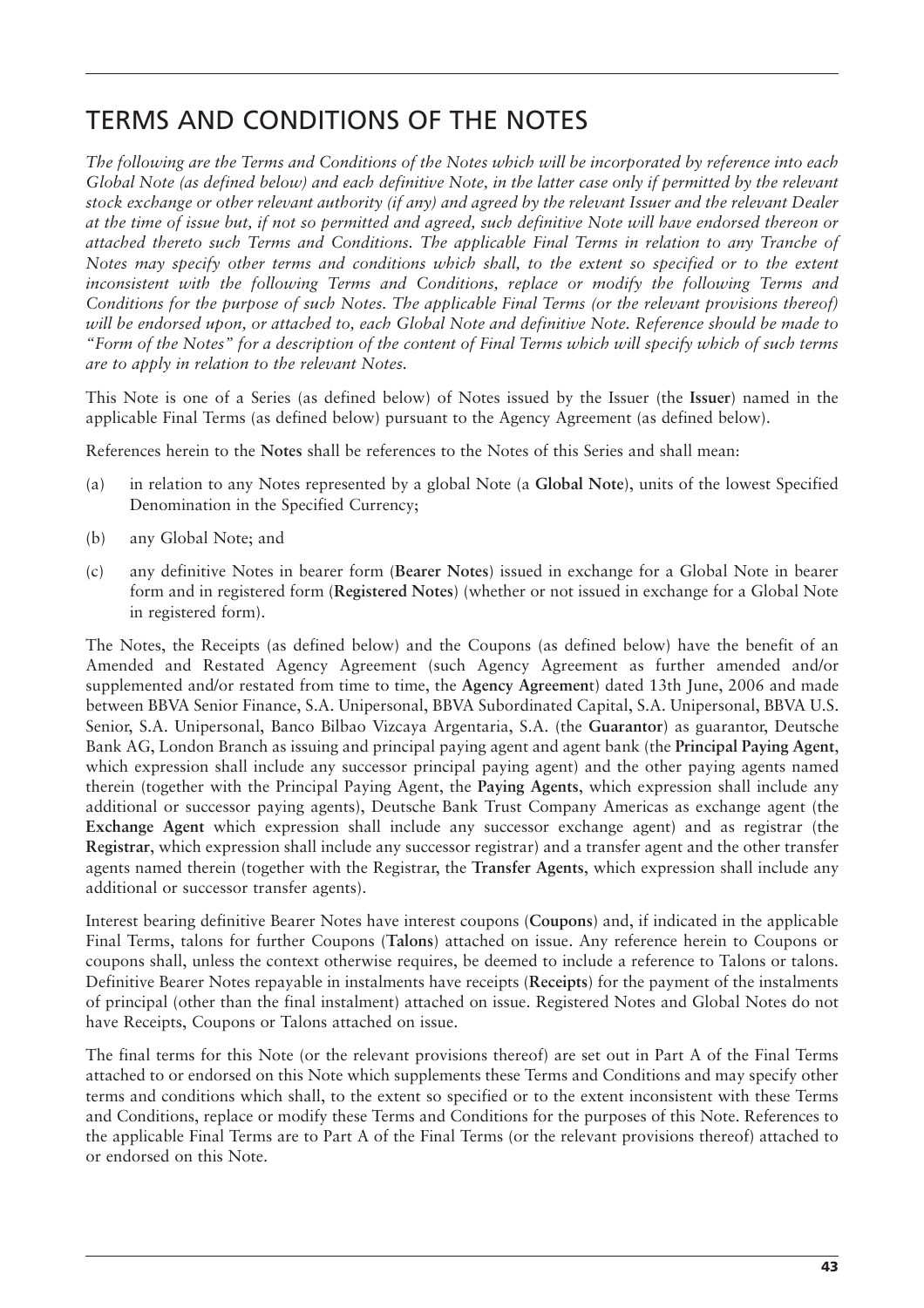The payment of all amounts in respect of this Note have been guaranteed by the Guarantor pursuant to, if this is a Senior Note, a senior guarantee (the **Senior Guarantee**) or, if this is a Subordinated Note, a subordinated guarantee (the **Subordinated Guarantee** and, together with the Senior Guarantee, the **Guarantees**) dated 13th June, 2006 and executed by the Guarantor. The original of the Guarantees are held by the Principal Paying Agent on behalf of the Noteholders, the Receiptholders and the Couponholders at its specified office.

Any reference to **Noteholders** or **holders** in relation to any Notes shall mean (in the case of Bearer Notes) the holders of the Notes and (in the case of Registered Notes) the persons in whose name the Notes are registered and shall, in relation to any Notes represented by a Global Note, be construed as provided below. Any reference herein to **Receiptholders** shall mean the holders of the Receipts and any reference herein to **Couponholders** shall mean the holders of the Coupons and shall, unless the context otherwise requires, include the holders of the Talons.

As used herein, **Tranche** means Notes which are identical in all respects (including as to listing and admission to trading) and **Series** means a Tranche of Notes together with any further Tranche or Tranches of Notes which are (a) expressed to be consolidated and form a single series and (b) identical in all respects (including as to listing and admission to trading) except for their respective Issue Dates, Interest Commencement Dates and/or Issue Prices.

The Noteholders, the Receiptholders and the Couponholders are entitled to the benefit of the Deed of Covenant (the **Deed of Covenant**) dated 13th June, 2006 and made by the Issuer. The original of the Deed of Covenant is held by the common depositary for Euroclear (as defined below) and Clearstream, Luxembourg (as defined below).

Copies of the Guarantee, a deed poll dated 13th June, 2006 and made by, BBVA Senior Finance, S.A. Unipersonal, BBVA Subordinated Capital, S.A. Unipersonal, BBVA U.S. Senior, S.A. Unipersonal and the Guarantor (the **Deed Poll**), the Deed of Covenant and the Agency Agreement are available for inspection during normal business hours at the specified office of each of the Principal Paying Agent, the Registrar and the other Paying Agents and Transfer Agents (such Agents and the Registrar being together referred to as the **Agents**). Copies of the applicable Final Terms are available for viewing at the offices of the Issuers and the Guarantor, Gran Vía, 1, Bilbao, Spain and Paseo de la Castellana, 81, 28046, Madrid, Spain and copies may be obtained from the Principal Paying Agent at Winchester House, 1 Great Winchester Street, London, EC2N 2DB. The Noteholders, the Receiptholders and the Couponholders are deemed to have notice of, and are entitled to the benefit of, all the provisions of the Agency Agreement, the Guarantees, the Deed Poll, the Deed of Covenant and the applicable Final Terms which are applicable to them. The statements in the Conditions include summaries of, and are subject to, the detailed provisions of the Agency Agreement.

Words and expressions defined in the Agency Agreement or used in the applicable Final Terms shall have the same meanings where used in the Conditions unless the context otherwise requires or unless otherwise stated and provided that, in the event of inconsistency between the Agency Agreement and the applicable Final Terms, the applicable Final Terms will prevail.

# **1. FORM, DENOMINATION AND TITLE**

The Notes are in bearer form or in registered form as specified in the applicable Final Terms and, in the case of definitive Notes, serially numbered, in the Specified Currency and the Specified Denomination(s). Notes of one Specified Denomination may not be exchanged for Notes of another Specified Denomination and Bearer Notes may not be exchanged for Registered Notes and vice versa.

This Note may be a Fixed Rate Note, a Floating Rate Note, a Zero Coupon Note, an Index Linked Interest Note, a Dual Currency Interest Note or a combination of any of the foregoing, depending upon the Interest Basis shown in the applicable Final Terms.

This Note may be an Index Linked Redemption Note, an Instalment Note, a Dual Currency Redemption Note, a Partly Paid Note or a combination of any of the foregoing, depending upon the Redemption/Payment Basis shown in the applicable Final Terms.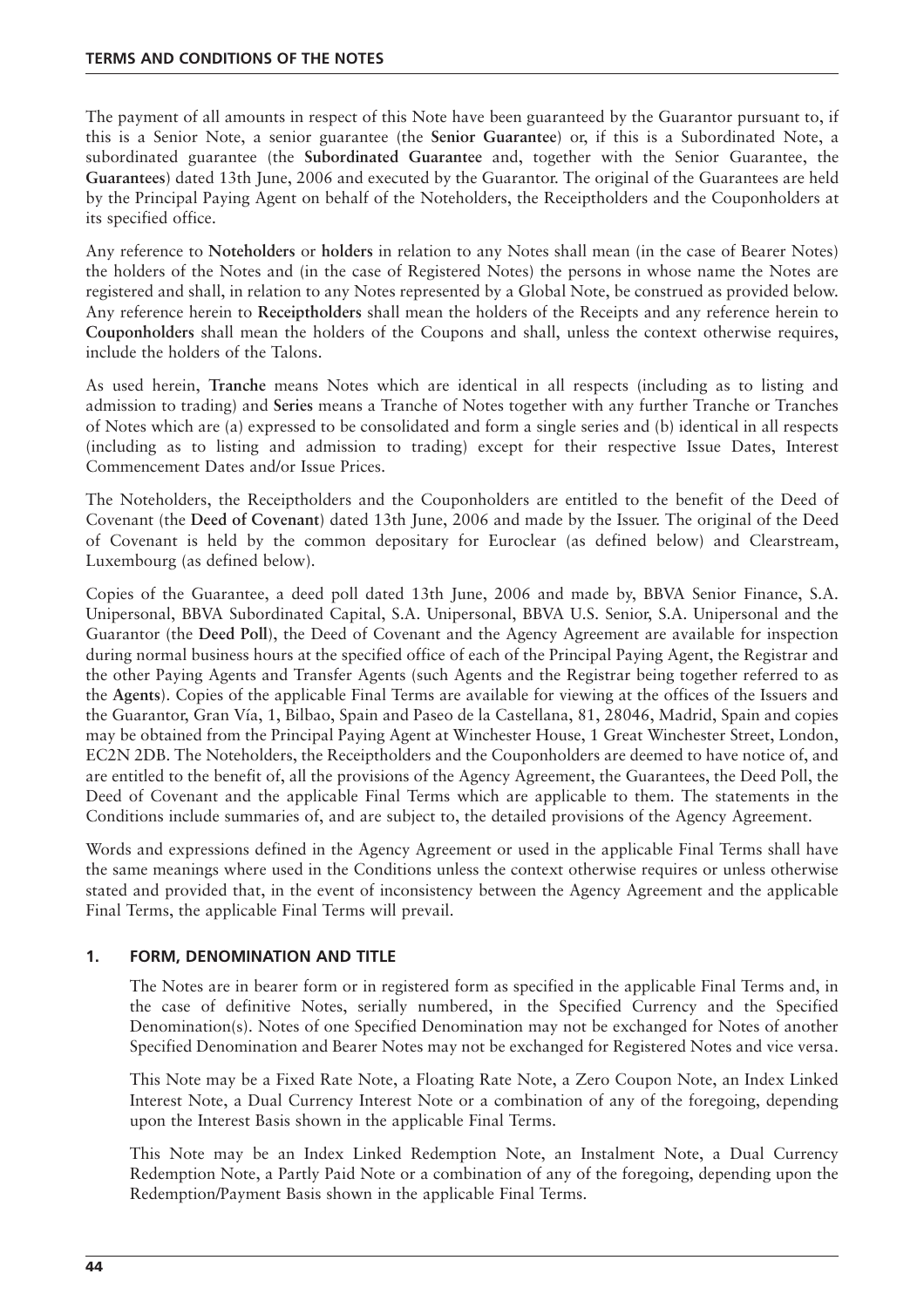This Note may also be a Senior Note or a Subordinated Note, as indicated in the applicable Final Terms.

Definitive Bearer Notes are issued with Coupons attached, unless they are Zero Coupon Notes in which case references to Coupons and Couponholders in the Conditions are not applicable.

Subject as set out below, title to the Bearer Notes, Receipts and Coupons will pass by delivery and title to the Registered Notes will pass upon registration of transfers in accordance with the provisions of the Agency Agreement. The Issuer, the Guarantor and any Agent will (except as otherwise required by law) deem and treat the bearer of any Bearer Note, Receipt or Coupon and the registered holder of any Registered Note as the absolute owner thereof (whether or not overdue and notwithstanding any notice of ownership or writing thereon or notice of any previous loss or theft thereof) for all purposes but, in the case of any Global Note, without prejudice to the provisions set out in the next succeeding paragraph.

For so long as any of the Notes is represented by a Global Note held by or on behalf of Euroclear Bank S.A./N.V. (**Euroclear**) and/or Clearstream Banking, société anonyme (**Clearstream, Luxembourg**) and/or The Depository Trust Company (**DTC**) or its nominee, each person (other than Euroclear or Clearstream, Luxembourg or DTC) who is for the time being shown in the records of Euroclear or of Clearstream, Luxembourg or of DTC as the holder of a particular nominal amount of such Notes (in which regard any certificate or other document issued by Euroclear or Clearstream, Luxembourg or DTC as to the nominal amount of such Notes standing to the account of any person shall be conclusive and binding for all purposes save in the case of manifest error) shall be treated by the Issuer, the Guarantor and the Agents as the holder of such nominal amount of such Notes for all purposes other than with respect to the payment of principal or interest on such nominal amount of such Notes and, in the case of DTC or its nominee, voting, giving consents and making requests, for which purpose the bearer of the relevant Bearer Global Note or the registered holder of the relevant Registered Global Note shall be treated by the Issuer, the Guarantor and any Agent as the holder of such nominal amount of such Notes in accordance with and subject to the terms of the relevant Global Note and the expressions **Noteholder** and **holder of Notes** and related expressions shall be construed accordingly.

Notes which are represented by a Global Note will be transferable only in accordance with the rules and procedures for the time being of DTC, Euroclear and Clearstream, Luxembourg, as the case may be.

Except in relation to Notes indicated in the applicable Final Terms as being in NGN form, references to DTC, Euroclear and/or Clearstream, Luxembourg shall, whenever the context so permits, be deemed to include a reference to any additional or alternative clearing system specified in the applicable Final Terms or as may otherwise be approved by the Issuer and Principal Paying Agent.

# **2. TRANSFERS OF REGISTERED NOTES**

# (a) **Transfers of interests in Registered Global Notes**

Transfers of beneficial interests in Registered Global Notes will be effected by DTC, Euroclear or Clearstream, Luxembourg, as the case may be, and, in turn, by other participants and, if appropriate, indirect participants in such clearing systems acting on behalf of beneficial transferors and transferees of such interests. A beneficial interest in a Registered Global Note will, subject to compliance with all applicable legal and regulatory restrictions, be transferable for Notes in definitive form or for a beneficial interest in another Registered Global Note only in the authorised denominations set out in the applicable Final Terms and only in accordance with the rules and operating procedures for the time being of DTC, Euroclear or Clearstream, Luxembourg, as the case may be, and in accordance with the terms and conditions specified in the Agency Agreement. Transfers of a Registered Global Note registered in the name of DTC or a nominee for DTC shall be limited to transfers of such Registered Global Note, in whole but not in part, to a nominee of DTC or to a successor of DTC or such successor's nominee.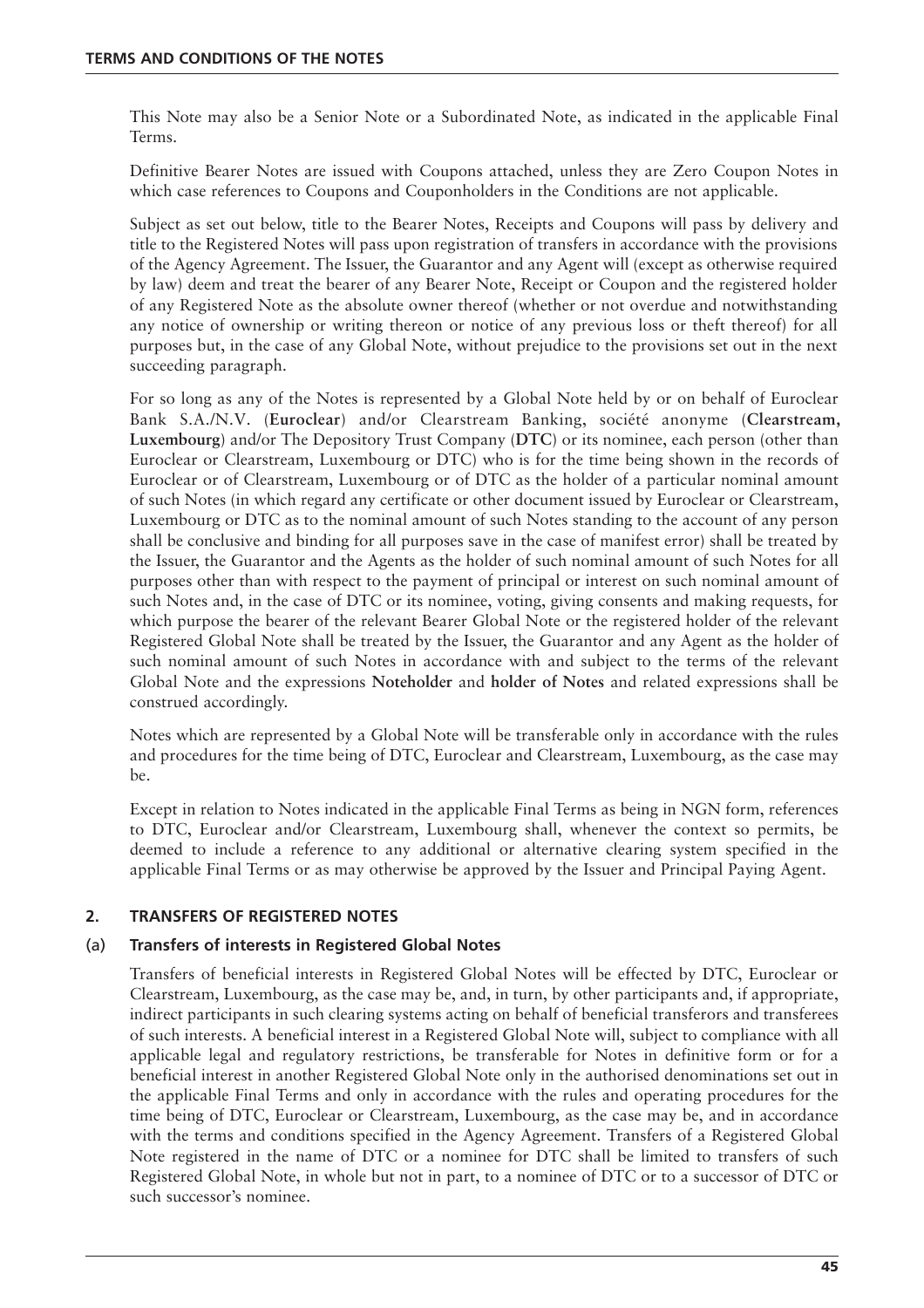#### (b) **Transfers of Registered Notes in definitive form**

Subject as provided in paragraphs (e), (f) and (g) below, upon the terms and subject to the conditions set forth in the Agency Agreement, a Registered Note in definitive form may be transferred in whole or in part (in the authorised denominations set out in the applicable Final Terms). In order to effect any such transfer (i) the holder or holders must (A) surrender the Registered Note for registration of the transfer of the Registered Note (or the relevant part of the Registered Note) at the specified office of the Registrar or any Transfer Agent, with the form of transfer thereon duly executed by the holder or holders thereof or his or their attorney or attorneys duly authorised in writing and (B) complete and deposit such other certifications as may be required by the Registrar or, as the case may be, the relevant Transfer Agent and (ii) the Registrar or, as the case may be, the relevant Transfer Agent must, after due and careful enquiry, be satisfied with the documents of title and the identity of the person making the request. Any such transfer will be subject to such reasonable regulations as the Issuer and the Registrar may from time to time prescribe (the initial such regulations being scheduled to the Agency Agreement). Subject as provided above, the Registrar or, as the case may be, the relevant Transfer Agent will, within three business days (being for this purpose a day on which banks are open for business in the city where the specified office of the Registrar or, as the case may be, the relevant Transfer Agent is located) of the request (or such longer period as may be required to comply with any applicable fiscal or other laws or regulations), authenticate and deliver, or procure the authentication and delivery of, at its specified office to the transferee or (at the risk of the transferee) send by uninsured mail, to such address as the transferee may request, a new Registered Note in definitive form of a like aggregate nominal amount to the Registered Note (or the relevant part of the Registered Note) transferred. In the case of the transfer of part only of a Registered Note in definitive form, a new Registered Note in definitive form in respect of the balance of the Registered Note not transferred will be so authenticated and delivered or (at the risk of the transferor) sent to the transferor.

#### (c) **Registration of transfer upon partial redemption**

In the event of a partial redemption of Notes under Condition 7, the Issuer shall not be required to register the transfer of any Registered Note, or part of a Registered Note, called for partial redemption.

#### (d) **Costs of registration**

Noteholders will not be required to bear the costs and expenses of effecting any registration of transfer as provided above, except for any costs or expenses of delivery other than by regular uninsured mail and except that the Issuer may require the payment of a sum sufficient to cover any stamp duty, tax or other governmental charge that may be imposed in relation to the registration.

#### (e) **Transfers of interests in Regulation S Global Notes**

Prior to expiry of the applicable Distribution Compliance Period, transfers by the holder of, or of a beneficial interest in, a Regulation S Global Note to a transferee in the United States or who is a U.S. person will only be made:

- (i) upon receipt by the Registrar of a written certification substantially in the form set out in the Agency Agreement, amended as appropriate (a **Transfer Certificate**), copies of which are available from the specified office of the Registrar or any Transfer Agent, from the transferor of the Note or beneficial interest therein to the effect that such transfer is being made:
	- (A) to a person whom the transferor reasonably believes is a QIB in a transaction meeting the requirements of Rule 144A; or
	- (B) to a person who is an Institutional Accredited Investor, together with a duly executed investment letter from the relevant transferee substantially in the form set out in the Agency Agreement (an **IAI Investment Letter**); or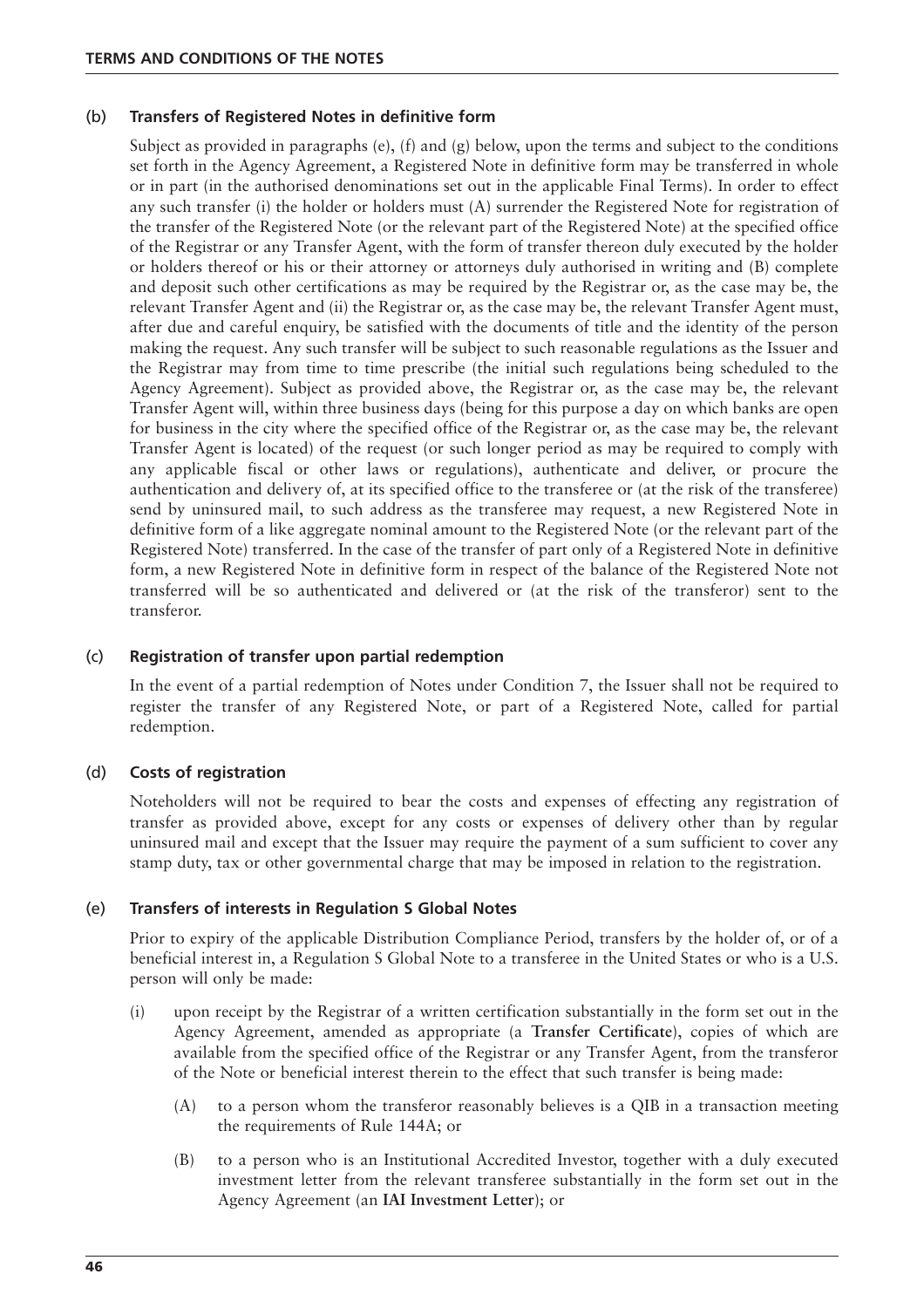(ii) otherwise pursuant to the Securities Act or an exemption therefrom, subject to receipt by the Issuer of such satisfactory evidence as the Issuer may reasonably require, which may include an opinion of U.S. counsel, that such transfer is in compliance with any applicable securities laws of any State of the United States,

and, in each case, in accordance with any applicable securities laws of any State of the United States or any other jurisdiction.

In the case of (A) above, such transferee may take delivery through a Legended Note in global or definitive form and, in the case of (B) above, such transferee may take delivery only through a Legended Note in definitive form. After expiry of the applicable Distribution Compliance Period (i) beneficial interests in Regulation S Global Notes registered in the name of a nominee for DTC may be held through DTC directly, by a participant in DTC, or indirectly through a participant in DTC and (ii) such certification requirements will no longer apply to such transfers.

# (f) **Transfers of interests in Legended Notes**

Transfers of Legended Notes or beneficial interests therein may be made:

- (i) to a transferee who takes delivery of such interest through a Regulation S Global Note, upon receipt by the Registrar of a duly completed Transfer Certificate from the transferor to the effect that such transfer is being made in accordance with Regulation S and that, in the case of a Regulation S Global Note registered in the name of a nominee for DTC if such transfer is being made prior to expiry of the applicable Distribution Compliance Period, the interests in the Notes being transferred will be held immediately thereafter through Euroclear and/or Clearstream, Luxembourg; or
- (ii) to a transferee who takes delivery of such interest through a Legended Note:
	- (A) where the transferee is a person whom the transferor reasonably believes is a QIB in a transaction meeting the requirements of Rule 144A, without certification; or
	- (B) where the transferee is an Institutional Accredited Investor, subject to delivery to the Registrar of a Transfer Certificate from the transferor to the effect that such transfer is being made to an Institutional Accredited Investor, together with a duly executed IAI Investment Letter from the relevant transferee; or
- (iii) otherwise pursuant to the Securities Act or an exemption therefrom, subject to receipt by the Issuer of such satisfactory evidence as the Issuer may reasonably require, which may include an opinion of U.S. counsel, that such transfer is in compliance with any applicable securities laws of any State of the United States,

and, in each case, in accordance with any applicable securities laws of any State of the United States or any other jurisdiction.

Notes transferred by Institutional Accredited Investors to QIBs pursuant to Rule 144A or outside the United States pursuant to Regulation S will be eligible to be held by such QIBs or non-U.S. investors through DTC, Euroclear or Clearstream, Luxembourg, as appropriate, and the Registrar will arrange for any Notes which are the subject of such a transfer to be represented by the appropriate Registered Global Note, where applicable.

Upon the transfer, exchange or replacement of Legended Notes, or upon specific request for removal of the Legend, the Registrar shall deliver only Legended Notes or refuse to remove the Legend, as the case may be, unless there is delivered to the Issuer such satisfactory evidence as may reasonably be required by the Issuer, which may include an opinion of U.S. counsel, that neither the Legend nor the restrictions on transfer set forth therein are required to ensure compliance with the provisions of the Securities Act.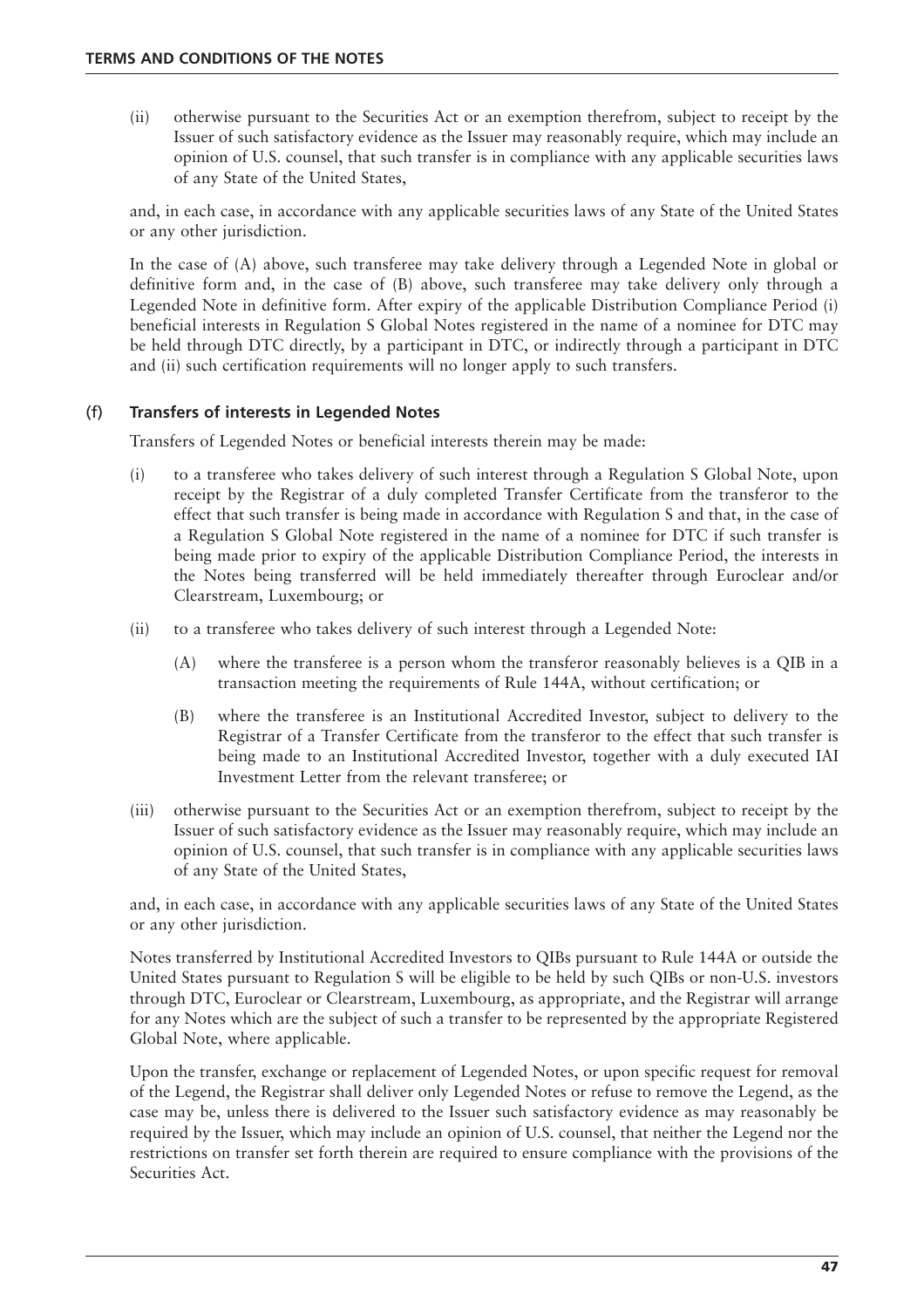## (g) **Exchanges and transfers of Registered Notes generally**

Holders of Registered Notes in definitive form, other than Institutional Accredited Investors, may exchange such Notes for interests in a Registered Global Note of the same type at any time.

#### (h) **Definitions**

In the Conditions, the following expressions shall have the following meanings:

**Distribution Compliance Period** means the period that ends 40 days after the completion of the distribution of each Tranche of Notes, as certified by the relevant Dealer (in the case of a nonsyndicated issue) or the relevant Lead Manager (in the case of a syndicated issue);

**Institutional Accredited Investor** means "accredited investors" (as defined in Rule 501(a)(1), (2), (3) or (7) under the Securities Act that are institutions;

**Legended Note** means Registered Notes in definitive form that are issued to Institutional Accredited Investors and Registered Notes (whether in definitive form or represented by a Registered Global Note) sold in private transactions to QIBs in accordance with the requirements of Rule 144A;

**QIB** means a "qualified institutional buyer" within the meaning of Rule 144A;

**Regulation S** means Regulation S under the Securities Act;

**Regulation S Global Note** means a Registered Global Note representing Notes sold outside the United States in reliance on Regulation S;

**Rule 144A** means Rule 144A under the Securities Act;

**Rule 144A Global Note** means a Registered Global Note representing Notes sold in the United States or to QIBs; and

**Securities Act** means the United States Securities Act of 1933, as amended.

# **3. STATUS OF THE NOTES AND THE GUARANTEES**

*The Insolvency Law came into force in Spain on 1st September, 2004. Certain provisions in the Insolvency Law could affect the ranking of certain Notes on an insolvency of the Issuer or the Guarantor.*

*In particular, from the entry into force of the Insolvency Law, and in accordance with the insolvency procedures regulated therein, creditors whose rights arise from a Spanish public document, including Noteholders, do not have a preference to enforce their rights and do not rank ahead of other creditors whose rights may be recognised by virtue of a document not so witnessed.*

#### (a) **Status of the Senior Notes**

The Senior Notes and any relative Coupons and Receipts will be direct, unconditional and unsecured obligations of the Issuer and rank and will rank *pari passu*, without any preference among themselves, with all other outstanding unsecured and unsubordinated obligations of the Issuer, present and future, but, in the event of insolvency, only to the extent permitted by applicable laws relating to creditors' rights.

*In the event of insolvency (concurso) of the Issuer, under the Insolvency Law (as defined below), claims relating to Senior Notes (which are not related to the Issuer under article 93 of the Insolvency Law) will be ordinary credits (créditos ordinarios) as defined in the Insolvency Law. Ordinary credits rank below credits against the insolvency state (créditos contra la masa) and credits with a privilege (créditos privilegiados). Ordinary credits rank above subordinated credits and the rights of shareholders.*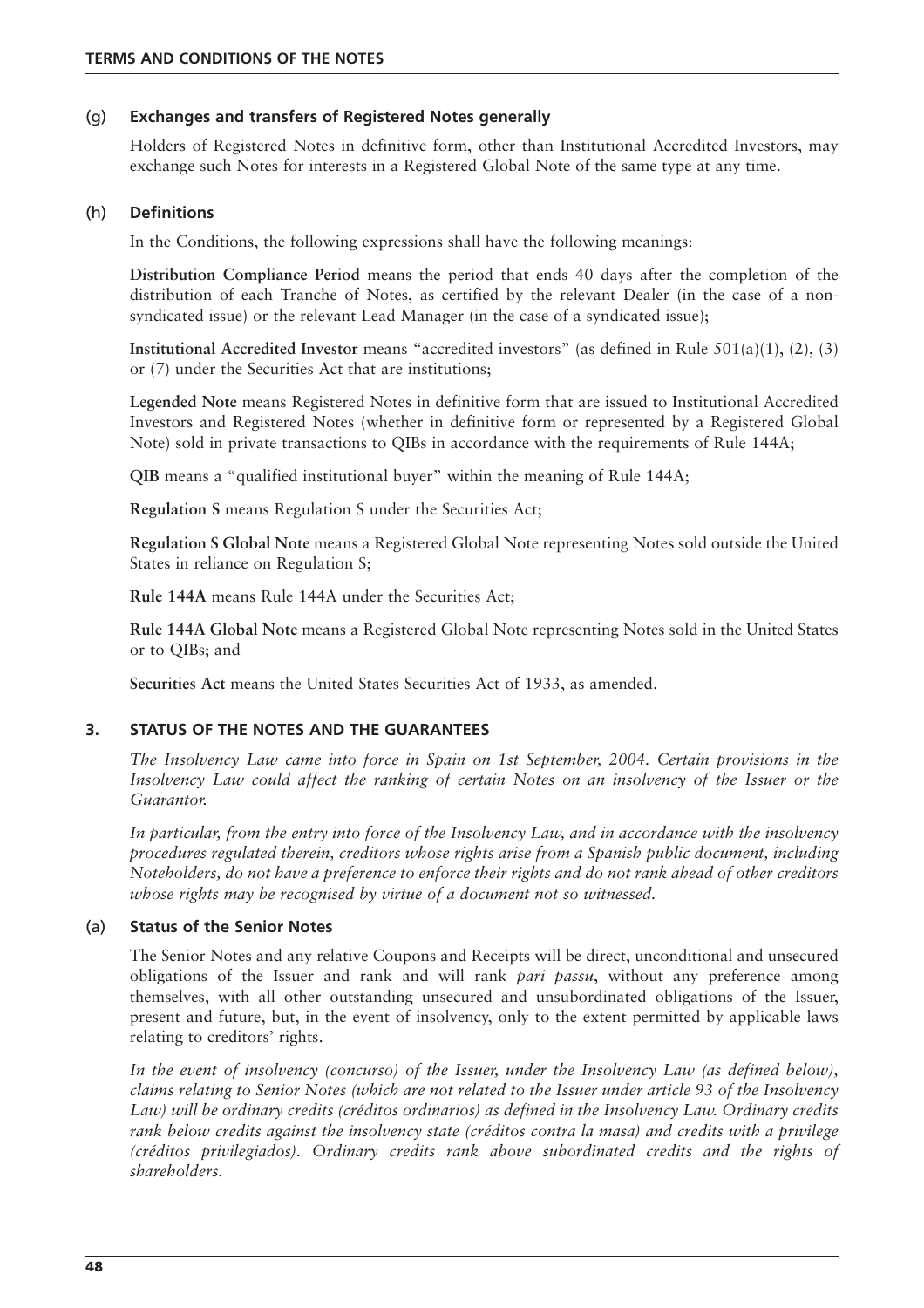*It is not clear whether, as a result of the application of article 87.6 of the Insolvency Law the claims against the Issuer arising from the Senior Notes could be classified as subordinated credits of the Issuer. However, even if such claims were classified as subordinated credits, the payment obligations of the Guarantor under the Senior Guarantee will remain as ordinary unsubordinated credits.*

# (b) **Status of the Subordinated Notes**

The payment obligations of the Issuer under the Subordinated Notes and any relative Coupons and Receipts whether on account of principal, interest or otherwise, constitute direct, unconditional and subordinated obligations of the Issuer and will at all times rank *pari passu* among themselves and *pari passu* with all other present and future subordinated obligations of the Issuer, except for certain subordinated obligations prescribed by law. In the event of the insolvency (*concurso*) of the Issuer under law 22/2003 of 9th July, 2004 (the **Insolvency Law**), or in the case of any voluntary or mandatory Issuer liquidation procedure, claims relating to the Subordinated Notes will fall within the category of subordinated credits (as defined in the Insolvency Law).

*After payment in full of unsubordinated claims, but before distributions to shareholders, under article 92 of the Insolvency Law, the Issuer will meet subordinated claims in the following order and prorata within each class: (i) late or incorrect claims; (ii) contractually subordinated debts (including the Subordinated Notes); (iii) interest (including accrued and unpaid interest due on the Notes at the commencement of the insolvency); (iv) fines; (v) claims of creditors which are related to the Issuer; and (vi) detrimental claims against the Issuer where a Spanish court has determined that the relevant creditor has acted in bad faith (rescisión concursal).*

# (c) **Status of the Senior Guarantee**

The payment of principal and interest in respect of the Senior Notes and any relative Coupons and Receipts and all amounts due under the Deed of Covenant in respect of the Senior Notes and any relative Coupons and Receipts has been unconditionally and irrevocably guaranteed (*solidariamente*) by the Guarantor pursuant to the Senior Guarantee.

The obligations of the Guarantor under the Senior Guarantee constitute direct, unconditional and unsecured obligations of the Guarantor and rank and will rank *pari passu* with all other unsecured and unsubordinated obligations of the Guarantor.

In the event of insolvency (*concurso*) of the Guarantor, under the Insolvency Law, claims from Senior Noteholders will fall within the category of ordinary credits (*créditos ordinarios*) as defined in the Insolvency Law. Ordinary credits will rank below credits against the insolvency state (*créditos contra la masa*) and privileged credits (*créditos privilegiados*) which shall be paid in full before ordinary credits. The claims of all creditors considered as "ordinary credits" against the Guarantor will be satisified *pro rata* in insolvency. Ordinary credits will rank above subordinated credits.

# (d) **Status of the Subordinated Guarantee**

The payment of principal and interest in respect of the Subordinated Notes and any relative Coupons and Receipts and all amounts due under the Deed of Covenant in respect of the Subordinated Notes and any relative Coupons and Receipts has been unconditionally and irrevocably guaranteed (*solidariamente*) by the Guarantor pursuant to the Subordinated Guarantee.

The payment obligations of the Guarantor under the Subordinated Guarantee constitute direct, unsecured and subordinated obligations of the Guarantor and will at all times rank *pari passu* among themselves and *pari passu* with all other present and future subordinated obligations of the Guarantor, except for certain subordinated obligations prescribed by law. In the event of insolvency (*concurso*) of the Guarantor under the Insolvency Law, or in the case of any voluntary or mandatory Guarantor liquidation procedure, claims by Subordinated Noteholders against the Guarantor will fall within the category of subordinated credits (as defined in the Insolvency Law).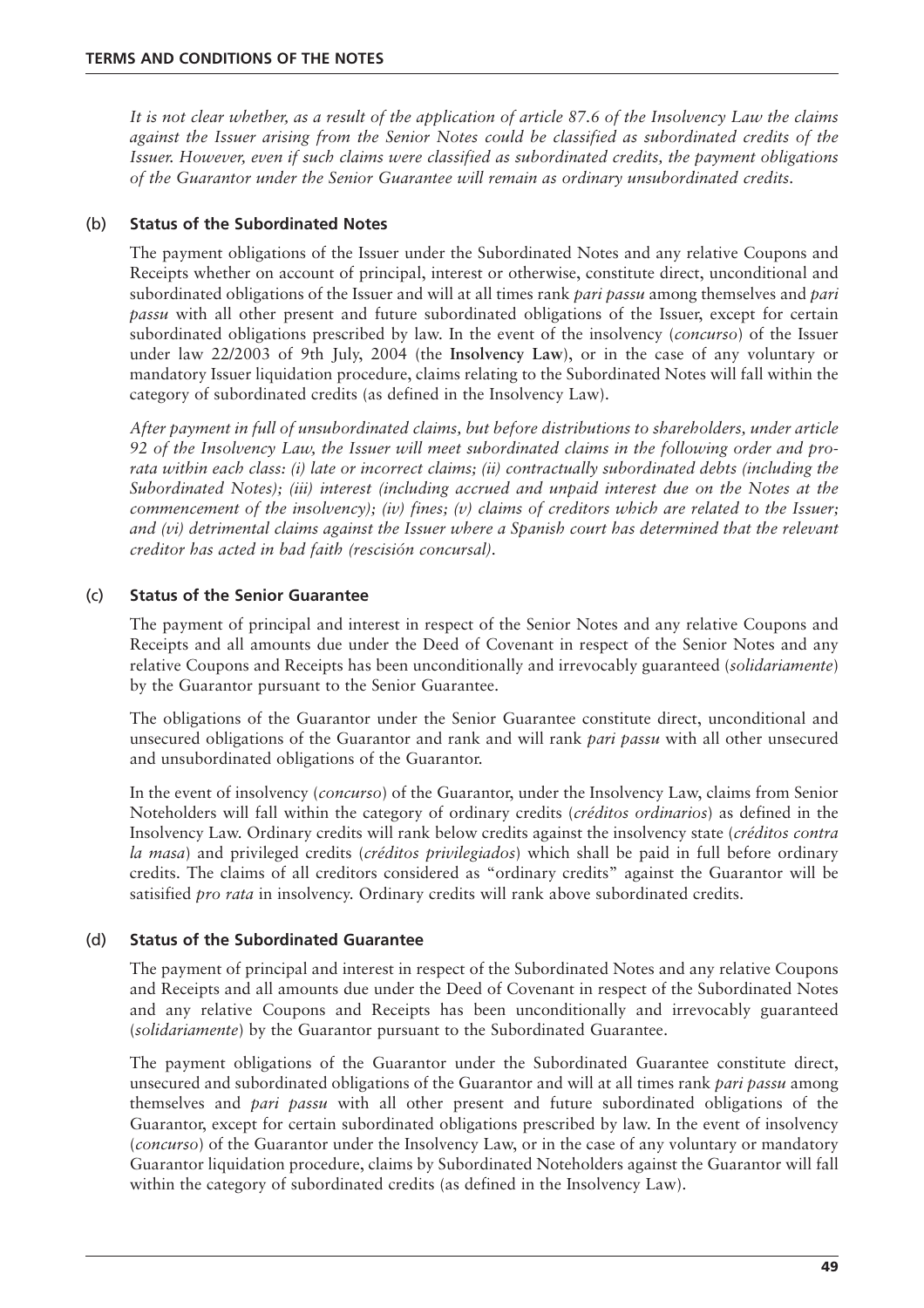*After payment in full of all unsubordinated claims but before distributions to shareholders, under article 92 of the Insolvency Law, the Guarantor will meet subordinated claims in the following order and pro rata within each class: (i) late or incorrect claims; (ii) contractually subordinated debt (including claims under the Guarantee); (iii) interest; (iv) fines; (v) claims of creditors which are related to the Guarantor; and (vi) detrimental claims against the Guarantor where a Spanish court has determined that the relevant creditor has acted in bad faith (rescisión concursal).* 

*The Guarantor may apply to Banco de España for the subscription amount of Subordinated Notes to qualify as tier 2 capital for capital adequacy purposes in compliance with the provisions of Royal Decree 1343/1992, of 6th November implementing Law 13/1992, of 1st June on own funds and supervision of financial entities on a consolidated basis, Bank of Spain Circular 5/1993, of 26th March, and subsidiary regulations.*

## **4. REDENOMINATION**

## (a) **Redenomination**

Where redenomination is specified in the applicable Final Terms as being applicable, the Issuer may, without the consent of the Noteholders, the Receiptholders and the Couponholders, on giving prior notice to the Principal Paying Agent, DTC, Euroclear and Clearstream, Luxembourg and at least 30 days' prior notice to the Noteholders in accordance with Condition 14, elect that, with effect from the Redenomination Date specified in the notice, the Notes shall be redenominated in euro.

The election will have effect as follows:

- (i) the Notes and the Receipts shall be deemed to be redenominated into euro in the denomination of euro 0.01 with a nominal amount for each Note and Receipt equal to the nominal amount of that Note or Receipt in the Specified Currency, converted into euro at the Established Rate, provided that, if the Issuer determines, with the agreement of the Principal Paying Agent, that the then market practice in respect of the redenomination into euro of internationally offered securities is different from the provisions specified above, such provisions shall be deemed to be amended so as to comply with such market practice and the Issuer shall promptly notify the Noteholders, the stock exchange on which the Notes may be listed and the Agents of such deemed amendments;
- (ii) save to the extent that an Exchange Notice has been given in accordance with paragraph (iv) below, the amount of interest due in respect of the Notes will be calculated by reference to the aggregate nominal amount of Notes presented (or, as the case may be, in respect of which Coupons are presented) for payment by the relevant holder and the amount of such payment shall be rounded down to the nearest euro 0.01;
- (iii) if definitive Notes are required to be issued after the Redenomination Date, they shall be issued at the expense of the Issuer in the denominations of euro 1,000, euro 10,000, euro 100,000 and (but only to the extent of any remaining amounts less than euro 1,000 or such smaller denominations as the Principal Paying Agent may approve) euro 0.01 and such other denominations as the Principal Paying Agent shall determine and notify to the Noteholders;
- (iv) if issued prior to the Redenomination Date, all unmatured Coupons denominated in the Specified Currency (whether or not attached to the Notes) will become void with effect from the date on which the Issuer gives notice (the **Exchange Notice**) that replacement eurodenominated Notes, Receipts and Coupons are available for exchange (provided that such securities are so available) and no payments will be made in respect of them. The payment obligations contained in any Notes and Receipts so issued will also become void on that date although those Notes and Receipts will continue to constitute valid exchange obligations of the Issuer. New euro-denominated Notes, Receipts and Coupons will be issued in exchange for Notes, Receipts and Coupons denominated in the Specified Currency in such manner as the Principal Paying Agent may specify and as shall be notified to the Noteholders in the Exchange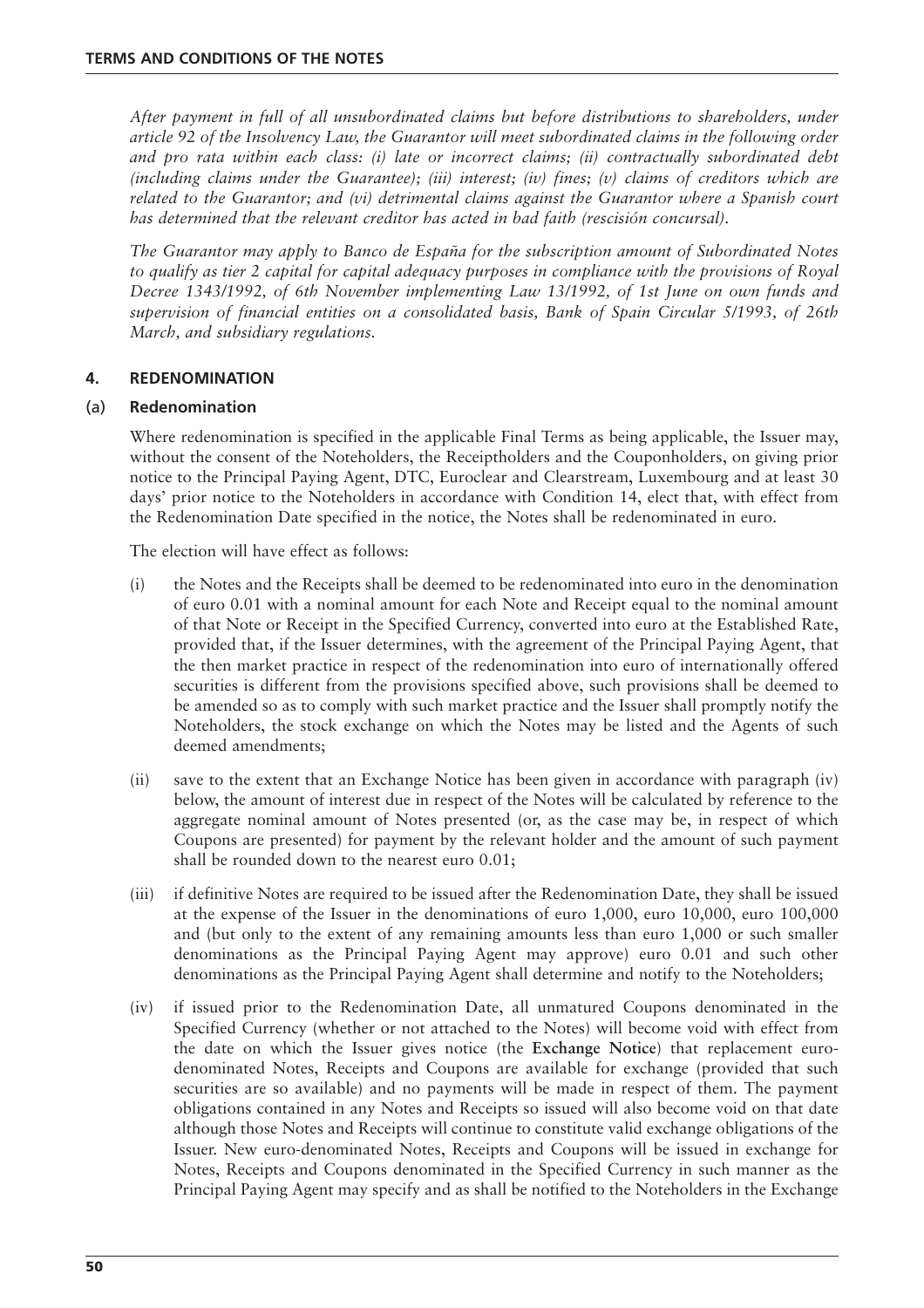Notice. No Exchange Notice may be given less than 15 days prior to any date for payment of principal or interest on the Notes;

- (v) after the Redenomination Date, all payments in respect of the Notes, the Receipts and the Coupons, other than payments of interest in respect of periods commencing before the Redenomination Date, will be made solely in euro as though references in the Notes to the Specified Currency were to euro. Payments will be made in euro by credit or transfer to a euro account (or any other account to which euro may be credited or transferred) specified by the payee or, at the option of the payee, by a euro cheque;
- (vi) if the Notes are Fixed Rate Notes and interest for any period ending on or after the Redenomination Date is required to be calculated for a period ending other than on an Interest Payment Date, it will be calculated by applying the Rate of Interest to each Specified Denomination, multiplying such sum by the applicable Day Count Fraction, and rounding the resultant figure to the nearest sub-unit of the relevant Specified Currency, half of any such subunit being rounded upwards or otherwise in accordance with applicable market convention; and
- (vii) if the Notes are Floating Rate Notes, the applicable Final Terms will specify any relevant changes to the provisions relating to interest.

# (b) **Definitions**

In the Conditions, the following expressions have the following meanings:

**Established Rate** means the rate for the conversion of the Specified Currency (including compliance with rules relating to roundings in accordance with applicable European Community regulations) into euro established by the Council of the European Union pursuant to Article 123 of the Treaty;

**euro** means the currency introduced at the start of the third stage of European economic and monetary union pursuant to the Treaty;

**Redenomination Date** means (in the case of interest bearing Notes) any date for payment of interest under the Notes or (in the case of Zero Coupon Notes) any date, in each case specified by the Issuer in the notice given to the Noteholders pursuant to paragraph (a) above and which falls on or after the date on which the country of the Specified Currency first participates in the third stage of European economic and monetary union; and

**Treaty** means the Treaty establishing the European Community, as amended.

# **5. INTEREST**

# (a) **Interest on Fixed Rate Notes**

Each Fixed Rate Note bears interest on its outstanding nominal amount (or, if it is a Partly Paid Note, the amount paid up) from (and including) the Interest Commencement Date at the rate(s) per annum equal to the Rate(s) of Interest. Interest will be payable in arrear on the Interest Payment Date(s) in each year up to (and including) the Maturity Date.

Except as provided in the applicable Final Terms, the amount of interest payable on each Interest Payment Date in respect of the Fixed Interest Period ending on (but excluding) such date will amount to the Fixed Coupon Amount. Payments of interest on any Interest Payment Date will, if so specified in the applicable Final Terms, amount to the Broken Amount so specified.

As used in the Conditions, **Fixed Interest Period** means the period from (and including) an Interest Payment Date (or the Interest Commencement Date) to (but excluding) the next (or first) Interest Payment Date.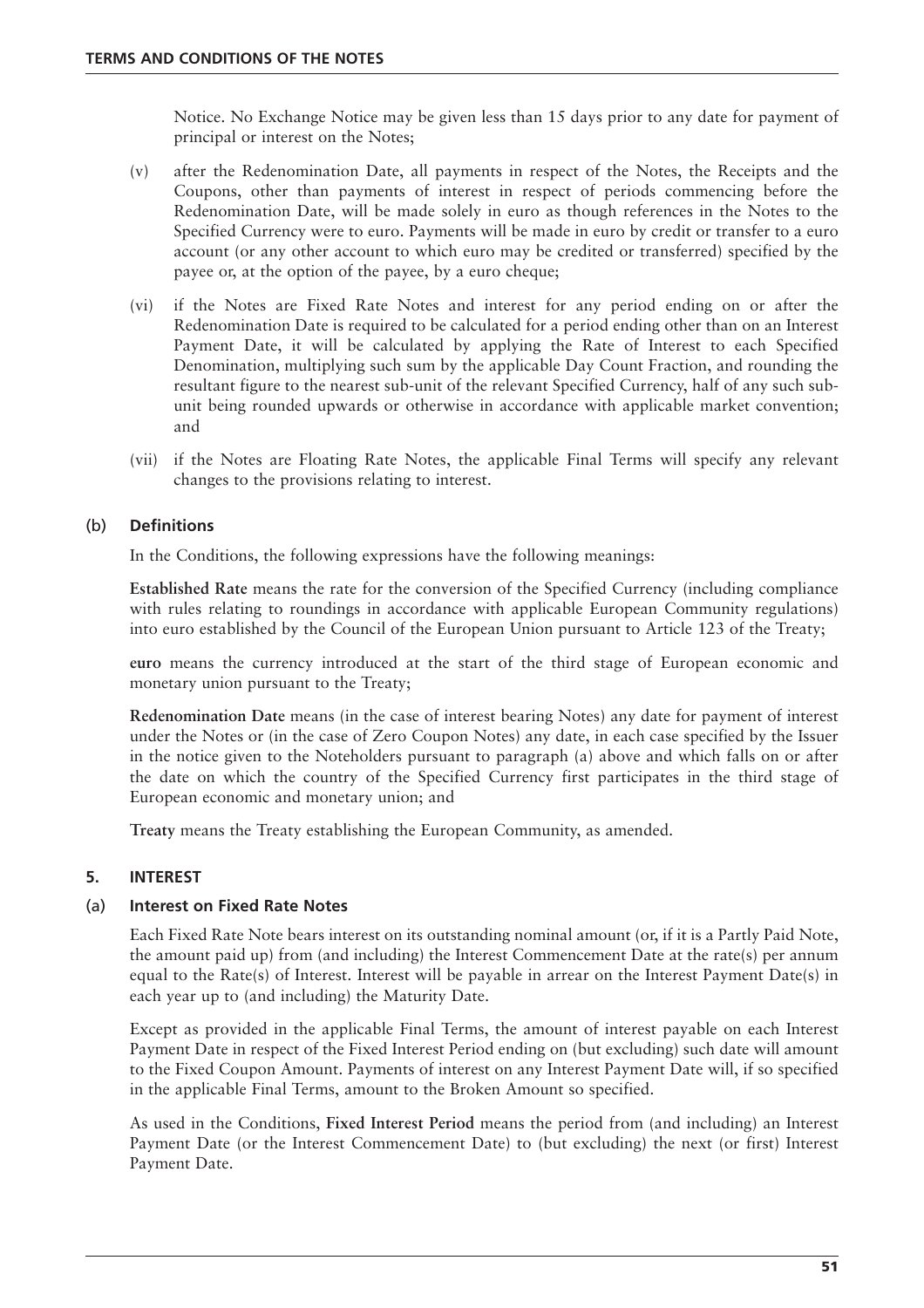If interest is required to be calculated for a period other than a Fixed Interest Period, such interest shall be calculated by applying the Rate of Interest to each Specified Denomination, multiplying such sum by the applicable Day Count Fraction, and rounding the resultant figure to the nearest sub-unit of the relevant Specified Currency, half of any such sub-unit being rounded upwards or otherwise in accordance with applicable market convention.

**Day Count Fraction** means, in respect of the calculation of an amount of interest, in accordance with this Condition  $5(a)$ :

- (i) if "Actual/Actual (ISMA)" is specified in the applicable Final Terms:
	- (A) in the case of Notes where the number of days in the relevant period from (and including) the most recent Interest Payment Date (or, if none, the Interest Commencement Date) to (but excluding) the relevant payment date (the **Accrual Period**) is equal to or shorter than the Determination Period during which the Accrual Period ends, the number of days in such Accrual Period divided by the product of (I) the number of days in such Determination Period and (II) the number of Determination Dates (as specified in the applicable Final Terms) that would occur in one calendar year; or
	- (B) in the case of Notes where the Accrual Period is longer than the Determination Period during which the Accrual Period ends, the sum of:
		- I. the number of days in such Accrual Period falling in the Determination Period in which the Accrual Period begins divided by the product of  $(x)$  the number of days in such Determination Period and (y) the number of Determination Dates that would occur in one calendar year; and
		- II. the number of days in such Accrual Period falling in the next Determination Period divided by the product of (x) the number of days in such Determination Period and (y) the number of Determination Dates that would occur in one calendar year; and
- (ii) if "Actual/Actual (ISDA)" is specified in the applicable Final Terms, the actual number of days in the relevant period from and including the most recent Interest Payment Date (or, if none, the Interest Commencement Date) to but excluding the relevant payment date divided by 365 (or, if any portion of that period falls in a leap year, the sum of (A) the actual number of days in that portion of the period falling in a leap year divided by 366 and (B) the actual number of days in that portion of the period falling in a non-leap year divided by 365);
- (iii) if "30/360" is specified in the applicable Final Terms, the number of days in the period from (and including) the most recent Interest Payment Date (or, if none, the Interest Commencement Date) to (but excluding) the relevant payment date (such number of days being calculated on the basis of a year of 360 days with 12 30-day months) divided by 360;
- (iv) if "30/360 (ISDA)" is specified in the applicable Final Terms, the number of days in the relevant period from and including the most recent Interest Payment Date (or, if none, the Interest Commencement Date) to but excluding the relevant payment date divided by 360 (the number of days to be calculated on the basis of a year of 360 days with 12 30-day months (unless (a) the last day of the interest period is the 31st day of a month but the first day of the interest period is a day other than the 30th or 31st day of a month, in which case the month that includes that last day shall not be considered to be shortened to a 30-day a month, or (b) the last day of the interest period is the last day of the month of February, in which case the month of February shall not be considered to be lengthened to a 30-day month)).

In the Conditions, the following expressions have the following meanings:

**Determination Period** means each period from (and including) a Determination Date to (but excluding) the next Determination Date (including, where either the Interest Commencement Date or the final Interest Payment Date is not a Determination Date, the period commencing on the first Determination Date prior to, and ending on the first Determination Date falling after, such date); and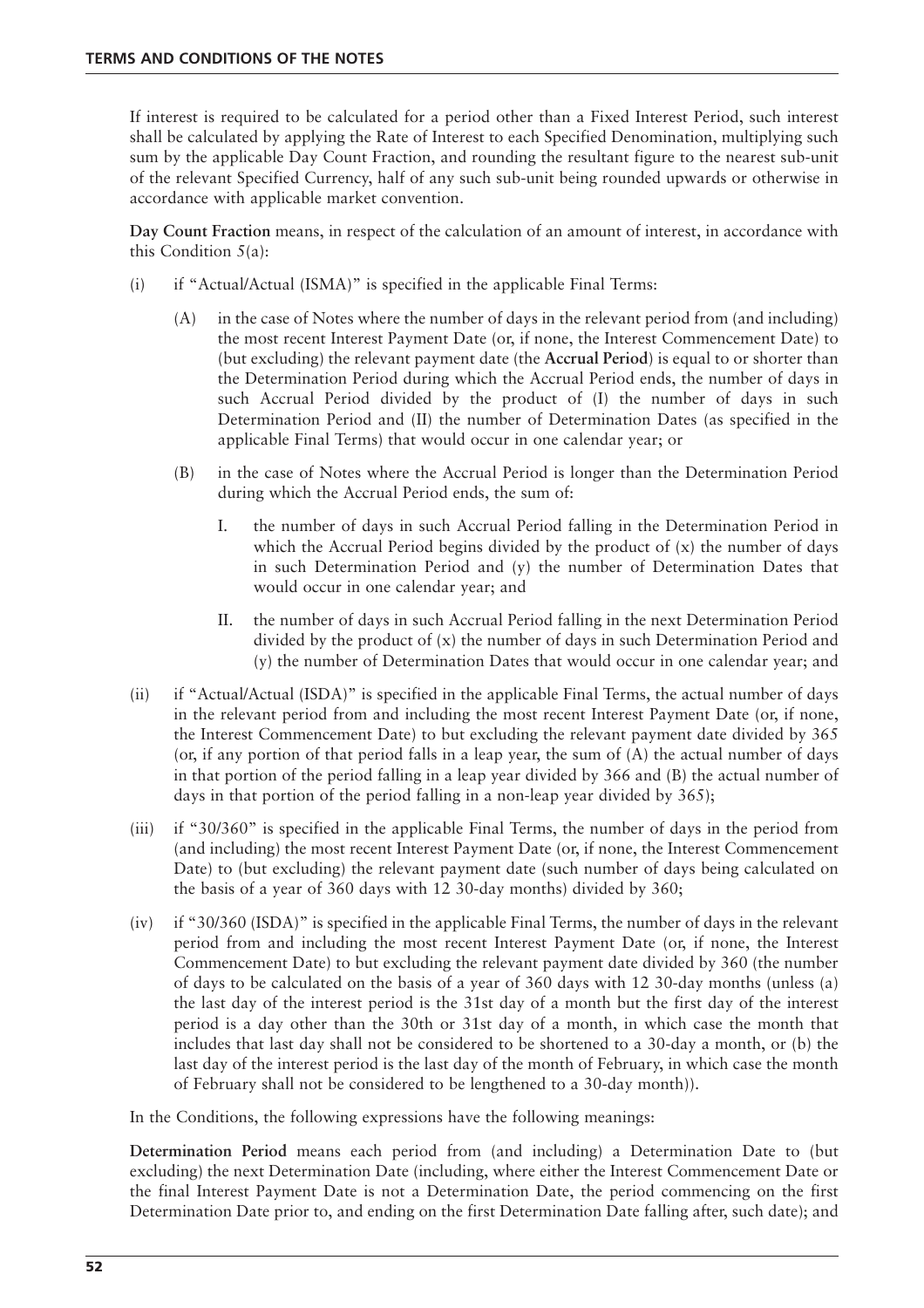**sub-unit** means, with respect to any currency other than euro, the lowest amount of such currency that is available as legal tender in the country of such currency and, with respect to euro, one cent.

## (b) **Interest on Floating Rate Notes and Index Linked Interest Notes**

#### (i) *Interest Payment Dates*

Each Floating Rate Note and Index Linked Interest Note bears interest on its outstanding nominal amount (or, if it is a Partly Paid Note, the amount paid up) from (and including) the Interest Commencement Date and such interest will be payable in arrear on either:

- (A) the Specified Interest Payment Date(s) in each year specified in the applicable Final Terms; or
- (B) if no Specified Interest Payment Date(s) is/are specified in the applicable Final Terms, each date (each such date, together with each Specified Interest Payment Date, an **Interest Payment Date**) which falls the number of months or other period specified as the Specified Period in the applicable Final Terms after the preceding Interest Payment Date or, in the case of the first Interest Payment Date, after the Interest Commencement Date.

Such interest will be payable in respect of each Interest Period (which expression shall, in the Conditions, mean the period from (and including) an Interest Payment Date (or the Interest Commencement Date) to (but excluding) the next (or first) Interest Payment Date).

If a Business Day Convention is specified in the applicable Final Terms and  $(x)$  if there is no numerically corresponding day in the calendar month in which an Interest Payment Date should occur or (y) if any Interest Payment Date would otherwise fall on a day which is not a Business Day, then, if the Business Day Convention specified is:

- I. in any case where Specified Periods are specified in accordance with Condition  $5(b)(i)(B)$  above, the Floating Rate Convention, such Interest Payment Date (a) in the case of  $(x)$  above, shall be the last day that is a Business Day in the relevant month and the provisions of (ii) below shall apply *mutatis mutandis* or (b) in the case of (y) above, shall be postponed to the next day which is a Business Day unless it would thereby fall into the next calendar month, in which event (i) such Interest Payment Date shall be brought forward to the immediately preceding Business Day and (ii) each subsequent Interest Payment Date shall be the last Business Day in the month which falls the Specified Period after the preceding applicable Interest Payment Date occurred; or
- II. the Following Business Day Convention, such Interest Payment Date shall be postponed to the next day which is a Business Day; or
- III. the Modified Following Business Day Convention, such Interest Payment Date shall be postponed to the next day which is a Business Day unless it would thereby fall into the next calendar month, in which event such Interest Payment Date shall be brought forward to the immediately preceding Business Day; or
- IV. the Preceding Business Day Convention, such Interest Payment Date shall be brought forward to the immediately preceding Business Day.

In the Conditions, **Business Day** means a day which is both:

- (A) a day on which commercial banks and foreign exchange markets settle payments and are open for general business (including dealing in foreign exchange and foreign currency deposits) in any Additional Business Centre specified in the applicable Final Terms; and
- (B) either (I) in relation to any sum payable in a Specified Currency other than euro, a day on which commercial banks and foreign exchange markets settle payments and are open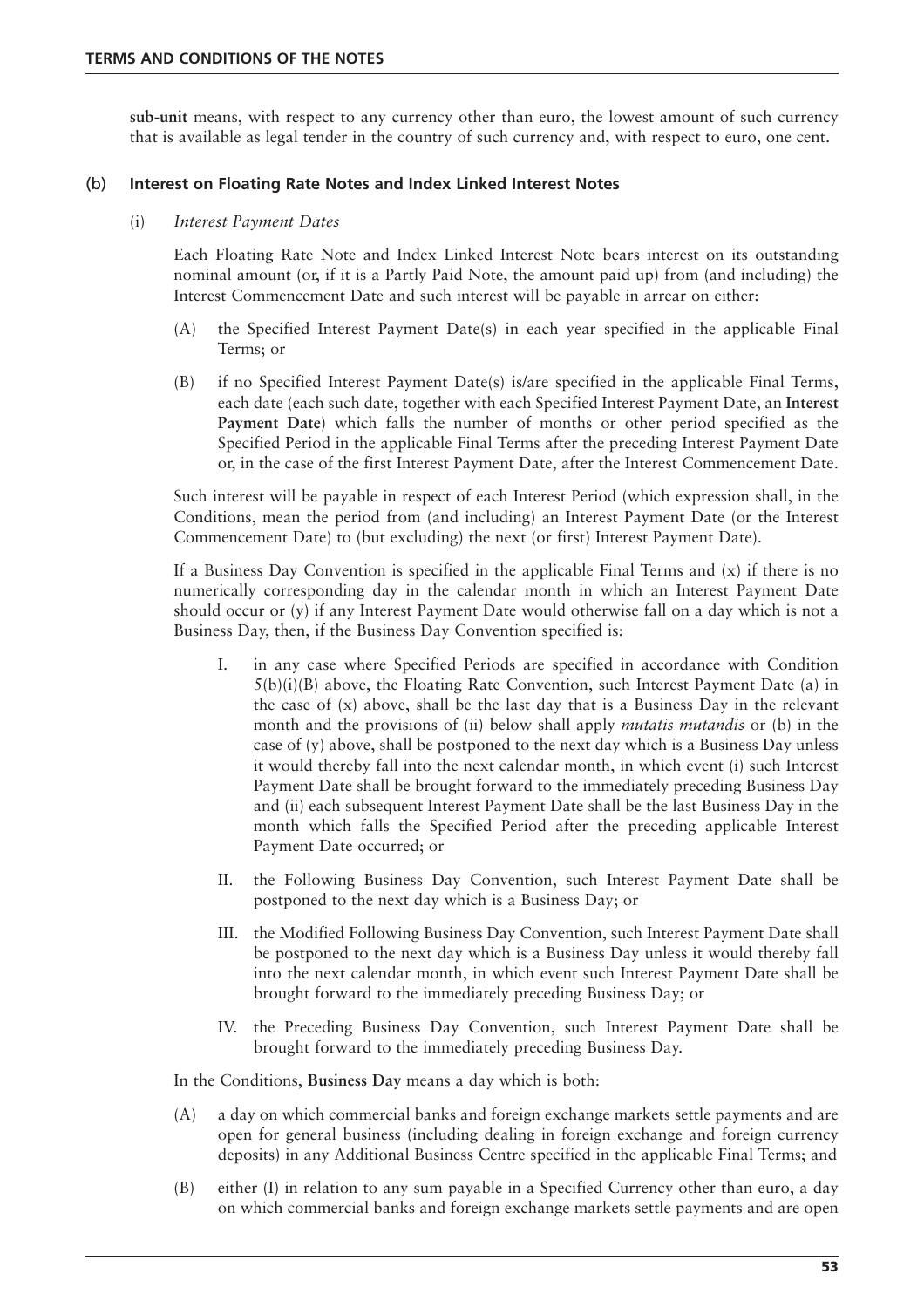for general business (including dealing in foreign exchange and foreign currency deposits) in the principal financial centre of the country of the relevant Specified Currency (if other than any Additional Business Centre and which if the Specified Currency is Australian dollars or New Zealand dollars shall be Sydney and Auckland, respectively) or (II) in relation to any sum payable in euro, a day on which the Trans-European Automated Real-Time Gross Settlement Express Transfer (TARGET) System (the **TARGET System**) is open.

#### (ii) *Rate of Interest*

The Rate of Interest payable from time to time in respect of Floating Rate Notes and Index Linked Interest Notes will be determined in the manner specified in the applicable Final Terms.

(A) *ISDA Determination for Floating Rate Notes*

Where ISDA Determination is specified in the applicable Final Terms as the manner in which the Rate of Interest is to be determined, the Rate of Interest for each Interest Period will be the relevant ISDA Rate plus or minus (as indicated in the applicable Final Terms) the Margin (if any). For the purposes of this sub-paragraph (A), **ISDA Rate** for an Interest Period means a rate equal to the Floating Rate that would be determined by the Principal Paying Agent under an interest rate swap transaction if the Principal Paying Agent were acting as Calculation Agent for that swap transaction under the terms of an agreement incorporating the 2000 ISDA Definitions as published by the International Swaps and Derivatives Association, Inc. and as amended and updated as at the Issue Date of the first Tranche of the Notes (the **ISDA Definitions**) and under which:

- I. the Floating Rate Option is as specified in the applicable Final Terms;
- II. the Designated Maturity is a period specified in the applicable Final Terms; and
- III. the relevant Reset Date is either (a) if the applicable Floating Rate Option is based on the London inter-bank offered rate (**LIBOR**) or on the Euro-zone inter-bank offered rate (**EURIBOR**), the first day of that Interest Period or (b) in any other case, as specified in the applicable Final Terms.

For the purposes of this sub-paragraph (A), **Floating Rate, Calculation Agent, Floating Rate Option, Designated Maturity** and **Reset Date** have the meanings given to those terms in the ISDA Definitions.

(B) *Screen Rate Determination for Floating Rate Notes*

Where Screen Rate Determination is specified in the applicable Final Terms as the manner in which the Rate of Interest is to be determined, the Rate of Interest for each Interest Period will, subject as provided below, be either:

- I. the offered quotation; or
- II. the arithmetic mean (rounded if necessary to the fifth decimal place, with 0.000005 being rounded upwards) of the offered quotations,

(expressed as a percentage rate per annum) for the Reference Rate which appears or appear, as the case may be, on the Relevant Screen Page as at 11.00 a.m. (London time, in the case of LIBOR, or Brussels time, in the case of EURIBOR) on the Interest Determination Date in question plus or minus (as indicated in the applicable Final Terms) the Margin (if any), all as determined by the Principal Paying Agent. If five or more of such offered quotations are available on the Relevant Screen Page, the highest (or, if there is more than one such highest quotation, one only of such quotations) and the lowest (or, if there is more than one such lowest quotation, one only of such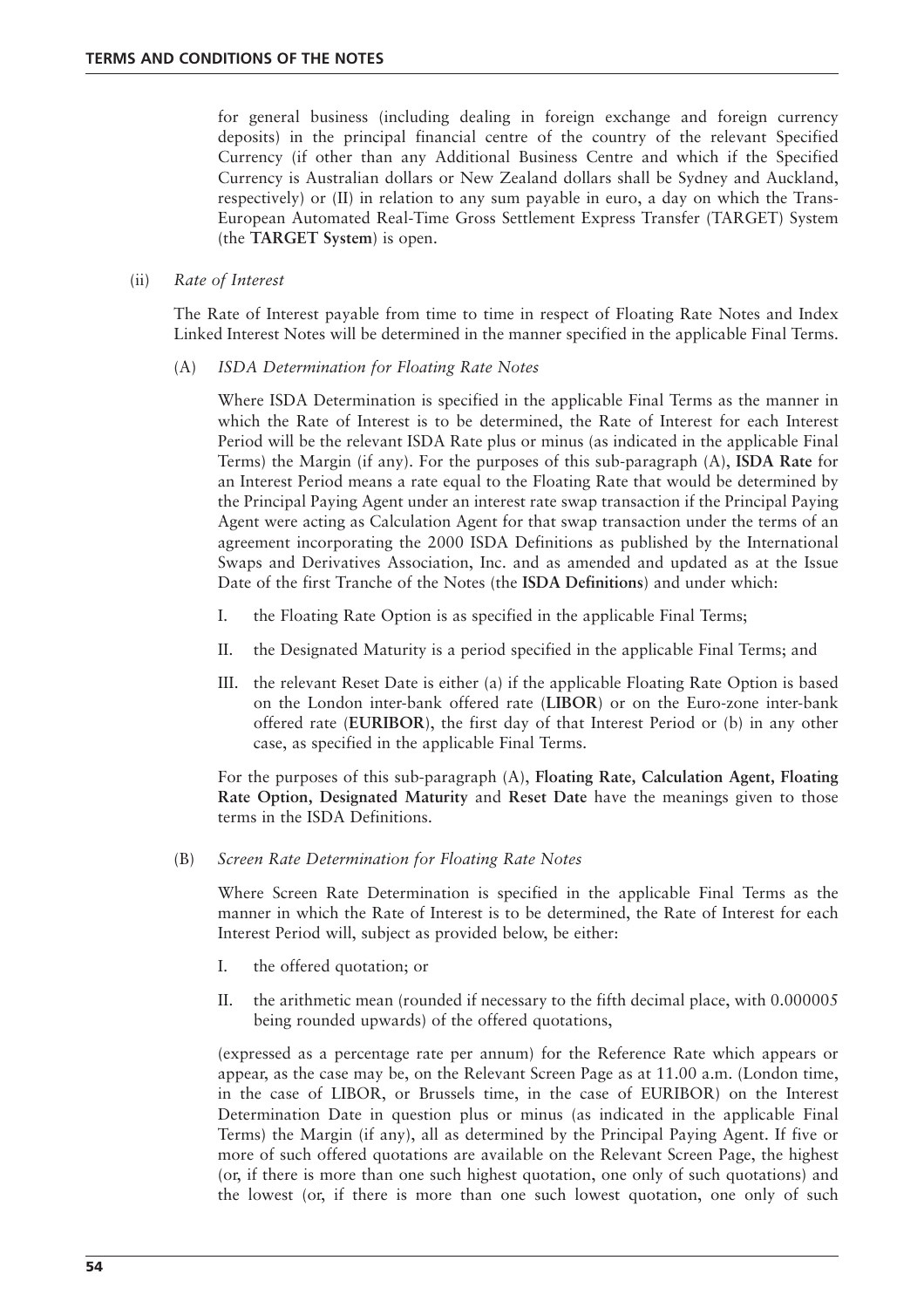quotations) shall be disregarded by the Principal Paying Agent for the purpose of determining the arithmetic mean (rounded as provided above) of such offered quotations.

The Agency Agreement contains provisions for determining the Rate of Interest in the event that the Relevant Screen Page is not available or if, in the case of I. above, no such offered quotation appears or, in the case of II. above, fewer than three such offered quotations appear, in each case as at the time specified in the preceding paragraph.

If the Reference Rate from time to time in respect of Floating Rate Notes is specified in the applicable Final Terms as being other than LIBOR or EURIBOR, the Rate of Interest in respect of such Notes will be determined as provided in the applicable Final Terms.

#### (iii) *Minimum Rate of Interest and/or Maximum Rate of Interest*

If the applicable Final Terms specifies a Minimum Rate of Interest for any Interest Period, then, in the event that the Rate of Interest in respect of such Interest Period determined in accordance with the provisions of paragraph (ii) above is less than such Minimum Rate of Interest, the Rate of Interest for such Interest Period shall be such Minimum Rate of Interest.

If the applicable Final Terms specifies a Maximum Rate of Interest for any Interest Period, then, in the event that the Rate of Interest in respect of such Interest Period determined in accordance with the provisions of paragraph (ii) above is greater than such Maximum Rate of Interest, the Rate of Interest for such Interest Period shall be such Maximum Rate of Interest.

## (iv) *Determination of Rate of Interest and calculation of Interest Amounts*

The Principal Paying Agent, in the case of Floating Rate Notes, and the Calculation Agent, in the case of Index Linked Interest Notes, will at or as soon as practicable after each time at which the Rate of Interest is to be determined, determine the Rate of Interest for the relevant Interest Period. In the case of Index Linked Interest Notes, the Calculation Agent will notify the Principal Paying Agent and the relevant Issuer of the Rate of Interest for the relevant Interest Period as soon as practicable after calculating the same.

The Principal Paying Agent will calculate the amount of interest (the **Interest Amount**) payable on the Floating Rate Notes or Index Linked Interest Notes in respect of each Specified Denomination for the relevant Interest Period. Each Interest Amount shall be calculated by applying the Rate of Interest to each Specified Denomination, multiplying such sum by the applicable Day Count Fraction, and rounding the resultant figure to the nearest sub-unit of the relevant Specified Currency, half of any such sub-unit being rounded upwards or otherwise in accordance with applicable market convention.

**Day Count Fraction** means, in respect of the calculation of an amount of interest in accordance with this Condition 5:

- (A) if "Actual/365" or "Actual/Actual" is specified in the applicable Final Terms, the actual number of days in the Interest Period divided by 365 (or, if any portion of that Interest Period falls in a leap year, the sum of (I) the actual number of days in that portion of the Interest Period falling in a leap year divided by 366 and (II) the actual number of days in that portion of the Interest Period falling in a non-leap year divided by 365);
- (B) if "Actual/365 (Fixed)" is specified in the applicable Final Terms, the actual number of days in the Interest Period divided by 365;
- (C) if "Actual/365 (Sterling)" is specified in the applicable Final Terms, the actual number of days in the Interest Period divided by 365 or, in the case of an Interest Payment Date falling in a leap year, 366;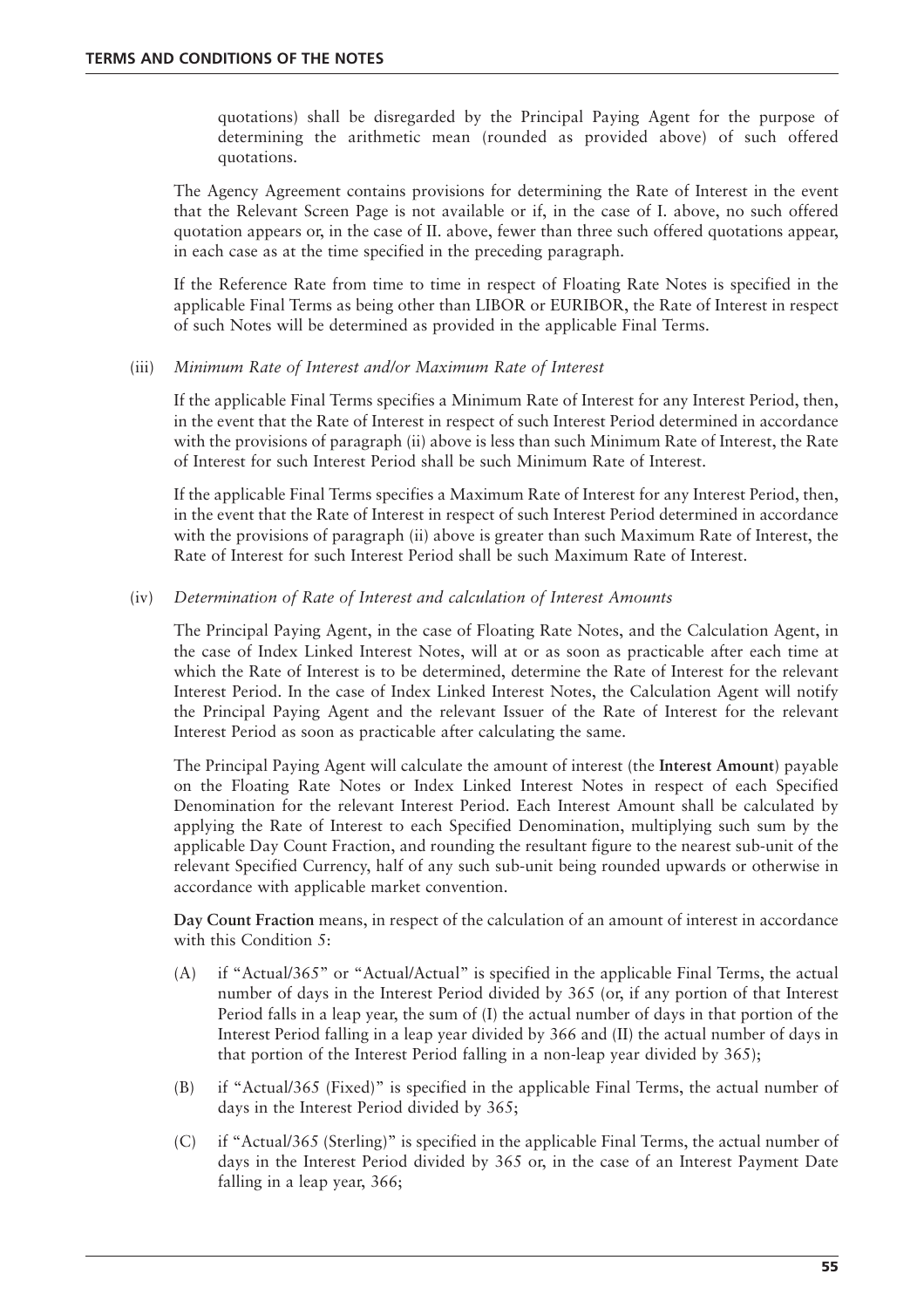- (D) if "Actual/360" is specified in the applicable Final Terms, the actual number of days in the Interest Period divided by 360;
- (E) if "30/360", "360/360" or "Bond Basis" is specified in the applicable Final Terms, the number of days in the Interest Period divided by 360 (the number of days to be calculated on the basis of a year of 360 days with 12 30-day months (unless (I) the last day of the Interest Period is the 31st day of a month but the first day of the Interest Period is a day other than the 30th or 31st day of a month, in which case the month that includes that last day shall not be considered to be shortened to a 30-day month, or (II) the last day of the Interest Period is the last day of the month of February, in which case the month of February shall not be considered to be lengthened to a 30-day month)); and
- (F) if "30E/360" or "Eurobond Basis" is specified in the applicable Final Terms, the number of days in the Interest Period divided by 360 (the number of days to be calculated on the basis of a year of 360 days with 12 30-day months, without regard to the date of the first day or last day of the Interest Period unless, in the case of the final Interest Period, the Maturity Date is the last day of the month of February, in which case the month of February shall not be considered to be lengthened to a 30-day month).

## (v) *Notification of Rate of Interest and Interest Amounts*

The Principal Paying Agent will cause the Rate of Interest and each Interest Amount for each Interest Period and the relevant Interest Payment Date to be notified to the Issuer and any stock exchange or other relevant authority on which the relevant Floating Rate Notes or Index Linked Interest Notes are for the time being listed or by which they have been admitted to listing and notice thereof to be published in accordance with Condition 14 as soon as possible after their determination but in no event later than the fourth London Business Day thereafter. Each Interest Amount and Interest Payment Date so notified may subsequently be amended (or appropriate alternative arrangements made by way of adjustment) without prior notice in the event of an extension or shortening of the Interest Period. Any such amendment will be promptly notified to each stock exchange or other relevant authority on which the relevant Floating Rate Notes or Index Linked Interest Notes are for the time being listed or by which they have been admitted to listing and to the Noteholders in accordance with Condition 14. For the purposes of this paragraph, the expression **London Business Day** means a day (other than a Saturday or a Sunday) on which banks and foreign exchange markets are open for general business in London.

#### (vi) *Certificates to be final*

All certificates, communications, opinions, determinations, calculations, quotations and decisions given, expressed, made or obtained for the purposes of the provisions of this Condition 5(b), whether by the Principal Paying Agent or, if applicable, the Calculation Agent, shall (in the absence of wilful default, bad faith or manifest error) be binding on the Issuer, the Guarantor, the Principal Paying Agent, the Calculation Agent (if applicable), the other Agents and all Noteholders, Receiptholders and Couponholders and (in the absence as aforesaid) no liability to the Issuer, the Guarantor, the Noteholders, the Receiptholders or the Couponholders shall attach to the Principal Paying Agent or, if applicable, the Calculation Agent in connection with the exercise or non-exercise by it of its powers, duties and discretions pursuant to such provisions.

# (c) **Interest on other Structured Notes (including Dual Currency Interest Notes)**

The rate or amount of interest payable in respect of Structured Notes (excluding Index Linked Interest Notes to the extent provided above but including Dual Currency Interest Notes) shall be determined in the manner specified in the applicable Final Terms.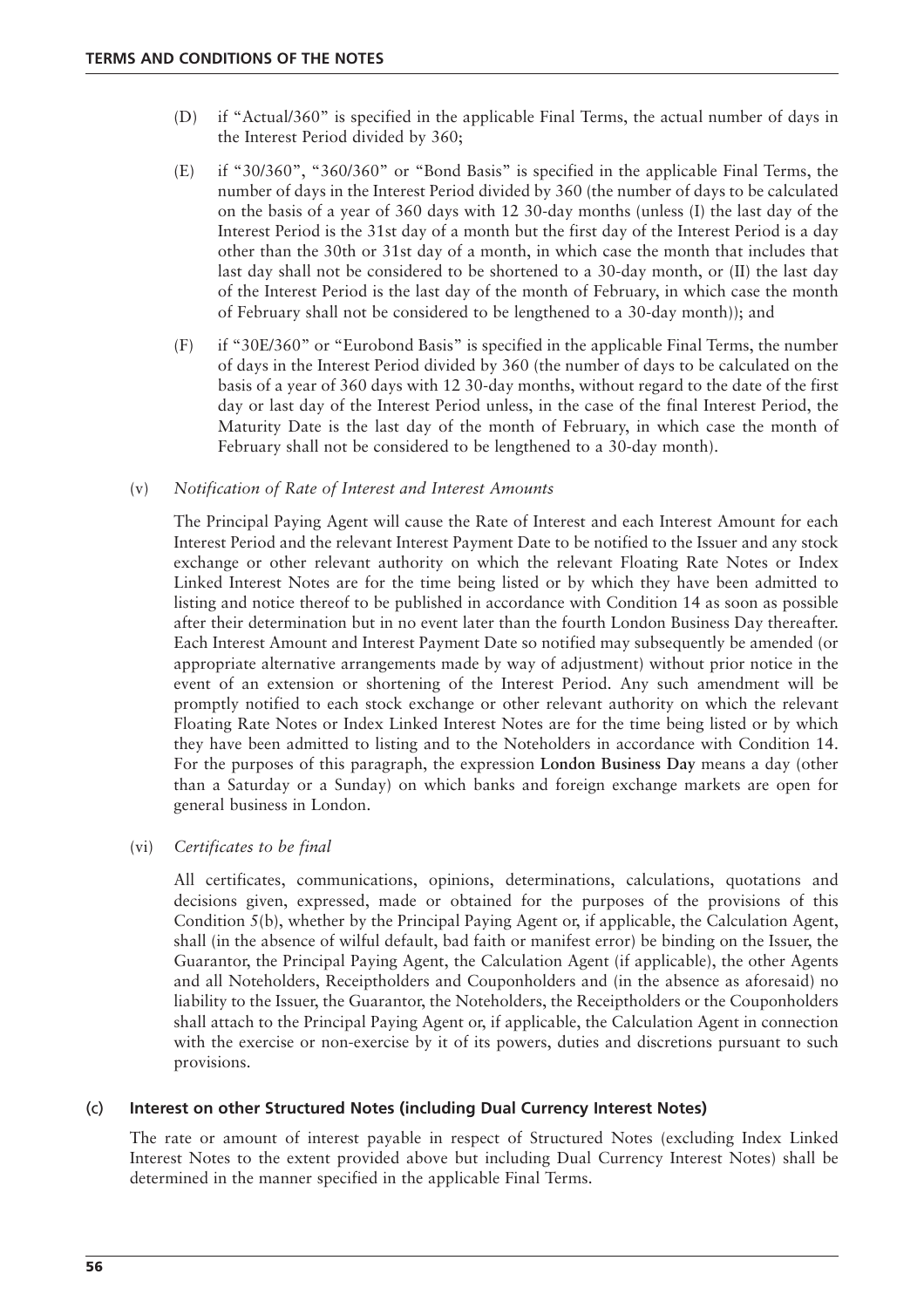#### (d) **Interest on Partly Paid Notes**

In the case of Partly Paid Notes (other than Partly Paid Notes which are Zero Coupon Notes), interest will accrue as aforesaid on the paid-up nominal amount of such Notes and otherwise as specified in the applicable Final Terms.

## (e) **Accrual of interest**

Each Note (or in the case of the redemption of part only of a Note, that part only of such Note) will cease to bear interest (if any) from the date for its redemption unless, upon due presentation thereof, payment of principal is improperly withheld or refused. In such event, interest will continue to accrue until whichever is the earlier of:

- (i) the date on which all amounts due in respect of such Note have been paid; and
- (ii) five days after the date on which the full amount of the moneys payable in respect of such Notes has been received by the Principal Paying Agent or the Registrar, as the case may be, and notice to that effect has been given to the Noteholders in accordance with Condition 14.

# **6. PAYMENTS**

## (a) **Method of payment**

Subject as provided below:

- (i) payments in a Specified Currency other than euro will be made by credit or transfer to an account in the relevant Specified Currency (which, in the case of a payment in Japanese yen to a non-resident of Japan, shall be a non-resident account) maintained by the payee with, or, at the option of the payee, by a cheque in such Specified Currency drawn on, a bank in the principal financial centre of the country of such Specified Currency (which, if the Specified Currency is Australian dollars or New Zealand dollars, shall be Sydney and Auckland, respectively); and
- (ii) payments in euro will be made by credit or transfer to a euro account (or any other account to which euro may be credited or transferred) specified by the payee or, at the option of the payee, by a euro cheque.

Payments will be subject in all cases to any fiscal or other laws and regulations applicable thereto in the place of payment, but without prejudice to the provisions of Condition 8.

#### (b) **Presentation of definitive Bearer Notes, Receipts and Coupons**

Payments of principal in respect of definitive Bearer Notes will (subject as provided below) be made in the manner provided in paragraph (a) above only against presentation and surrender (or, in the case of part payment of any sum due, endorsement) of definitive Bearer Notes, and payments of interest in respect of definitive Bearer Notes will (subject as provided below) be made as aforesaid only against presentation and surrender (or, in the case of part payment of any sum due, endorsement) of Coupons, in each case at the specified office of any Paying Agent outside the United States (which expression, as used herein, means the United States of America (including the States and the District of Columbia, its territories, its possessions and other areas subject to its jurisdiction)).

Payments of instalments of principal (if any) in respect of definitive Bearer Notes, other than the final instalment, will (subject as provided below) be made in the manner provided in paragraph (a) above against presentation and surrender (or, in the case of part payment of any sum due, endorsement) of the relevant Receipt in accordance with the preceding paragraph. Payment of the final instalment will be made in the manner provided in paragraph (a) above only against presentation and surrender (or, in the case of part payment of any sum due, endorsement) of the relevant Bearer Note in accordance with the preceding paragraph. Each Receipt must be presented for payment of the relevant instalment together with the definitive Bearer Note to which it appertains. Receipts presented without the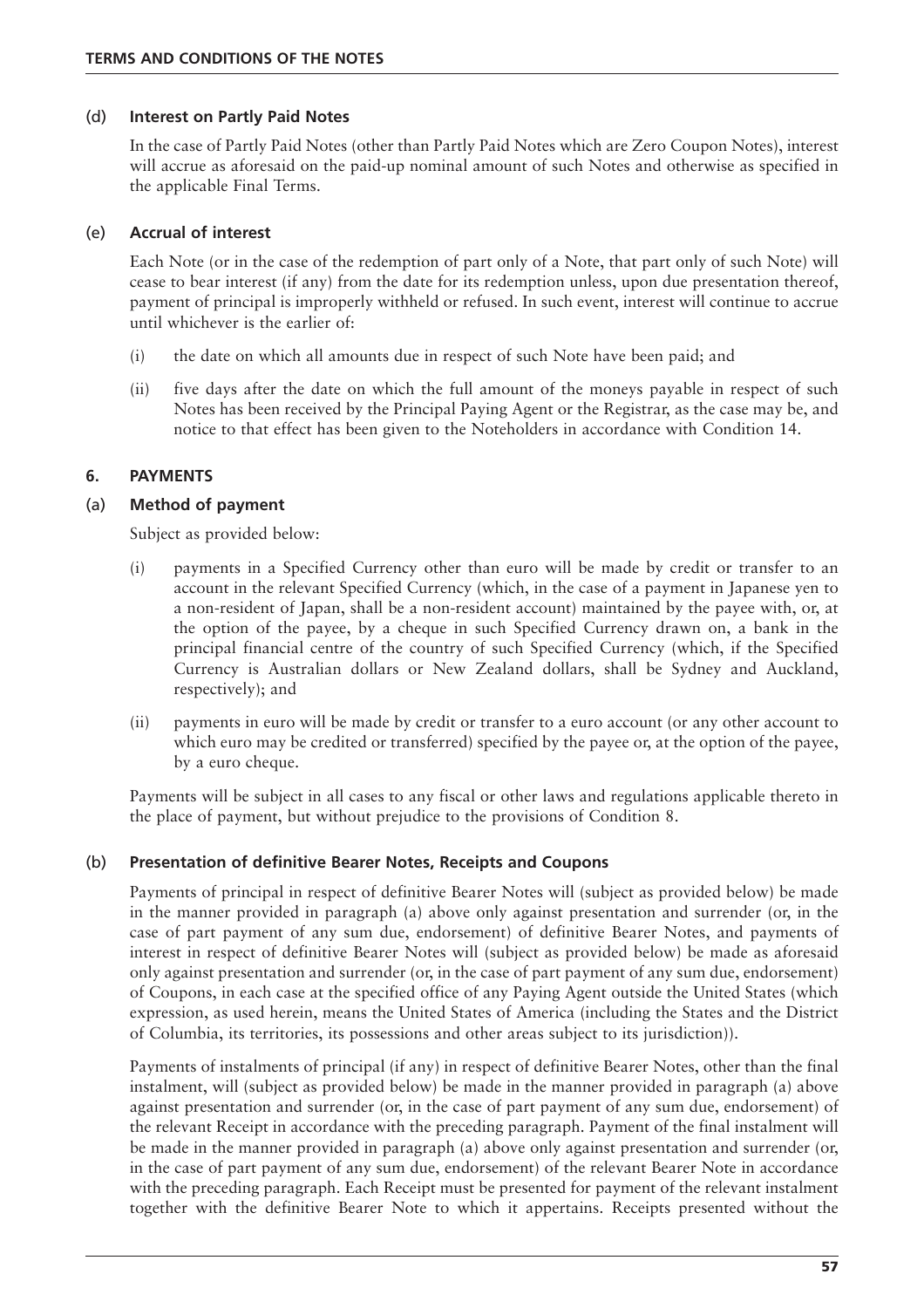definitive Bearer Note to which they appertain do not constitute valid obligations of the Issuer. Upon the date on which any definitive Bearer Note becomes due and repayable, unmatured Receipts (if any) relating thereto (whether or not attached) shall become void and no payment shall be made in respect thereof.

Fixed Rate Notes in definitive bearer form (other than Dual Currency Notes, Index Linked Notes or Long Maturity Notes (as defined below)) should be presented for payment together with all unmatured Coupons appertaining thereto (which expression shall for this purpose include Coupons falling to be issued on exchange of matured Talons), failing which the amount of any missing unmatured Coupon (or, in the case of payment not being made in full, the same proportion of the amount of such missing unmatured Coupon as the sum so paid bears to the sum due) will be deducted from the sum due for payment. Each amount of principal so deducted will be paid in the manner mentioned above against surrender of the relative missing Coupon at any time before the expiry of 10 years after the Relevant Date (as defined in Condition 8) in respect of such principal (whether or not such Coupon would otherwise have become void under Condition 9) or, if later, five years from the date on which such Coupon would otherwise have become due, but in no event thereafter.

Upon any Fixed Rate Note in definitive bearer form becoming due and repayable prior to its Maturity Date, all unmatured Talons (if any) appertaining thereto will become void and no further Coupons will be issued in respect thereof.

Upon the date on which any Floating Rate Note, Dual Currency Note, Index Linked Note or Long Maturity Note in definitive bearer form becomes due and repayable, unmatured Coupons and Talons (if any) relating thereto (whether or not attached) shall become void and no payment or, as the case may be, exchange for further Coupons shall be made in respect thereof. A **Long Maturity Note** is a Fixed Rate Note (other than a Fixed Rate Note which on issue had a Talon attached) whose nominal amount on issue is less than the aggregate interest payable thereon provided that such Note shall cease to be a Long Maturity Note on the Interest Payment Date on which the aggregate amount of interest remaining to be paid after that date is less than the nominal amount of such Note.

If the due date for redemption of any definitive Bearer Note is not an Interest Payment Date, interest (if any) accrued in respect of such Note from (and including) the preceding Interest Payment Date or, as the case may be, the Interest Commencement Date shall be payable only against surrender of the relevant definitive Bearer Note.

# (c) **Payments in respect of Bearer Global Notes**

Payments of principal and interest (if any) in respect of Notes represented by any Global Note in bearer form will (subject as provided below) be made in the manner specified above in relation to definitive Bearer Notes and otherwise in the manner specified in the relevant Global Note against presentation or surrender, as the case may be, of such Global Note at the specified office of any Paying Agent outside the United States. A record of each payment made against presentation or surrender of any Global Note in bearer form, distinguishing between any payment of principal and any payment of interest, will be made on such Global Note by the Paying Agent to which it was presented and such record shall be prima facie evidence that the payment in question has been made.

#### (d) **Payments in respect of Registered Notes**

Payments of principal (other than instalments of principal prior to the final instalment) in respect of each Registered Note (whether or not in global form) will be made against presentation and surrender (or, in the case of part payment of any sum due, endorsement) of the Registered Note at the specified office of the Registrar or any of the Paying Agents. Such payments will be made by transfer to the Designated Account (as defined below) of the holder (or the first named of joint holders) of the Registered Note appearing in the register of holders of the Registered Notes maintained by the Registrar (the **Register**) at the close of business on the third business day (being for this purpose a day on which banks are open for business in the city where the specified office of the Registrar is located) before the relevant due date. Notwithstanding the previous sentence, if (i) a holder does not have a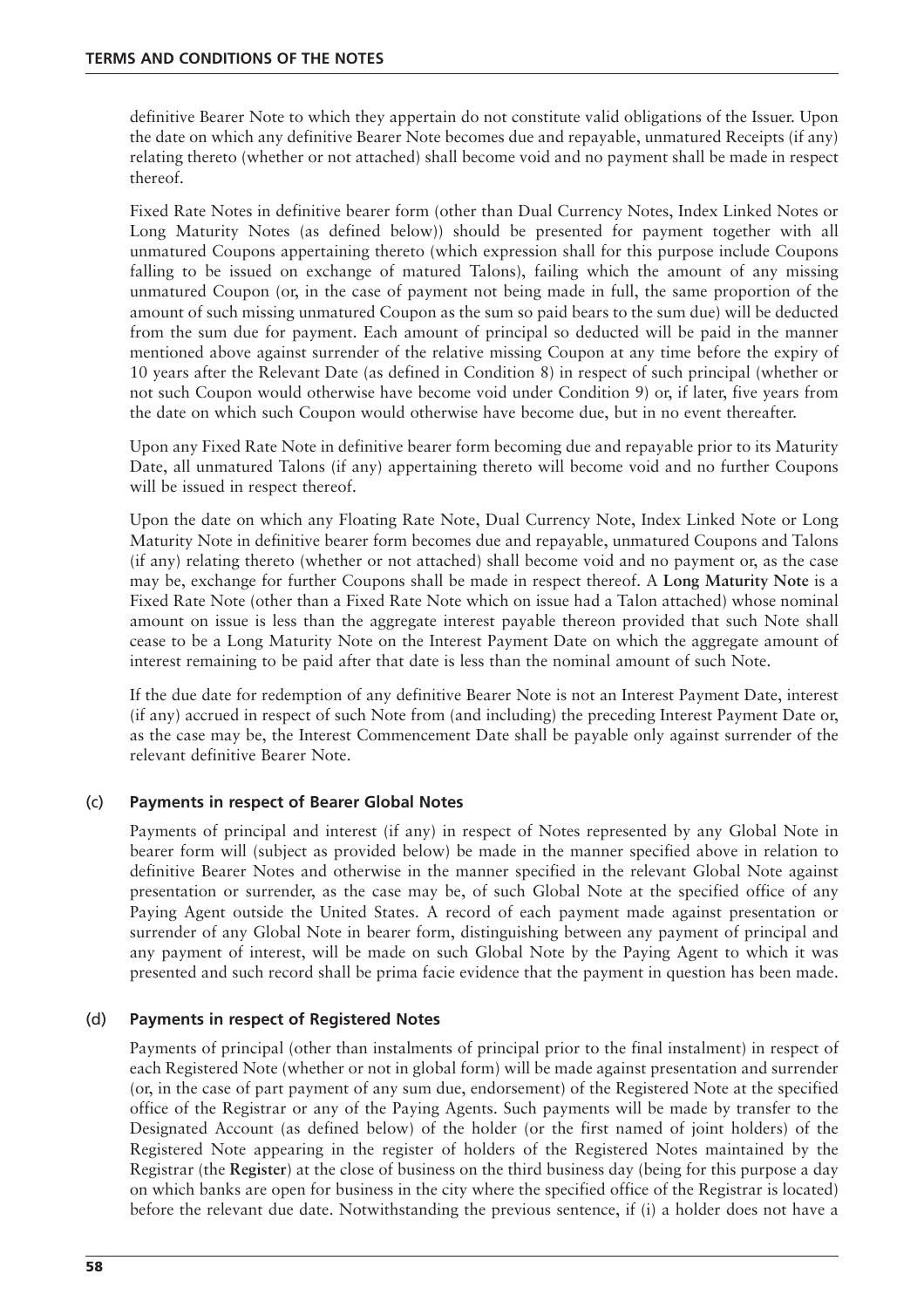Designated Account or (ii) the principal amount of the Notes held by a holder is less than U.S.\$250,000 (or its approximate equivalent in any other Specified Currency), payment will instead be made by a cheque in the Specified Currency drawn on a Designated Bank (as defined below). For these purposes, **Designated Account** means the account (which, in the case of a payment in Japanese yen to a non-resident of Japan, shall be a non-resident account) maintained by a holder with a Designated Bank and identified as such in the Register and **Designated Bank** means (in the case of payment in a Specified Currency other than euro) a bank in the principal financial centre of the country of such Specified Currency (which, if the Specified Currency is Australian dollars or New Zealand dollars, shall be Sydney and Auckland, respectively) and (in the case of a payment in euro) any bank which processes payments in euro.

Payments of interest and payments of instalments of principal (other than the final instalment) in respect of each Registered Note (whether or not in global form) will be made by a cheque in the Specified Currency drawn on a Designated Bank and mailed by uninsured mail on the business day in the city where the specified office of the Registrar is located immediately preceding the relevant due date to the holder (or the first named of joint holders) of the Registered Note appearing in the Register at the close of business on the fifteenth day (whether or not such fifteenth day is a business day) before the relevant due date (the **Record Date**) at his address shown in the Register on the Record Date and at his risk. Upon application of the holder to the specified office of the Registrar not less than three business days in the city where the specified office of the Registrar is located before the due date for any payment of interest in respect of a Registered Note, the payment may be made by transfer on the due date in the manner provided in the preceding paragraph. Any such application for transfer shall be deemed to relate to all future payments of interest (other than interest due on redemption) and instalments of principal (other than the final instalment) in respect of the Registered Notes which become payable to the holder who has made the initial application until such time as the Registrar is notified in writing to the contrary by such holder. Payment of the interest due in respect of each Registered Note on redemption and the final instalment of principal will be made in the same manner as payment of the principal amount of such Registered Note.

Holders of Registered Notes will not be entitled to any interest or other payment for any delay in receiving any amount due in respect of any Registered Note as a result of a cheque posted in accordance with this Condition arriving after the due date for payment or being lost in the post. No commissions or expenses shall be charged to such holders by the Registrar in respect of any payments of principal or interest in respect of the Registered Notes.

All amounts payable to DTC or its nominee as registered holder of a Registered Global Note in respect of Notes denominated in a Specified Currency other than U.S. dollars shall be paid by transfer by the Registrar to an account in the relevant Specified Currency of the Exchange Agent on behalf of DTC or its nominee for conversion into and payment in U.S. dollars in accordance with the provisions of the Agency Agreement.

None of the Issuer, the Guarantor or the Agents will have any responsibility or liability for any aspect of the records relating to, or payments made on account of, beneficial ownership interests in the Registered Global Notes or for maintaining, supervising or reviewing any records relating to such beneficial ownership interests.

# (e) **General provisions applicable to payments**

The holder of a Global Note shall be the only person entitled to receive payments in respect of Notes represented by such Global Note and the Issuer or, as the case may be, the Guarantor will be discharged by payment to, or to the order of, the holder of such Global Note in respect of each amount so paid. Each of the persons shown in the records of Euroclear or Clearstream, Luxembourg or DTC as the beneficial holder of a particular nominal amount of Notes represented by such Global Note must look solely to Euroclear or Clearstream, Luxembourg or DTC, as the case may be, for his share of each payment so made by the Issuer or, as the case may be, the Guarantor to, or to the order of, the holder of such Global Note. No person other than the holder of the relevant Global Note shall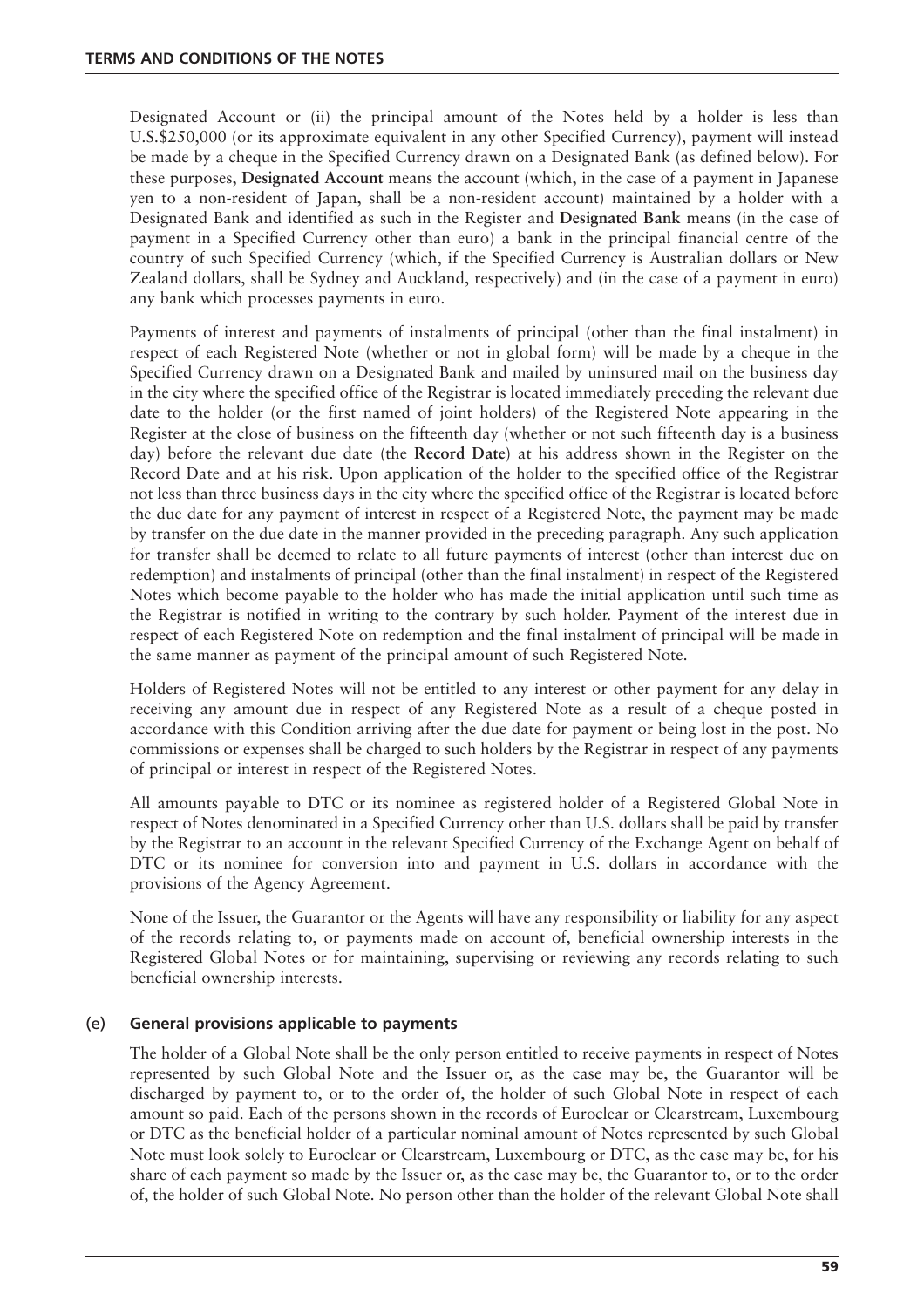have any claim against the Issuer or the Guarantor in respect of any payments due in respect of such Global Note.

Notwithstanding the foregoing provisions of this Condition, if any amount of principal and/or interest in respect of Bearer Notes is payable in U.S. dollars, such U.S. dollar payments of principal and/or interest in respect of such Notes will be made at the specified office of a Paying Agent in the United States if:

- (i) the Issuer has appointed Paying Agents with specified offices outside the United States with the reasonable expectation that such Paying Agents would be able to make payment in U.S. dollars at such specified offices outside the United States of the full amount of principal and interest on the Bearer Notes in the manner provided above when due;
- (ii) payment of the full amount of such principal and interest at all such specified offices outside the United States is illegal or effectively precluded by exchange controls or other similar restrictions on the full payment or receipt of principal and interest in U.S. dollars; and
- (iii) such payment is then permitted under United States law without involving, in the opinion of the Issuer and the Guarantor, adverse tax consequences to the Issuer or the Guarantor.

# (f) **Payment Day**

If the date for payment of any amount in respect of any Note, Receipt or Coupon is not a Payment Day, the holder thereof shall not be entitled to payment until the next following Payment Day in the relevant place and shall not be entitled to further interest or other payment in respect of such delay. For these purposes, **Payment Day** means any day which (subject to Condition 9) is:

- (i) a day on which commercial banks and foreign exchange markets settle payments and are open for general business (including dealing in foreign exchange and foreign currency deposits) in:
	- (A) the relevant place of presentation;
	- (B) any Additional Financial Centre specified in the applicable Final Terms;
- (ii) either (A) in relation to any sum payable in a Specified Currency other than euro, a day on which commercial banks and foreign exchange markets settle payments and are open for general business (including dealing in foreign exchange and foreign currency deposits) in the principal financial centre of the country of the relevant Specified Currency (if other than the place of presentation, any Additional Financial Centre and which, if the Specified Currency is Australian dollars or New Zealand dollars, shall be Sydney and Auckland, respectively) or (B) in relation to any sum payable in euro, a day on which the TARGET System is open; and
- (iii) in the case of any payment in respect of a Registered Global Note denominated in a Specified Currency other than U.S. dollars and registered in the name of DTC or its nominee and in respect of which an accountholder of DTC (with an interest in such Registered Global Note) has elected to receive any part of such payment in U.S. dollars, a day on which commercial banks are not authorised or required by law or regulation to be closed in New York City.

#### (g) **Interpretation of principal and interest**

Any reference in the Conditions to principal in respect of the Notes shall be deemed to include, as applicable:

- (i) any additional amounts which may be payable with respect to principal under Condition 8;
- (ii) the Final Redemption Amount of the Notes;
- (iii) the Early Redemption Amount of the Notes;
- (iv) the Optional Redemption Amount(s) (if any) of the Notes;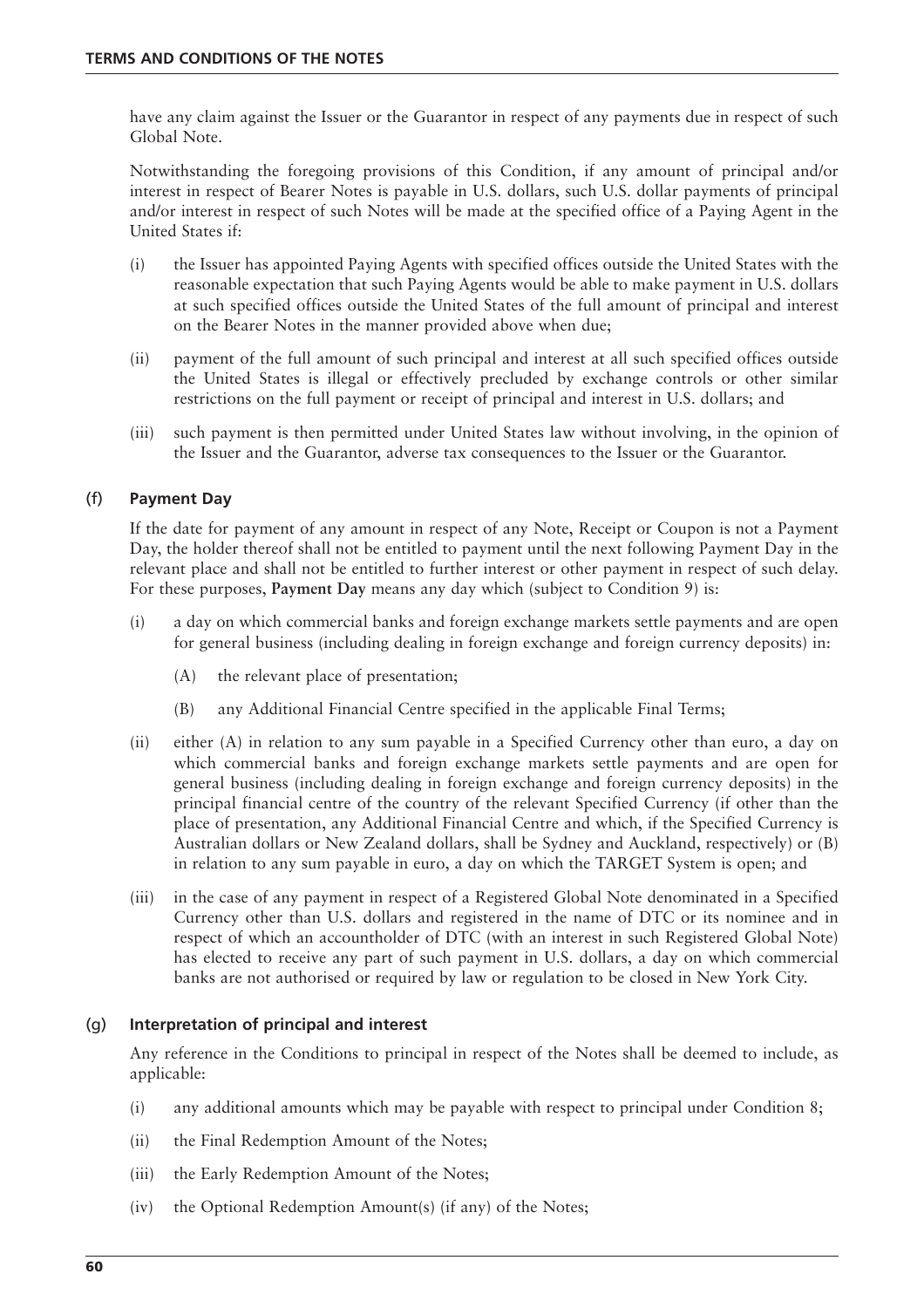- (v) in relation to Notes redeemable in instalments, the Instalment Amounts;
- (vi) in relation to Zero Coupon Notes, the Amortised Face Amount (as defined in Condition 7(e)); and
- (vii) any premium and any other amounts (other than interest) which may be payable by the Issuer under or in respect of the Notes.

Any reference in the Conditions to interest in respect of the Notes shall be deemed to include, as applicable, any additional amounts which may be payable with respect to interest under Condition 8.

# **7. REDEMPTION AND PURCHASE**

## (a) **Redemption at maturity**

Unless previously redeemed or purchased and cancelled as specified below, each Note (including each Index Linked Redemption Note, each Dual Currency Redemption Note and any other Structured Note) will be redeemed by the Issuer at its Final Redemption Amount specified in, or determined in the manner specified in, the applicable Final Terms in the relevant Specified Currency on the Maturity Date.

# (b) **Redemption for tax reasons**

The Notes may be redeemed at the option of the Issuer in whole, but not in part, subject in the case of Subordinated Notes which shall only be redeemed at any time on or after five years from the issue date in respect of such Subordinated Notes (or at any time prior to such date if so permitted by the applicable Spanish capital adequacy requirements then in force) subject to the prior consent of *Banco de España*, at any time (if this Note is neither a Floating Rate Note, an Index Linked Interest Note nor a Dual Currency Interest Note) or on any Interest Payment Date (if this Note is either a Floating Rate Note, an Index Linked Interest Note or a Dual Currency Interest Note), on giving not less than 30 nor more than 60 days' notice to the Principal Paying Agent and, in accordance with Condition 14, the Noteholders (which notice shall be irrevocable), if:

- (i) on the occasion of the next payment due under the Notes, the Issuer has or will become obliged to pay additional amounts as provided or referred to in Condition 8 or the Guarantor would be unable for reasons outside its control to procure payment by the Issuer and in making payment itself would be required to pay such additional amounts, in each case as a result of any change in, or amendment to, the laws or regulations of Spain (as defined in Condition 8) or any change in the application or official interpretation of such laws or regulations, which change or amendment becomes effective on or after the date on which agreement is reached to issue the first Tranche of the Notes; and
- (ii) such obligation cannot be avoided by the Issuer or, as the case may be, the Guarantor taking reasonable measures available to it,

provided that no such notice of redemption shall be given earlier than 90 days prior to the earliest date on which the Issuer or, as the case may be, the Guarantor would be obliged to pay such additional amounts were a payment in respect of the Notes then due.

Prior to the publication of any notice of redemption pursuant to this Condition, the Issuer or, as the case may be, the Guarantor shall deliver to the Principal Paying Agent a certificate signed by two Directors of the Issuer (or if at the time that such certification is to be given the Issuer has only one Director, such certificate may be signed by such Director) or, as the case may be, the Guarantor stating that the Issuer is entitled to effect such redemption and setting forth a statement of facts showing that the conditions precedent to the right of the Issuer so to redeem have occurred, an opinion of independent legal advisers of recognised standing to the effect that the Issuer or, as the case may be, the Guarantor has or will become obliged to pay such additional amounts as a result of such change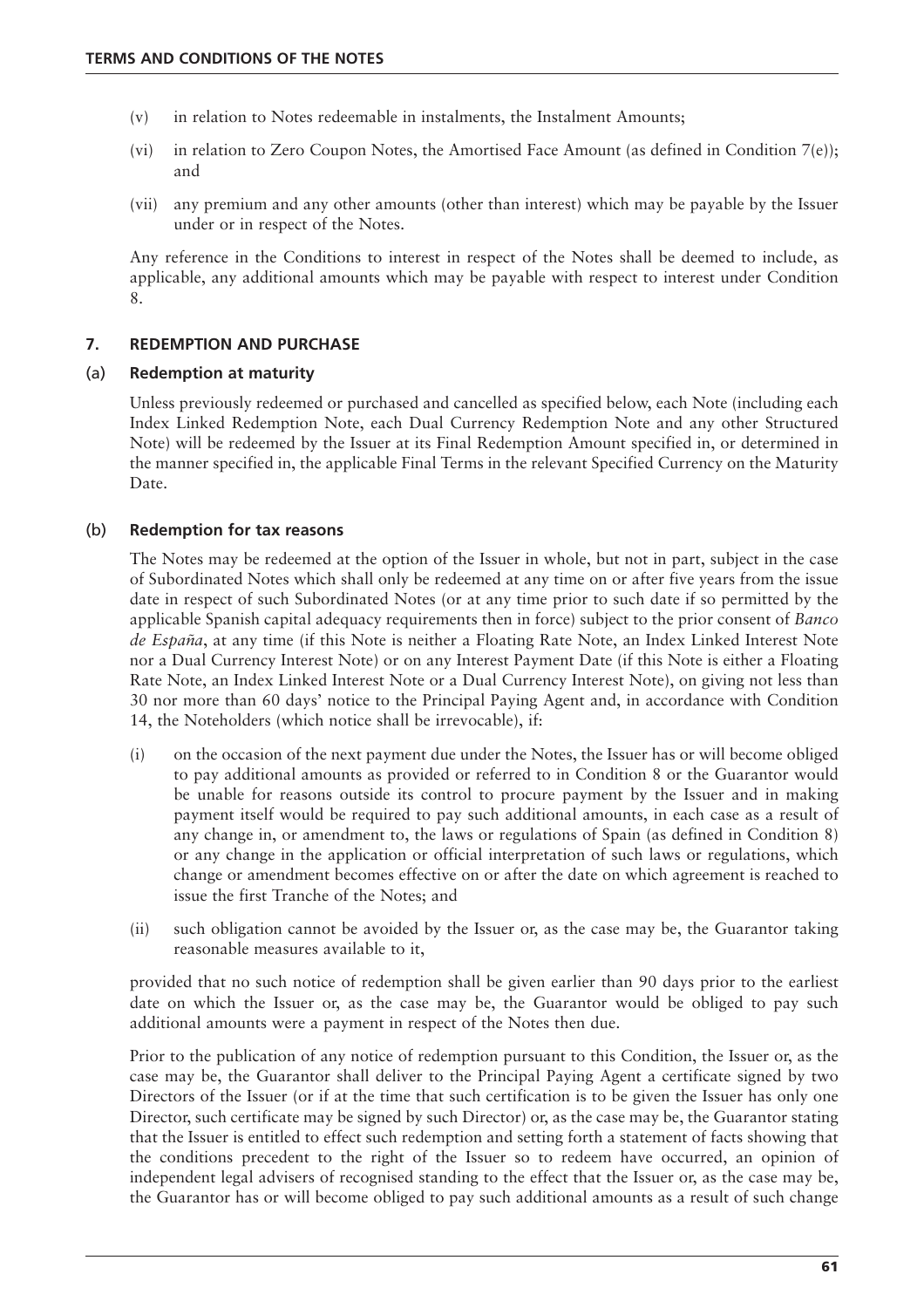or amendment and, in the case of Subordinated Notes, a copy of *Banco de España's* consent to redemption.

Notes redeemed pursuant to this Condition 7(b) will be redeemed at their Early Redemption Amount referred to in paragraph (e) below together (if appropriate) with interest accrued to (but excluding) the date of redemption.

# (c) **Redemption at the option of the Issuer (Issuer Call)**

If Issuer Call is specified in the applicable Final Terms, the Issuer may, subject in the case of Subordinated Notes which shall not be redeemed unless in compliance with the applicable capital adequacy regulations of *Banco de España* from time to time in force (and only on or after five years from the issue date in respect of such Subordinated Notes, or as otherwise specified in the applicable Final Terms) and then only with the prior consent of the *Banco de España,* having given (unless otherwise specified in the applicable Final Terms):

- (i) not less than 7 nor more than 30 days' notice to the Noteholders in accordance with Condition 14 or such lesser period specified in the applicable Final Terms; and
- (ii) not less than 5 days before the giving of the notice referred to in (i), notice to the Principal Paying Agent and, in the case of a redemption of Registered Notes, the Registrar or such lesser period specified in the applicable Final Terms,

(which notices shall be irrevocable and shall specify the date fixed for redemption), redeem all or some only of the Notes then outstanding on any Optional Redemption Date and at the Optional Redemption Amount(s) specified in, or determined in the manner specified in, the applicable Final Terms together, if appropriate, with interest accrued to (but excluding) the relevant Optional Redemption Date. In the event of a redemption of some only of the Notes such redemption must be of a nominal amount not less than the Minimum Redemption Amount and not more than the Maximum Redemption Amount, in each case as may be specified in the applicable Final Terms. In the case of a partial redemption of Notes, the Notes to be redeemed (**Redeemed Notes**) will be selected individually by lot in accordance with applicable Spanish law requirements, in the case of Redeemed Notes represented by definitive Notes, and in accordance with the rules of Euroclear and/or Clearstream, Luxembourg (to be reflected in the records of Euroclear and Clearstream, Luxembourg as either a pool factor or a reduction in nominal amount, at their discretion) and/or DTC, in the case of Redeemed Notes represented by a Global Note, not more than 30 days prior to the date fixed for redemption (or such lesser period specified in the applicable Final Terms) (such date of selection being hereinafter called the **Selection Date**). In the case of Redeemed Notes represented by definitive Notes, a list of the serial numbers of such Redeemed Notes will be published in accordance with Condition 14 not less than 15 days prior to the date fixed for redemption (or such lesser period specified in the applicable Final Terms). The aggregate nominal amount of Redeemed Notes represented by definitive Notes shall bear the same proportion to the aggregate nominal amount of all Redeemed Notes as the aggregate nominal amount of definitive Notes outstanding bears to the aggregate nominal amount of the Notes outstanding, in each case on the Selection Date, provided that, such first mentioned nominal amount shall, if necessary, be rounded downwards to the nearest integral multiple of the Specified Denomination, and the aggregate nominal amount of Redeemed Notes represented by a Global Note shall be equal to the balance of the Redeemed Notes. No exchange of the relevant Global Note will be permitted during the period from (and including) the Selection Date to (and including) the date fixed for redemption pursuant to this paragraph (c) and notice to that effect shall be given by the Issuer to the Noteholders in accordance with Condition 14 at least five days prior to the Selection Date.

# (d) **Redemption at the option of the Noteholders (Investor Put)**

If Investor Put is specified in the applicable Final Terms, upon the holder of any Note giving to the Issuer in accordance with Condition 14 not less than 30 nor more than 60 days' notice (or such lesser period specified in the applicable Final Terms) (which notice shall be irrevocable) the Issuer will, upon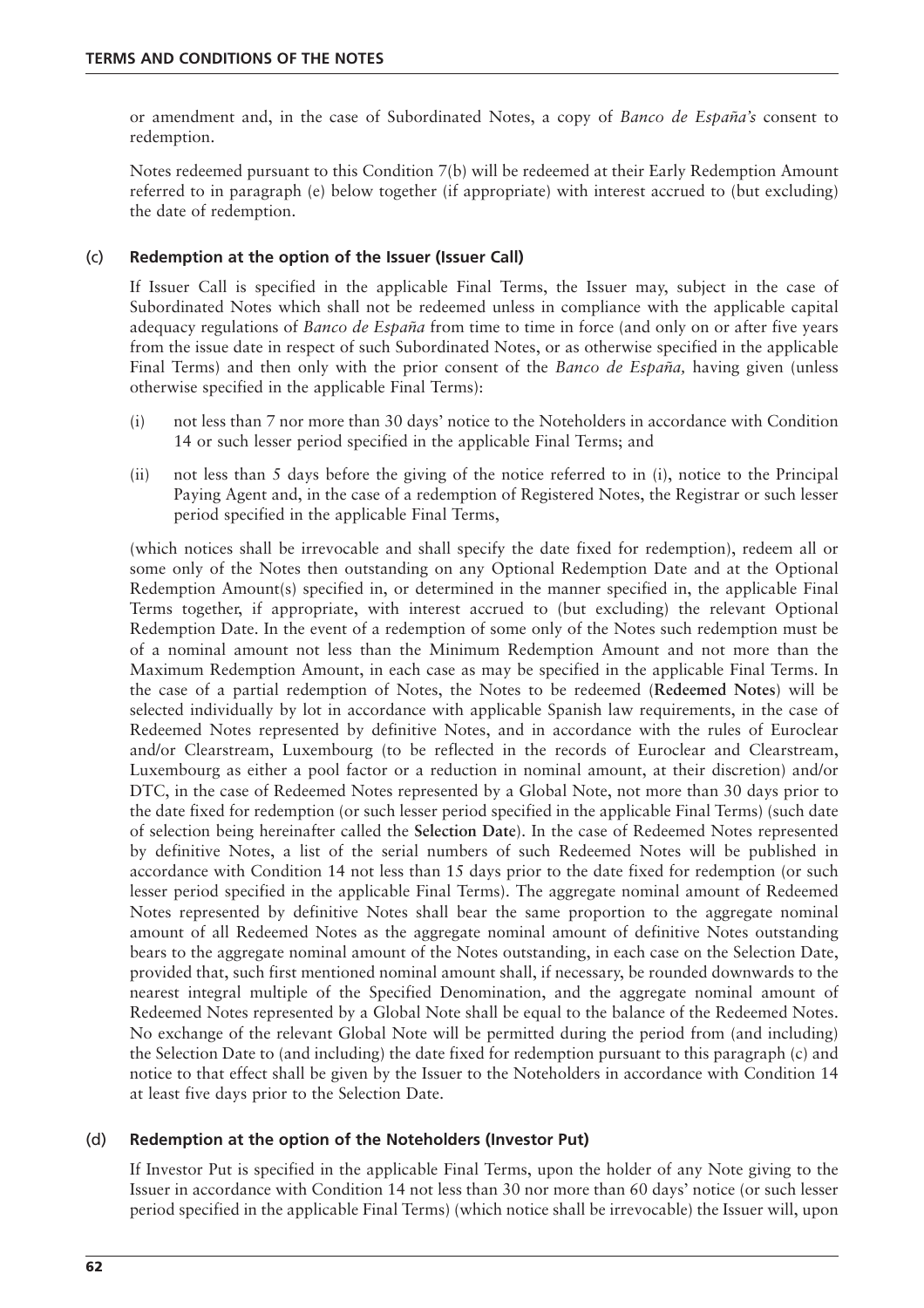the expiry of such notice, redeem in whole but not in part, subject to, and in accordance with, the terms specified in the applicable Final Terms, such Note on the Optional Redemption Date and at the Optional Redemption Amount together, if appropriate, with interest accrued to (but excluding) the Optional Redemption Date. No such redemption option will be specified in the applicable Final Terms relating to any Subordinated Notes without the prior consent of *Banco de España* or which provides for redemption prior to the fifth anniversary of the Issue Date of the relevant Note, except as permitted under *Banco de España's* requirements for such redemption.

To exercise the right to require redemption of this Note the holder of this Note must if this Note is in definitive form and held outside Euroclear and Clearstream, Luxembourg deliver at the specified office of any Paying Agent (in the case of Bearer Notes) or the Registrar (in the case of Registered Notes) at any time during normal business hours of such Paying Agent or, as the case may be, the Registrar falling within the notice period, a duly completed and signed notice of exercise in the form (for the time being current) obtainable from any specified office of any Paying Agent or, as the case may be, the Registrar (a **Put Notice**) and in which the holder must specify a bank account (or, if payment is required to be made by cheque, an address) to which payment is to be made under this Condition and, in the case of Registered Notes, the nominal amount thereof to be redeemed. If this Note is in definitive bearer form, the Put Notice must be accompanied by this Note or evidence satisfactory to the Paying Agent concerned that this Note will, following delivery of the Put Notice, be held to its order or under its control. If this Note is represented by a global Note or is in definitive form and held through Euroclear or Clearstream, Luxembourg, to exercise the right to require redemption of this Note the holder of this Note must, within the notice period, give notice to the Principal Paying Agent of such exercise in accordance with the standard procedures of Euroclear and Clearstream, Luxembourg (which may include notice being given on his instruction by Euroclear or Clearstream, Luxembourg or any common depositary for them to the Principal Paying Agent by electronic means) in a form acceptable to Euroclear and Clearstream, Luxembourg from time to time, and, if this Note is a Bearer Note represented by a global Note, at the same time present or procure the presentation of the relevant global Note to the Principal Paying Agent for notation accordingly.

Any Put Notice given by a holder of any Note pursuant to this paragraph shall be irrevocable except where prior to the due date of redemption an Event of Default shall have occurred and be continuing in which event such holder, at its option, may elect by notice to the Issuer to withdraw the notice given pursuant to this paragraph and instead to declare such Note forthwith due and payable pursuant to Condition 10.

# (e) **Early Redemption Amounts**

For the purpose of paragraph (b) above and Condition 10, each Note will be redeemed at its Early Redemption Amount calculated as follows:

- (i) in the case of a Note with a Final Redemption Amount equal to the Issue Price, at the Final Redemption Amount thereof; or
- (ii) in the case of a Note (other than a Zero Coupon Note but including an Instalment Note and a Partly Paid Note) with a Final Redemption Amount which is or may be less or greater than the Issue Price or which is payable in a Specified Currency other than that in which the Note is denominated, at the amount specified in, or determined in the manner specified in, the applicable Final Terms or, if no such amount or manner is so specified in the applicable Final Terms, at its nominal amount; or
- (iii) in the case of a Zero Coupon Note, at an amount (the **Amortised Face Amount**) calculated in accordance with the following formula:

Early Redemption Amount =  $RP \times (1 + AY)^y$ 

where:

**RP** means the Reference Price; and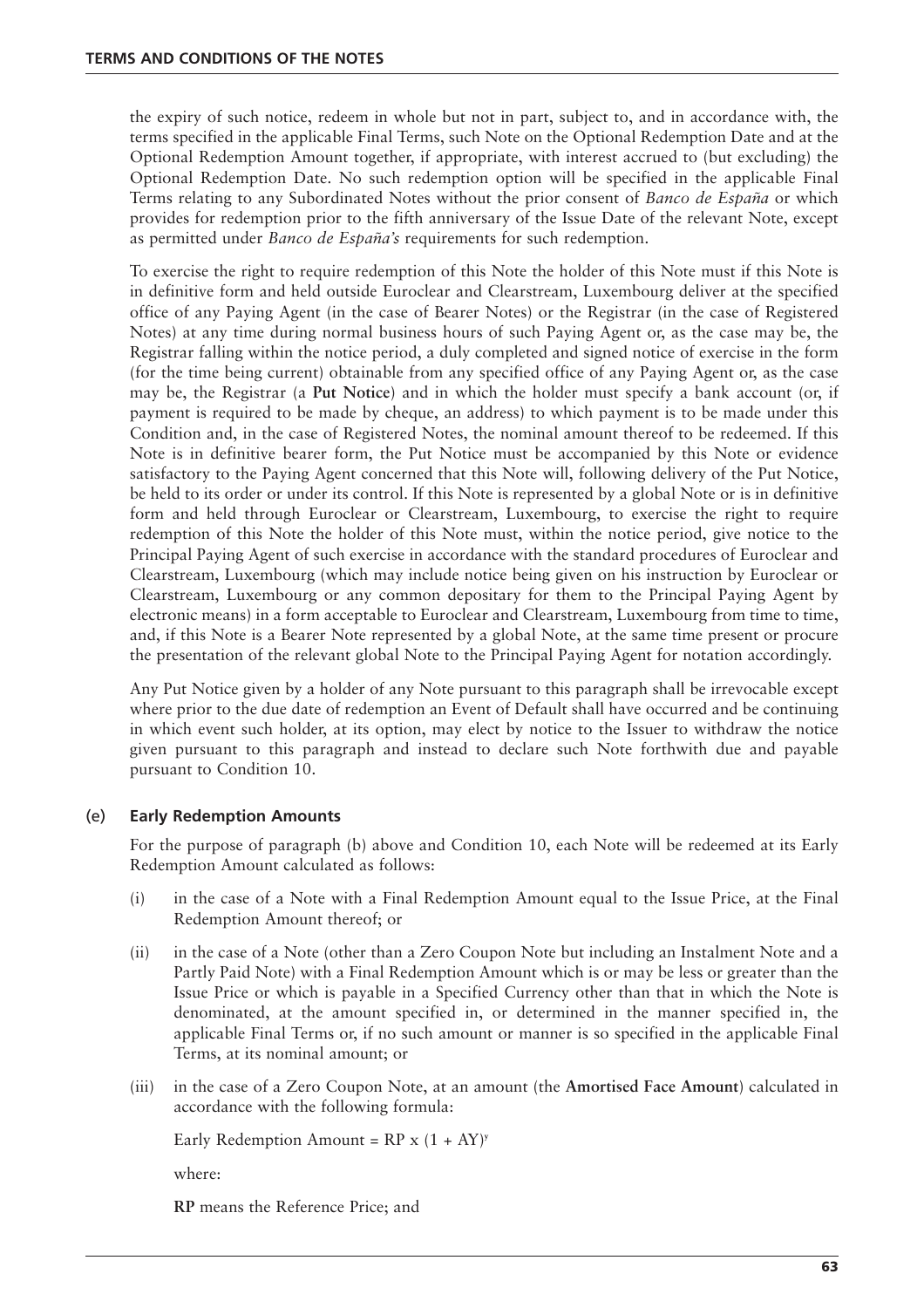**AY** means the Accrual Yield expressed as a decimal;

**y** is a fraction the numerator of which is equal to the number of days (calculated on the basis of a 360-day year consisting of 12 months of 30 days each) from (and including) the Issue Date of the first Tranche of the Notes to (but excluding) the date fixed for redemption or (as the case may be) the date upon which such Note becomes due and repayable and the denominator of which is 360,

or on such other calculation basis as may be specified in the applicable Final Terms.

## (f) **Instalments**

Instalment Notes will be redeemed in the Instalment Amounts and on the Instalment Dates. In the case of early redemption, the Early Redemption Amount will be determined pursuant to paragraph (e) above.

## (g) **Partly Paid Notes**

Partly Paid Notes will be redeemed, whether at maturity, early redemption or otherwise, in accordance with the provisions of this Condition and the applicable Final Terms.

## (h) **Purchases**

The Issuer, the Guarantor or any of their respective subsidiaries may at any time purchase Senior Notes (provided that, in the case of definitive Bearer Notes, all unmatured Receipts, Coupons and Talons appertaining thereto are purchased therewith) at any price in the open market or otherwise. Senior Notes purchased as aforesaid may, at the option of the Guarantor, be held, reissued, resold or surrendered to any Paying Agent and/or the Registrar for cancellation except that all Senior Notes purchased by the Issuer must be surrendered for cancellation. None of the Issuer, the Guarantor or any of their respective consolidated subsidiaries, or any entity that may receive financial assistance from either Issuer or from any other Group member, may at any time purchase Subordinated Notes except in accordance with prevailing Spanish law and *Banco de España's* requirements and any such Subordinated Notes so purchased must be surrendered to any Paying Agent and/or the Registrar for immediate cancellation.

#### (i) **Cancellation**

All Notes which are redeemed will forthwith be cancelled (together with all unmatured Receipts, Coupons and Talons attached thereto or surrendered therewith at the time of redemption). All Notes so cancelled and any Notes purchased and cancelled pursuant to paragraph (h) above (together with all unmatured Receipts, Coupons and Talons cancelled therewith) shall be forwarded to the Principal Paying Agent and cannot be reissued or resold.

# (j) **Late payment on Zero Coupon Notes**

If the amount payable in respect of any Zero Coupon Note upon redemption of such Zero Coupon Note pursuant to paragraph (a), (b), (c) or (d) above or upon its becoming due and repayable as provided in Condition 10 is improperly withheld or refused, the amount due and repayable in respect of such Zero Coupon Note shall be the amount calculated as provided in paragraph (e)(iii) above as though the references therein to the date fixed for the redemption or the date upon which such Zero Coupon Note becomes due and payable were replaced by references to the date which is the earlier of:

- (i) the date on which all amounts due in respect of such Zero Coupon Note have been paid; and
- (ii) the date on which the full amount of the moneys payable in respect of such Zero Coupon Notes has been received by the Principal Paying Agent or the Registrar and notice to that effect has been given to the Noteholders in accordance with Condition 14.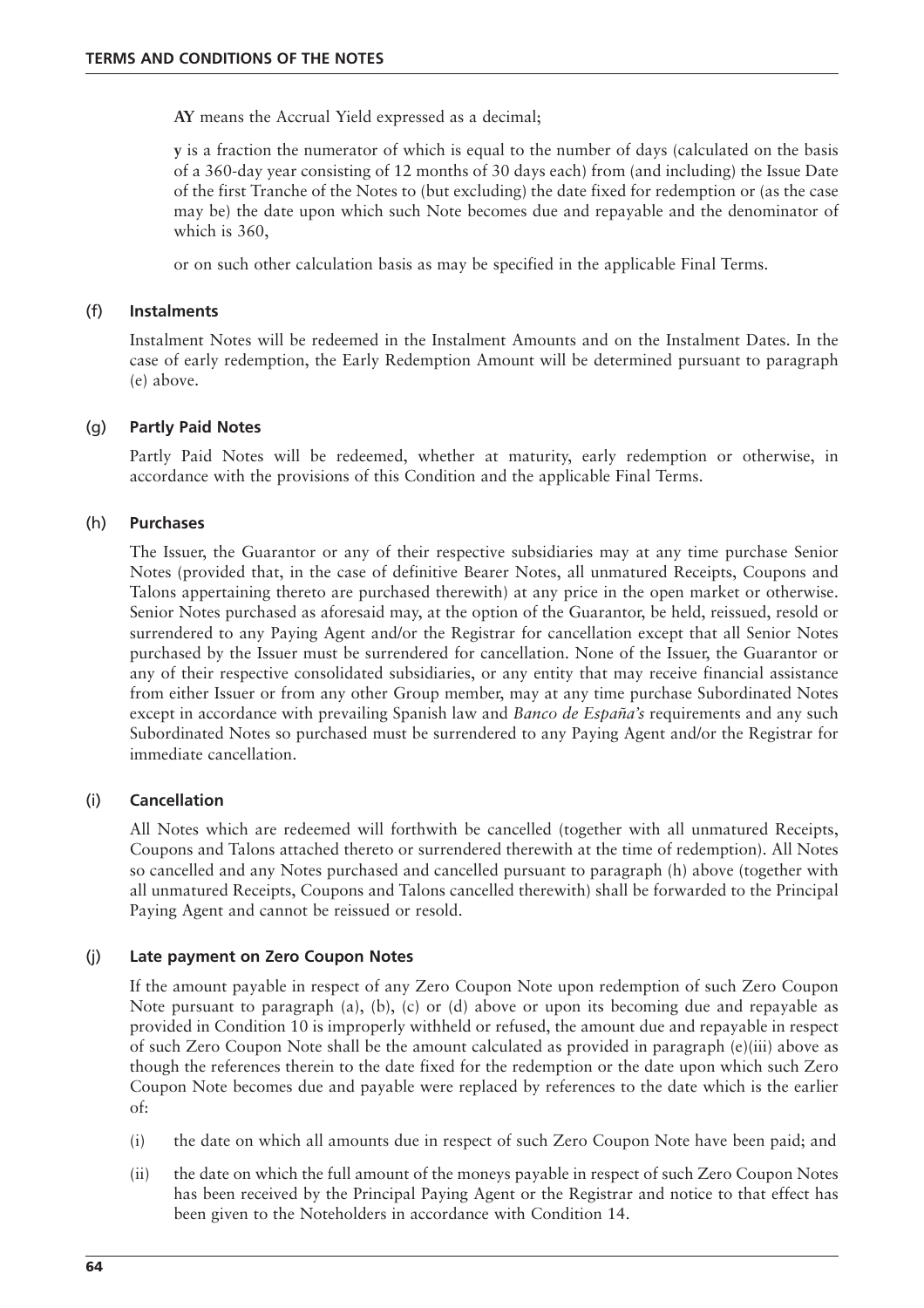## **8. TAXATION**

All payments of principal and interest in respect of the Notes, Receipts and Coupons by the Issuer or the Guarantor will be made without withholding or deduction for or on account of any present or future taxes or duties of whatever nature imposed or levied by or on behalf of the Kingdom of Spain or any political subdivision or authority thereof or therein having the power to tax (**Spain**) unless such withholding or deduction is required by law. In such event, the Issuer or, as the case may be, the Guarantor will pay such additional amounts as shall be necessary in order that the net amounts received by the holders of the Notes, Receipts or Coupons after such withholding or deduction shall equal the respective amounts of principal and interest which would otherwise have been receivable in respect of the Notes, Receipts or Coupons, as the case may be, in the absence of such withholding or deduction; except that no such additional amounts shall be payable with respect to any Note, Receipt or Coupon:

- (a) presented for payment by or on behalf of a holder who is liable for such taxes or duties in respect of such Note, Receipt or Coupon by reason of his having some connection with Spain other than the mere holding of such Note, Receipt or Coupon; or
- (b) presented for payment more than 30 days after the Relevant Date (as defined below) except to the extent that the holder thereof would have been entitled to an additional amount on presenting the same for payment on such thirtieth day assuming that day to have been a Payment Day (as defined in Condition 6(f)); or
- (c) presented for payment by or on behalf of a holder who is liable for such taxes or duties in respect of such Note, Receipt or Coupon by reason of his residence in or connection with, or obtaining the income through, a country or territory considered as a tax haven pursuant to Spanish Royal Decree 1080/1991 of 5th July, 1991; or
- (d) presented for payment by or on behalf of a holder in respect of whom the Issuer or the Guarantor (or the Principal Paying Agent on its behalf) has not received all details concerning such holder's identity and tax residence as it requires in order to comply with Spanish Law 13/1985, of 25th May as amended by Law 19/2003 of 4th July, 2003 and Law 23/2005 of 18th November, 2005, Spanish Royal Decree 2281/1998 of 23rd October, as amended by Royal Decree 1778/2004 of 30th July, 2004 and Spanish Royal Legislative Decree 4/2004 of 5th March, 2004 and Spanish Order of 22nd December, 1999, no later than 10.00 a.m. (CET) on the 10th calendar day of the month following the relevant date upon which the payment was due (or if such date is not a day on which commercial banks are open for general business in Spain, the immediately preceding such date); or
- (e) where such withholding or deduction is imposed on a payment to an individual and is required to be made pursuant to European Council Directive 2003/48/EC or any law implementing or complying with, or introduced in order to conform to, such Directive; or
- (f) presented for payment by or on behalf of a holder who would be able to avoid such withholding or deduction by presenting the relevant Note, Receipt or Coupon to another Paying Agent in a Member State of the European Union.

In these Conditions, the **Relevant Date** means the date on which such payment first becomes due, except that, if the full amount of the moneys payable has not been duly received by the Principal Paying Agent or the Registrar, as the case may be, on or prior to such due date, it means the date on which, the full amount of such moneys having been so received, notice to that effect is duly given to the Noteholders in accordance with Condition 14.

*A list of the tax havens referred to in Condition 8(c) as at the date of this Offering Circular is set out under "Taxation" below.*

*See "Taxation – Disclosure of Noteholder Information in connection with Interest Payments" for a fuller description of certain tax considerations (particularly in relation to holders which are resident in Spain) relating to the Notes, the formalities which holders must follow in order to claim exemption*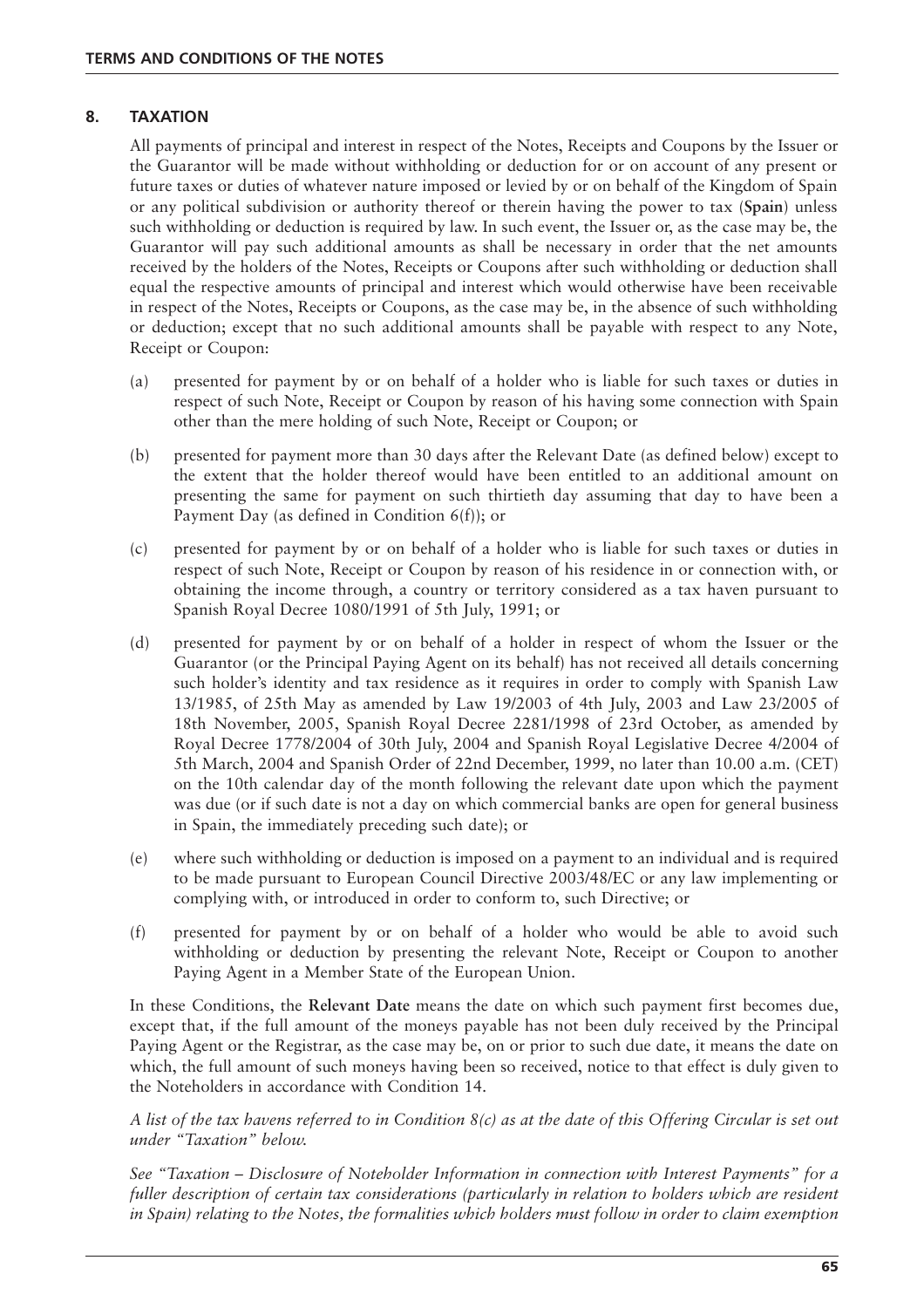*from withholding tax and for a description of certain disclosure requirements imposed on the Guarantor relating to the identity and tax residence of holders of Notes. Holders should note that if certain required information is not supplied in a timely fashion, they will not receive the full amount of interest due but may be entitled to obtain a refund of amounts withheld. See "Taxation".*

## **9. PRESCRIPTION**

Claims for payment in respect of Notes (whether in bearer or registered form), Receipts and Coupons will become void unless made within a period of 10 years (in the case of principal) and five years (in the case of interest) after the Relevant Date (as defined in Condition 8) therefor.

There shall not be included in any Coupon sheet issued on exchange of a Talon any Coupon the claim for payment in respect of which would be void pursuant to this Condition or Condition 6(b) or any Talon which would be void pursuant to Condition 6(b).

## **10. EVENTS OF DEFAULT**

## (a) **Events of Default relating to Senior Notes**

This Condition 10(a) applies only to Senior Notes and references to "Notes" shall be construed accordingly.

If any of the following events (each an **Event of Default**) shall have occurred and be continuing:

- (i) a default is made for more than 14 days in the payment of any principal due in respect of any of the Notes or 21 days or more in the payment of any interest due in respect of any of the Notes; or
- (ii) a default is made in the performance by the Issuer or the Guarantor of any other obligation under the provisions of the Notes or under the provisions of the Guarantee relating to the Notes and such default continues for more than 30 days following service by a Noteholder on the Issuer and the Guarantor of a notice requiring the same to be remedied; or
- (iii) any Capital Markets Indebtedness of the Issuer or the Guarantor where the principal amount of such indebtedness is in any case in excess of U.S.\$50,000,000 or its equivalent in another currency or other currencies or any guarantee by the Issuer or the Guarantor of any Capital Markets Indebtedness of any other person is not (in the case of Capital Markets Indebtedness) paid when due (after whichever is the longer of 30 days after the due date and any applicable grace period therefor) or becomes prematurely due and repayable following a default on the part of, or an event of default with reference to, the Issuer or the Guarantor, or (in the case of a guarantee) honoured when called upon (after whichever is the longer of 30 days after the due date and any applicable grace period therefor);
- (iv) an order of any competent court or administrative agency is made or any resolution is passed by the Issuer for the winding-up or dissolution of the Issuer (other than for the purpose of an amalgamation, merger or reconstruction approved by the Syndicate of Noteholders); or
- (v) an order is made by any competent court commencing insolvency proceedings (*procedimientos concursales*) against the Guarantor or an order is made or a resolution is passed for the dissolution or winding up of the Guarantor (except (i) in any such case for the purpose of a reconstruction or a merger or amalgamation which has been previously approved by the Syndicate of Noteholders or (ii) where the entity resulting from any such reconstruction or merger or amalgamation is a Financial Institution (Entidad de Crédito according to article 1°- 2 of Real Decreto Legislativo 1298/1986 dated 28th June, 1986, as amended and restated) and will have a rating for long-term senior debt assigned by Standard & Poor's Rating Services, Moody's Investors Services or Fitch Ratings Ltd equivalent to or higher than the rating for long-term senior debt of the Guarantor immediately prior to such reconstruction or merger or amalgamation); or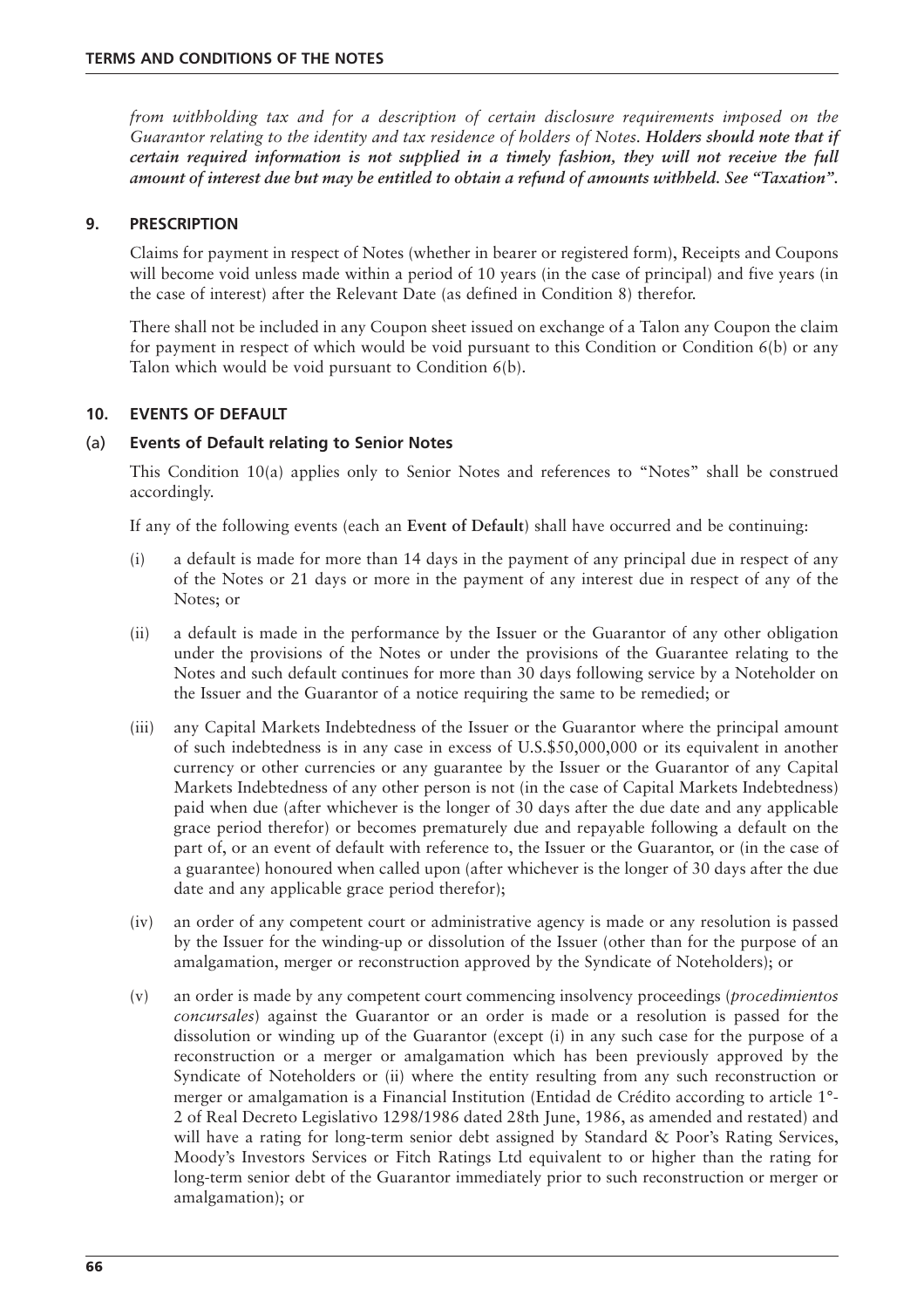- (vi) the Issuer or the Guarantor is adjudicated or found bankrupt or insolvent, or any order of any competent court or administrative agency is made for, or any resolution is passed by Issuer or the Guarantor to apply for, judicial composition proceedings with its creditors or for the appointment of a receiver or trustee or other similar official in insolvency proceedings in relation to the Issuer or the Guarantor or of a substantial part of the assets of either of them (unless in the case of an order for a temporary appointment, such appointment is discharged within 30 days); or
- (vii) the Issuer or the Guarantor stops payment of its debts generally; or
- (viii) the Issuer (except for the purpose of an amalgamation, merger or reconstruction approved by the Syndicate of Noteholders) or the Guarantor (except (i) for the purpose of an amalgamation, merger or reconstruction approved by the Syndicate of Noteholders or (ii) where the entity resulting from any such reconstruction or merger or amalgamation will have a rating for longterm senior debt assigned by Standard & Poor's Rating Services or Moody's Investor Services equivalent to or higher than the rating for long-term senior debt of the Guarantor immediately prior to such reconstruction or merger or amalgamation) ceases or threatens to cease to carry on the whole or substantially the whole of its business; or
- (ix) an encumbrancer takes possession of the whole or any substantial part of the assets or undertaking of the Issuer or the Guarantor or an application is made for the appointment of an administrative or other receiver, manager, administrator or similar official in relation to the Issuer or the Guarantor or in relation to the whole or any substantial part of the undertaking or assets of the Issuer or the Guarantor, or a distress or execution is levied or enforced upon or sued out against any substantial part of the undertaking or assets of the Issuer or the Guarantor and is not discharged within 30 days; or
- (x) the Senior Guarantee ceases to be, or is claimed by the Guarantor not to be, in full force and effect,

then (i) the holder of any Note may declare such Note or (ii) the Representative, acting on the instructions of the Syndicate of Noteholders, may (if then permitted by applicable Spanish law) declare all the Notes, in each case by written notice to the Issuer at the specified office of the Principal Paying Agent or the Registrar, as the case may be, effective upon the date of receipt thereof by the Principal Paying Agent or the Registrar, as the case may be, (in the case of paragraph (iv) and, in relation to the Issuer only, (vi) and (vii) above, only if then permitted by applicable Spanish Law) to be forthwith due and payable, whereupon the same shall become immediately due and payable at its Early Redemption Amount (as described in Condition 7(e)), together with accrued interest (if any) to the date of repayment.

For the purpose of Condition 10(a) (vi), (viii) and (ix) a report by the auditors for the time being of the Issuer or the Guarantor, as the case may be, as to whether any part of the undertaking, business or assets of the Issuer or the Guarantor is "substantial" shall, in the absence of manifest error, be conclusive.

# (b) **Events of Default relating to Subordinated Notes**

This Condition 10(b) shall apply only to Subordinated Notes and references to "Notes" shall be construed accordingly.

If any of the following events (each an **Event of Default**) shall have occurred and be continuing:

- (i) a default is made for more than 14 days in the payment of any principal due in respect of any of the Notes or 21 days or more in the payment of any interest due in respect of any of the Notes;
- (ii) an order is made declaring the Issuer insolvent or an order is made or an effective resolution is passed for the dissolution or winding up of the Issuer (other than for the purpose of an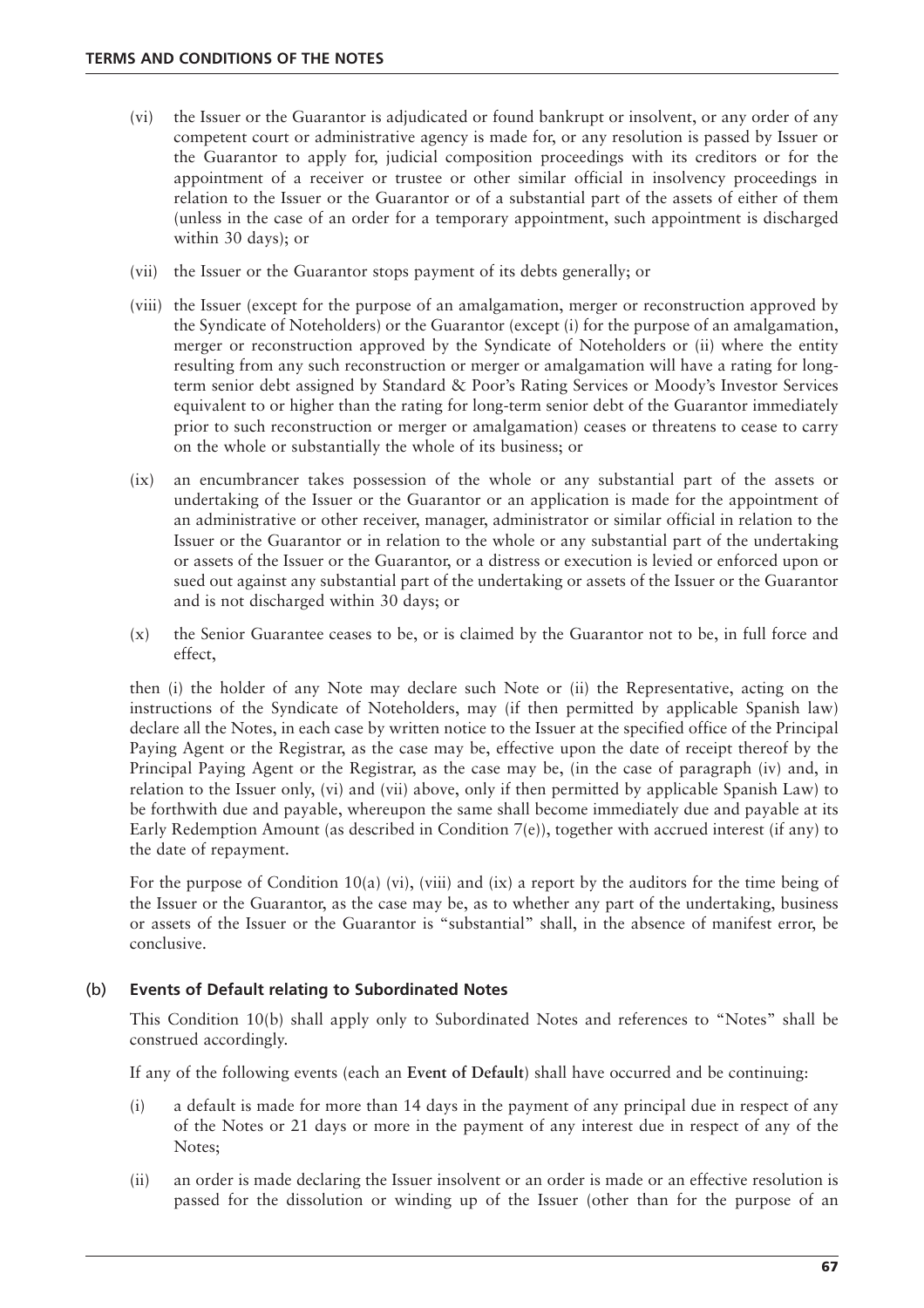amalgamation, merger or reconstruction approved by the Syndicate of Noteholders of this Series); or

(iii) an order is made by any competent court commencing insolvency proceedings (*procedimientos concursales*) against the Guarantor or an order is made or a resolution is passed for the dissolution or winding up of the Guarantor (except (i) in any such case for the purpose of a reconstruction or a merger or amalgamation which has been previously approved by the Syndicate of Noteholders or (ii) where the entity resulting from any such reconstruction or merger or amalgamation is a Financial Institution (as defined in Condition  $10(a)$ ) and will have a rating for long-term subordinated debt assigned by Standard & Poor's Rating Services or Moody's Investors Services equivalent to or higher than the rating for long-term subordinated debt of the Guarantor immediately prior to such reconstruction or merger or amalgamation),

then (i) the holder of any Note may declare such Note or (ii) the Representative, acting on the instructions of the Syndicate of Noteholders may (if then permitted by applicable Spanish law) declare all the Notes, in each case by written notice to the Issuer at the specified office of the Principal Paying Agent or the Registrar, as the case may be, effective upon receipt thereof by the Principal Paying Agent or the Registrar, as the case may be, (in the case of paragraph (ii) above, only if then permitted by applicable Spanish Law) to be forthwith due and payable, whereupon the same shall become immediately due and payable at its Early Redemption Amount (as described in Condition 7(e)), together with accrued interest (if any) to the date of repayment.

(c) As used herein:

**Capital Markets Indebtedness** means any loan or other indebtedness of any person (other than Project Finance Indebtedness) which is in the form of or represented by any bonds, notes, depositary receipts or other securities for the time being quoted or listed, with the agreement of the Issuer and/or the Guarantor, on any stock exchange; and

**Project Finance Indebtedness** means any present or future indebtedness incurred to finance the ownership, acquisition, development and/or operation of an asset, whether or not an asset of the Issuer or the Guarantor, in respect of which the person or persons to whom any such indebtedness is or may be owed by the relevant borrower (whether or not the Issuer or the Guarantor) is entitled to have recourse solely to such asset and revenues generated by the operation of, or loss or damage to, such asset.

*The Insolvency Law came into force in Spain on 1st September, 2004. Among other things, the Insolvency Law provides: (i) that any claim not included in the company's accounts or otherwise reported to the insolvency administrators within one month from the last official publication of the court order declaring the insolvency may become subordinated, (ii) that provisions in a contract granting one party the right to terminate on the other's insolvency are not enforceable and (iii) for interest to cease to accrue from the date of declaration of the insolvency.*

# **11. REPLACEMENT OF NOTES, RECEIPTS, COUPONS AND TALONS**

Should any Note, Receipt, Coupon or Talon be lost, stolen, mutilated, defaced or destroyed, it may be replaced at the specified office of the Principal Paying Agent (in the case of Bearer Notes, Receipts or Coupons) or the Registrar (in the case of Registered Notes) upon payment by the claimant of such costs and expenses as may be incurred in connection therewith and on such terms as to evidence and indemnity as the Issuer may reasonably require. Mutilated or defaced Notes, Receipts, Coupons or Talons must be surrendered before replacements will be issued.

# **12. AGENTS**

The names of the initial Agents and their initial specified offices are set out below.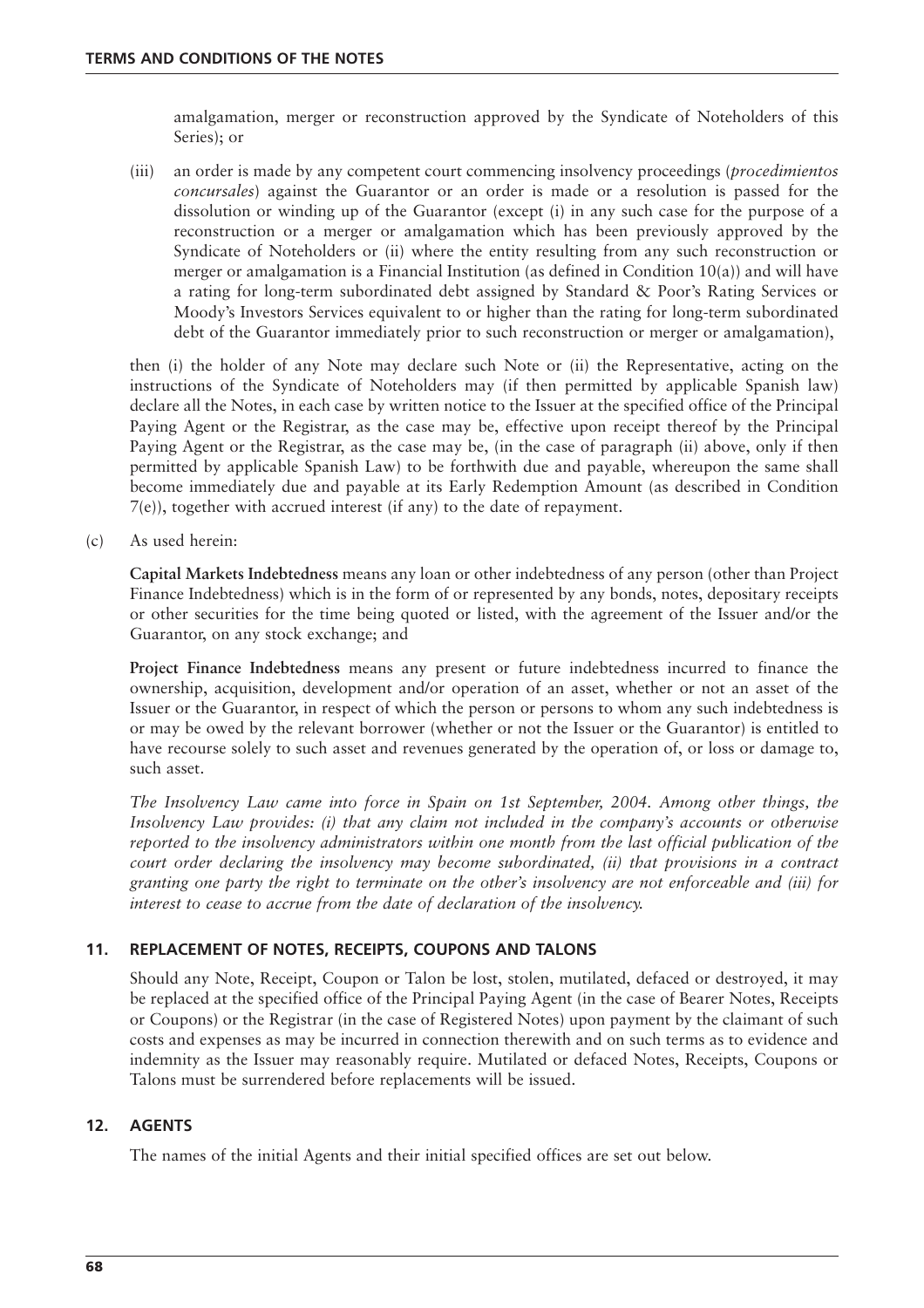The Issuer and the Guarantor are entitled to vary or terminate the appointment of any Agent and/or appoint additional or other Agents and/or approve any change in the specified office through which any Agent acts, provided that:

- (a) there will at all times be a Principal Paying Agent and a Registrar;
- (b) so long as the Notes are listed on any stock exchange or admitted to listing by any relevant authority, there will at all times be a Paying Agent (in the case of Bearer Notes) and a Transfer Agent (in the case of Registered Notes) with a specified office in such place as may be required by the rules and regulations of such other stock exchange or other relevant authority;
- (c) there will at all times be a Paying Agent in a Member State of the European Union that will not be obliged to withhold or deduct tax pursuant to European Council Directive 2003/48/EC or any law implementing or complying with, or introduced in order to conform to, such Directive; and
- (d) so long as any of the Registered Global Notes payable in a Specified Currency other than U.S. dollars are held through DTC or its nominee, there will at all times be an Exchange Agent with a specified office in New York City.

In addition, the Issuer and the Guarantor shall forthwith appoint a Paying Agent having a specified office in New York City in the circumstances described in Condition 6(e). Any variation, termination, appointment or change shall only take effect (other than in the case of insolvency, when it shall be of immediate effect) after not less than 30 nor more than 45 days' prior notice thereof shall have been given to the Noteholders in accordance with Condition 14 provided that no such variation, termination, appointment or changes shall take effect (except in the case of insolvency) within 7 days before any due date for the payment of any Note or any related Receipt or Coupon. Notice of all changes in the identities or specified offices of any Agent will be given promptly by the Issuer to Noteholders in accordance with Condition 14.

In acting under the Agency Agreement, the Agents act solely as agents of the Issuer and the Guarantor and do not assume any obligation to, or relationship of agency or trust with, any Noteholders, Receiptholders or Couponholders. The Agency Agreement contains provisions permitting any entity into which any Agent is merged or converted or with which it is consolidated or to which it transfers all or substantially all of its assets to become the successor agent.

# **13. EXCHANGE OF TALONS**

On and after the Interest Payment Date on which the final Coupon comprised in any Coupon sheet matures, the Talon (if any) forming part of such Coupon sheet may be surrendered at the specified office of the Principal Paying Agent or any other Paying Agent in exchange for a further Coupon sheet including (if such further Coupon sheet does not include Coupons to (and including) the final date for the payment of interest due in respect of the Note to which it appertains) a further Talon, subject to the provisions of Condition 9.

# **14. NOTICES**

All notices regarding the Bearer Notes will be deemed to be validly given if published in one leading English language daily newspaper of general circulation in London (which is expected to be the *Financial Times*). The Issuer shall also ensure that notices are duly published in a manner which complies with the rules of any stock exchange or any other relevant authority on which the Bearer Notes are for the time being listed or by which they have been admitted to trading. Any such notice will be deemed to have been given on the date of the first publication or, where required to be published in more than one newspaper, on the date of the first publication in all required newspapers.

All notices regarding the Registered Notes will be deemed to be validly given if sent by first class mail or (if posted to an address overseas) by airmail to the holders (or the first named of joint holders) at their respective addresses recorded in the Register and will be deemed to have been given on the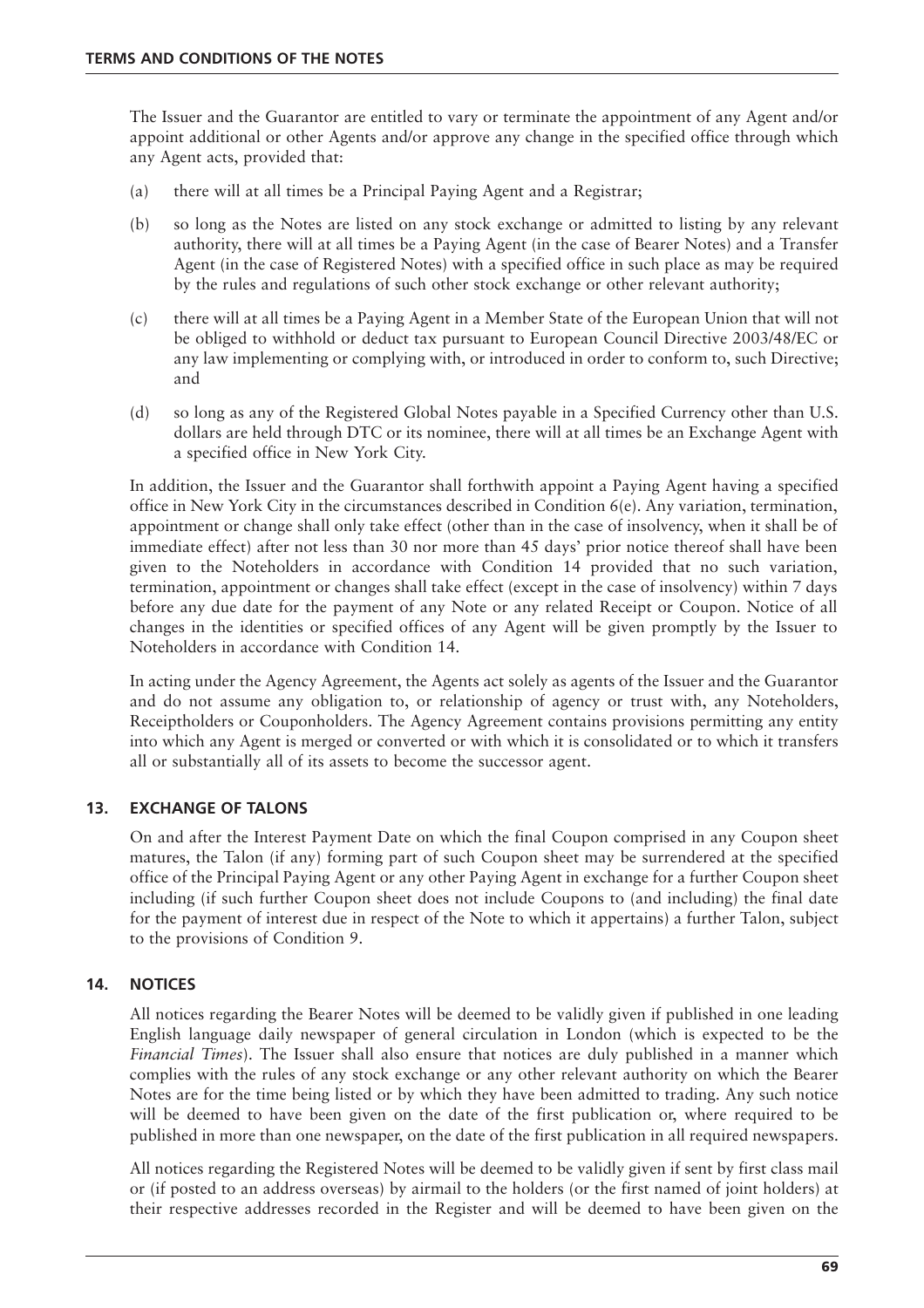fourth day after mailing and, in addition, for so long as any Registered Notes are listed on a stock exchange or admitted to listing by another relevant authority and the rules of that stock exchange or relevant authority so require, such notice will be published in a daily newspaper of general circulation in the place or places required by those rules.

Until such time as any definitive Notes are issued, there may, so long as any Global Notes representing the Notes are held in their entirety on behalf of Euroclear and/or Clearstream, Luxembourg and/or DTC, be substituted for such publication in such newspaper(s) the delivery of the relevant notice to Euroclear and/or Clearstream, Luxembourg and/or DTC for communication by them to the holders of the Notes except that for so long as any Notes are listed on a stock exchange or admitted to listing by another relevant authority and the rules of that stock exchange or relevant authority so require, such notice will be published in a daily newspaper of general circulation in the place or places required by those rules. Any such notice shall be deemed to have been given to the holders of the Notes on the third day after the day on which the said notice was given to Euroclear and/or Clearstream, Luxembourg and/or DTC.

Copies of any notices given to Noteholders shall also be given in writing to the representative of Noteholders named in the applicable Final Terms.

Notices to be given by any Noteholder shall be in writing and given by lodging the same, together (in the case of any Note in definitive form) with the relative Note or Notes, with the Principal Paying Agent (in the case of Bearer Notes) or the Registrar (in the case of Registered Notes). Whilst any of the Notes are represented by a Global Note, such notice may be given by any holder of a Note to the Principal Paying Agent or the Registrar through Euroclear and/or Clearstream, Luxembourg and/or DTC, as the case may be, in such manner as the Principal Paying Agent, the Registrar and Euroclear and/or Clearstream, Luxembourg and/or DTC, as the case may be, may approve for this purpose.

## **15. MEETINGS OF NOTEHOLDERS**

By purchasing this Note, the holder hereof is deemed to have agreed to the appointment of the representative for the Series of which this Note forms part named in the applicable Final Terms (the **Representative**) and to become a member of the syndicate of Noteholders (the **Syndicate**) of that Series. The pro forma regulations of the Syndicate (the **Regulations**) are scheduled to the Agency Agreement.

The object of the Syndicate is to protect the legitimate interests of Noteholders as against the Issuer, in accordance with the applicable Spanish legislation. The address of the Syndicate is Paseo de la Castellana, 81, 28046 Madrid. The Syndicate shall exist until the Notes have been repaid and shall be automatically dissolved thereafter.

The Representative shall be the chairman and the legal representative of the Syndicate and shall take such action as it considers appropriate to protect the interests of the Noteholders.

#### **16. MODIFICATION AND WAIVER**

The Principal Paying Agent, the Issuer and the Guarantor may agree, without the consent of the Noteholders, Receiptholders or Couponholders, to:

- (a) any modification (except as mentioned above) of the Notes, the Receipts, the Coupons or the Agency Agreement which is not prejudicial to the interests of the Noteholders; or
- (b) any modification of the Notes, the Receipts, the Coupons or the Agency Agreement which is of a formal, minor or technical nature or is made to correct a manifest error or to comply with mandatory provisions of the law in jurisdictions in which the Issuer or the Guarantor are incorporated provided that where such modification is prejudicial to the interests of the Noteholders or is not solely of a formal, minor or technical nature the proposed modification shall only be made following prior notification to the Noteholders, Receiptholders or Couponholders in accordance with Condition 14.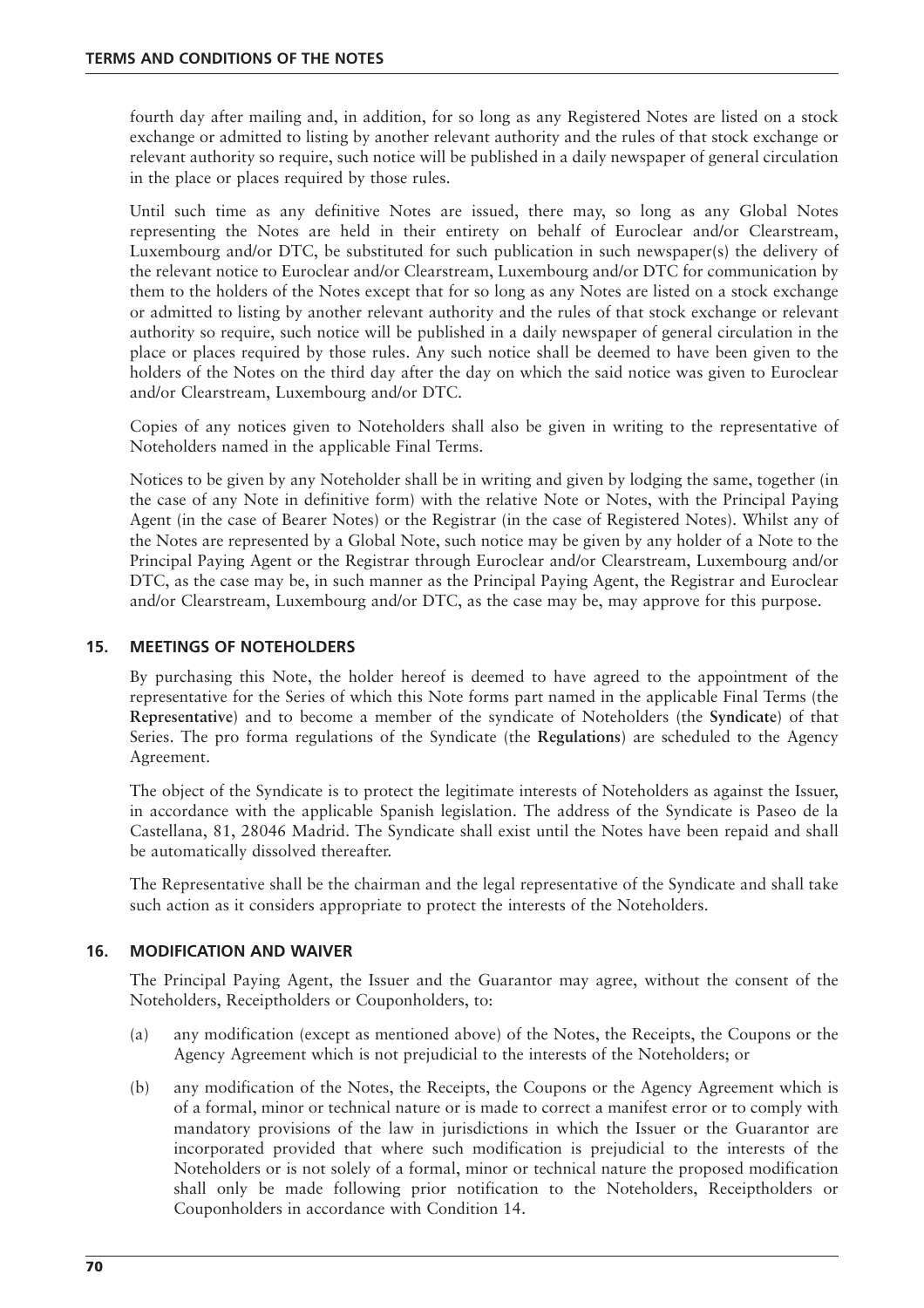Any such modification shall be binding on the Noteholders, the Receiptholders and the Couponholders and any such modification shall, unless notified prior to the relevant modification, be notified to the Noteholders in accordance with Condition 14 as soon as practicable thereafter.

## **17. FURTHER ISSUES**

If specified in the applicable Final Terms, the Issuer shall be at liberty from time to time without the consent of the Noteholders, the Receiptholders or the Couponholders to create and issue further notes having terms and conditions the same as the Notes or the same in all respects save for the amount and date of the first payment of interest thereon and so that the same shall be consolidated and form a single Series with the outstanding Notes.

## **18. SUBSTITUTION**

#### (a) **Substitution of the Issuer**

- (i) The Issuer may, without the consent of the Noteholders (and by subscribing any Notes, each Noteholder expressly consents to it) but, in the case of Subordinated Notes, subject to the prior consent of *Banco de España*, be replaced and substituted by the Guarantor or any other company of which 100 per cent. of the shares or other equity interests (as the case may be) carrying the right to vote are directly or indirectly owned by the Guarantor as principal debtor (in such capacity, the **Substituted Debtor**) in respect of the Notes provided that:
	- (A) a deed poll and such other documents (if any) shall be executed by the Substituted Debtor, the Representative, the Issuer and (if the Substituted Debtor is not the Guarantor) the Guarantor as may be necessary to give full effect to the substitution (together the **Documents**) and (without limiting the generality of the foregoing) pursuant to which the Substituted Debtor shall undertake in favour of each Noteholder to be bound by the Terms and Conditions of the Notes and the provisions of the Agency Agreement and the Deed of Covenant as fully as if the Substituted Debtor had been named in the Notes, the Agency Agreement and the Deed of Covenant as the principal debtor in respect of the Notes in place of the Issuer (or any previous substitute) and (if the Substituted Debtor is not the Guarantor) pursuant to which the Guarantor shall unconditionally and irrevocably guarantee (the **New Guarantee**) in favour of each Noteholder the payment of all sums payable by the Substituted Debtor as such principal debtor on the same terms *mutatis mutandis* as the Senior Guarantee and/or the Subordinated Guarantee, as the case may be;
	- (B) without prejudice to the generality of Condition  $18(a)(i)(A)$ , where the Substituted Debtor is incorporated, domiciled or resident for taxation purposes in a territory other than Spain, the Documents shall contain a covenant by the Substituted Debtor and/or such other provisions as may be necessary to ensure that each Noteholder has the benefit of a covenant in terms corresponding to the provisions of Condition 8 with the substitution for the references to Spain of references to the territory in which the Substituted Debtor is incorporated, domiciled and/or resident for taxation purposes. The Documents shall also contain a covenant by the Substituted Debtor and (if the Substituted Debtor is not the Guarantor) the Guarantor to indemnify and hold harmless each Noteholder against all taxes or duties which arise by reason of a law or regulation having legal effect or being in reasonable contemplation thereof on the date such substitution becomes effective, which may be incurred or levied against such holder as a result of any substitution pursuant to this Condition and which would not have been so incurred or levied had such substitution not been made (and, without limiting the foregoing, any and all taxes or duties which are imposed on any such Noteholder by any political sub-division or taxing authority of any country in which such Noteholder resides or is subject to any such tax or duty and which would not have been so imposed had such substitution not been made);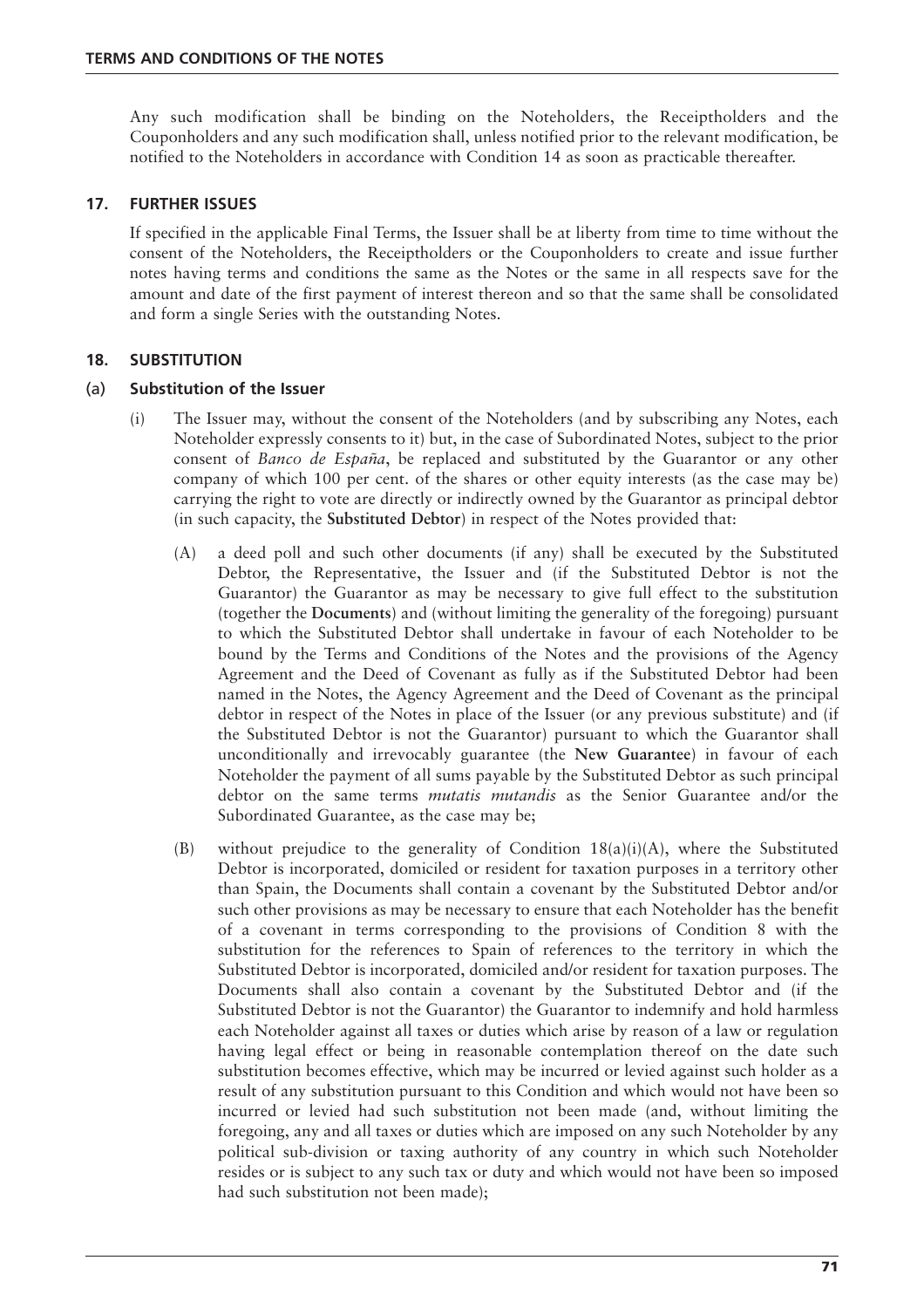- (C) the Documents shall contain a warranty and representation by the Substituted Debtor and (if the Substituted Debtor is not the Guarantor) the Guarantor that the Substituted Debtor and (if the Substituted Debtor is not the Guarantor) the Guarantor have obtained all necessary governmental and regulatory approvals and consents for such substitution and (if the Substituted Debtor is not the Guarantor) for the giving by the Guarantor of the New Guarantee in respect of the obligations of the Substituted Debtor on the same terms *mutatis mutandis* as the Senior Guarantee and/or the Subordinated Guarantee, as the case may be, that each of the Substituted Debtor and the Guarantor (if the Substituted Debtor is not the Guarantor) has obtained all necessary governmental and regulatory approvals and consents for the performance by each of the Substituted Debtor and the Guarantor (if the Substituted Debtor is not the Guarantor) of its obligations under the Documents and that all such approvals and consents are in full force and effect;
- (D) each stock exchange which has the Notes listed thereon shall have confirmed that following the proposed substitution of the Substituted Debtor the Notes would continue to be listed on such stock exchange;
- (E) the Issuer shall have delivered or procured the delivery to the Representative, the Principal Paying Agent and the Registrar a copy of a legal opinion addressed to the Issuer, the Substituted Debtor and the Guarantor from a leading firm of lawyers in the country of incorporation of the Substituted Debtor, to the effect that the Documents constitute legal, valid and binding obligations of the Substituted Debtor, such opinion(s) to be dated not more than seven days prior to the date of substitution of the Substituted Debtor for the Issuer and to be available for inspection by Noteholders at the specified offices of the Principal Paying Agent and the Registrar;
- (F) the Guarantor shall have delivered or procured the delivery to the Representative, the Principal Paying Agent and the Registrar a copy of a legal opinion addressed to the Issuer, the Substituted Debtor and the Guarantor from a leading firm of Spanish lawyers acting for the Guarantor to the effect that in the case where the Substituted Debtor is not the Guarantor, the Documents (including the New Guarantee given by the Guarantor in respect of the Substituted Debtor) constitute legal, valid and binding obligations of the Guarantor, such opinion to be dated not more than seven days prior to the date of substitution of the Substituted Debtor for the Issuer and to be available for inspection by Noteholders at the specified offices of the Principal Paying Agent and the Registrar;
- (G) the Guarantor shall have delivered or procured the delivery to the Representative, the Principal Paying Agent and the Registrar a copy of a legal opinion addressed to the Issuer, the Substituted Debtor and the Guarantor from a leading firm of English lawyers to the effect that the Documents (including the New Guarantee given by the Guarantor in respect of the Substituted Debtor) constitute legal, valid and binding obligations of the parties thereto under English law, such opinion to be dated not more than seven days prior to the date of substitution of the Substituted Debtor for the Issuer and to be available for inspection by Noteholders at the specified offices of the Principal Paying Agent and the Registrar;
- (H) the Substituted Debtor shall have appointed a process agent in England to receive service of process on its behalf in relation to any legal action or proceedings arising out of or in connection with the Notes or the Documents;
- (I) there is no outstanding Event of Default in respect of the Notes;
- (J) any credit rating assigned to the Notes will remain the same or be improved when the Substituted Debtor replaces and substitutes the Issuer in respect of the Notes; and
- (K) the substitution complies with all applicable requirements established under Spanish law.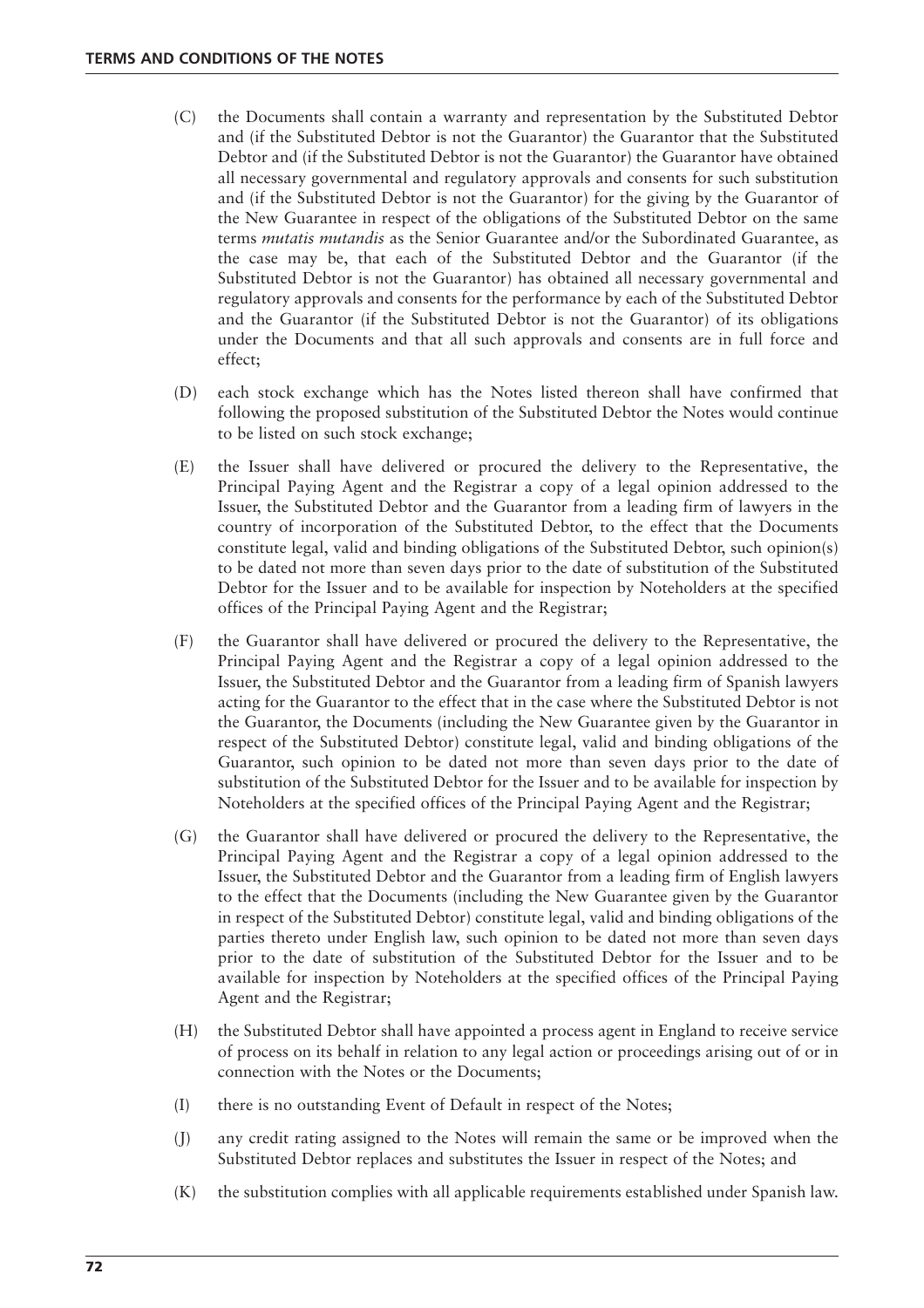- (ii) Upon the execution of the Documents as referred to in Condition 18(a)(i) above, the Substituted Debtor shall be deemed to be named in the Notes as the principal debtor in place of the Issuer (or of any previous substitute under these provisions) and the Notes shall thereupon be deemed to be amended to give effect to the substitution. The execution of the Documents shall operate to release the Issuer (or such previous substitute as aforesaid) from all of its obligations in respect of the Notes.
- (iii) The Documents shall be deposited with and held by the Principal Paying Agent and the Registrar for so long as any Note remains outstanding and for so long as any claim made against the Substituted Debtor or (if the Substituted Debtor is not the Guarantor) the Guarantor by any Noteholder in relation to the Notes or the Documents shall not have been finally adjudicated, settled or discharged. The Substituted Debtor and (if the Substituted Debtor is not the Guarantor) the Guarantor shall acknowledge in the Documents the right of every Noteholder to the production of the Documents for the enforcement of any of the Notes or the Documents.
- (iv) Not later than 15 London Business Days after the execution of the Documents, the Substituted Debtor shall give notice thereof to the Noteholders in accordance with Condition 14.

## (b) **Substitution of the Guarantor**

- (i) The Guarantor may, without the consent of the Noteholders (and by subscribing any Notes, each Noteholder expressly consents to it) but, in the case of Subordinated Notes, subject to the prior consent of *Banco de España*, be replaced and substituted by another company incorporated anywhere in the world as the guarantor (in such capacity, the **Substituted Guarantor**) in respect of the Notes provided that:
	- (A) a deed poll and such other documents (if any) shall be executed by the Guarantor and the Substituted Guarantor as may be necessary to give full effect to the substitution (together the **Documents**) and (without limiting the generality of the foregoing) pursuant to which the Substituted Guarantor shall undertake in favour of each Noteholder to be bound by the Terms and Conditions of the Notes and the provisions of the Agency Agreement, and the Senior Guarantee or the Subordinated Guarantee, as the case may be, as fully as if the Substituted Guarantor had been named in the Notes, the Agency Agreement and the Senior Guarantee or the Subordinated Guarantee, as the case may be, as the guarantor in respect of the Notes in place of the Guarantor (or any previous substitute) and pursuant to which the Substituted Guarantor shall unconditionally and irrevocably guarantee (the **New Guarantee**) in favour of each Noteholder the payment of all sums payable by the Issuer as such principal debtor on the same terms *mutatis mutandis* as the Senior Guarantee and/or the Subordinated Guarantee, as the case may be;
	- (B) the Documents shall also contain a covenant by the Substituted Guarantor to indemnify and hold harmless each Noteholder against all liabilities, costs, charges and expenses provided that insofar as the liabilities, costs, charges and expenses are taxes or duties, the same arise by reason of a law or regulation having legal effect or being in reasonable contemplation thereof on the date such substitution becomes effective, which may be incurred or levied against such holder as a result of any substitution pursuant to this Condition and which would not have been so incurred or levied had such substitution not been made (and, without limiting the foregoing, such liabilities, costs, charges and expenses shall include any and all taxes or duties which are imposed on any such Noteholder by any political sub-division or taxing authority of any country in which such Noteholder resides or is subject to any such tax or duty and which would not have been so imposed had such substitution not been made);
	- (C) the Documents shall contain a warranty and representation by the Substituted Guarantor that the Substituted Guarantor has obtained all necessary governmental and regulatory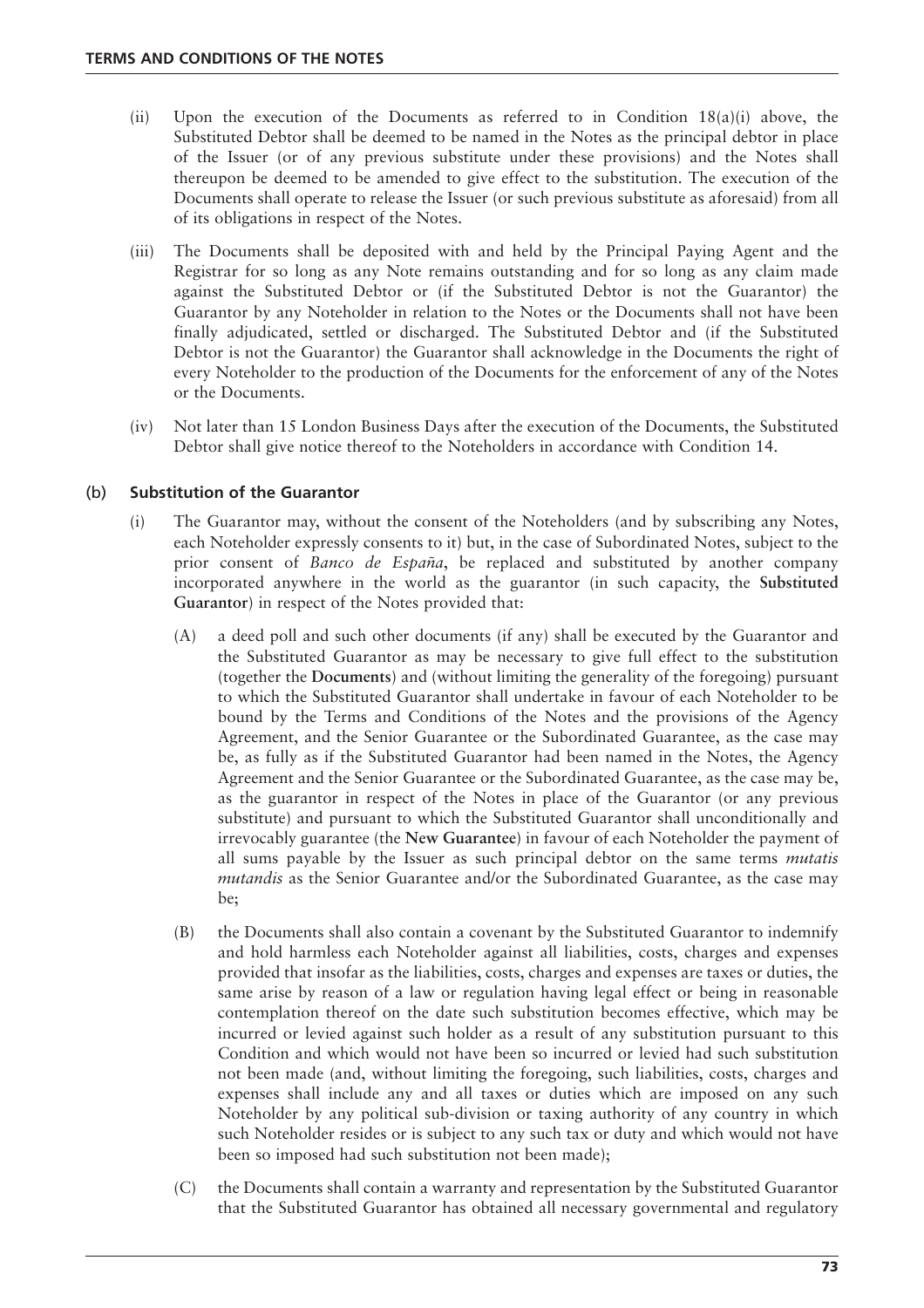approvals and consents for such substitution and for the giving by the Substituted Guarantor of the New Guarantee, that the Substituted Guarantor has obtained all necessary governmental and regulatory approvals and consents for the performance by the Substituted Guarantor of its obligations under the Documents and that all such approvals and consents are in full force and effect;

- (D) each stock exchange which has the Notes listed thereon shall have confirmed that following the proposed substitution of the Substituted Guarantor such Notes would continue to be listed on such stock exchange;
- (E) the Guarantor shall have delivered or procured the delivery to the Representative, the Principal Paying Agent and the Registrar of a copy of a legal opinion addressed to the Guarantor, the Issuer and the Substituted Debtor from a leading firm of lawyers in the country of incorporation of the Substituted Guarantor to the effect that the Documents constitute legal, valid and binding obligations of the Substituted Guarantor, such opinion to be dated not more than seven days prior to the date of substitution of the Substituted Guarantor for the Guarantor and to be available for inspection by Noteholders at the specified offices of the Principal Paying Agent and the Registrar;
- (F) the Substituted Guarantor shall have delivered or procured the delivery to the Representative, the Principal Paying Agent and the Registrar of a copy of a legal opinion addressed to the Guarantor, the Issuer and the Substituted Debtor from a leading firm of English lawyers to the effect that the Documents (including the New Guarantee given by the Substituted Guarantor) constitute legal, valid and binding obligations of the parties thereto under English law, such opinion to be dated not more than seven days prior to the date of substitution of the Substituted Guarantor for the Guarantor and to be available for inspection by Noteholders at the specified offices of the Principal Paying Agent and the Registrar;
- (G) the Substituted Guarantor shall have appointed a process agent in England to receive service of process on its behalf in relation to any legal action or proceedings arising out of or in connection with the Notes or the Documents;
- (H) there is no outstanding Event of Default in respect of the Notes;
- (I) the Substituted Guarantor has ratings for long-term senior and subordinated debt assigned by Standard & Poor's Ratings Services, a division of the McGraw-Hill Companies Inc. or Moody's Investors Service, Inc. which are the same as or higher than the credit rating for long-term senior and subordinated debt of the Guarantor or any previous Substituted Guarantor immediately prior to such substitution; and
- (J) the substitution complies with all applicable requirements established under Spanish law.
- (ii) Upon the execution of the Documents as referred to in Condition 18(b)(i) above, the Substituted Guarantor shall be deemed to be named in the Notes as the guarantor in place of the Guarantor (or of any previous substitute under these provisions) and the Notes shall thereupon be deemed to be amended to give effect to the substitution. The execution of the Documents shall operate to release the Guarantor (or such previous substitute as aforesaid) from all of its obligations in respect of the Notes and the Guarantees.
- (iii) The Documents shall be deposited with and held by the Principal Paying Agent and the Registrar for so long as any Note remains outstanding and for so long as any claim made against the Substituted Guarantor by any Noteholder in relation to the Notes or the Documents shall not have been finally adjudicated, settled or discharged. The Substituted Guarantor shall acknowledge in the Documents the right of every Noteholder to the production of the Documents for the enforcement of any of the Notes or the Documents.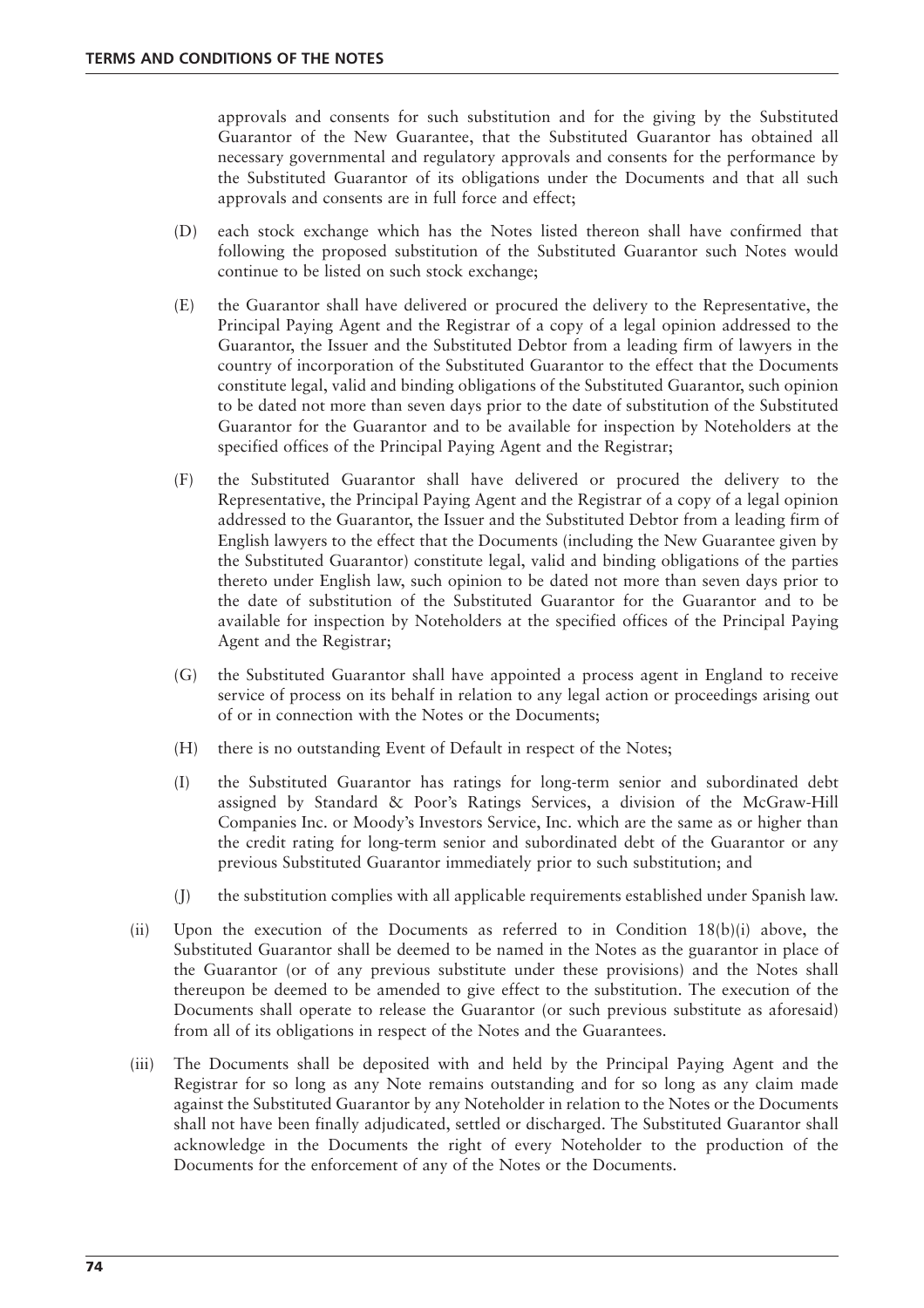(iv) Not later than 15 London Business Days after the execution of the Documents, the Substituted Guarantor shall give notice thereof to the Noteholders in accordance with Condition 14.

## **19. CONTRACTS (RIGHTS OF THIRD PARTIES) ACT 1999**

No rights are conferred on any person under the Contracts (Rights of Third Parties) Act 1999 to enforce any term of the Notes, but this does not affect any right or remedy of any person which exists or is available apart from that Act.

## **20. GOVERNING LAW AND SUBMISSION TO JURISDICTION**

#### (a) **Governing law**

The Agency Agreement, the Deed of Covenant, the Deed Poll, the Notes (except for Condition 3), the Receipts and the Coupons are governed by, and shall be construed in accordance with, English law. Condition 3 and the Guarantees are governed by, and shall be construed in accordance with, Spanish law. In addition, the provisions of Condition 15 relating to appointment of the Representative and meetings of Noteholders are governed by Spanish law. The Notes are issued in accordance with the formalities prescribed by Spanish company law.

## (b) **Submission to jurisdiction**

The Issuer agrees, for the benefit of the Noteholders, the Receiptholders and the Couponholders, that the courts of England are to have exclusive jurisdiction to settle any disputes which may arise out of or in connection with the Notes, the Receipts and/or the Coupons and that accordingly any suit, action or proceedings (together referred to as **Proceedings**) arising out of or in connection with the Notes, the Receipts and the Coupons may be brought in such courts.

The Issuer hereby irrevocably waives any objection which it may have now or hereafter to the laying of the venue of any such Proceedings in any such court and any claim that any such Proceedings have been brought in an inconvenient forum and hereby further irrevocably agrees that a judgment in any such Proceedings brought in the English courts shall be conclusive and binding upon it and may be enforced in the courts of any other jurisdiction.

Nothing contained in this Condition shall limit any right to take Proceedings against the Issuer in any other court of competent jurisdiction, nor shall the taking of Proceedings in one or more jurisdictions preclude the taking of Proceedings in any other jurisdiction, whether concurrently or not.

## (c) **Appointment of Process Agent**

The Issuer appoints the Guarantor at its registered office for the time being in England as its agent for service of process, and undertakes that, in the event of the Guarantor ceasing so to act or ceasing to be registered in England, it will appoint another person as its agent for service of process in England in respect of any Proceedings. Nothing herein shall affect the right to serve proceedings in any other manner permitted by law.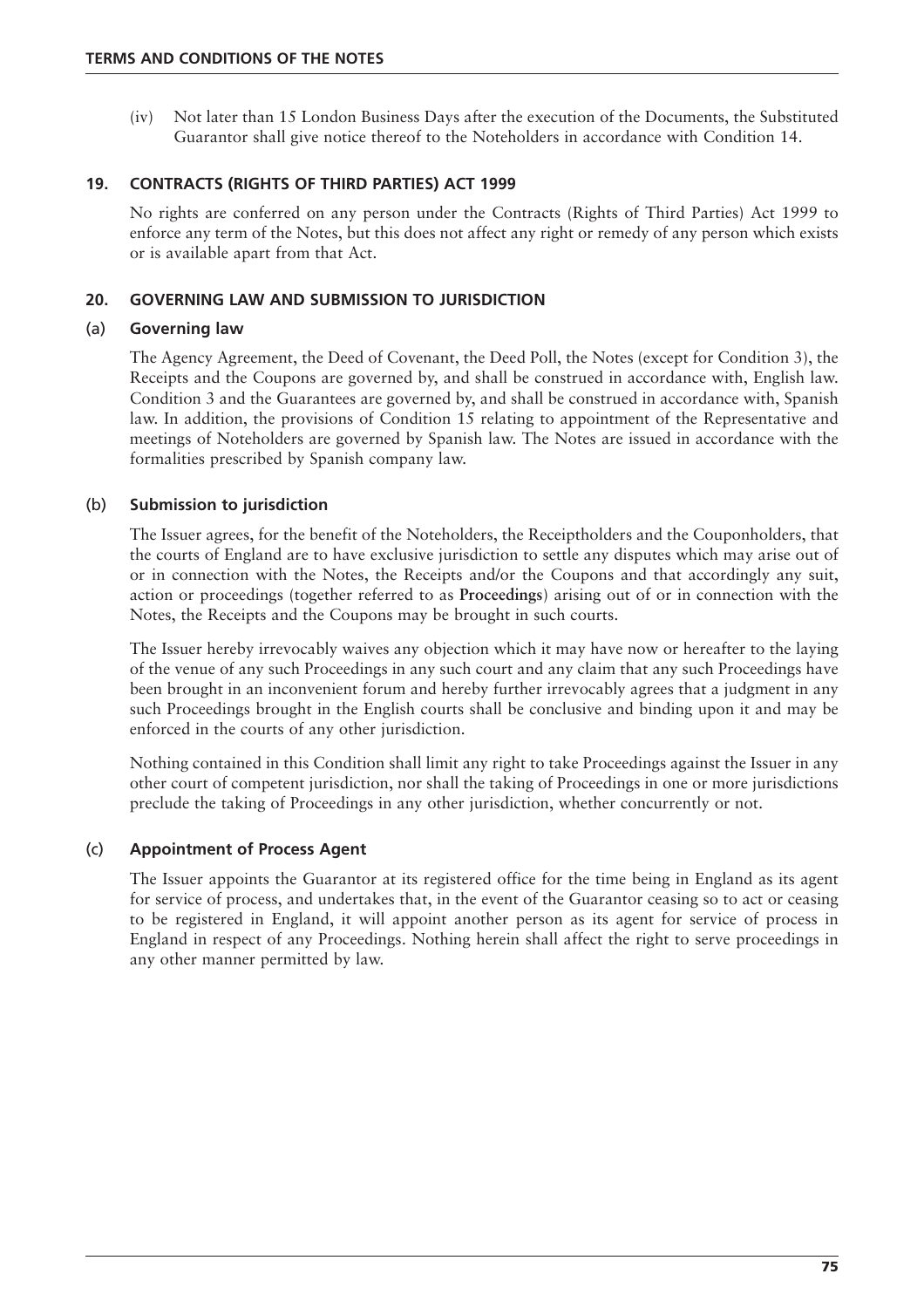## USE OF PROCEEDS

The net proceeds from each issue of Notes will, in accordance with law 19/2003 of 4th July, 2003 on foreign capital movements and financial transactions and on certain measures to prevent money laundering which amends law 13/1985 of 25th May, 1985 on investment ratios, capital adequacy and information requirements for financial intermediaries, be deposited on a permanent basis with the Guarantor and will be used for the Group's general corporate purposes, which include making a profit. If, in respect of any particular issue, there is a particular identified use of proceeds, this will be stated in the applicable Final Terms.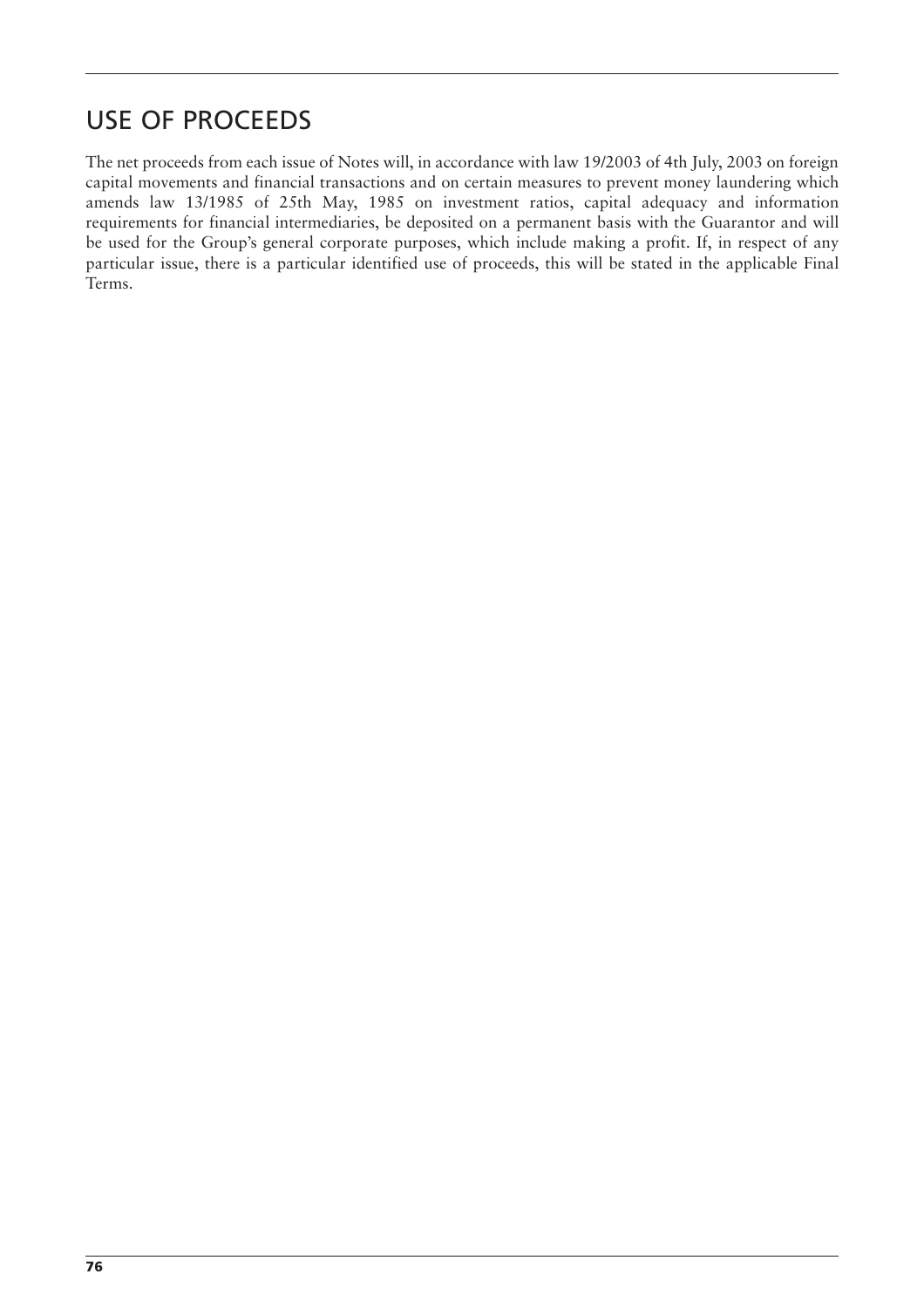# DESCRIPTION OF BBVA SENIOR FINANCE, S.A. UNIPERSONAL

#### **Incorporation**

BBVA Senior Finance, S.A. Unipersonal (**BSF**) was incorporated on 29th October, 2004 for an unlimited duration with limited liability under Spanish law. BSF's registered office is at Gran Vía, 1, Bilbao, Spain, operating out of Paseo de la Castellana, 81, 28046, Madrid, Spain, telephone number 34 91 537 8195. BSF was registered at the Vizcaya Mercantile Registry (*Registro Mercantil de Vizcaya*) on 3rd November, 2004, Volume 4483, Book 0, Page BI-40.901, Inscription 1.

## **Business**

The exclusive objects for which BSF was established are, pursuant to Article 2 of its Bylaws, "the issue of preference securities and/or other financial instruments including any type of debt instrument, for placement in domestic or international markets".

## **Share Capital**

BSF has an authorised share capital of EUR 60,102 divided into 10,017 ordinary shares of a nominal or par value of EUR 6.00 each. As of the date hereof, 10,017 ordinary shares with a par value of EUR 6.00 each had been issued and fully paid. BSF is a direct wholly-owned subsidiary of Banco Bilbao Vizcaya Argentaria, S.A. and does not have any subsidiaries of its own.

BSF is a finance company whose sole business is raising debt to be on-lent to Banco Bilbao Vizcaya Argentaria, S.A. and other members of the Group on an arm's length basis. BSF is accordingly dependent on Banco Bilbao Vizcaya Argentaria, S.A. and other members of the Group servicing these loans.

#### **Management**

The Directors of BSF are as follows:

| <b>Name</b>                       | <b>Position</b><br>at BSF | <b>Present Principal Occupation</b><br><b>Outside BSF</b> |
|-----------------------------------|---------------------------|-----------------------------------------------------------|
| Manuel Naveira Barrero  Director  |                           | President/Director of Funding of BBVA                     |
| Ana Fernández Manrique  Director  |                           | Director of Capital Management of BBVA                    |
| Juan Carlos García Pérez Director |                           | Manager of BBVA                                           |
| Tomás Sanchez Zabala  Director    |                           | Manager of BBVA                                           |

The business address of the Directors of BSF is Castellana, 81, 28046 Madrid. There are no conflicts of interest between the private interests or other duties of the Directors listed above and their duties to BSF.

#### **Corporate Governance**

BSF does not need to comply with the Spanish corporate governance regime because it does not list securities on the Spanish Official Secondary Market. Nevertheless, as a Spanish company, BSF is subject to the Spanish Companies Act (*Ley de Sociedades Anónimas*) and any applicable European Regulations, which may include provisions relating to corporate governance which apply to all limited liability companies.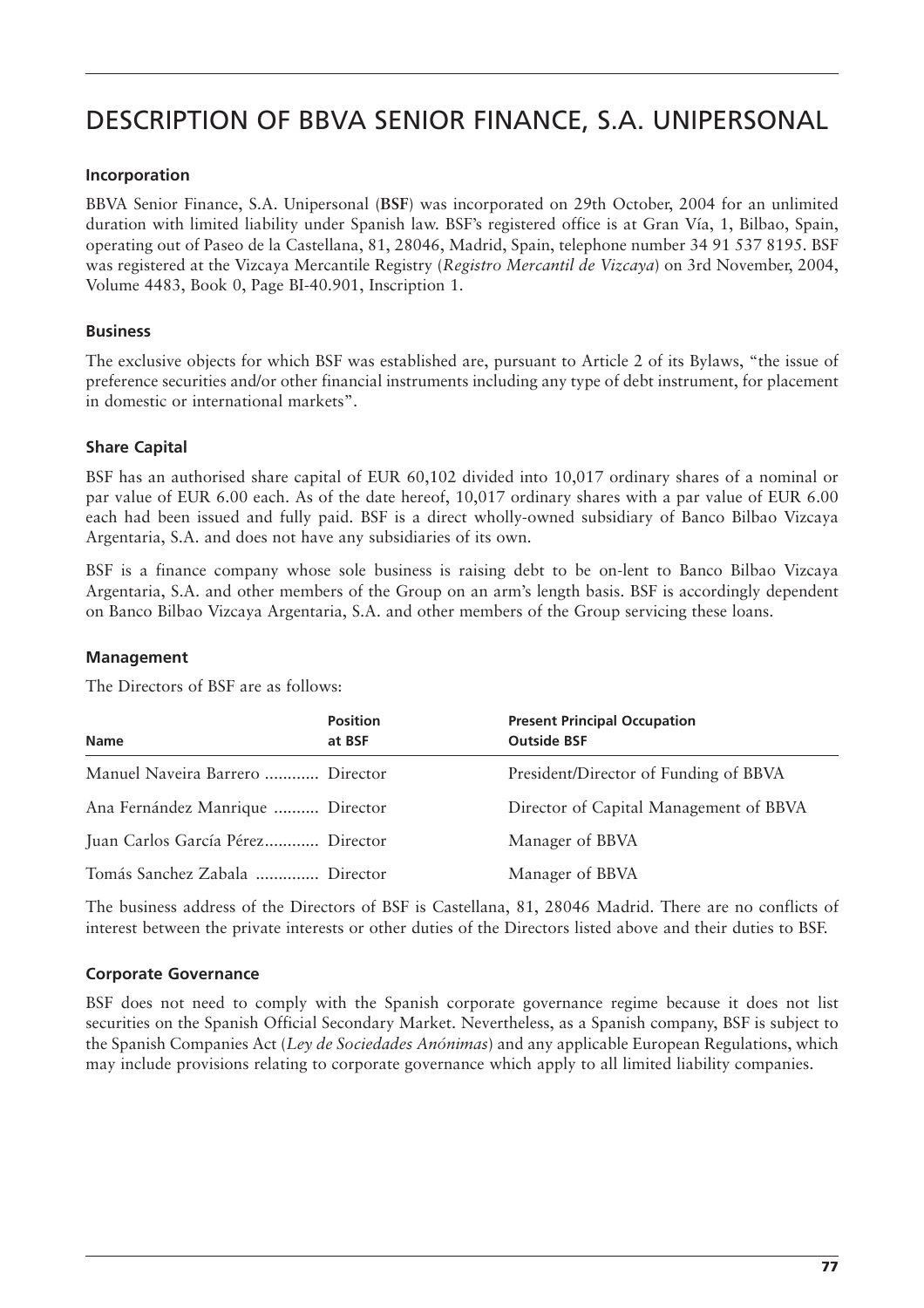## DESCRIPTION OF BBVA SUBORDINATED CAPITAL, S.A. UNIPERSONAL

## **Incorporation**

BBVA Subordinated Capital, S.A. Unipersonal (**BSC**) was incorporated on 29th October, 2004 for an unlimited duration with limited liability under Spanish law. BSC's registered office is at Gran Vía, 1, Bilbao, Spain operating out of Paseo de La Castellana, 81, 28046, Madrid, Spain telephone number 34 91 537 8195. BSC was registered at the Vizcaya Mercantile Registry (*Registro Mercantil de Vizcaya*) on 3rd November, 2004, Volume 4483, Book 0, Page BI-40.902, Inscription 1.

## **Business**

The exclusive objects for which BSC was established are, pursuant to Article 2 of its Bylaws, "the issue of preference securities and/or other financial instruments including any type of debt instrument, for placement in domestic or international markets".

## **Share Capital**

BSC has an authorised share capital of EUR 60,102 divided into 10,017 ordinary shares of a nominal or par value of EUR 6.00 each. As of the date hereof, 10,017 ordinary shares with a par value of EUR 6.00 each had been issued and fully paid. BSC is a direct wholly-owned subsidiary of Banco Bilbao Vizcaya Argentaria, S.A. and does not have any subsidiaries of its own.

BSC is a finance company whose sole business is raising debt to be on-lent to Banco Bilbao Vizcaya Argentaria, S.A. and other members of the Group on an arm's length basis. BSC is accordingly dependent on Banco Bilbao Vizcaya Argentaria, S.A. and other members of the Group servicing these loans.

## **Management**

The Directors of the BSC are as follows:

| <b>Name</b>                       | <b>Position</b><br>at BSC | <b>Present Principal Occupation</b><br><b>Outside BSC</b>  |
|-----------------------------------|---------------------------|------------------------------------------------------------|
| Ana Fernández Manrique  Director  |                           | President/Director of Capital Management of<br><b>BBVA</b> |
| Juan Carlos García Pérez Director |                           | Manager of BBVA                                            |
| Tomás Sanchez Zabala  Director    |                           | Manager of BBVA                                            |

The business address of the Directors of BSC is Paseo de la Castellana 81, 28046, Madrid. There are no conflicts of interest between the private interests or other duties of the Directors listed above and their duties to BSC.

## **Corporate Governance**

BSC does not need to comply with the Spanish corporate governance regime because it does not list securities on the Spanish Official Secondary Market. Nevertheless as a Spanish Company, BSC is subject to the Spanish Companies Act (*Ley de Sociedades Anónimas*) and any applicable European Regulations, which may include provisions relating to corporate governance which apply to all limited liability companies.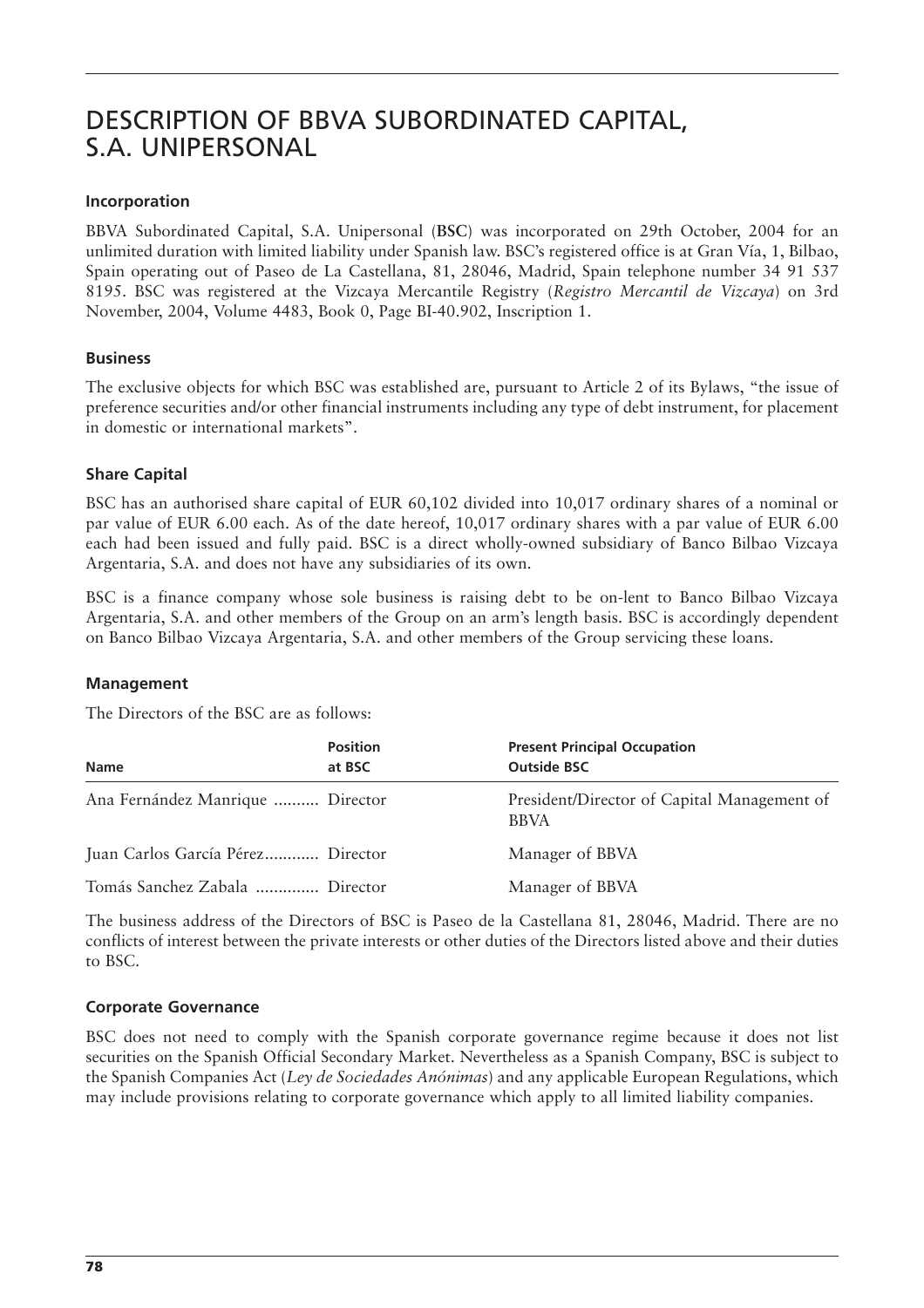# DESCRIPTION OF BBVA U.S. SENIOR, S.A. UNIPERSONAL

## **Incorporation**

BBVA U.S. Senior, S.A. Unipersonal (**BUS**) was incorporated on 22nd February, 2006 for an unlimited duration with limited liability under Spanish law. BUS's registered office is at Gran Vía, 1, Bilbao, Spain, operating out of Paseo de la Castellana, 81, 28046, Madrid, Spain, telephone number 34 91 374 6000. BUS was registered at the Vizcaya Mercantile Registry (*Registro Mercantil de Vizcaya*) on 28th February, 2006, Volume 4665, Book 0, Page BI-45496, Inscription 1.

## **Business**

The exclusive objects for which BUS was established are, pursuant to Article 2 of its Bylaws, "the issue of preference securities and/or other financial instruments including any type of debt instrument, for placement in domestic or international markets".

## **Share Capital**

BUS has an authorised share capital of EUR 60,102 divided into 10,017 ordinary shares of a nominal or par value of EUR 6.00 each. As of the date hereof, 10,017 ordinary shares with a par value of EUR 6.00 each had been issued and fully paid. BUS is a direct wholly-owned subsidiary of Banco Bilbao Vizcaya Argentaria, S.A. and does not have any subsidiaries of its own.

BUS is a finance company whose sole business is raising debt to be on-lent to Banco Bilbao Vizcaya Argentaria, S.A. and other members of the Group on an arm's length basis. BUS is accordingly dependent on Banco Bilbao Vizcaya Argentaria, S.A. and other members of the Group servicing these loans.

#### **Management**

The Directors of BUS are as follows:

| <b>Name</b>                       | <b>Position</b><br>at BSF | <b>Present Principal Occupation</b><br><b>Outside BSF</b> |
|-----------------------------------|---------------------------|-----------------------------------------------------------|
| Manuel Naveira Barrero  Director  |                           | President/Director of Funding of BBVA                     |
| Ana Fernández Manrique  Director  |                           | Director of Capital Management of BBVA                    |
| Juan Carlos García Pérez Director |                           | Manager of BBVA                                           |
| Tomás Sanchez Zabala  Director    |                           | Manager of BBVA                                           |

The business address of the Directors of BUS is Castellana, 81, 28046 Madrid. There are no conflicts of interest between the private interests or other duties of the Directors listed above and their duties to BUS.

## **Corporate Governance**

BUS does not need to comply with the Spanish corporate governance regime because it does not list securities on the Spanish Official Secondary Market. Nevertheless, as a Spanish company, BUS is subject to the Spanish Companies Act (*Ley de Sociedades Anónimas*) and any applicable European Regulations, which may include provisions relating to corporate governance which apply to all limited liability companies.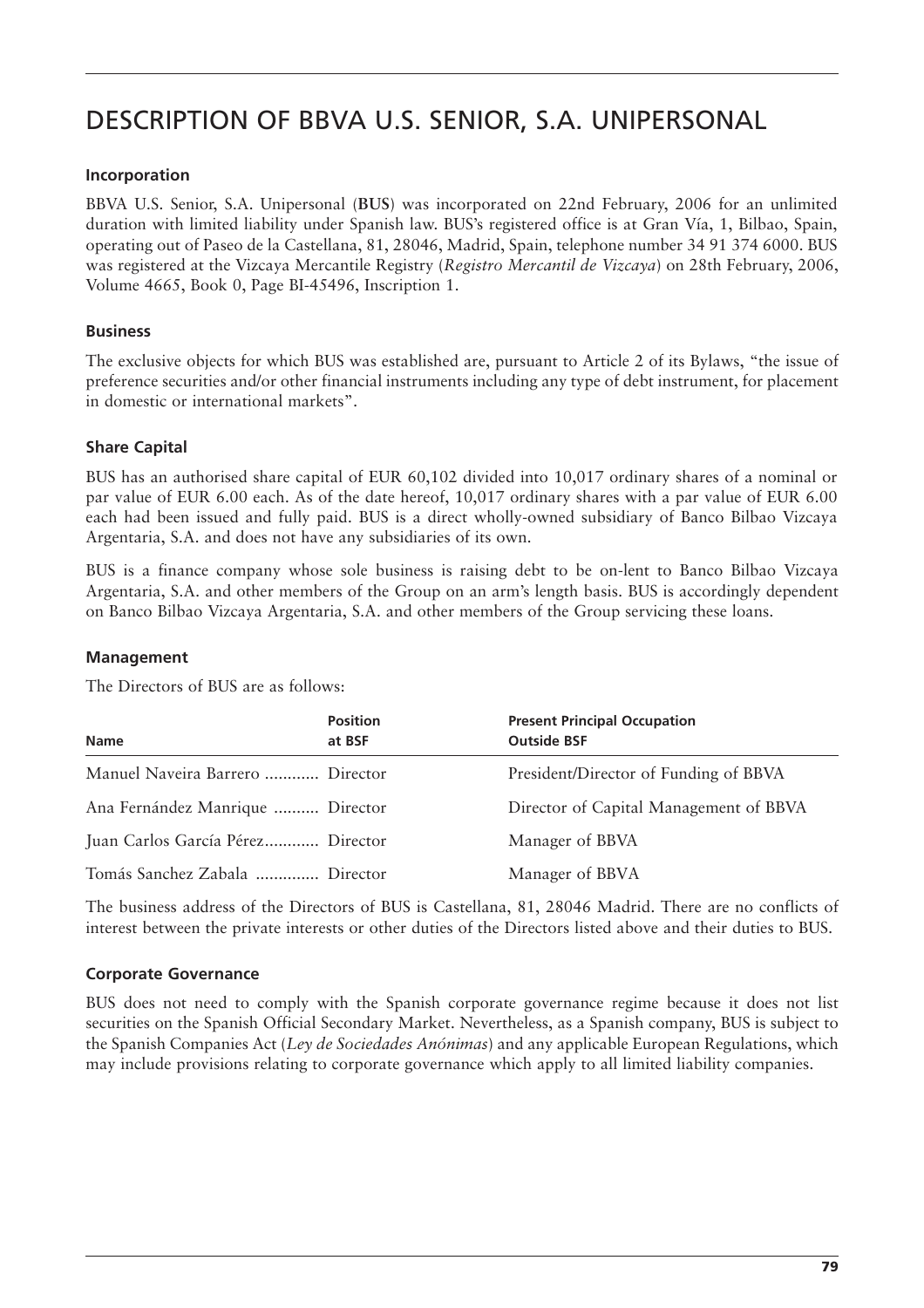# DESCRIPTION OF BANCO BILBAO VIZCAYA ARGENTARIA, S.A.

#### **History and Development of the Guarantor**

The terms BBVA and Group refer to Banco Bilbao Vizcaya Argentaria, S.A. and its consolidated subsidiaries.

BBVA's predecessor bank, BBV, was incorporated as a limited liability company (a *sociedad anónima* or "S.A.") under the Spanish Corporations Law on 1st October, 1988. BBVA was formed as the result of a merger by absorption of Argentaria into BBV that was approved by the shareholders of each institution on 18th December, 1999 and registered on 28th January, 2000. It is registered in the Mercantile Registry, in Companies Ledger 2,083, folio 1, inscription 1st, Sheet number BI-17-A. It conducts its business under the commercial name "BBVA". BBVA is registered with the Commercial Registry of Vizcaya (Spain). It has its registered office at Plaza de San Nicolás 4, Bilbao, Spain, 48005, and operates out of Paseo de la Casetellana, 81, 28046, Madrid, Spain telephone number 34-91-537-8195. BBVA's agent in the U.S. for U.S. federal securities law purposes is Raúl Santoro de Mattos Almeida (BBVA New York, 1345 Avenue of the Americas, 45th floor, NY, New York, 10105). BBVA is incorporated for an unlimited term.

#### **Business Overview**

BBVA is a highly diversified international financial group, with strengths in the traditional banking businesses of retail banking, asset management, private banking and wholesale banking. It also has a portfolio of investments in some of Spain's leading companies.

#### **Business Areas**

Prior to 1st January, 2006, BBVA's organisational structure was divided into the following business areas:

- Retail Banking in Spain and Portugal.
- Wholesale and Investment Banking.
- Banking in America.
- Corporate Activities.

In December 2005, BBVA's Board of Directors approved a new organizational structure for the Group, which has been implemented since the beginning of 2006:

- Retail Banking Spain and Portugal.
- Wholesale Business.
- Mexico.
- South America.
- United States.
- Corporate Activities.

The following description of BBVA's business areas is consistent with its historical internal organization. The financial information for its business areas for the years 2005 and 2004 presented below has been prepared on a uniform basis consistent with BBVA's organizational structure at the time. Unless otherwise indicated, the financial information provided below for each business area does not reflect the elimination of transactions between companies within one business area or between different business areas, since BBVA considers these transactions to be an integral part of each business area's activities.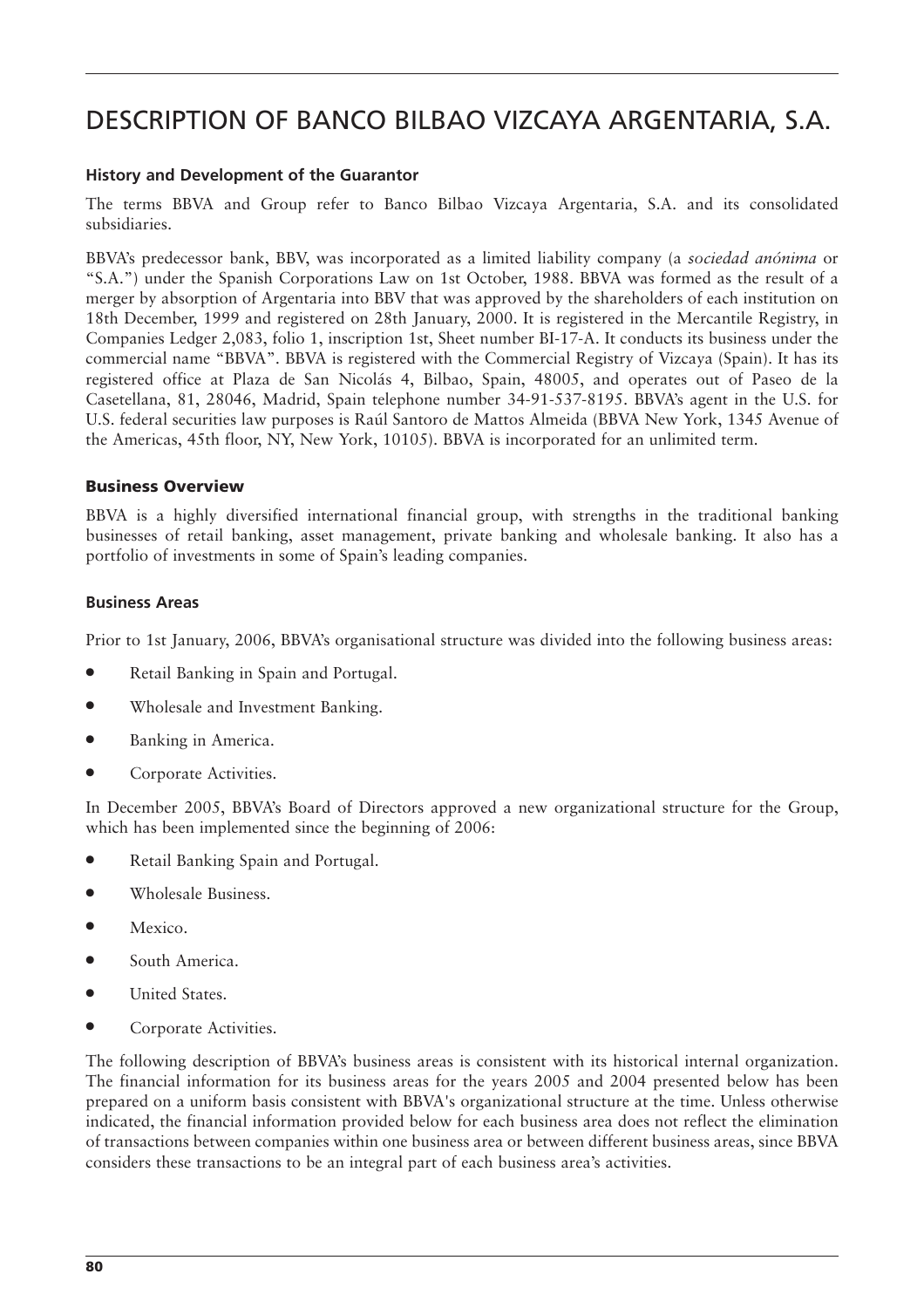**Year ended December 31, Income/ (Loss) Attributed to % of Income/(Loss) the Group % of Subtotal Attributed to the Group 2005 2004 2005 2004 2005 2004** *(in millions of euro)* Retail Banking in Spain and Portugal................................ 1,613 1,426 40% 47% 42% 49% Wholesale and Investment Banking ................................ 592 404 15% 13% 16% 14% Banking in America .................. 1,819 1,194 45% 40% 48% 40% Subtotal .................................... 4,024 3,024 100% 100% 106% 103% Corporate Activities.................. (218) (102) (6)% (3)% Income Attributed to the Group .................................. 3,806 2,922 100% 100%

The following table provides information relating to income attributed to BBVA's business areas for the years ended 31st December, 2005 and 2004.

## **Retail Banking in Spain and Portugal**

The Retail Banking in Spain and Portugal area's main lines of activity focused on providing banking services to private individuals, retailers and small and medium-sized entities. As at 31st December, 2005, this business area conducted its activities through 3,558 branch offices.

The business units included in the Retail Banking in Spain and Portugal business area are:

- Financial Services, which include:
	- Personal Financial Services;
	- Commercial Financial Services; and
	- Special Financial Services.
- Asset Management and Private Banking.
- BBVA Portugal.
- Insurance Business in Europe.

Total net lending in this business area as of 31st December, 2005 was approximately  $\text{\textsterling}127,959$  million, an increase of 20.1 per cent. from €106,510 million as of 31st December, 2004, due to growth in mortgage lending and personal loans.

The non-performing loan (**NPL**) ratio decreased to 0.62 per cent. as of 31st December, 2005, from 0.82 per cent. as of 31st December, 2004. The loan coverage ratio increased to 315.7 per cent. as of 31st December, 2005 from 249.1 per cent. as of 31st December, 2004.

Total customer funds (deposits, mutual and pension funds and other brokered products), were  $\epsilon$ 126,947 million as of 31st December, 2005, an increase of 10.0 per cent. from  $\epsilon$ 115,391 million as of 31 December, 2004, as a result of an increase in deposits collected during the year. Mutual funds under management were €46,232 million as of 31st December, 2005, an increase of 10.1 per cent. from €41,988 million as of 31st December, 2004. Pension funds assets under management were €15,405 million as of 31st December, 2005, an increase of 12.2 per cent. from €13,731 million as of 31st December, 2004.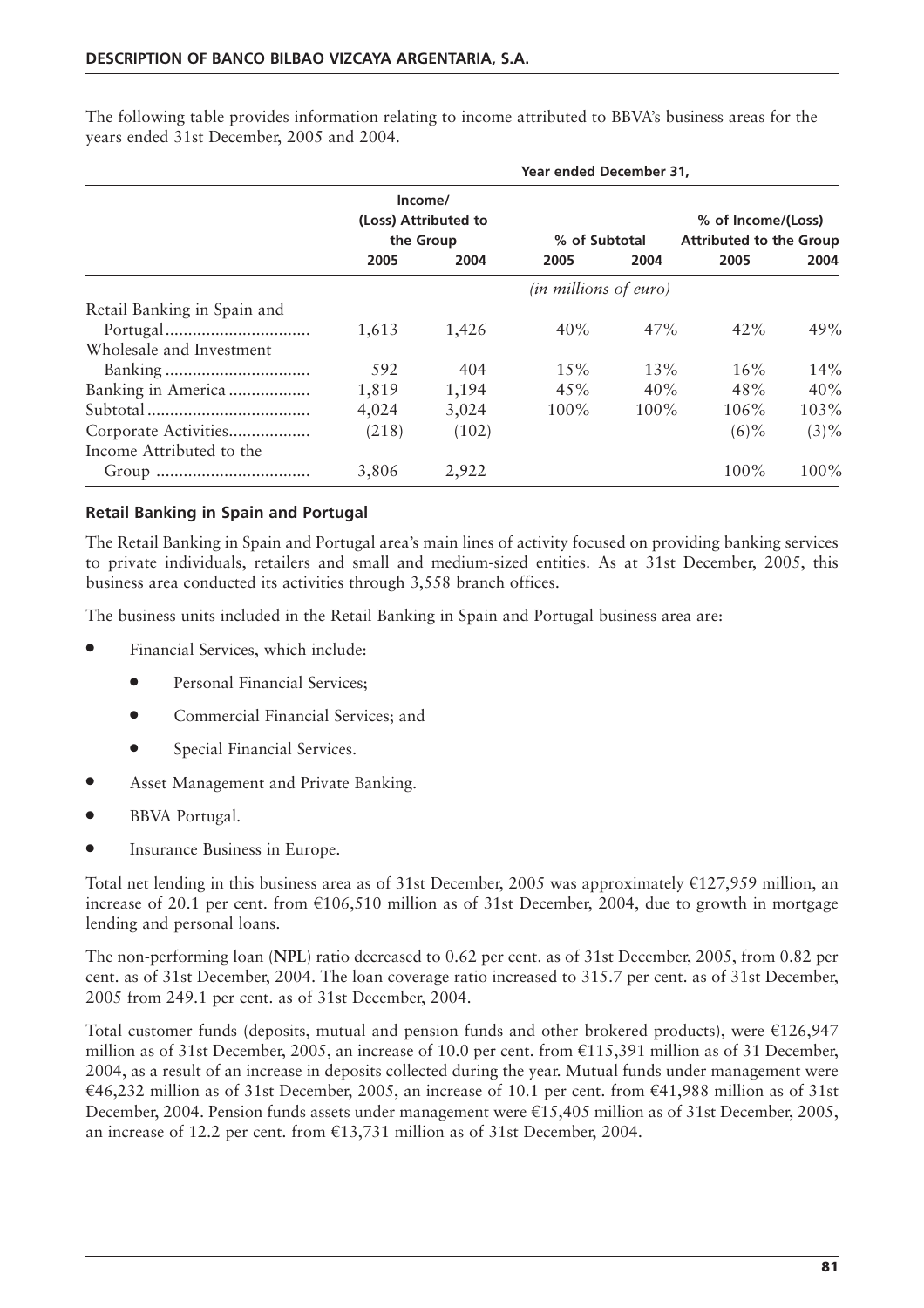#### *Financial services*

This business unit's principal activities were focused on the development of the Financial Services Plan (BBVA's business model for this business unit), including:

- Personal Financial Services: focused on retail customers and aimed at providing customers with more value from their relationship with BBVA by offering a wide range of products and services at attractive prices, which are made available through different channels, along with solutions tailored to their specific needs.
- Commercial Financial Services: focused on professionals, businesses and small- and medium-sized enterprises (**SMEs**) by providing them with customized services, a comprehensive range of products and continuous, quality financial advice.
- Special Financial Services: focused on the following lines of business (through Finanzia Bank and BBVA's online bank, Uno-e Bank, S.A.): financing of cars, consumer items and equipment; e-banking; bill payment; and car and equipment rental.

Lending by the Financial Services unit increased 20.0 per cent. to  $\epsilon$ 123,210 million as of 31st December, 2005 from  $\epsilon$ 102,672 million as of 31st December, 2004, principally due to strong growth in mortgage loans, which increased 22.9 per cent. from 2004.

Customer funds under management by the Financial Services unit increased 10.6 per cent. to  $€54,957$ million as of 31st December, 2005 from €49,671 million as of 31st December, 2004, principally due to an increase in time deposits. Mutual and pension fund assets managed by the Financial Services unit increased by 9.2 per cent. and 14.9 per cent., respectively, as of 31st December, 2005 as compared to 31st December, 2004.

In 2005, BBVA launched the "Cuentas Claras" campaign, featuring a reduction in the price of various types of services, including financial services, legal assistance and household services. In 2005, BBVA also introduced a rapid cash delivery service, "Dinero Express", geared towards foreign residents in Spain, along with the "Crédito Fácil" service. In 2005, this "Dinero Express" service conducted approximately 200,000 remittances, totaling approximately  $€80$  million.

In 2005, BBVA's Internet banking service, BBVAnet, recorded a 54.8 per cent. increase in the number of transactions (totaling approximately €134 million). In addition, BBVA introduced a special platform to improve the security of our Internet services.

#### *Asset Management and Private Banking*

This business unit is responsible for the design and management of products to be distributed through the Retail Banking in Spain and Portugal business area's different networks, as well as for the direct management of BBVA's private banking services (through the Personal Banking sub-unit and BBVA Patrimonios). As of 31st December, 2005, BBVA's private banking business managed assets totalling approximately €73.1 billion, an increase of 12.3 per cent. from 31st December, 2004.

## *BBVA Portugal*

As of 31st December, 2005, BBVA Portugal's customer loans amounted to €3,695 million, an increase of 17.3 per cent. from 2004. In 2005, mortgage lending was the most dynamic sector, with a 40.2 per cent. increase over 2004.

As of 31st December, 2005, customer funds managed by BBVA Portugal totalled €3,375 million, representing a 21.9 per cent. increase over 2004, principally due to the increase in mutual and pension fund assets under management by BBVA Portugal.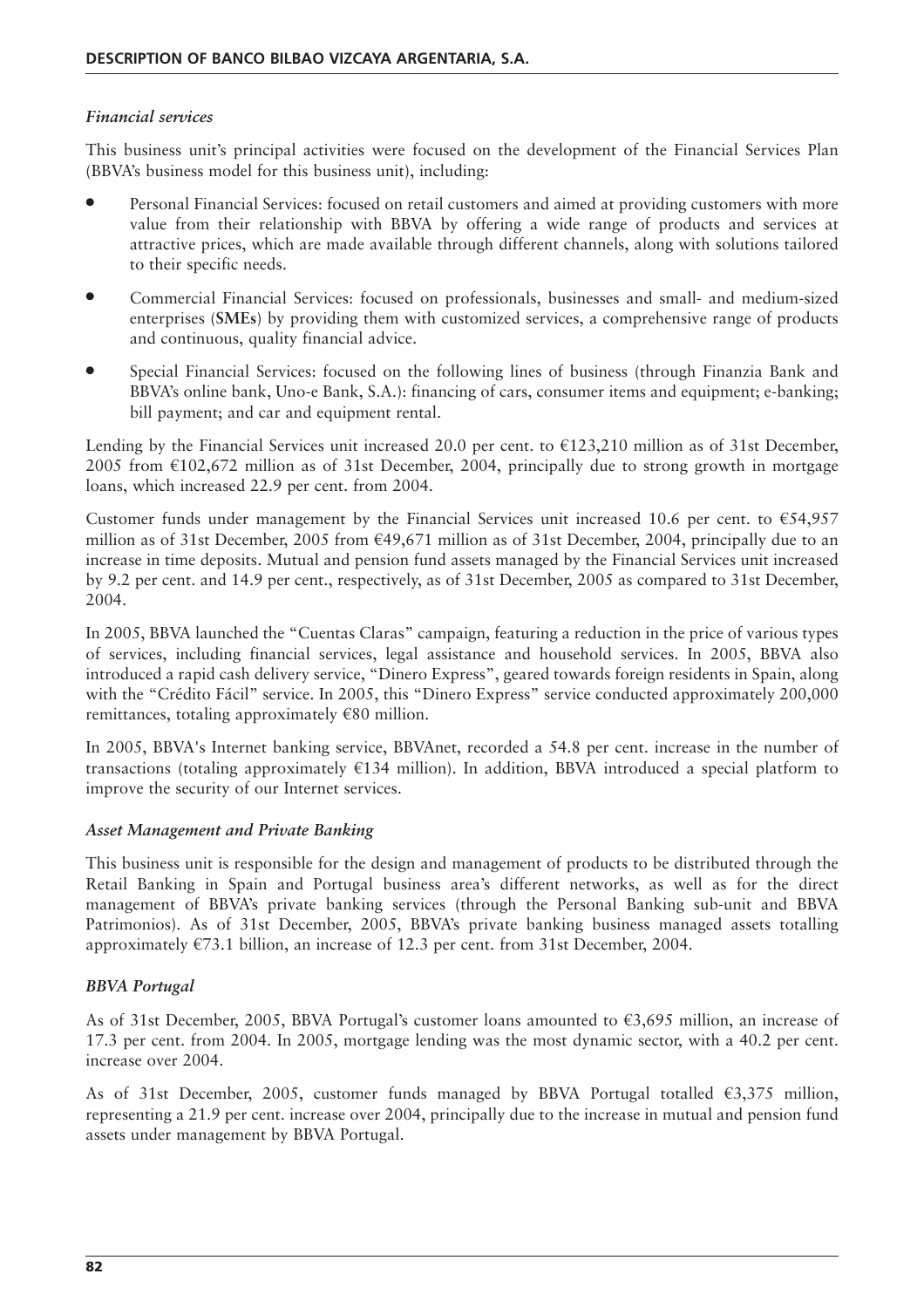#### *European Insurance*

BBVA's European insurance activities are conducted through various insurance companies that provide direct insurance, reinsurance and insurance brokering services in Spain and Portugal, market products for different types of customers (private individuals, SMEs, retailers, professional service firms and providers and self-employed individuals) through this unit's branch offices.

## **Wholesale and Investment Banking**

The Wholesale and Investment Banking business area focuses on large corporations, governmental, nongovernmental organizations and institutional investor clients.

The business units included in this business area are:

- Wholesale Banking, including:
	- Global Corporate Banking;
	- Institutional Banking;
- Global Markets and Distribution;
- Business and Real Estate Projects; and
- Global Transaction Services.

As of 31st December, 2005, lending by the Wholesale and Investment Banking business area totalled €46,896 million, an increase of 14.0 per cent. from €41,124 million as of 31st December, 2004. Nonperforming loans of this business area decreased 27.6 per cent. to an NPL ratio of 0.18 per cent. as of 31st December, 2005, compared to 0.30 per cent. as of 31st December, 2004, principally due to an improvement in risk quality. Deposits and mutual funds increased 13.4 per cent. and 7.1 per cent., respectively, as of 31st December, 2005 from 31st December, 2004.

#### *Global Corporate Banking*

The Global Corporate Banking business unit provides services to large Spanish and foreign corporations. The Global Corporate Banking is present in 15 countries on four continents with its customer and product units: Global and Investment Banking, catering to over 250 large corporate clients in 2005 and grouping together syndicated loan, fixed-income origination, project finance and corporate finance product units; Corporate Banking Iberica, with branches in Madrid, Bilbao, Barcelona, Palma de Mallorca, Lisbon and Porto; Corporate Banking Europe, catering to the European markets from its offices in Milan, Paris, London and Frankfurt; Corporate Banking Asia, with branches in Hong Kong and Tokyo and representation offices in Beijing and Shanghai; and Corporate Banking in the Americas, which, from its New York branch, manages the wholesale banking business in the United States and that of the Group's banks in Latin America.

#### *Institutional Banking*

The Institutional Banking business unit provides services to public and private sector institutions in Spain, Portugal and Belgium. The Group operates in these markets under the BBVA brand name and through Banco de Crédito Local (BCL), an institution specializing in the long-term financing of regional public administrations through capital markets transactions.

#### *Global Markets and Distribution*

The Global Markets and Distribution business unit has trading floors located in Europe and New York and is responsible for the distribution of fixed-income and equity securities and BBVA's custodial services business.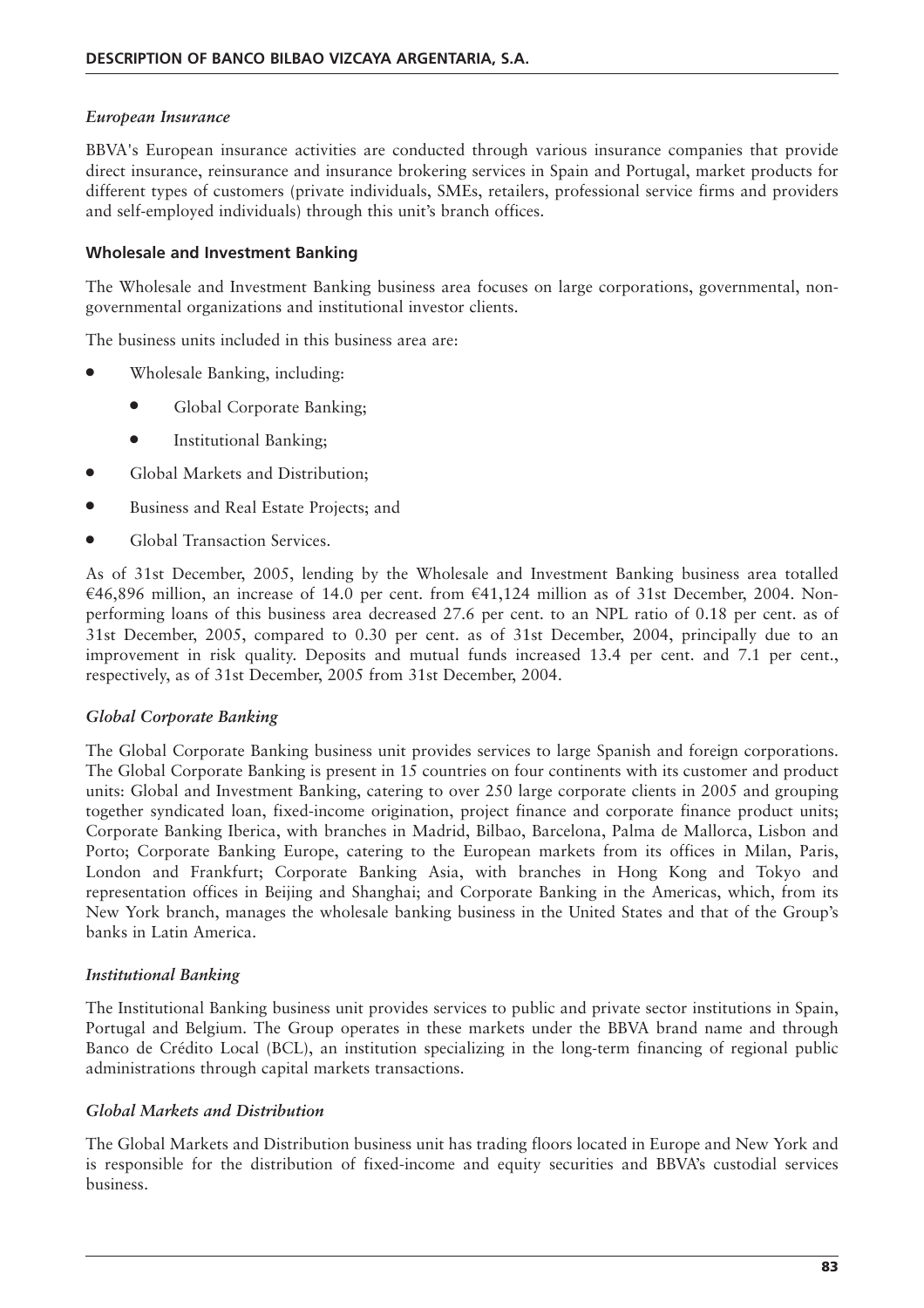#### *Business and Real Estate Projects*

As of 31st December, 2005, the Business and Real Estate Projects business unit managed a portfolio of investments in 89 companies, highly diversified across different sectors (industrial, services, utilities and real estate), with an aggregate book value as of 31st December, 2005 of  $\epsilon$ 1,188 million and unrealized capital gains as of 31st December, 2005 of €1,027 million, an increase of €168 million in unrealized capital gains compared to 31st December, 2004. As of 31st December, 2005, this business unit's main investments were in Cementos Lemona, Corporación IBV, Duch, Grupo Anida, Iberia, Técnicas Reunidas and Tubos Reunidos.

#### *Global Transaction Services*

The Global Transactional Services business unit supports the other business areas and units of the Group by providing specialized corporate and institutional business transactional services for corporate and institutional customers, including services such as on-line banking, payment intermediation, factoring and confirming and trade finance.

#### **Banking in America**

The Banking in Americas business area conducts all the activities of the Group's banks in North and South America, as well as the Group's International Private Banking Services in the region. As of 31st December, 2005, this business area conducted its activities through 3,658 branch offices and had an aggregate of 61,604 employees.

The business units included in this business area are:

- Banks in the Americas, including banks in Mexico and other countries (including Argentina, Chile, Colombia, the United States, Panama, Paraguay, Peru, Uruguay and Venezuela).
- Pension Funds and Insurance.
- International Private Banking.

Unless otherwise specified, information included below relating to macroeconomic data in the Latin American countries in which BBVA operates, such as GDP or inflation, has been derived from its internal statistical studies based on information published by local governmental or regulatory authorities.

Economic conditions in the region were favorable in 2005, with an economic upturn in the largest countries in Latin America, reflected in an average growth in GDP of approximately 4 per cent. This positive economic climate is a result of a check on inflation — which decreased to record lows in some countries and interest rates similar to 2004, though with some relatively important fluctuations over the year, especially in Mexico.

Unlike recent years, local currencies in the Americas appreciated against the euro in 2005, with a resulting positive impact on BBVA's consolidated financial statements as of and for the year ended 31st December, 2005. Nonetheless, in most cases, variations in average exchange rates were more moderate than in 2004, and, as a result, the overall effect on BBVA's results of operations for the year ended 31st December 2005 was not significant.

The following is a brief description of BBVA's operations and the economic and political factors that most significantly affect such operations, on a country-by-country basis, in the Banking in Americas business area. The operating results described below refer to each individual unit's contribution to the Americas business area's operating results, unless otherwise stated.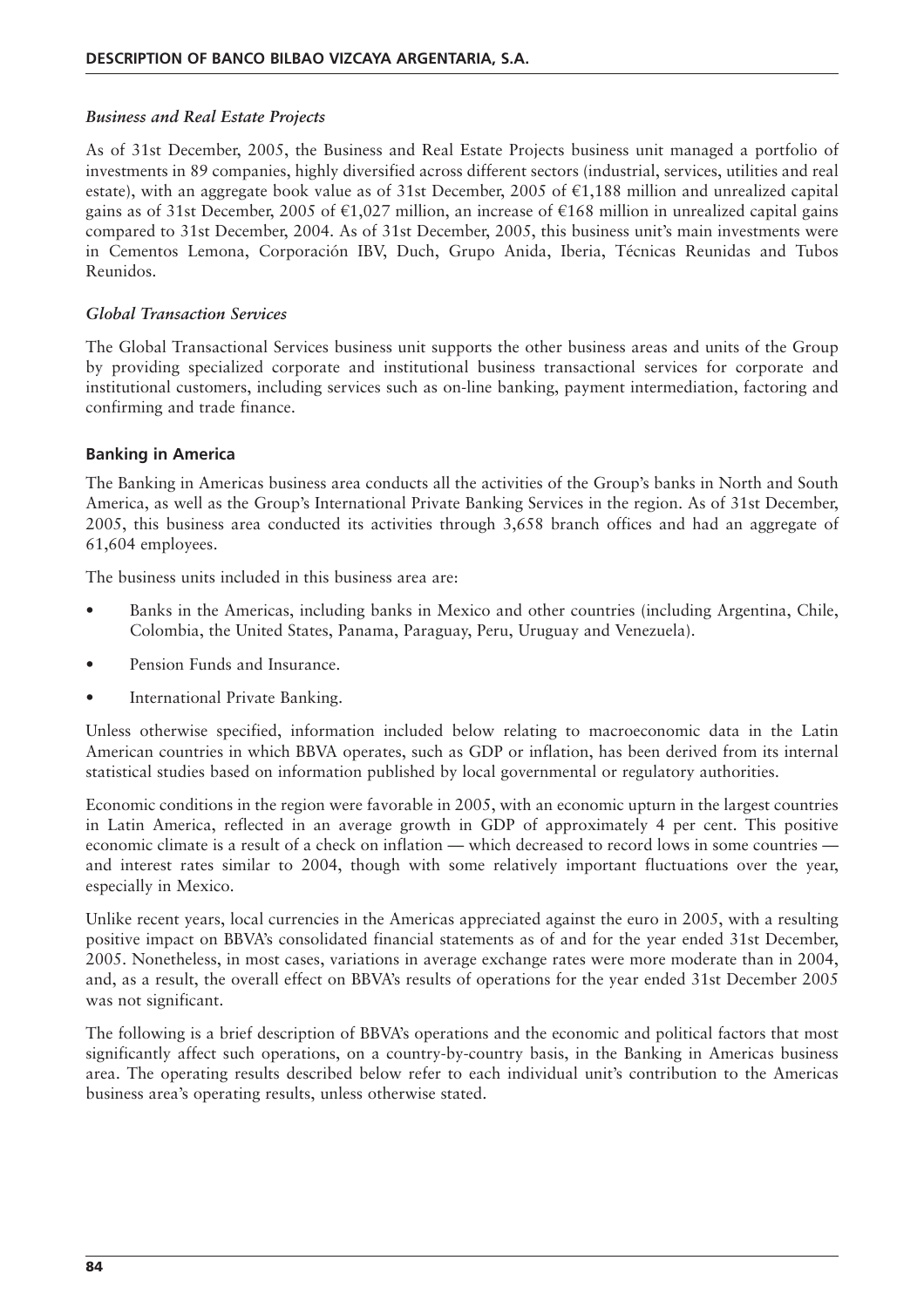## *Banks in the Americas*

## *Mexico*

Mexican GDP increased approximately 3 per cent. in 2005, mainly due to favorable trends in domestic demand and moderate price increases. Inflation stood at just over 3 per cent., substantially in line with the Bank of Mexico's long-term goals. The Mexican peso remained strong against the dollar throughout 2005, which limited Mexican exports to the United States.

BBVA Bancomer's income attributed to the Group for 2005 increased 63.1 per cent. to  $\epsilon$ 1,191 million from €730 million in 2004, resulting in a Return on Equity (defined as income attributed to the Group divided by average shareholders' equity) of 39.4 per cent. compared to 30.8 per cent. in 2004. BBVA Bancomer's income attributed to the Group in 2005 included  $\epsilon$ 77 million from Hipotecaria Nacional, S.A. de C.V., which we acquired in January 2005.

As of 31st December, 2005, lending by BBVA Bancomer totaled €20,378 million, an increase of 80.5 per cent. from €11,292 million as of 31st December, 2004, while customer funds (deposits, securities sold under agreements to repurchase and mutual funds) increased 32.1 per cent. to  $\epsilon$ 43,024 million as of 31st December, 2005 from €32,576 million as of 31st December, 2004.

## *Argentina*

In 2005, the Argentinean economy benefited from the government's successful debt exchange, with a GDP growth rate of 9 per cent.. This resulted in some pressure on prices, and at year-end 2005 inflation stood at 12.3 per cent. for the year.

Banco Francés's income attributed to the Group for 2005 increased to €90 million from €14 million in 2004.

## *Chile*

The year 2005 was marked by successive increases in interest rates by the Chilean Central Bank (increasing 2.25 percentage points to 4.5 per cent. as of 31st December, 2005). Chilean GDP increased 6 per cent. in 2005, while inflation was 3.7 per cent. for the year.

BBVA Chile's income attributed to the Group for 2005 increased 13.3 per cent. to  $\epsilon$ 27 million from €24 million in 2004.

## *Colombia*

Colombia's GDP increased approximately 5 per cent. in 2005, coupled with a low inflation rate, interest rates at record lows, high levels of disposable cash, upwards trends in Colombia's capital markets and a gradual decline in unemployment.

In December 2005, BBVA Colombia acquired Banco Granahorrar for €364 million pursuant to an auction process. BBVA Colombia's income attributed to the Group for 2005 increased 181.3 per cent. to €47 million from  $£17$  million in 2004.

## *Panama*

Panama's GDP increased 6 per cent. in 2005. BBVA Panama's income attributed to the Group for 2005 increased 6.8 per cent. to €19 million from €18 million in 2004.

## *Paraguay*

Paraguay's GDP increased 2.7 per cent. in 2005, supported by growth in the agricultural industry. BBVA Paraguay's income attributed to the Group for 2005 increased 21.5 per cent. to  $\epsilon$ 10 million from  $\epsilon$ 9 million in 2004.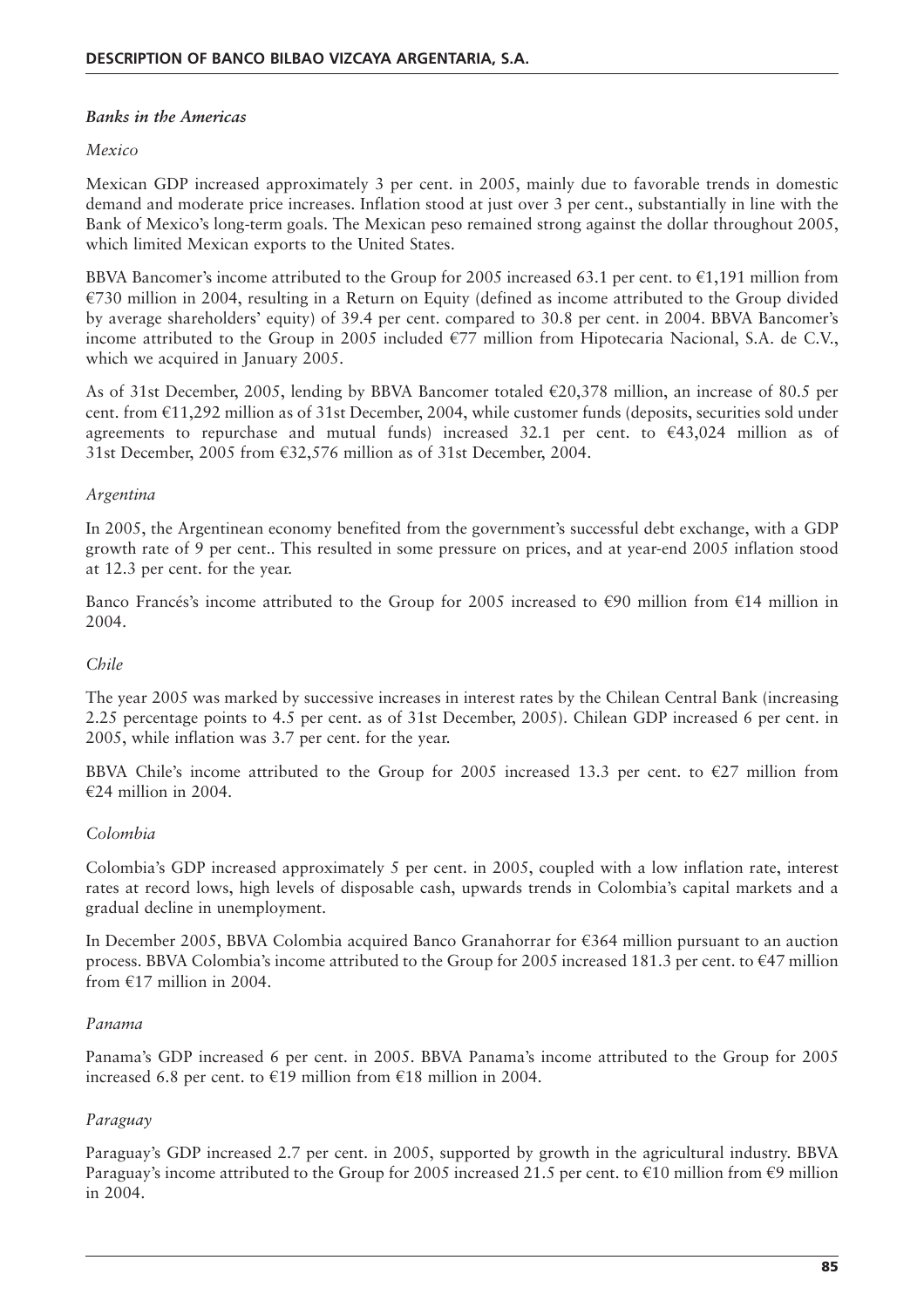#### *Peru*

Peru's GDP increased 6 per cent. in 2005. BBVA Banco Continental's income attributed to the Group for 2005 increased 114.4% to  $\epsilon$ 47 million from  $\epsilon$ 22 million in 2004.

## *United States of America*

BBVA's U.S. business unit, which was created in 2005, includes BBVA Puerto Rico, Laredo National Bancshares, BBVA Bancomer USA (former Valley Bank) and Bancomer Transfer Services (BTS). BBVA's U.S. business unit's income attributed to the Group was €26 million in 2005.

#### *Uruguay*

Uruguay's GDP increased 6 per cent. in 2005. BBVA Uruguay's loss attributed to the Group for 2005 decreased 33.0 per cent. to  $\epsilon$ 2 million from  $\epsilon$ 3 million in 2004.

#### *Venezuela*

Venezuela's GDP increased 9.4 per cent. in 2005. BBVA Banco Provincial's income attributed to the Group for 2005 decreased 34.5 per cent. to  $\epsilon$ 55 million from  $\epsilon$ 84 million in 2004.

#### *Pension Funds and Insurance in the Americas*

The BBVA Group's pension fund and insurance companies in the Americas' income attributed to the Group for 2005 increased 29.6 per cent. to  $\epsilon$ 260 million.

As of 31st December, 2005, the BBVA Group's pension fund and insurance companies in the Americas managed €38,541 million in pension fund assets, an increase of 14.7 per cent. over 2004.

The BBVA Group's insurance companies in the Americas' income attributed to the Group for 2005 increased 31.8 per cent. to €115 million.

#### *International Private Banking*

The International Private Banking business unit provides investment advice and manages the assets of highincome international customers. In 2005, this business unit completed the process of concentrating its operations in three centers: Andorra; Switzerland; and Miami (Florida, United States).

Customer funds managed by this business unit increased 3.4 per cent. to  $\epsilon$ 14,921 million as of 31st December, 2005. The International Private Banking business unit's income attributed to the Group for 2005 increased 4.8 per cent. to  $\epsilon$ 73 million.

## **Corporate Activities**

The Corporate Activities business area includes BBVA's portfolio of strategic and financial investments and the activities of the Assets and Liabilities Management Committee (**ALCO**).

The business units included in this business area are:

- Holdings in Industrial and Financial Companies.
- the Assets and Liabilities Management Committee.

## *Holdings in Industrial and Financial Companies*

The holdings in Industrial and Financial Companies business unit manages the Group's holdings in listed industrial companies, principally Telefónica, S.A., Iberdrola, S.A. and Repsol YPF, S.A., as well as its financial holdings, which are currently limited to Banco Bradesco S/A. All of these shareholdings are recorded on BBVA's consolidated balance sheet prepared in accordance with IFRS as "available-for-sale".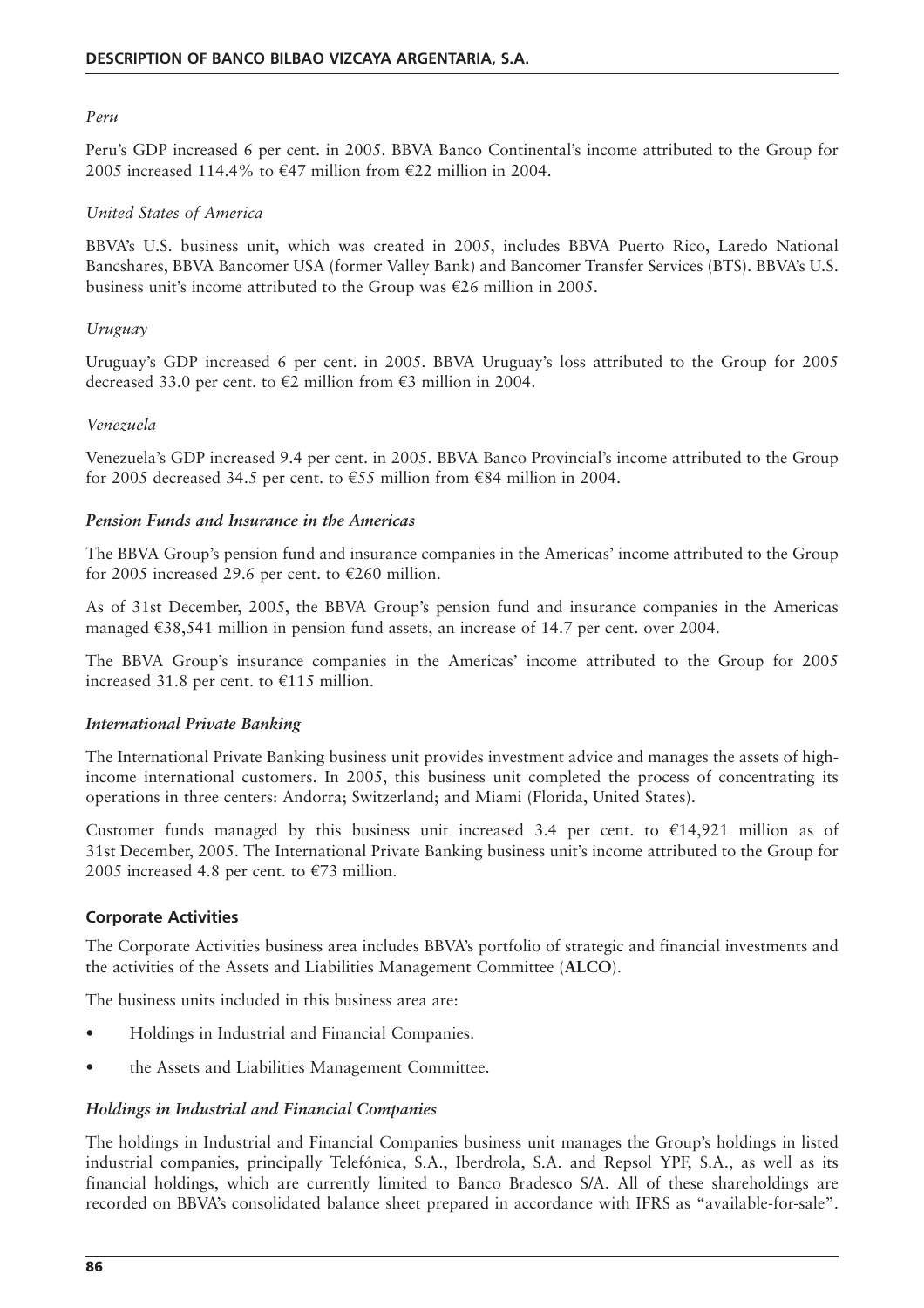As of 31st December, 2005, the portfolio of shareholdings of this business unit had a market value (including equity swaps) of  $\epsilon$ 8,811 million. In 2005, the Group's holdings in industrial and financial companies generated €183 million in dividends (an increase of 12.4 per cent. over 2004) and net trading income of €298 million, a 22.3 per cent. increase over 2004.

## *Assets and Liabilities Management Committee*

The Assets and Liabilities Management Committee (**ALCO**) manages the group's overall financing needs and interest and exchange rate risks. ALCO also manages the Group's investments and capital resources in order to improve the return on capital for BBVA's shareholders.

As of 31st December, 2005, ALCOs portfolio of fixed-income assets, which is held in an effort to reduce the negative effect on BBVA's net interest income of a fall in interest rates, amounted to  $\epsilon$ 31,249 million. ALCO's income attributed to the Group for 2005 increased to  $€63$  million.

## **Organizational Structure**

Below is a simplified organizational chart of BBVA's significant subsidiaries as of 31st March, 2006. An additional 282 companies are domiciled in the following countries: Andorra, Argentina, Belgium, Bolivia, Brazil, Chile, Colombia, Ecuador, France, Gibraltar, Ireland ,Cayman Islands, Italy, Jersey, Luxembourg, Morocco, Mexico, Netherlands, Panama, Peru, Portugal, Puerto Rico, Spain, United Kingdom, United States of America, Dominican Republic, Uruguay and Venezuela.

|                                       | Country       |                 | <b>BBVA</b> | <b>BBVA</b> |                       |
|---------------------------------------|---------------|-----------------|-------------|-------------|-----------------------|
|                                       | of            |                 | Voting      | Owner-      | Total                 |
| <b>Subsidiary</b>                     | Incorporation | <b>Activity</b> | Power       | ship        | <b>Assets</b>         |
|                                       |               |                 |             |             | <i>(in millions</i> ) |
|                                       |               |                 | (per cent.) |             | of euro)              |
| Administradora de Fondos Para el      |               | Financial       |             |             |                       |
| Retiro-Bancomer, S.A. de C.V.         | Mexico        | services        | 100.00      | 97.29       | 114                   |
| Administradora de Fondos de Pensiones |               | Financial       |             |             |                       |
|                                       | Chile         | services        | 64.32       | 64.32       | 318                   |
| Banc Internacional D'Andorra, S.A.    | Andorra       | Bank            | 51.00       | 51.00       | 2,724                 |
| Banco Bilbao Vizcaya Argentaria       |               |                 |             |             |                       |
|                                       | Portugal      | Bank            | 100.00      | 100.00      | 4,379                 |
| Banco Bilbao Vizcaya Argentaria       |               |                 |             |             |                       |
|                                       |               | Bank            | 100.00      | 100.00      | 5,541                 |
|                                       | Peru          | Bank            | 92.08       | 46.04       | 4,806                 |
|                                       | Spain         | Bank            | 100.00      | 100.00      | 11,759                |
| Banco Provincial S.A.—Banco Universal | Venezuela     | Bank            | 55.60       | 55.60       | 4,937                 |
|                                       | Chile         | Bank            | 67.05       | 67.05       | 6,189                 |
|                                       | Argentina     | Bank            | 76.10       | 76.08       | 3,609                 |
|                                       | Colombia      | Bank            | 95.37       | 95.37       | 3,081                 |
|                                       | Colombia      | Bank            | 98.78       | 94.21       | 1,447                 |
|                                       | Spain         | Financial       | 100.00      | 100.00      | 4,417                 |
|                                       |               | services        |             |             |                       |
|                                       | Spain         | Financial       | 100.00      | 99.95       | 462                   |
|                                       |               | services        |             |             |                       |
| BBVA Ireland Public Limited Company   | Ireland       | Financial       | 100.00      | 100.00      | 2,662                 |
|                                       |               | services        |             |             |                       |
|                                       | Paraguay      | Bank            | 99.99       | 99.99       | 266                   |
| Grupo Financiero BBVA Bancomer,       |               |                 |             |             |                       |
|                                       | Mexico        | Bank            | 99.96       | 99.96       | 590                   |
| Hipotecaria Nacional, S.A. de CV      | Mexico        | Financial       | 100.00      | 99.96       | 931                   |
|                                       |               | services        |             |             |                       |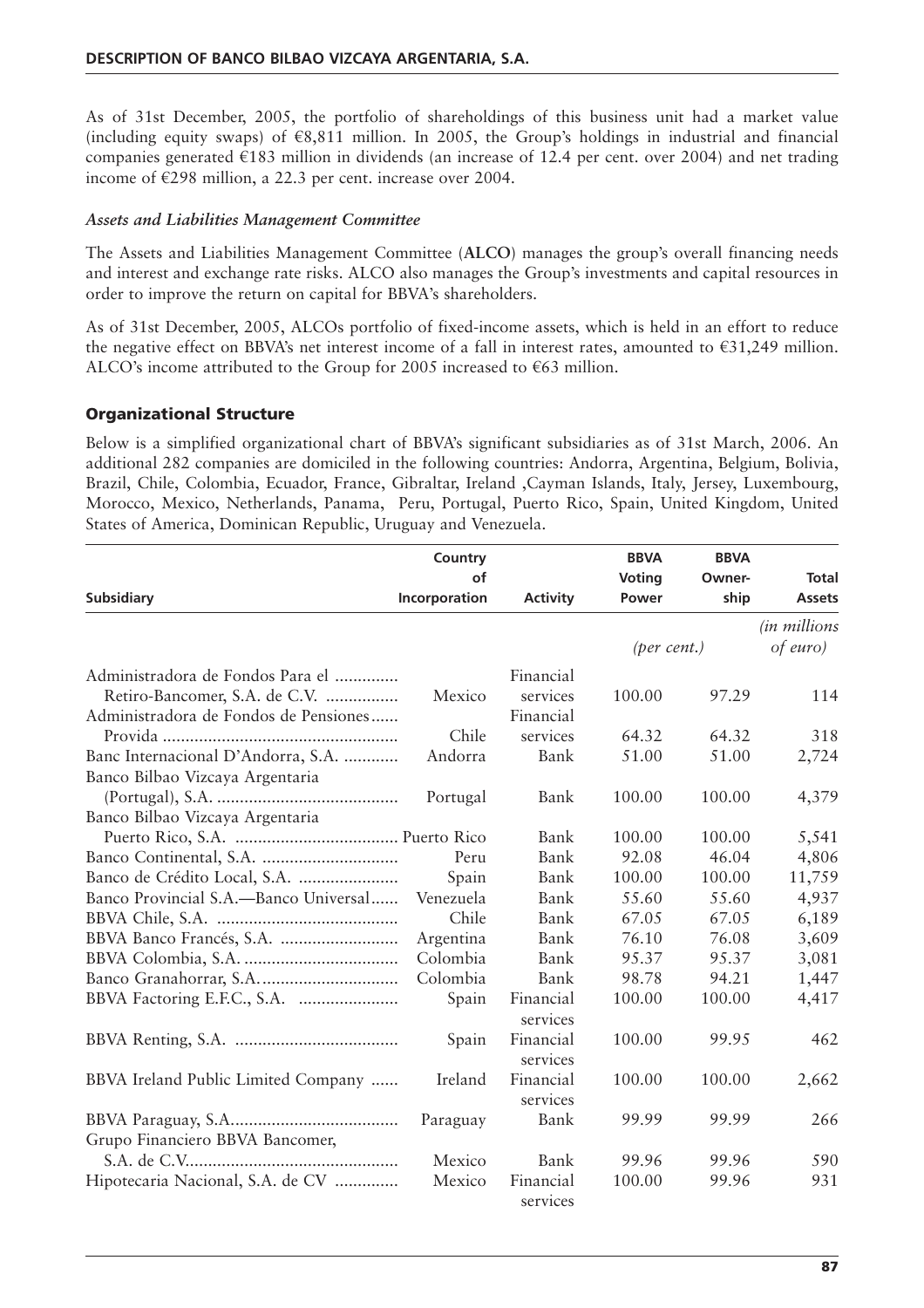|                                                  | Country       |                 | <b>BBVA</b>     | <b>BBVA</b> |                       |
|--------------------------------------------------|---------------|-----------------|-----------------|-------------|-----------------------|
|                                                  | οf            |                 | <b>Voting</b>   | Owner-      | Total                 |
| <b>Subsidiary</b>                                | Incorporation | <b>Activity</b> | Power           | ship        | <b>Assets</b>         |
|                                                  |               |                 |                 |             | <i>(in millions</i> ) |
|                                                  |               |                 | $(per \ cent.)$ |             | of euro)              |
| Pensiones Bancomer, S.A. de CV                   | Mexico        | Insurance       | 100.00          | 99.95       | 1,492                 |
|                                                  | Mexico        | Insurance       | 100,00          | 99.97       | 675                   |
| BBVA Suiza, S.A. (BBVA Switzerland)  Switzerland |               | Bank            | 100.00          | 100.00      | 525                   |
| BBVA Privanza Bank (Jersey) Ltd.                 | Jersey        | Bank            | 100.00          | 100.00      | 399                   |
|                                                  | Spain         | Insurance       | 99.94           | 99.94       | 12,562                |
| Finanzia, Banco de Credito, S.A.                 | Spain         | Bank            | 100.00          | 100.00      | 2,081                 |
|                                                  | Spain         | Bank            | 67.00           | 67.00       | 1,320                 |
| Laredo National Bancshares Inc.                  | U.S.A         | Bank            | 100.00          | 100.00      | 45                    |

## **Trend Information**

The European financial services sector is likely to remain competitive with increasing numbers of providers of financial services and alternative distribution channels. Further consolidation in the sector (through mergers, acquisitions or alliances) is likely as the other major banks look to increase their market share or combine with complementary businesses. It is foreseeable that regulatory changes will take place in the future that will diminish barriers to such consolidation transactions.

The following are the most important trends, uncertainties and events that are reasonably likely to have a material effect on BBVA or that would cause the financial information disclosed herein not to be indicative of its future operating results or financial condition:

- uncertainties relating to economic growth expectations and interest rate cycles, especially in the United States where the high current account deficit of the U.S. economy may translate into an upward adjustment of risk premium and higher global interest rates, and the impact they may have over the yield curve and exchange rates. In this scenario, the Spanish economy could perform similarly to how it performed during the recession at the beginning of the 1990s;
- the effect that an economic slowdown may have over Latin American markets and fluctuations in local interest and exchange rates;
- the chance that a worsening in the macroeconomic environment will further deteriorate the quality of credit. In the short-term, oil prices are expected to remain high, representing a negative factor to employment;
- a downturn in capital markets or a downturn in investor confidence, linked to factors such as geopolitical risk;
- inflationary pressures and the resulting negative effect they may have on interest rates and economic growth;
- although it is foreseeable that entry barriers to domestic markets in Europe will be lowered, BBVA plans for expansion into other European markets could be affected by entry barriers in such countries; and
- a severe decline in housing prices in the various countries where BBVA holds mortgages over residential homes as collateral.

#### **Selected Financial Data**

#### **IFRS Data**

The historical financial information set forth below has been selected from, and should be read together with, the Consolidated Financial Statements incorporated by reference herein.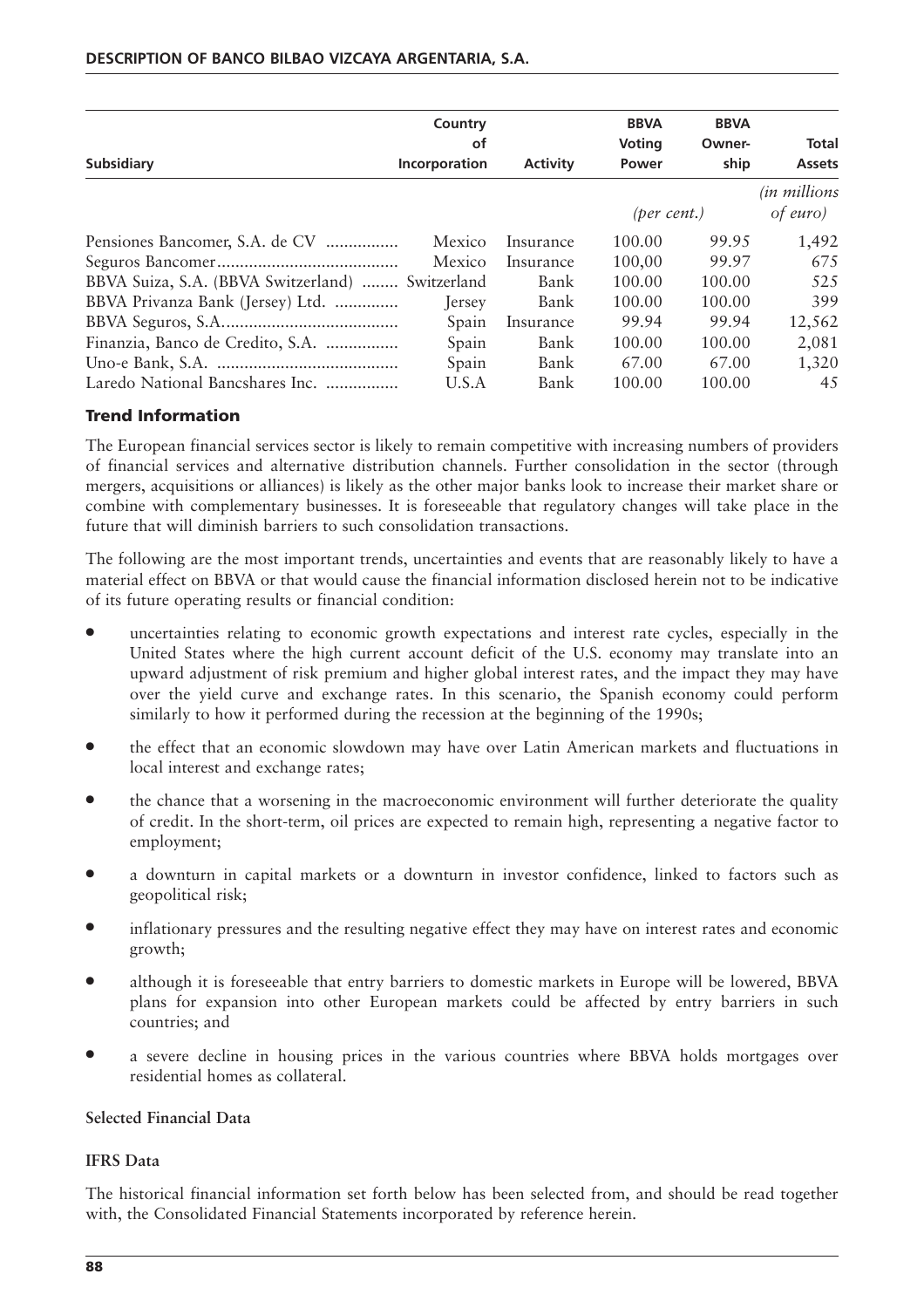## **Consolidated statement of income data**

|                                                     | Year ended<br>December 31, |  |
|-----------------------------------------------------|----------------------------|--|
| 2005 — 2005<br>2004<br><i>(in millions of euro)</i> |                            |  |
| 7,208                                               | 6,160                      |  |
| 13,024                                              | 11,120                     |  |
| 6,823                                               | 5,591                      |  |
| 3,806                                               | 2,923                      |  |

## **Consolidated balance sheet data**

| Year ended<br>December 31,                   |         |
|----------------------------------------------|---------|
| 2005<br>2004<br><i>(in millions of euro)</i> |         |
| 392,389                                      | 329,441 |
| 249,397                                      | 196,892 |
| 183,375                                      | 150,726 |
| 76,565                                       | 57,809  |
| 971                                          | 738     |
| 13.036                                       | 10,961  |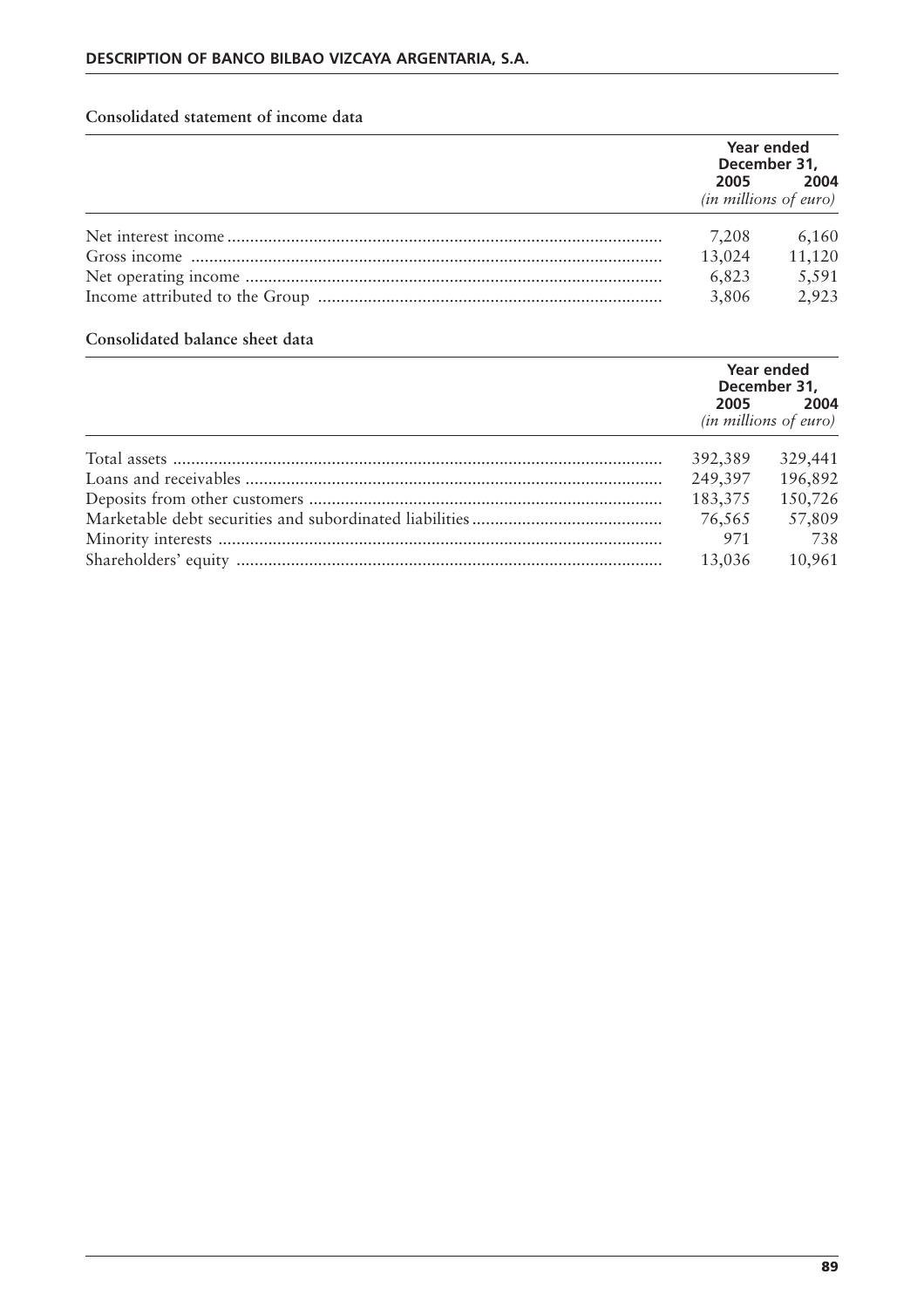## DIRECTORS AND SENIOR MANAGEMENT

BBVA is managed by a board of directors which, in accordance with its current by-laws (*Estatutos*) as approved by the General Meeting of shareholders on 28th February, 2004, must consist of no less than nine and no more than 16 members. All members of the board of directors are elected to serve five-year terms. One fifth of the members are subject to re-election every year by the shareholders at a general meeting.

The Board of Directors has created the Executive Committee, the Audit and Compliance Committee, the Appointments and Compensation Committee and the Risk Committee. All the Board of Directors Committees were formed on 28th June, 2002.

BBVA's Board of Directors is assisted in fulfilling its responsibilities by the Executive Committee (*Comisión Delegada Permanente*) of the Board of Directors, which, under BBVA's Regulations of the Board of Directors, must be comprised of at least half plus one independent director. The Board of Directors delegates all management functions, except those that it must retain due to legal or statutory requirements, to the Executive Committee.

## **Board of Directors**

The Board of Directors of BBVA is currently comprised of 15 members. The business address of the Directors of BBVA is Paseo de la Castellana 81, 28046 Madrid.

The following table sets forth the names of the members of the Board of Directors as of the date of this Offering Circular, their date of appointment and re-election, if applicable, their current positions and their present principal outside occupation and five-year employment history.

BBVA may, from time to time, enter into transactions in the ordinary course of its business, and on an armslength basis, with the Directors.

BBVA's Regulations for the Board of Directors include rules which are designed to prevent situations where a potential conflict of interest may arise. These Regulations provide, among other matters, that Directors with a potential conflict of interest may not participate in meetings at which those situations are being considered. Accordingly, there are no potential conflicts of interest between the private interests or other duties of the Directors and their duties to BBVA.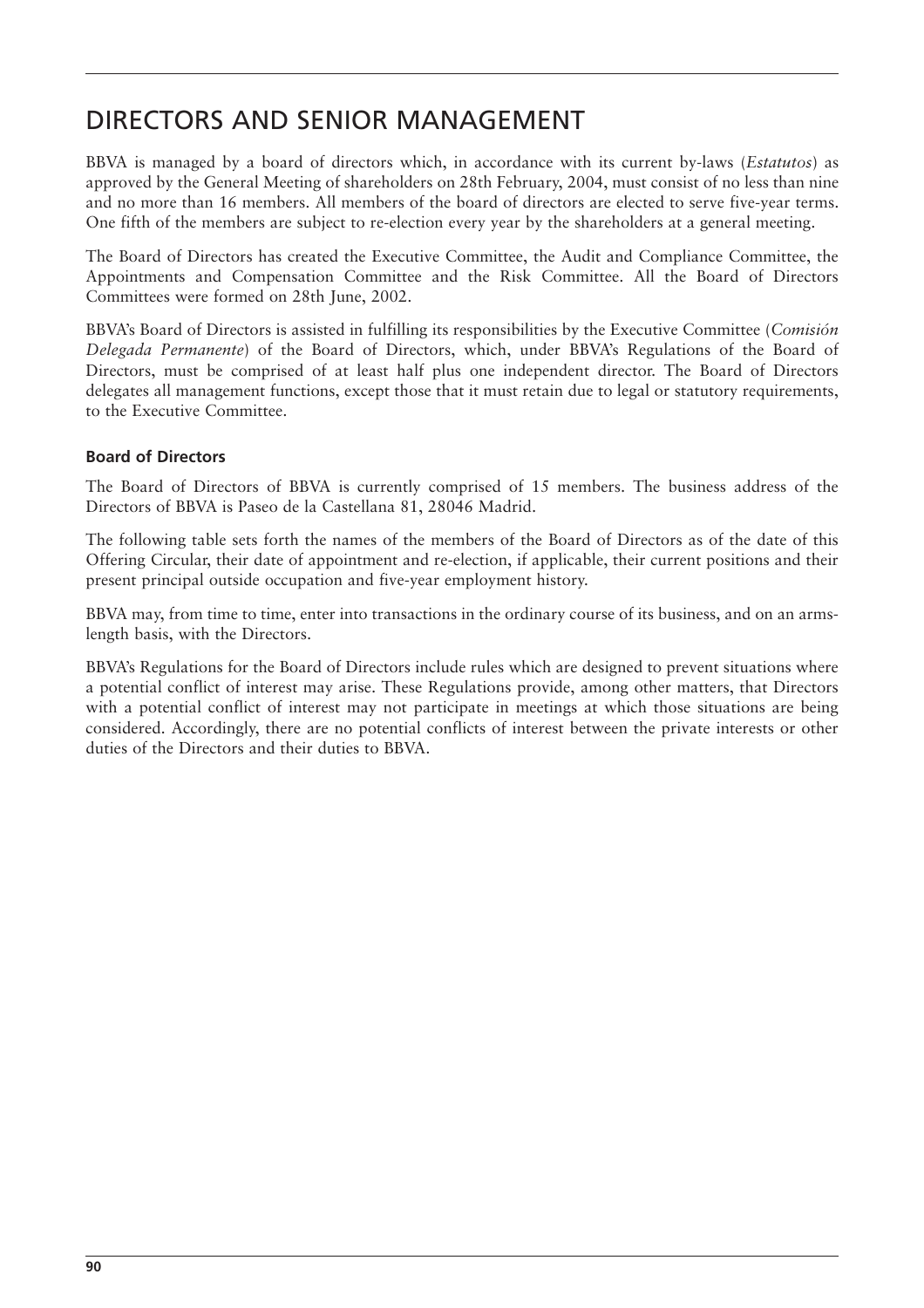| Name                                                      | Current<br><b>Position</b>                  | Date<br><b>Nominated</b>              | Date<br><b>Re-elected</b>                                                                                                                   | <b>Present Principal Outside Occupation</b><br>and Five-Year Employment History <sup>(*)</sup>                                                                                                                                                                                                                                                        |
|-----------------------------------------------------------|---------------------------------------------|---------------------------------------|---------------------------------------------------------------------------------------------------------------------------------------------|-------------------------------------------------------------------------------------------------------------------------------------------------------------------------------------------------------------------------------------------------------------------------------------------------------------------------------------------------------|
| Francisco González<br>Rodríguez <sup>(1)</sup>            | Chairman and<br>Chief Executive<br>Officer  | 18th December,<br>1999                | 26th February,<br>2005                                                                                                                      | Chairman, Argentaria, May 1996 - January<br>2000; Chairman, BBVA, since January 2000;<br>Director of BBVA Bancomer Servicios, S.A.;<br>Grupo Financiero BBVA Bancomer, S.A.<br>C.V. and BBVA Bancomer S.A                                                                                                                                             |
| José Ignacio<br>Goirigolzarri<br>Tellaeche <sup>(1)</sup> | President and<br>Chief Operating<br>Officer | 18th December,<br>2001                | 1st March,<br>2003                                                                                                                          | Director, Telefónica. S.A., April 2000- April<br>2003; Vice President, Repsol YPF, S.A., 2002<br>- 2003; Director, BBVA Bancomer Servicios,<br>S.A.; Director, Grupo Financiero BBVA<br>Bancomer and BBVA Bancomer, S.A.;<br>Managing Director, Banking in America,<br>BBVA, 2000 - 2001, President and Chief<br>Operating Officer, BBVA, since 2001. |
| Tomás Alfaro Drake <sup>(2)</sup>                         | Independent<br>Director                     | 18th March,<br>2006                   | Director of Business Management and<br>Administration and Business Sciences<br>programs at Universidad Francisco de<br>Vitoria, since 1998. |                                                                                                                                                                                                                                                                                                                                                       |
| Juan Carlos Álvarez<br>$Mez$ quíri $z^{(1)(3)}$           | Independent<br>Director                     | 18th December,<br>1999                | 18th March,<br>2006                                                                                                                         | Managing Director, Grupo Eulen; Director,<br>Bodegas Vega Sicilia, S.A.                                                                                                                                                                                                                                                                               |
| Richard C. Breeden                                        | Independent<br>Director                     | 29th October,<br>2002                 | 28th February,<br>2004                                                                                                                      | Chairman, Richard C. Breeden & Co.;<br>Chairman, President and CEO, Equivest<br>Finance, Inc., 1996 - 2002; Bankruptcy<br>Trustee, Bennett Funding Group, 1996-<br>2002.                                                                                                                                                                              |
| Ramón Bustamante y<br>de la Mora <sup>(2)(4)</sup>        | Independent<br>Director                     | 18th December,<br>1999                |                                                                                                                                             | Director, Ctra.<br>Inmo.<br>Urba.<br>Vasco-<br>Aragonesa, S.A.                                                                                                                                                                                                                                                                                        |
| José Antonio<br>Fernández Rivero <sup>(4)</sup>           | Non-<br>independent<br>External<br>Director | 28th February,<br>2004                |                                                                                                                                             | Appointed Group General Manager, 2000;<br>from 2003 to 2005: Deputy Chairman of<br>Telefónica and Member of its Audit and<br>Regulation Committees; Member of the<br>Board and Executive Committee of<br>Iberdrola, Director of Banco de Crédito<br>Local and Chairman of Adquira.                                                                    |
| Ignacio Ferrero<br>$Jordi^{\scriptscriptstyle (1)(3)}$    | Independent<br>Director                     | 18th December, 26th February,<br>1999 | 2005                                                                                                                                        | Chairman, Nutrexpa, S.A.; Director LA<br>Piara S.A.; Director Lladró Comercial S.A.                                                                                                                                                                                                                                                                   |
| Román Knörr Borrás <sup>(1)</sup>                         | Independent<br>Director                     | 28th May, 2002                        | 1st March,<br>2003                                                                                                                          | Chairman, Carbónicas Alavesas, S.A.;<br>Director, Mediasal 2000, S.A. and President<br>of the Alava Chamber of Commerce;<br>Chairman, Confebask (Basque Business<br>Confederation) from 1999 to 2005; Director<br>of Aguas de San Martin de Veri, S.A. until<br>January 2006.                                                                         |
| Ricardo Lacasa<br>$Su\acute{a}$ rez $(2)(4)$              | Independent<br>Director                     | 28th May, 2002 1st March,             | 2003                                                                                                                                        | Appointed Director of BBVA and Chairman<br>of the Audit and Compliance Committee in<br>2002.                                                                                                                                                                                                                                                          |
| Carlos Loring<br>Martínez de Irujo <sup>(2)(3)</sup>      | Independent<br>Director                     | 28th February,<br>2004                | 18th March,<br>2006                                                                                                                         | He was a partner of J&A Garrigues, from<br>1977 until 2004; Director of the Department<br>of Mergers and Acquisitions, of Banking and<br>Capital<br>Markets,<br>Member<br>of<br>the<br>Management Committee since 1985.                                                                                                                               |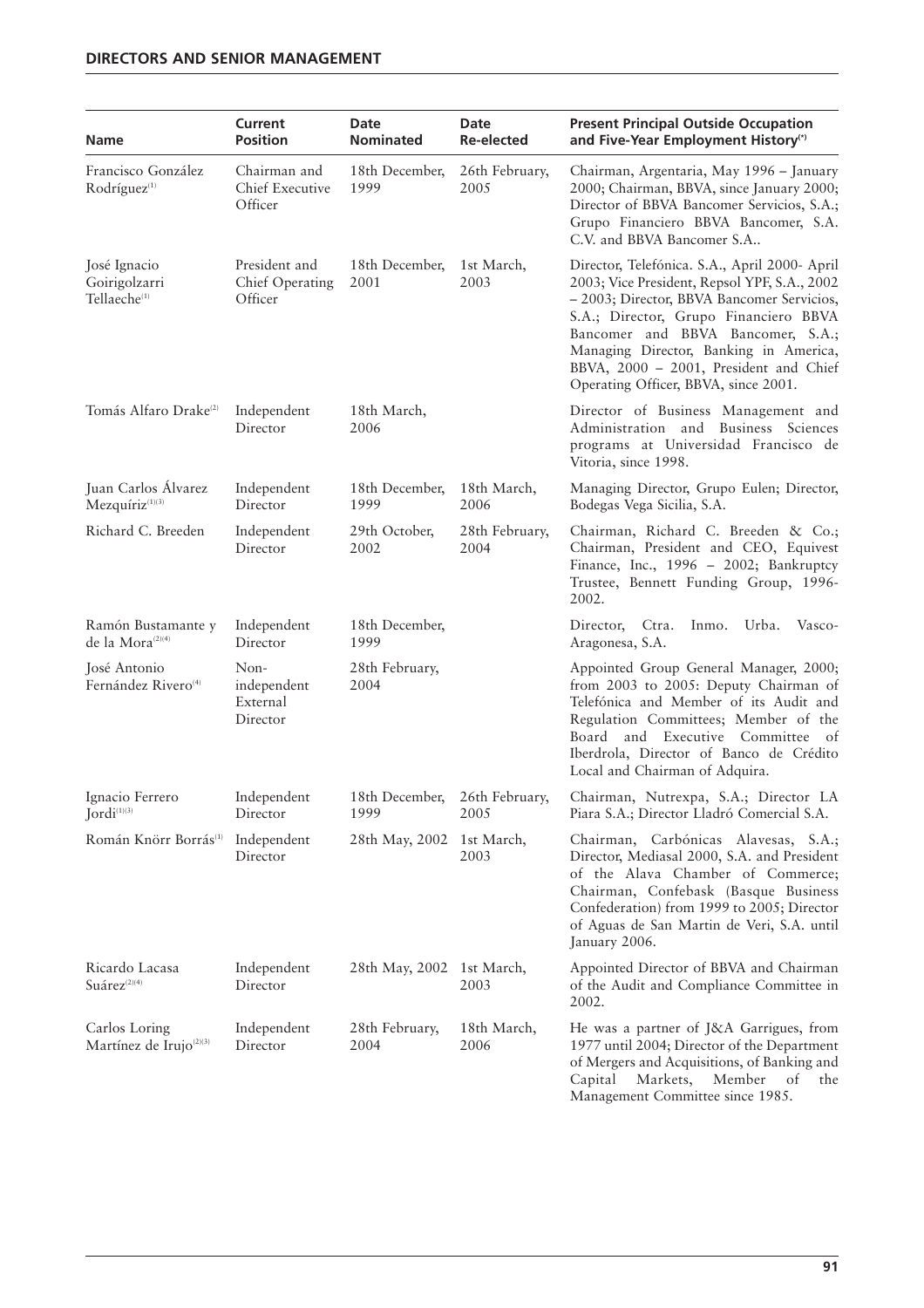| <b>Name</b>                                    | Current                                               | Date             | Date                   | <b>Present Principal Outside Occupation</b>                                                                                                                                                                                            |
|------------------------------------------------|-------------------------------------------------------|------------------|------------------------|----------------------------------------------------------------------------------------------------------------------------------------------------------------------------------------------------------------------------------------|
|                                                | <b>Position</b>                                       | <b>Nominated</b> | <b>Re-elected</b>      | and Five-Year Employment History <sup>(*)</sup>                                                                                                                                                                                        |
| José Maldonado<br>$Ramos^{(4)(5)}$             | Director and<br>General Secretary 1999                | 18th December,   | 28th February,<br>2004 | Director, Telefónica S.A., February 1999-<br>April 2003; Secretary of the Board of<br>Directors and Director and General<br>Secretary, Argentaria since May 1997-2000;<br>Director and General Secretary, BBVA, since<br>January 2000. |
| Enrique Medina                                 | Independent                                           | 18th December,   | 28th February,         | Director and Secretary, Sigma Enviro, S.A.                                                                                                                                                                                             |
| Fernández <sup>(1)(4)</sup>                    | Director                                              | 1999             | 2004                   |                                                                                                                                                                                                                                        |
| Susana Rodríguez                               | Independent                                           | 28th May, 2002   | 1st March,             | Dean of Deusto "La Comercial" University                                                                                                                                                                                               |
| $Vidarte^{(2)}$                                | Director                                              |                  | 2003                   | since 1996.                                                                                                                                                                                                                            |
| Telefónica de España,<br>$S.A.$ <sup>(6)</sup> | Non-independent 17th April,<br>External Director 2000 |                  | 26th February,<br>2005 |                                                                                                                                                                                                                                        |

(\*) Where no date is provided, positions are currently held.

(1) Member of the Executive Committee

(2) Member of the Audit and Compliance Committee

(3) Member of the Appointment and Compensation Committee

(4) Member of the Risk Committee

(5) Secretary of the Board of Directors

(6) Represented by Mr. Angel Vilá Boix

#### **Major Shareholders**

As far as BBVA is aware, as of the date of this Offering Circular, no shareholder or other person, corporation or government holds beneficially, directly or indirectly, more than five per cent. of BBVA's shares. BBVA's major shareholders do not have voting rights which are different from those held by the rest of its shareholders. To the extent known to it, BBVA is not controlled, directly or indirectly, by any other corporation, government or any other natural or legal person. As at 31st March, 2006, there were 940,542 registered holders of BBVA's shares, with a total of 758,382,502 shares held by 67 shareholders with registered addresses in the United States. Since certain of such shares and ADRs are held by nominees, the foregoing figures are not representative of the number of beneficial holders. BBVA's directors and executive officers did not own any ADRs as at 31st March, 2006.

#### **Legal Proceedings**

On 15th March, 2002, the Bank of Spain announced that it was opening an administrative proceeding against BBVA and certain individuals who have served as members of BBVA's board of directors or as executive officers. This announcement was the result of BBVA's voluntary disclosure to the Bank of Spain on 19th January, 2001 that BBVA funds then amounting to approximately Ptas. 37,427 million (approximately  $E225$  million) had been held in offshore accounts and not been reflected in its financial statements. These funds had been generated largely as a result of capital gains realised on transactions in BBV and Argentaria shares and were included in BBVA's financial statements in 2000. The Bank of Spain subsequently conducted a confidential investigation which led to the commencement of its administrative proceeding. The Bank of Spain's administrative proceeding was suspended upon commencement of the proceeding initiated by the National Criminal Court (discussed below) and has remained suspended pending completion of such proceeding.

At the time the Bank of Spain proceeding was suspended, no formal charges had been made by the Bank of Spain relating to the facts and events under investigation. BBVA is therefore unable to determine what, if any, charges will be made by the Bank of Spain and to what conduct any such charges may relate. However, based on BBVA's assessment of the probable charges and penalties that could be imposed by the Bank of Spain and that since the initiation of the Bank of Spain proceeding, BBVA has continued to be engaged regularly in extending commercial and other types of credit and accepting demand and other types of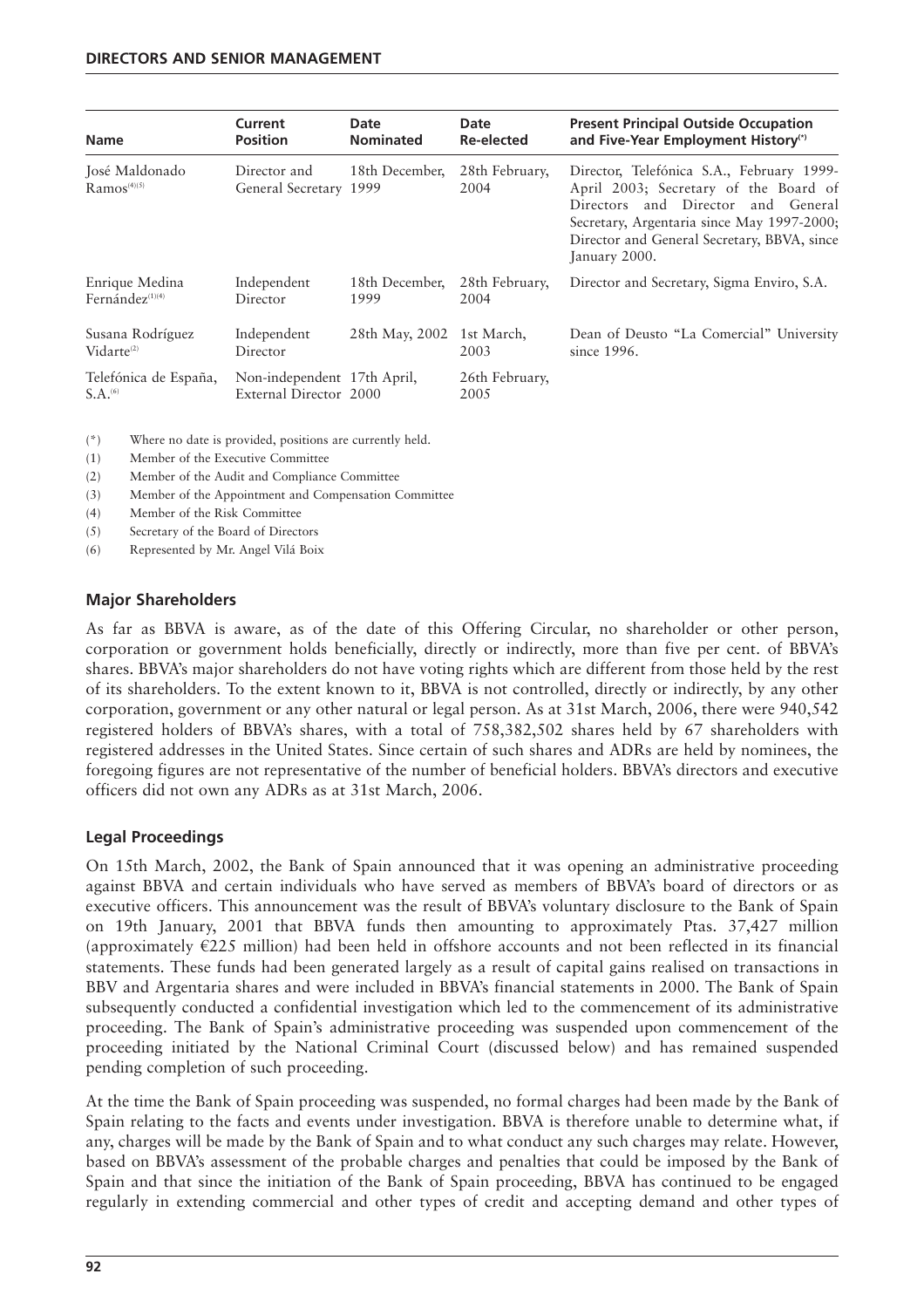deposits, BBVA believes that once the Bank of Spain proceeding is recommenced after the conclusion of the National Criminal Court's proceeding, resolution of such proceeding would not have a material adverse effect on BBVA or its consolidated financial position or results of operations.

## *National Criminal Court (Audiencia Nacional)*

On 9th April, 2002, Tribunal No. 5 of Spain's National Criminal Court presided by Judge Baltasar Garzón commenced a criminal proceeding regarding the previously unreported funds and suspended the administrative proceeding initiated by the Bank of Spain. The National Criminal Court proceeding was initially directed at 28 of BBVA's former directors and executive officers and was subsequently split into two separate proceedings. One proceeding, relating to the use of the unreported funds to create pension accounts, has been resolved by the National Criminal Court in 2005, with just one person indicted from the former five people charged. The second proceeding, which generally relates to the unreported funds, is still in the investigation phase and is directed at four of BBVA's former directors and two former executive officers. None of these directors and executive officers continue to serve as directors on BBVA's Board of Directors or are affiliated with BBVA in any other capacity.

## *Spanish National Market Commission (the "CNMV")*

On 22nd May, 2002, the Spanish securities market regulator, the CNMV, instituted administrative proceedings against BBVA for alleged violations of the Spanish Securities Markets Act of 1988 in connection with the same events being investigated by the Bank of Spain. As with the Bank of Spain proceeding, the National Criminal Court requested that the CNMV suspend its proceedings until resolution of the National Criminal Court's criminal proceeding described above. The CNMV proceeding was suspended on 7th January, 2003 and has remained suspended pending completion of the proceeding initiated by the National Criminal Court.

Based on BBVA's assessment of the probable charges and penalties that could be imposed by the CNMV, and the fact that since the initiation of the CNMV proceeding the CNMV has not restricted BBVA from continuing to be actively involved in capital markets transactions in Spain, including by conducting offerings of its own debt and equity securities, BBVA believes that once the CNMV proceeding is recommenced after the conclusion of the National Criminal Court's proceeding, resolution of such proceeding would not have a material adverse effect on BBVA or its consolidated financial position or results of operations.

## *Internal Control Procedures*

As a result of BBVA's discovery that BBVA funds had been held in offshore accounts and not been reflected in its financial statements, it has implemented several accounting internal control procedures in order to obtain reasonable assurance that breaches of its internal controls do not occur. For example, BBVA has significantly strengthened its internal audit function. BBVA's internal audit department is responsible for such matters as verifying accuracy and completeness of BBVA's financial reporting and ensuring the compliance, appropriateness and effectiveness of BBVA's internal control systems and procedures. BBVA has also enhanced its internal audit function, including by broadening the scope of its internal audit activities to include all of BBVA's diverse operations, both in terms of business area and geographical location. In addition, in 2002, BBVA implemented a "Directors Plan" in respect of fiscal years 2003 and 2004 to further strengthen its internal controls. As part of this plan, BBVA's internal audit function was further expanded to include review of information and documentation used by the management of each business unit, review of BBVA's financial statement consolidation process and review and assessment of BBVA's compliance with capital adequacy requirements. In addition, the Directors Plan provides for the standardisation of internal audit work procedures, from making initial contact with the business area or unit being audited to documenting the results of the audit.

BBVA has also reinforced its internal compliance department. This department, whose functions have been established by the Audit and Compliance Committee of BBVA's Board of Directors, is responsible for developing and implementing internal norms and procedures to ensure compliance with legal requirements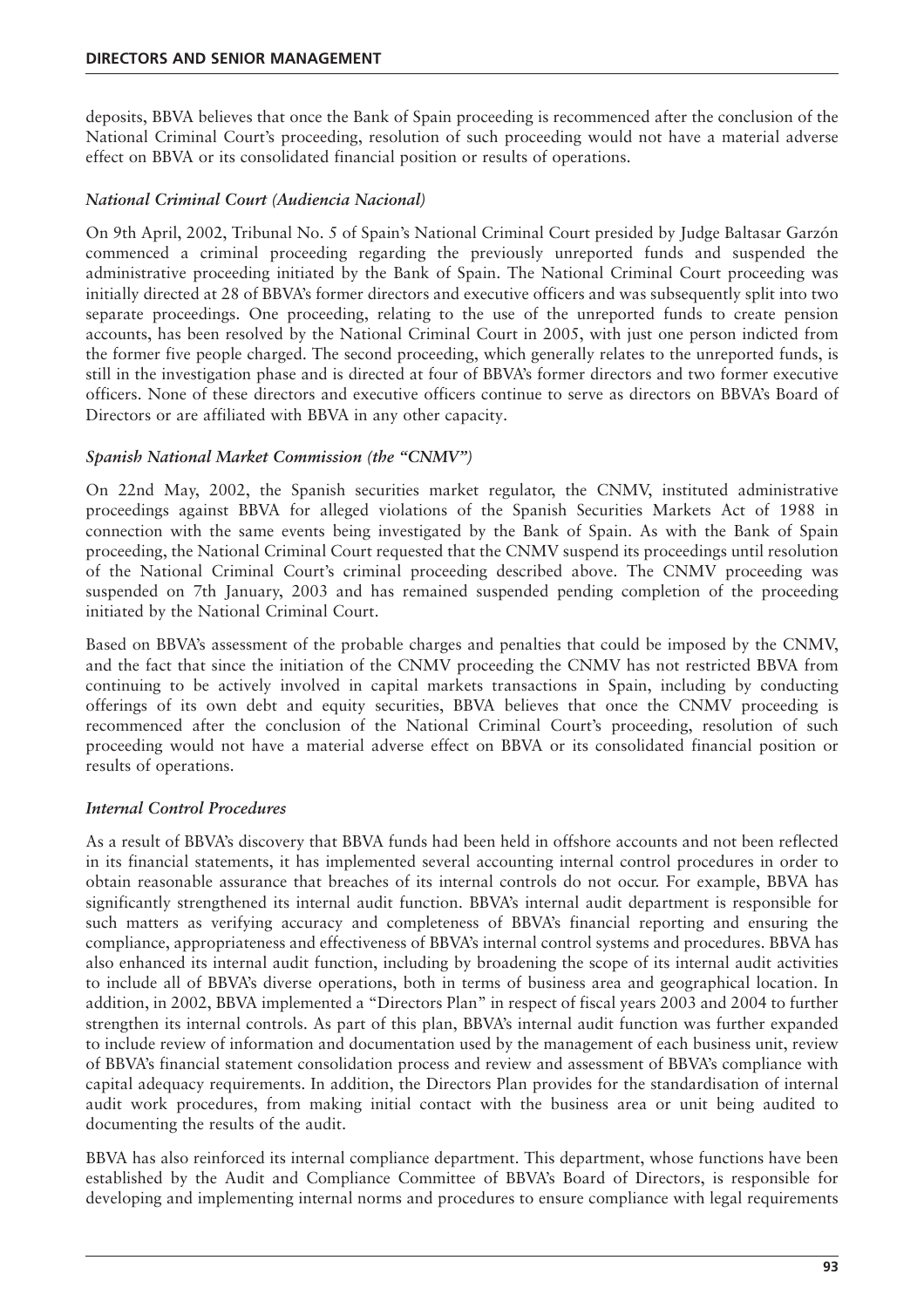and ethical guidelines established by BBVA, such as BBVA's Code of Conduct. For example, this department is responsible for establishing internal controls and procedures related to matters such as the prevention of money-laundering and trading in BBVA's securities.

Besides the accounting internal control procedures implemented by BBVA described above, in order to further obtain reasonable assurance that breaches of BBVA's internal controls do not occur, BBVA has taken a series of steps to strengthen its corporate governance structures in keeping with the most recent trends in this area and new legislation that has taken effect in Spain and the other countries in which BBVA operates.

#### *Other Proceedings*

#### *Puerto Rico*

Two proceedings were initiated in Spain based on the testimony of a former BBV Puerto Rico employee. One of these proceedings, related to allegations of money-laundering, has been definitively closed by the judge in 2005 due to the fact that there was no evidence of any wrongdoing. The other proceeding is based on allegations of bribery against BBVA and certain of its employees. To date, however, no person has been charged with any wrongdoing or named as a defendant in connection with this proceeding.

## *BBVA Privanza Bank Ltd. (Jersey)*

A proceeding was initiated alleging that certain employees of BBVA Privanza Bank Ltd. (Jersey) cooperated in the creation of accounts and financial products in Jersey which were allegedly used by Spanish individuals to avoid Spanish tax obligations. The proceedings also included an allegation of a tax offence due to the purported non-consolidation of a fully-owned subsidiary. This proceeding is ongoing and charges have not been brought against any BBVA employee or director.

In light of the surrounding events and circumstances, BBVA's legal advisers do not expect that the proceedings described above will have a material effect on BBVA.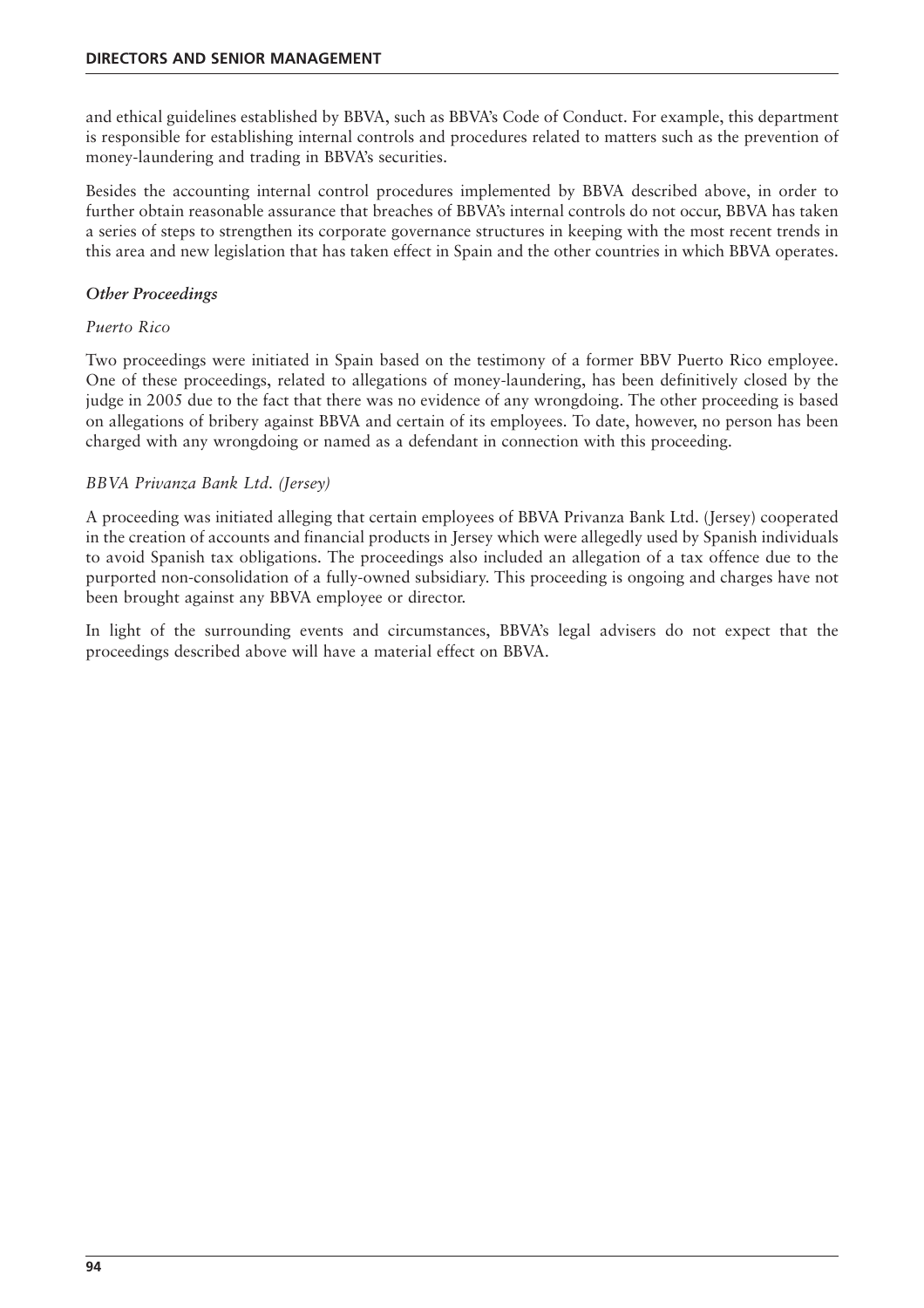## BOOK-ENTRY CLEARANCE SYSTEMS

*The information set out below is subject to any change in or reinterpretation of the rules, regulations and procedures of DTC, Euroclear or Clearstream, Luxembourg (together, the Clearing Systems) currently in effect. The Issuers and the Guarantor take responsibility for the correct extraction and reproduction of the information in this section concerning the Clearing Systems, but none of the Issuers, the Guarantor nor any Dealer takes any responsibility for the accuracy thereof. Investors wishing to use the facilities of any of the Clearing Systems are advised to confirm the continued applicability of the rules, regulations and procedures of the relevant Clearing System. None of the Issuers, the Guarantor nor any other party to the Agency Agreement will have any responsibility or liability for any aspect of the records relating to, or payments made on account of, beneficial ownership interests in the Notes held through the facilities of any Clearing System or for maintaining, supervising or reviewing any records relating to such beneficial ownership interests.*

## **Book-entry Systems**

*DTC*

DTC has advised the Issuers and the Guarantor that it is a limited purpose trust company organised under the New York Banking Law, a "banking organisation" within the meaning of the New York Banking Law, a "clearing corporation" within the meaning of the New York Uniform Commercial Code and a "clearing agency" registered pursuant to Section 17A of the Exchange Act. DTC holds securities that its participants (**Participants**) deposit with DTC. DTC also facilitates the settlement among Participants of securities transactions, such as transfers and pledges, in deposited securities through electronic computerised bookentry changes in Participants' accounts, thereby eliminating the need for physical movement of securities certificates. Direct Participants include securities brokers and dealers, banks, trust companies, clearing corporations and certain other organisations. DTC is owned by a number of its Direct Participants and by the New York Stock Exchange, Inc., the American Stock Exchange, Inc. and the National Association of Securities Dealers, Inc. Access to the DTC System is also available to others such as securities brokers and dealers, banks and trust companies that clear through or maintain a custodial relationship with a Direct Participant, either directly or indirectly (**Indirect Participants**).

Under the rules, regulations and procedures creating and affecting DTC and its operations (the **Rules**), DTC makes book-entry transfers of Registered Notes among Direct Participants on whose behalf it acts with respect to Notes accepted into DTC's book-entry settlement system (**DTC Notes**) as described below and receives and transmits distributions of principal and interest on DTC Notes. The Rules are on file with the Securities and Exchange Commission. Direct Participants and Indirect Participants with which beneficial owners of DTC Notes (**Owners**) have accounts with respect to the DTC Notes similarly are required to make book-entry transfers and receive and transmit such payments on behalf of their respective Owners. Accordingly, although Owners who hold DTC Notes through Direct Participants or Indirect Participants will not possess Registered Notes, the Rules, by virtue of the requirements described above, provide a mechanism by which Direct Participants will receive payments and will be able to transfer their interest in respect of the DTC Notes.

Purchases of DTC Notes under the DTC system must be made by or through Direct Participants, which will receive a credit for the DTC Notes on DTC's records. The ownership interest of each actual purchaser of each DTC Note (**Beneficial Owner**) is in turn to be recorded on the Direct and Indirect Participant's records. Beneficial Owners will not receive written confirmation from DTC of their purchase, but Beneficial Owners are expected to receive written confirmations providing details of the transaction, as well as periodic statements of their holdings, from the Direct or Indirect Participant through which the Beneficial Owner entered into the transaction. Transfers of ownership interests in the DTC Notes are to be accomplished by entries made on the books of Participants acting on behalf of Beneficial Owners. Beneficial Owners will not receive certificates representing their ownership interests in DTC Notes, except in the event that use of the book-entry system for the DTC Notes is discontinued.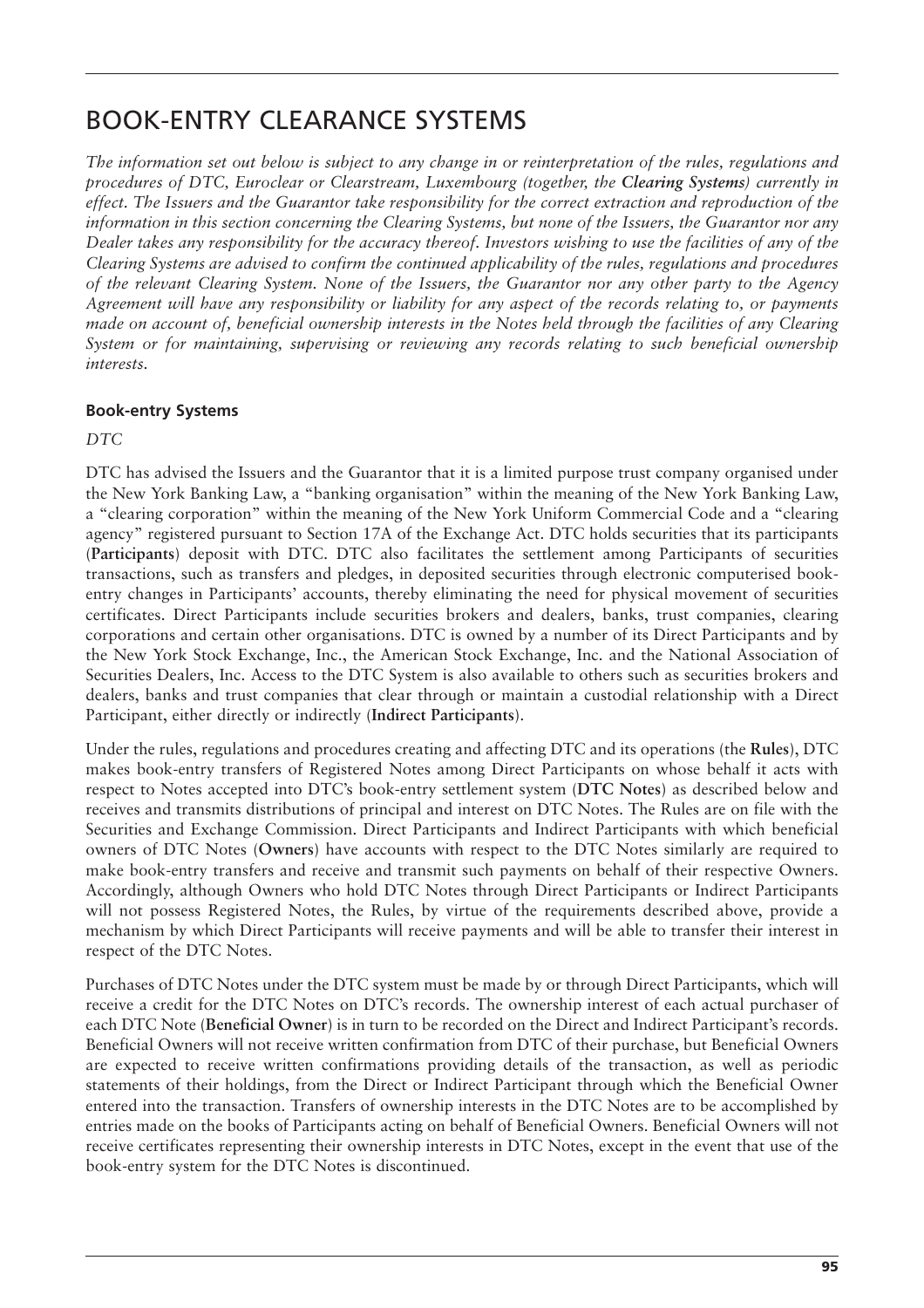To facilitate subsequent transfers, all DTC Notes deposited by Participants with DTC are registered in the name of DTC's partnership nominee, Cede & Co. The deposit of DTC Notes with DTC and their registration in the name of Cede & Co. effect no change in beneficial ownership. DTC has no knowledge of the actual Beneficial Owners of the DTC Notes; DTC's records reflect only the identity of the Direct Participants to whose accounts such DTC Notes are credited, which may or may not be the Beneficial Owners. The Participants will remain responsible for keeping account of their holdings on behalf of their customers.

Conveyance of notices and other communications by DTC to Direct Participants, by Direct Participants to Indirect Participants, and by Direct Participants and Indirect Participants to Beneficial Owners will be governed by arrangements among them, subject to any statutory or regulatory requirements as may be in effect from time to time.

Redemption notices shall be sent to Cede & Co. If less than all of the DTC Notes within an issue are being redeemed, DTC's practice is to determine by lot the amount of the interest of each Direct Participant in such issue to be redeemed.

Neither DTC nor Cede & Co. will consent or vote with respect to DTC Notes. Under its usual procedures, DTC mails an Omnibus Proxy to the relevant Issuer as soon as possible after the record date. The Omnibus Proxy assigns Cede & Co.'s consenting or voting rights to those Direct Participants to whose accounts the DTC Notes are credited on the record date (identified in a listing attached to the Omnibus Proxy).

Principal and interest payments on the DTC Notes will be made to DTC. DTC's practice is to credit Direct Participants' accounts on the due date for payment in accordance with their respective holdings shown on DTC's records unless DTC has reason to believe that it will not receive payment on the due date. Payments by Participants to Beneficial Owners will be governed by standing instructions and customary practices, as is the case with securities held for the accounts of customers in bearer form or registered in "street name", and will be the responsibility of such Participant and not of DTC or the relevant Issuer, subject to any statutory or regulatory requirements as may be in effect from time to time. Payment of principal and interest to DTC is the responsibility of the relevant Issuer, disbursement of such payments to Direct Participants is the responsibility of DTC, and disbursement of such payments to the Beneficial Owners is the responsibility of Direct and Indirect Participants.

Under certain circumstances, including if there is an Event of Default under the Notes, DTC will exchange the DTC Notes for definitive Registered Notes, which it will distribute to its Participants in accordance with their proportionate entitlements and which, if representing interests in a Rule 144A Global Note, will be legended as set forth under "*Subscription and Sale and Transfer and Selling Restrictions*".

Since DTC may only act on behalf of Direct Participants, who in turn act on behalf of Indirect Participants, any Owner desiring to pledge DTC Notes to persons or entities that do not participate in DTC, or otherwise take actions with respect to such DTC Notes, will be required to withdraw its Registered Notes from DTC as described below.

## *Euroclear and Clearstream, Luxembourg*

Euroclear and Clearstream, Luxembourg each holds securities for its customers and facilitates the clearance and settlement of securities transactions by electronic book-entry transfer between their respective account holders. Euroclear and Clearstream, Luxembourg provide various services including safekeeping, administration, clearance and settlement of internationally traded securities and securities lending and borrowing. Euroclear and Clearstream, Luxembourg also deal with domestic securities markets in several countries through established depository and custodial relationships. Euroclear and Clearstream, Luxembourg have established an electronic bridge between their two systems across which their respective participants may settle trades with each other.

Euroclear and Clearstream, Luxembourg customers are world-wide financial institutions, including underwriters, securities brokers and dealers, banks, trust companies and clearing corporations. Indirect access to Euroclear and Clearstream, Luxembourg is available to other institutions that clear through or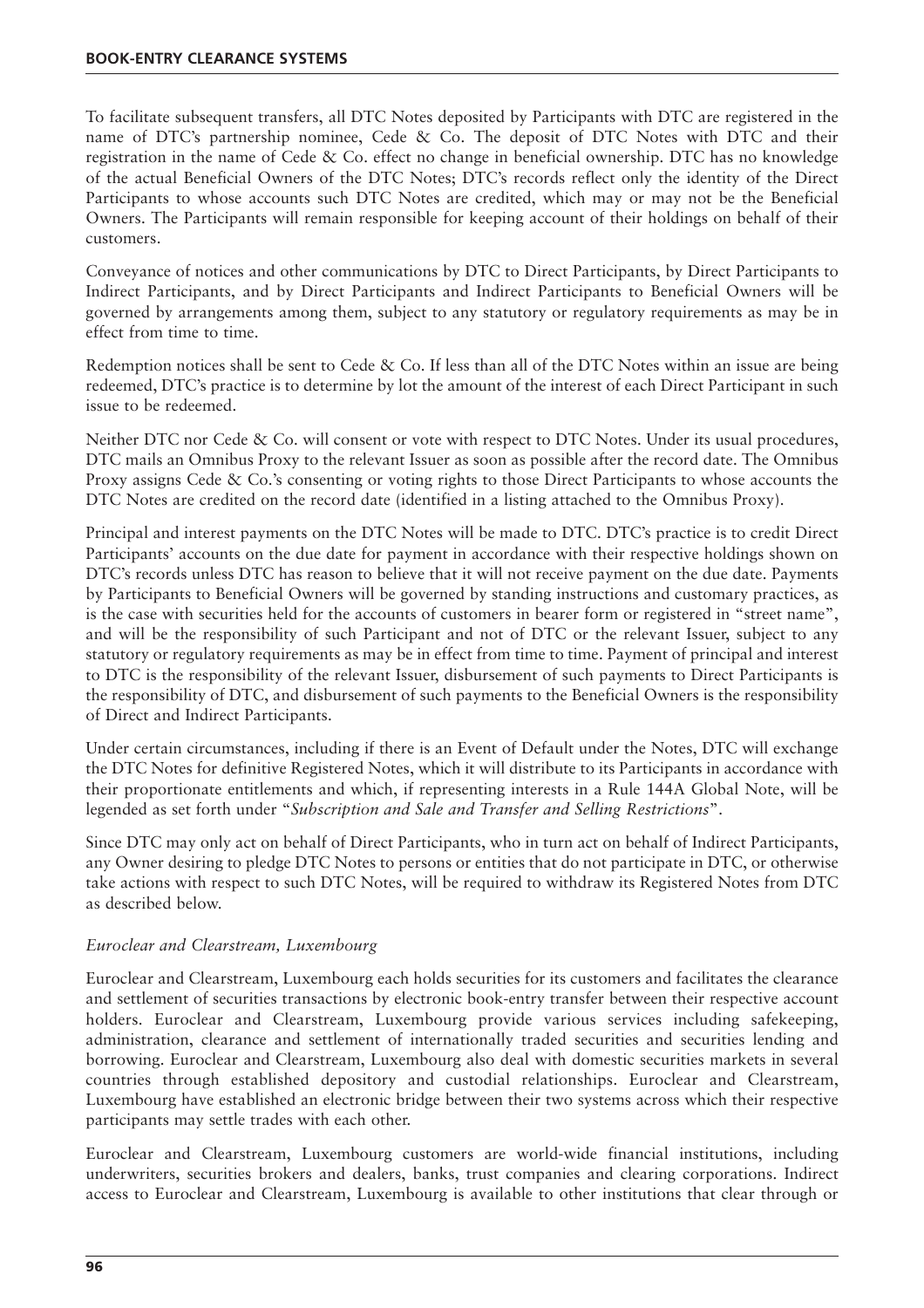maintain a custodial relationship with an account holder of either system. For further information on Euroclear and Clearstream, Luxembourg relating to the Notes, please see "*Taxation*".

## **Book-entry Ownership of and Payments in respect of DTC Notes**

The relevant Issuer may apply to DTC in order to have any Tranche of Notes represented by a Registered Global Note accepted in its book-entry settlement system. Upon the issue of any such Registered Global Note, DTC or its custodian will credit, on its internal book-entry system, the respective nominal amounts of the individual beneficial interests represented by such Registered Global Note to the accounts of persons who have accounts with DTC. Such accounts initially will be designated by or on behalf of the relevant Dealer. Ownership of beneficial interests in such a Registered Global Note will be limited to Direct Participants or Indirect Participants, including, in the case of a Regulation S Global Note, the respective depositaries of Euroclear and Clearstream, Luxembourg. Ownership of beneficial interests in a Registered Global Note accepted by DTC will be shown on, and the transfer of such ownership will be effected only through, records maintained by DTC or its nominee (with respect to the interests of Direct Participants) and the records of Direct Participants (with respect to interests of Indirect Participants).

Payments in U.S. dollars of principal and interest in respect of a Registered Global Note accepted by DTC will be made to the order of DTC or its nominee as the registered holder of such Note. In the case of any payment in a currency other than U.S. dollars, payment will be made to the Exchange Agent on behalf of DTC or its nominee and the Exchange Agent will (in accordance with instructions received by it) remit all or a portion of such payment for credit directly to the beneficial holders of interests in the Registered Global Note in the currency in which such payment was made and/or cause all or a portion of such payment to be converted into U.S. dollars and credited to the applicable Participants' account.

The relevant Issuer expects DTC to credit accounts of Direct Participants on the applicable payment date in accordance with their respective holdings as shown in the records of DTC unless DTC has reason to believe that it will not receive payment on such payment date. The relevant Issuer also expects that payments by Participants to beneficial owners of Notes will be governed by standing instructions and customary practices, as is the case with securities held for the accounts of customers, and will be the responsibility of such Participant and not the responsibility of DTC, the Principal Paying Agent, the Registrar or the relevant Issuer. Payment of principal, premium, if any, and interest, if any, on Notes to DTC is the responsibility of the relevant Issuer.

## **Transfers of Notes Represented by Registered Global Notes**

Transfers of any interests in Notes represented by a Registered Global Note within DTC, Euroclear and Clearstream, Luxembourg will be effected in accordance with the customary rules and operating procedures of the relevant clearing system. The laws in some States within the United States require that certain persons take physical delivery of securities in definitive form. Consequently, the ability to transfer Notes represented by a Registered Global Note to such persons may depend upon the ability to exchange such Notes for Notes in definitive form. Similarly, because DTC can only act on behalf of Direct Participants in the DTC system who in turn act on behalf of Indirect Participants, the ability of a person having an interest in Notes represented by a Registered Global Note accepted by DTC to pledge such Notes to persons or entities that do not participate in the DTC system or otherwise to take action in respect of such Notes may depend upon the ability to exchange such Notes for Notes in definitive form. The ability of any holder of Notes represented by a Registered Global Note accepted by DTC to resell, pledge or otherwise transfer such Notes may be impaired if the proposed transferee of such Notes is not eligible to hold such Notes through a direct or indirect participant in the DTC system.

Subject to compliance with the transfer restrictions applicable to the Registered Notes described under "*Subscription and Sale and Transfer and Selling Restrictions*", cross-market transfers between DTC, on the one hand, and directly or indirectly through Clearstream, Luxembourg or Euroclear accountholders, on the other, will be effected by the relevant clearing system in accordance with its rules and through action taken by the Registrar, the Principal Paying Agent and any custodian (**Custodian**) with whom the relevant Registered Global Notes have been deposited.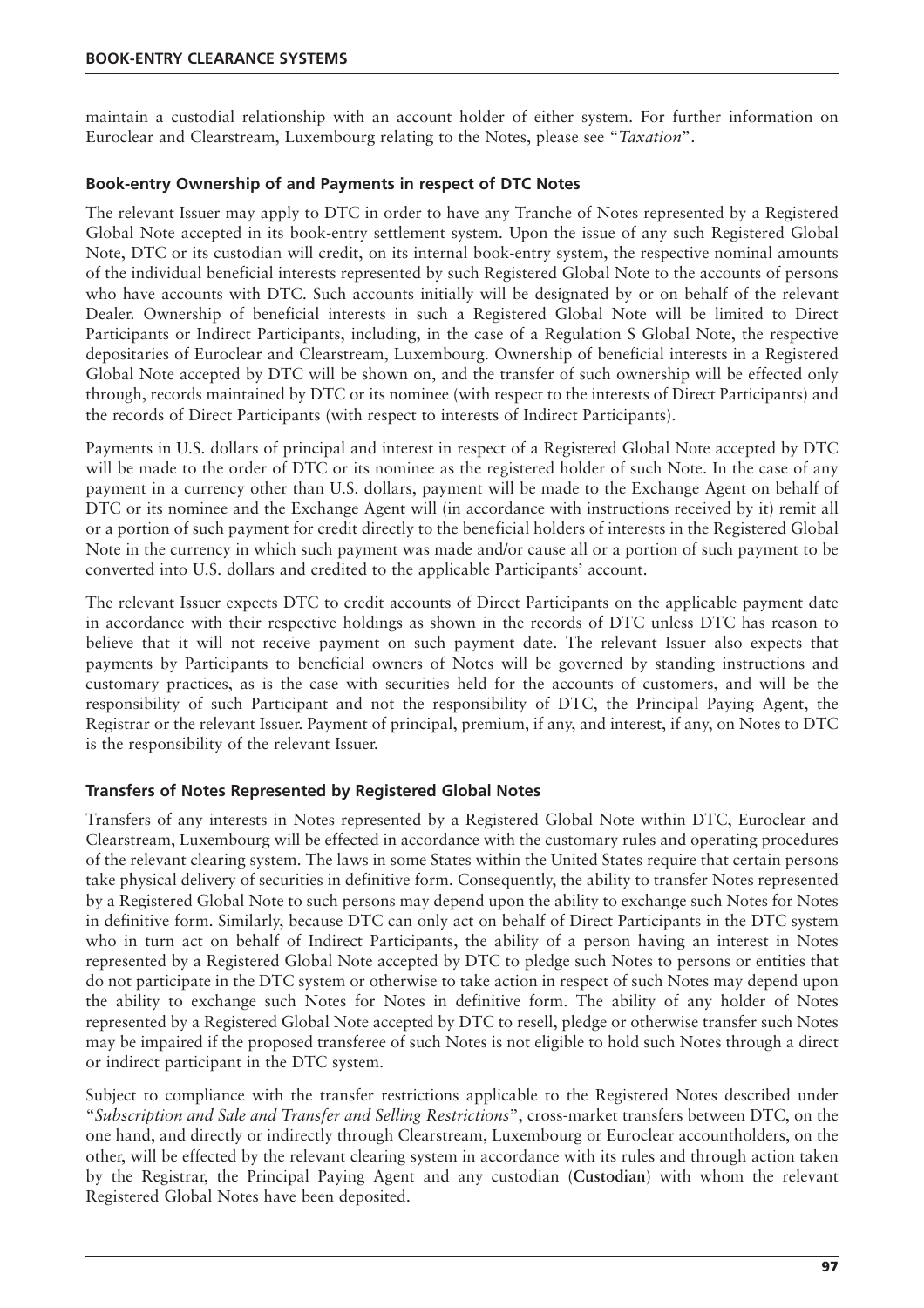On or after the Issue Date for any Series, transfers of Notes of such Series between accountholders in Clearstream, Luxembourg and Euroclear and transfers of Notes of such Series between participants in DTC will generally have a settlement date three business days after the trade date (T+3). The customary arrangements for delivery versus payment will apply to such transfers.

Cross-market transfers between accountholders in Clearstream, Luxembourg or Euroclear and DTC participants will need to have an agreed settlement date between the parties to such transfer. Because there is no direct link between DTC, on the one hand, and Clearstream, Luxembourg and Euroclear, on the other, transfers of interests in the relevant Registered Global Notes will be effected through the Registrar, the Principal Paying Agent and the Custodian receiving instructions (and, where appropriate, certification) from the transferor and arranging for delivery of the interests being transferred to the credit of the designated account for the transferee. In the case of cross-market transfers, settlement between Euroclear or Clearstream, Luxembourg accountholders and DTC participants cannot be made on a delivery versus payment basis. The securities will be delivered on a free delivery basis and arrangements for payment must be made separately.

DTC, Clearstream, Luxembourg and Euroclear have each published rules and operating procedures designed to facilitate transfers of beneficial interests in Registered Global Notes among participants and accountholders of DTC, Clearstream, Luxembourg and Euroclear. However, they are under no obligation to perform or continue to perform such procedures, and such procedures may be discontinued or changed at any time. None of the Issuers, the Guarantor, the Agents or any Dealer will be responsible for any performance by DTC, Clearstream, Luxembourg or Euroclear or their respective direct or indirect participants or accountholders of their respective obligations under the rules and procedures governing their operations and none of them will have any liability for any aspect of the records relating to or payments made on account of beneficial interests in the Notes represented by Registered Global Notes or for maintaining, supervising or reviewing any records relating to such beneficial interests.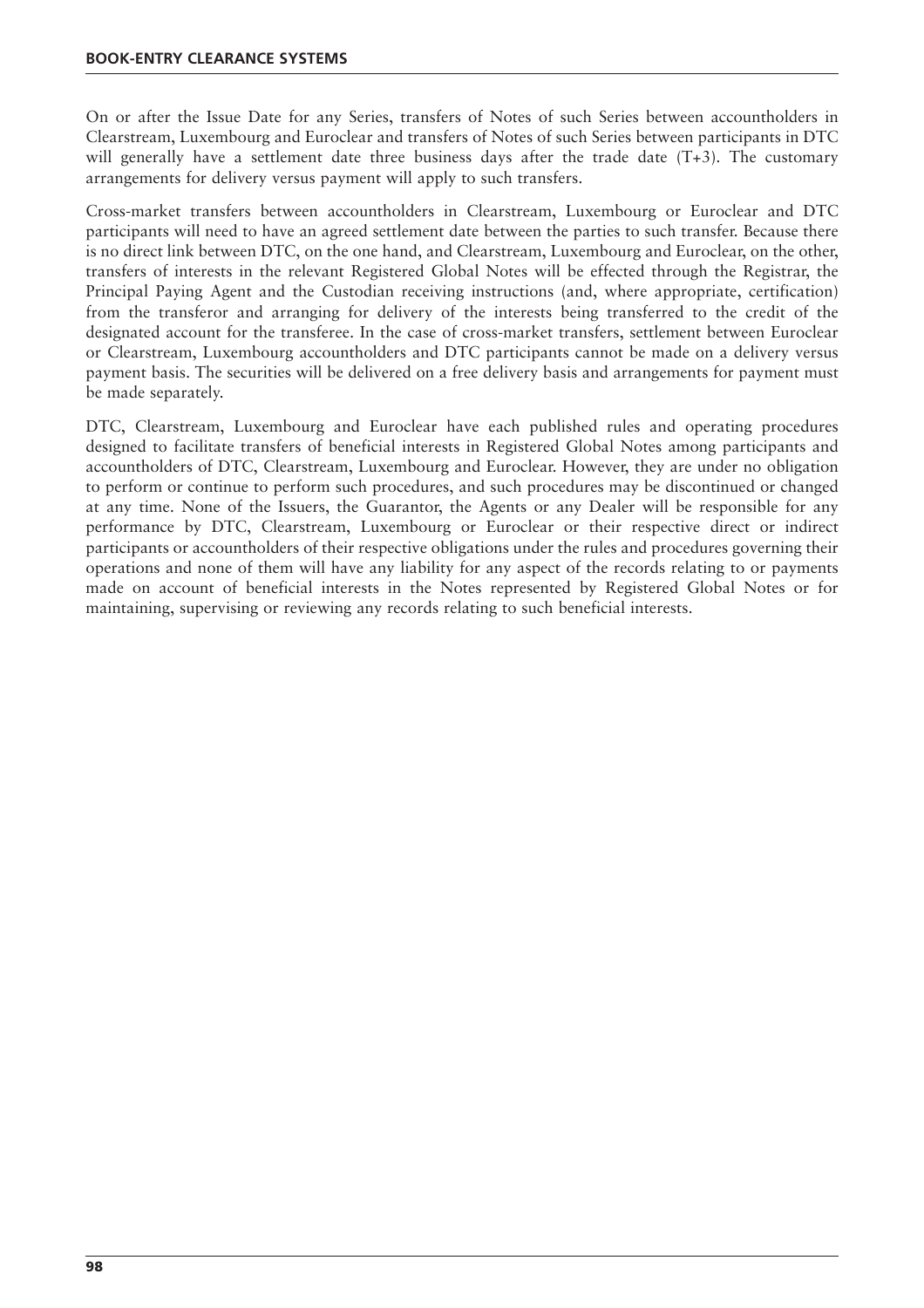## TAXATION

*The following summary refers solely to certain Spanish tax consequences of the acquisition, ownership and disposition of the Notes. It does not purport to be a complete analysis of all tax consequences relating to the Notes and does not purport to deal with the tax consequences applicable to all categories of investors, some of which might be subject to special rules. Prospective investors should consult their own tax advisors as to the consequences under the tax laws of the country of which they are resident for tax purposes and the tax laws of Spain of acquiring, holding and disposing of Notes and receiving any payments under the Notes. This summary is based upon the law as in effect on the date of this Offering Circular and is subject to any change in law that may take effect after such date. References in this section to Noteholders include the beneficial owners of the Notes.*

## **Acquisition of the Notes**

The issue of, subscription for, transfer and acquisition of the Notes is exempt from Transfer and Stamp Tax (Impuesto sobre Transmisiones Patrimoniales y Actos Jurídicos Documentados) and Value Added Tax (Impuesto sobre el Valor Añadido).

## **Taxation on the income and transfer of the Notes**

The tax treatment of the acquisition, holding and subsequent transfer of the Notes is summarised below and is based on the tax regime applicable to the Notes pursuant to Royal Legislative Decree 4/2004 of 5th March, 2004 approving the consolidated text of the Corporate Income Tax Law (Impuesto sobre Sociedades), Royal Legislative Decree 3/2004 of 5th March, 2004 approving the consolidated text of the Individuals Income Tax Law (Impuesto sobre la Renta de las Personas Físicas) and Royal Legislative Decree 5/2004 of 5th March, 2004 approving the consolidated text of the Non-Resident Income Tax Law (Impuesto sobre la Renta de los no Residentes). Consideration has also been given to the rules for the implementation of such regulations (Royal Decree 1777/2004 of 30th July, 2004 approving the Corporate Income Tax Regulations, Royal Decree 1775/2004 of 30th July, 2004 approving the Individuals Income Tax Regulations and Royal Decree 1776/2004 of 30th July, 2004 approving the Non-Resident Income Tax Regulations).

On 6th July, 2003, new legislation came into force in Spain relating to, *inter alia*, the issuance of preferred securities and debt securities issued by Spanish financial and non-financial listed entities, either directly or through a subsidiary (Additional Provision Two of Law 13/1985 of 25th May, 1985 on investment ratios, own funds and information obligations of financial intermediaries, as amended by Law 19/2003 of 4th July, 2003 on legal rules governing foreign financial transactions and capital movements and various money laundering prevention measures and Law 23/2005 of 18th November, 2005 on certain measures to promote productivity). Consideration has also been given to Royal Decree 2281/1998 of 23rd October, 1998 developing certain disclosure obligations to the tax authorities, as amended by Royal Decree 1778/2004 of 30th July, 2004 establishing information obligations in relation to preferred securities and other debt instruments and certain income obtained by individuals resident in the European Union and other tax rules.

## **Individuals or entities with tax residency in Spain**

## *Individuals Income Tax*

Income obtained by Noteholders who are Individuals Income Tax payers, both as interest and in connection with the transfer, redemption or repayment of the Notes, shall be considered income on investments obtained from the assignment of own capital to third parties, as defined in Section 23.2 of Individuals Income Tax Law (**IRPF**) and therefore will be taxed at the marginal rates set out in the IRPF (currently ranging between 15 per cent. and 45 per cent.).

In this sense, in the event of revenues derived from receipt of Notes, the aggregate income shall be determined by the amount of interest received, including the withholding tax made, as the case may be.

Furthermore, in the event of transfer, redemption or repayment of the Notes, the income on investment shall be deemed to be the difference between the transfer, redemption or repayment value (less properly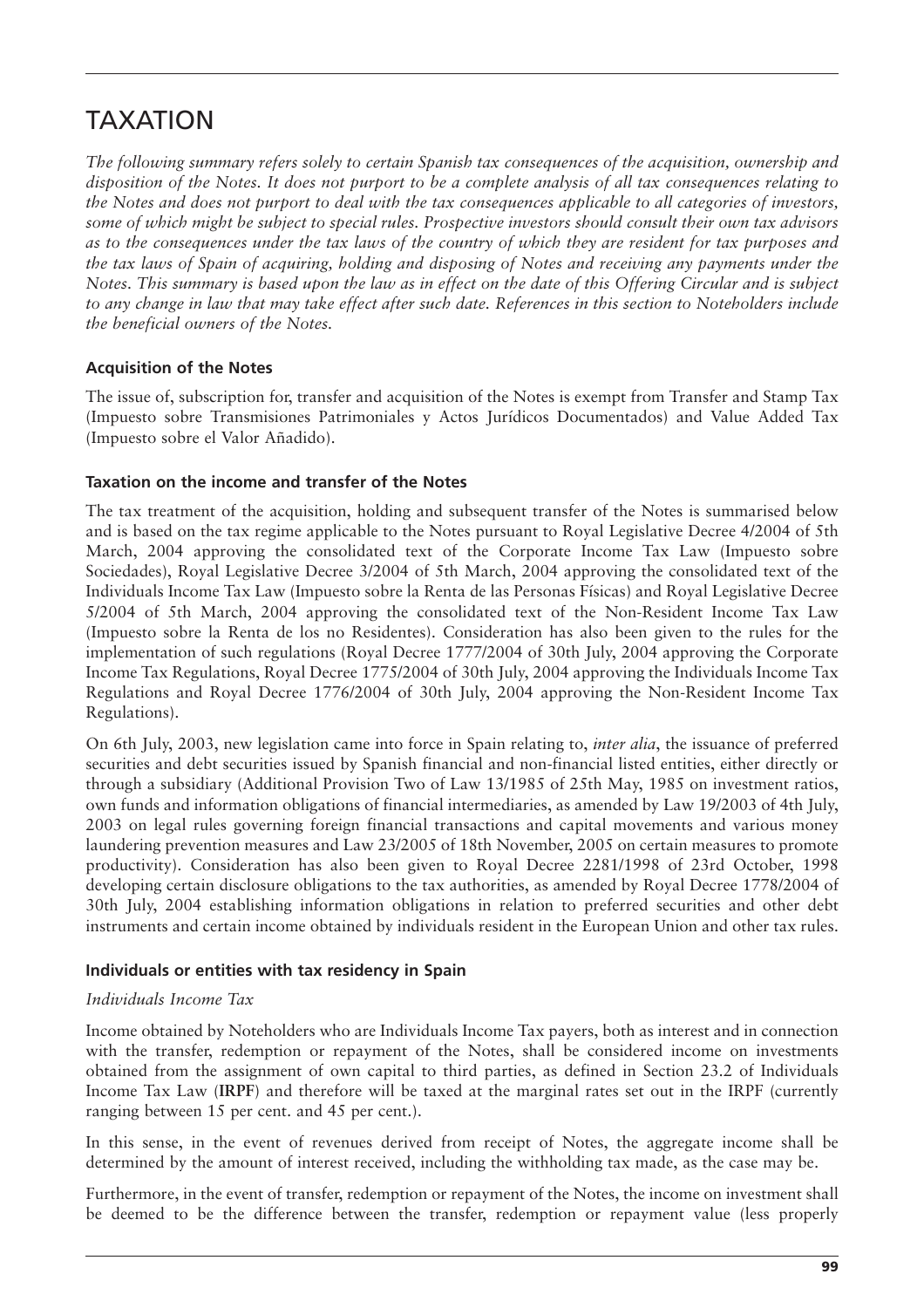supported ancillary disposal expenses) and the acquisition or subscription value (plus properly supported ancillary acquisition expenses). Expenses corresponding to discretionary or individual portfolio management are not computed for these purposes.

Both types of income received shall be subject to a 15 per cent. (expected to rise to 18 per cent. on 1st January, 2007) withholding tax on account of the individuals' final IRPF tax liability.

If the period during which such income is generated exceeds two years a reduction of 40 per cent. will be applied, for the effect of both withholding and inclusion in taxable income.

#### *Corporate Income Tax*

Income obtained both as interest and in connection with the transfer, redemption or repayment of the Notes by Corporate Income Tax payers, shall be computed as taxable income in accordance with the rules set out in Title IV of the Corporate Income Tax Law and will therefore be taxed at the current rate of 35 per cent.

The aforesaid income shall not be subject to withholding tax as provided by Section 59(s) of the Corporate Income Tax Regulations, to the extent that the Notes satisfy the requirements – as Notes issued under the Programme are expected to do – laid down by the reply to the consultation of the Directorate General for Taxation (Dirección General de Tributos), on 20th July, 2004, indicating that in the case of issues made by entities resident in Spain, as with the Issuer, application of the exemption requires that the Notes be placed outside Spain in another OECD country and traded on organised markets in OECD countries.

#### **Individuals or entities with no tax residency in Spain**

Income obtained by Noteholders who are Non-Resident Income Tax payers, both on interest and in connection with the transfer, repayment or redemption of the Notes, whether or not through a permanent establishment, shall be considered Spanish source income and therefore subject to taxation in Spain under Legislative Royal Decree 5/2004 of 5th March, 2004 approving the Consolidated Non-Resident Income Tax Law, without prejudice to the provisions contained in any applicable tax treaty for the avoidance of double taxation (**DTT**).

#### *Income obtained through a permanent establishment in Spain*

The holding of Notes by investors who are not resident for tax purposes in Spain will not in itself create the existence of a permanent establishment in Spain.

Income obtained by Non Spanish resident holders acting through a permanent establishment in Spain will be taxed under the rules provided by Chapter III of the Non-Resident Income Tax Law. These Noteholders will be subject to taxation substantially in the same manner as has been set out for Spanish Corporate Income Tax payers.

#### *Income not obtained through a permanent establishment in Spain*

Income obtained by Noteholders who are not tax resident in Spain acting for these purposes without a permanent establishment within Spain are exempt from such Non-Resident Income Tax, except if such income is obtained through countries or territories considered as Tax Havens pursuant to Royal Decree 1080/1991 of 5th July, 1991 in which case such income will be subject to Non-Resident Income Tax in Spain at the rate of 15 per cent. (expected to rise to 18 per cent. on 1st January, 2007) to be withheld by the Issuer.

For these purposes it is necessary to fulfil certain disclosure obligations relating to the identity and tax residence of the Noteholders, as described below under "*Disclosure of Noteholder information in connection with interest payments*", in accordance with Section 12 of Royal Decree 2281/1998 of 23rd October, 1998 developing certain disclosure obligations to the tax authorities, as amended by Royal Decree 1778/2004 of 30th July, 2004 establishing information obligations in relation to preferred securities and other debt instruments and certain income obtained by individuals resident in the European Union and other tax rules. If these disclosure obligations are not complied with in the required manner, the Issuer will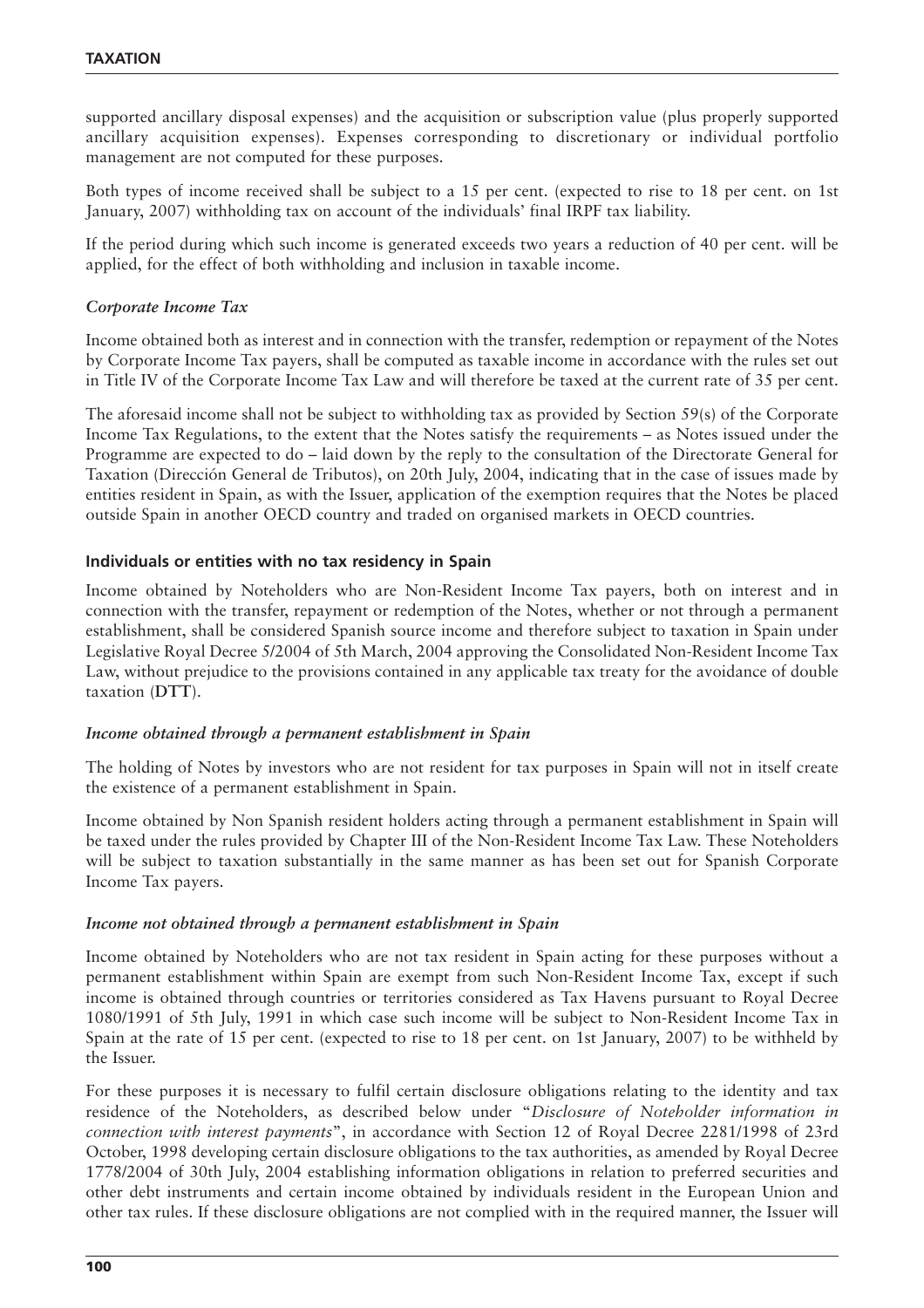apply a withholding of 15 per cent. and neither the relevant Issuer nor the Guarantor will, as a result, be under any obligation to pay additional amounts.

## **Wealth Tax**

Spanish Wealth Tax (Impuesto sobre el Patrimonio) is levied on the net worth of an individual's assets at rates ranging between 0.2 per cent and 2.5 per cent. Individuals who are resident in Spain for tax purposes and who hold Notes at 31st December of each year would be subject to tax, taking into account the Notes for the purposes of calculating their tax liability.

Non-Spanish residents (other than those holding their Notes through a Tax Haven) whose income is exempt in regard to Non-Resident Income Tax, on the terms set forth above, shall be exempt from Wealth Tax on the Notes.

Legal entities are not subject to Wealth Tax.

#### **Inheritance and Gift Tax**

The transfer of the Notes to individuals by inheritance, legacy or donation shall be subject to the general rules of Inheritance and Gift Tax (Impuesto sobre Sucesiones y Donaciones) even if title passes outside Spain and neither the heir nor the beneficiary, as the case may be, is resident in Spain for tax purposes, without prejudice to the provisions of any DTT signed by Spain.

The applicable tax rates, after applying all relevant factors, range between 7.65 per cent and 81.6 per cent.

In the event that the beneficiary is an entity other than a natural person, the income obtained shall be subject to Corporate Income Tax or Non-Resident Income Tax, as the case may be, and without prejudice, in the latter event, to the provisions of any DTT that may apply.

#### **Tax rules for payments made by the Guarantor**

Payments which may be made by the Guarantor to Noteholders, if the Guarantee is enforced, will be subject to the same tax rules previously set out for payments made by the Issuers.

#### **Tax Havens**

Pursuant to Royal Decree 1080/1991 of 5th July, 1991 the following are each considered to be a tax haven:

| Principality of Andorra,        | Channel Islands                 | Hashemite Kingdom of Jordan,   |
|---------------------------------|---------------------------------|--------------------------------|
| Netherlands Antilles,           | (Jersey and Guernsey),          | Republic of Lebanon,           |
| Aruba,                          | Jamaica,                        | Republic of Liberia,           |
| Kingdom of Bahrain,             | Republic of Malta,              | Principality of Liechtenstein, |
| Sultanate of Brunei,            | Falkland Islands,               | Grand Duchy of Luxembourg      |
| Republic of Cyprus,             | Isle of Man,                    | Area (as regards the income    |
| United Arab Emirates,           | Marianas Islands,               | received by the Companies      |
| Gibraltar,                      | Mauritius,                      | referred to in paragraph 1 of  |
| Hong-Kong,                      | Montserrat,                     | Protocol annexed Avoidance     |
| The Island of Anguila,          | Republic of Nauru,              | of Double Taxation Treaty,     |
| Islands of Antigua and Barbuda, | Solomon Islands,                | dated 3rd June, 1986),         |
| The Bahamas,                    | Saint Vincent & the Grenadines, | Macao,                         |
| The Island of Barbados,         | Saint Lucia,                    | Principality of Monaco,        |
| The Bermuda Islands,            | Republic of Trinidad            | Sultanate of Oman,             |
| Cayman Islands,                 | and Tobago,                     | Republic of Panama,            |
| The Cook Islands,               | Turks and Caicos Islands,       | Republic of San Marino,        |
| The Republic of Dominica,       | Republic of Vanuatu,            | Republic of Seychelles,        |
| Grenada,                        | British Virgin Islands,         | Republic of Singapore          |
| Fiji Islands,                   | Virgin Islands                  |                                |
|                                 | (of the United States),         |                                |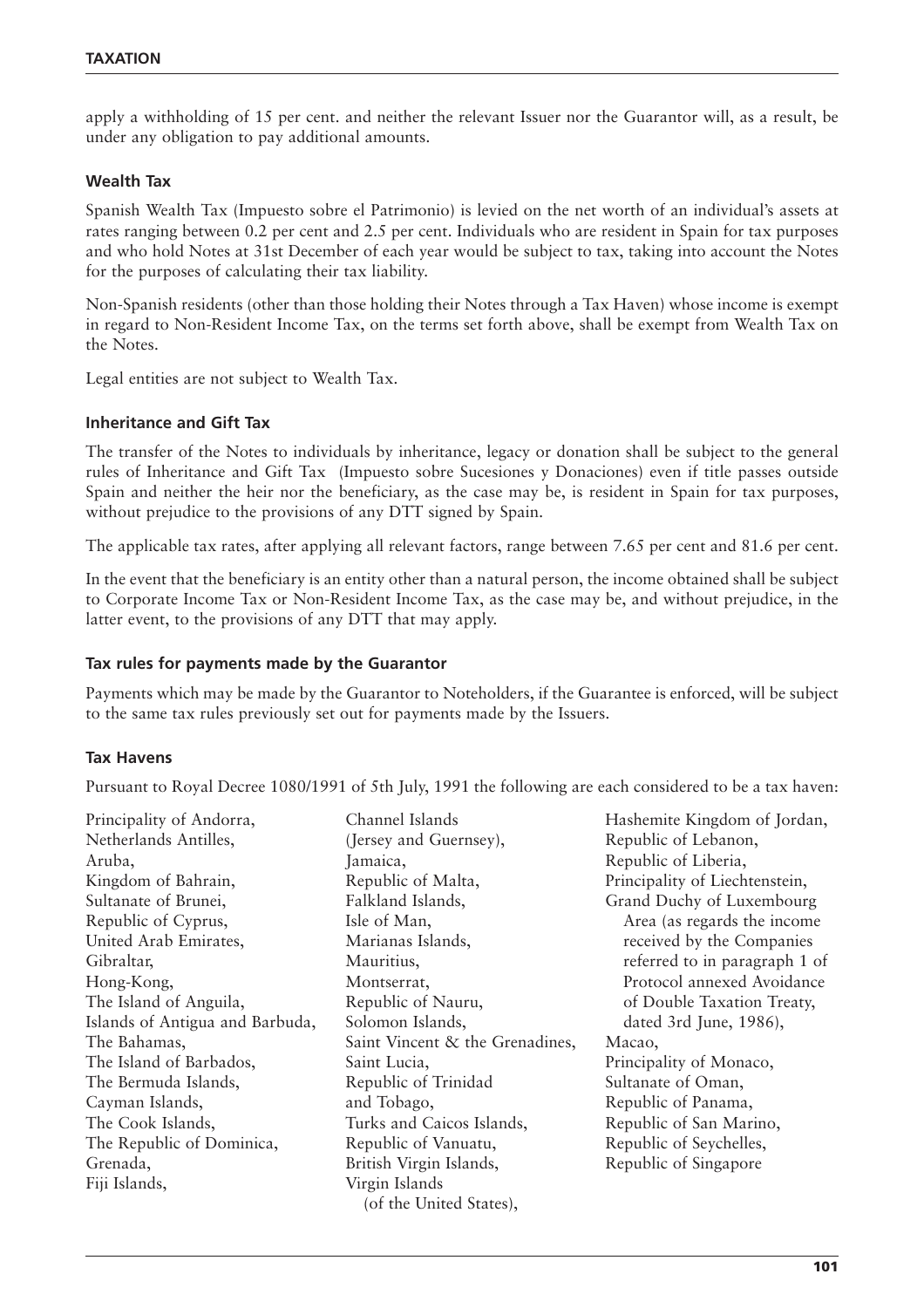## **Disclosure of Noteholder Information in connection with Interest Payments**

*The procedure summarised below is subject to review and amendment by the European Clearing Systems and/or DTC as well as to further requirements of the Spanish tax authorities. Noteholders must seek their own advice to ensure that they comply with all procedures to ensure correct tax treatment of their Notes. None of the Issuers, the Guarantor, the Dealers, the Paying Agent, the European Clearing Systems or DTC assume any responsibility therefore.*

Therefore, each Noteholder is deemed to be aware of the obligations set out below regarding the disclosure of Noteholder information and the consequences of non-compliance. Specifically, Noteholders are deemed to be aware of the application of Spanish withholding tax if certain information is not provided in a timely manner.

## **Legal Entities with Tax Residence in Spain subject to Spanish Corporate Income Tax**

The Principal Paying Agent must be provided with a list of those investors who are Spanish Corporate Income Tax payers together with their name, address, Tax Identification Number, ISIN code of the relevant Series, number of Notes of the relevant Series held at each interest payment date, gross income and amount withheld. All of the records mentioned should be provided in the form set out in Annex III below.

#### **Individuals and Legal Entities which are Non Tax Residents in Spain**

The information requirements to be complied with in order to apply the exemption are those established by Section 12 of the Royal Decree 2281/1998 (**Section 12**) as set out in Royal Decree 1778/2004, being the following:

The Guarantor must make a return on a yearly basis to the Spanish tax authorities enclosing the following information related to the Notes and the investors:

- The identity and country of residence of the recipient of the income. When the income is received on behalf of a third party, then the identity and country of residence of that third party must be provided too;
- The amount of income received; and
- Identification of the Notes involved.

In addition, the following supporting documentation drafted in Spanish must be obtained in respect of each payment of income evidencing the identity and residence of each Noteholder:

- (a) If the non-resident Noteholder (beneficial owner) acts on its behalf and is a Central Bank, or any other public law institution, an International Organisation, a bank or a credit or financial entity, including Collective Investment Institutions, Pension Funds and Insurance Entities, resident in an OECD country or in a country or territory having a double tax treaty with Spain (including an information exchange clause), the mentioned entity should certify its name and tax residence as is established by Annex I of the Ministerial Order of 16th September, 1991 (see Annex I below).
- (b) In the case of transactions in which any of the entities referred to in (a) above acts as an intermediary, it has to certify according to its own records, the name and tax residence of each Noteholder as is established by Annex II of the Ministerial Order of 16th September, 1991 (see Annex II below).
- (c) In the case of transactions channelled through a securities clearing and deposit entity recognised for these purposes by Spanish law or by one of an OECD country, the mentioned entity should, in accordance with the information contained in its own records, certify the name and tax residence of each Noteholder as is established by Annex II of the Order of 16th September, 1991 (see Annex II below).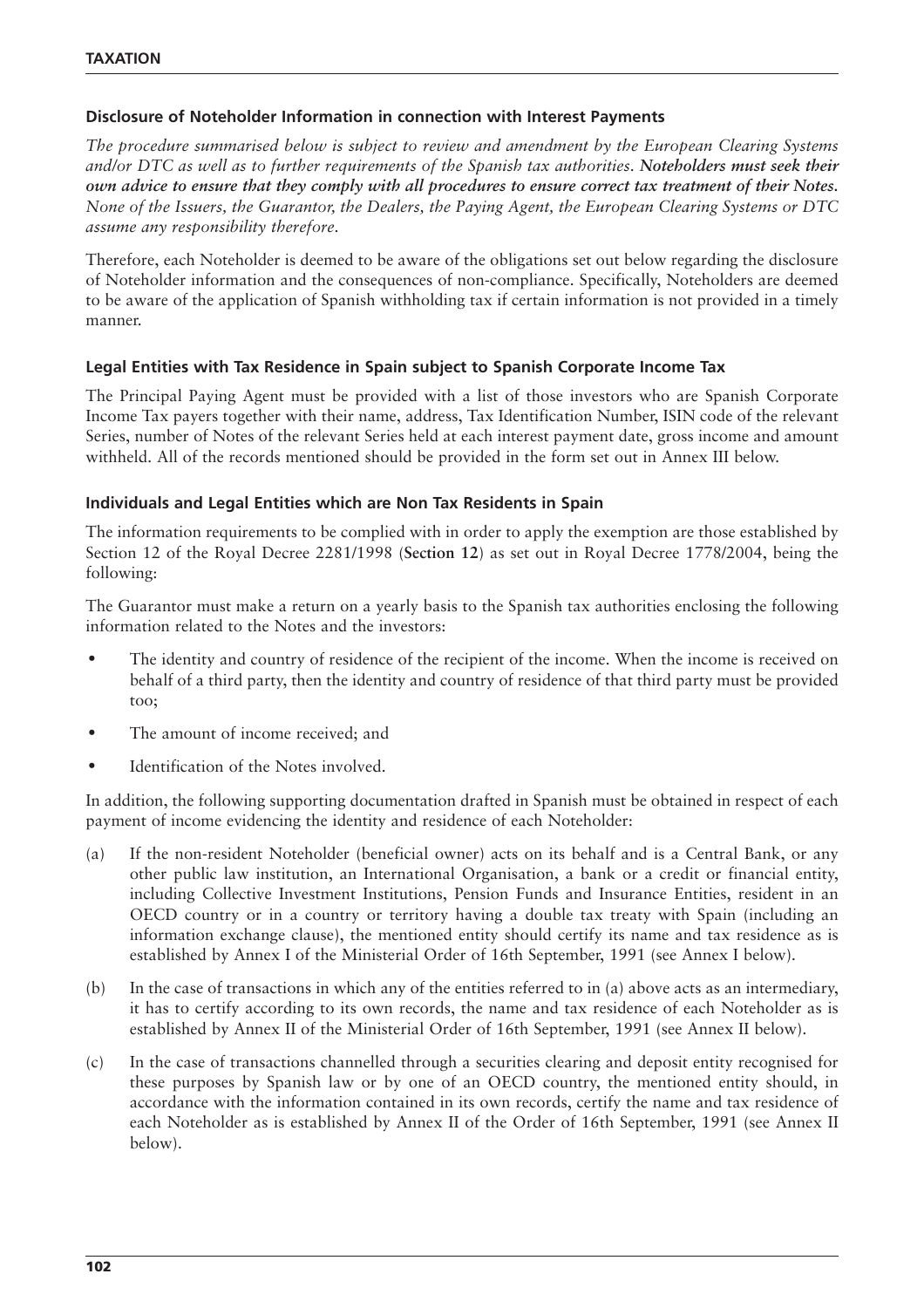(d) In other cases, the tax residence should be evidenced by submission of the certificate of tax residence issued by the tax authorities of the country of residence of the Noteholder. These certificates will be valid for one year from the date of issuance and shall be the original ones.

Further, for the purpose of applying the withholding tax exemption for non-resident investors when the specific information required by Section 12 is provided, the following procedure must also be followed:

• On each Interest Payment Date, the Issuer or the Principal Paying Agent on its behalf must transfer the net amount (85 per cent. of the entitled amount) to the entities referred to in the above paragraphs (a), (b) and (c). If the above mentioned supporting documentation has been received prior to the Interest Payment Date, then the Issuer or the Principal Paying Agent shall gross up the 15 per cent. withheld.

**If a beneficial owner intends to benefit from a withholding tax exemption, the above supporting documentation should be provided to the Principal Paying Agent following the procedures established in the Agency Agreement. Copies of the Agency Agreement may be obtained as set out under "***General Information***". The Guarantor and the relevant Issuer may from time to time appoint an agent other than the Principal Paying Agent to intermediate with the European Clearing Systems in the provision of such information. Details of any such appointment and any amended procedures will be set out in the applicable Final Terms.**

**In the case of any Notes which are held in DTC the relevant Issuer and the Guarantor may agree procedures with DTC and an intermediary agent appointed by the relevant Issuer and the Guarantor to facilitate the collection of such details. Any such procedures will be summarised in the applicable Final Terms and otherwise made available to holders of the relevant Notes as described in the applicable Final Terms.**

- If the Principal Paying Agent does not receive complete supporting documentation in respect of a Noteholder by an Interest Payment Date, such holder may obtain a refund of the full amount of withholding tax by ensuring the supporting documentation described above has been received by the Principal Paying Agent no later than 10:00 a.m. (Central European time) on second business day prior to the 10th calendar day of the month following the Interest Payment Date (the **Refund Deadline**).
- Noteholders entitled to a refund but in respect of whom relevant supporting documentation has not been provided to the Principal Paying Agent on or before the Refund Deadline may apply for a full refund of the withholding tax directly to the Spanish tax authorities (by means of the standard refund procedure).

Set out below are Annexes I, II and III. Sections in English have been translated from the original Spanish for information purposes. In the event of any discrepancy, the Spanish version shall prevail.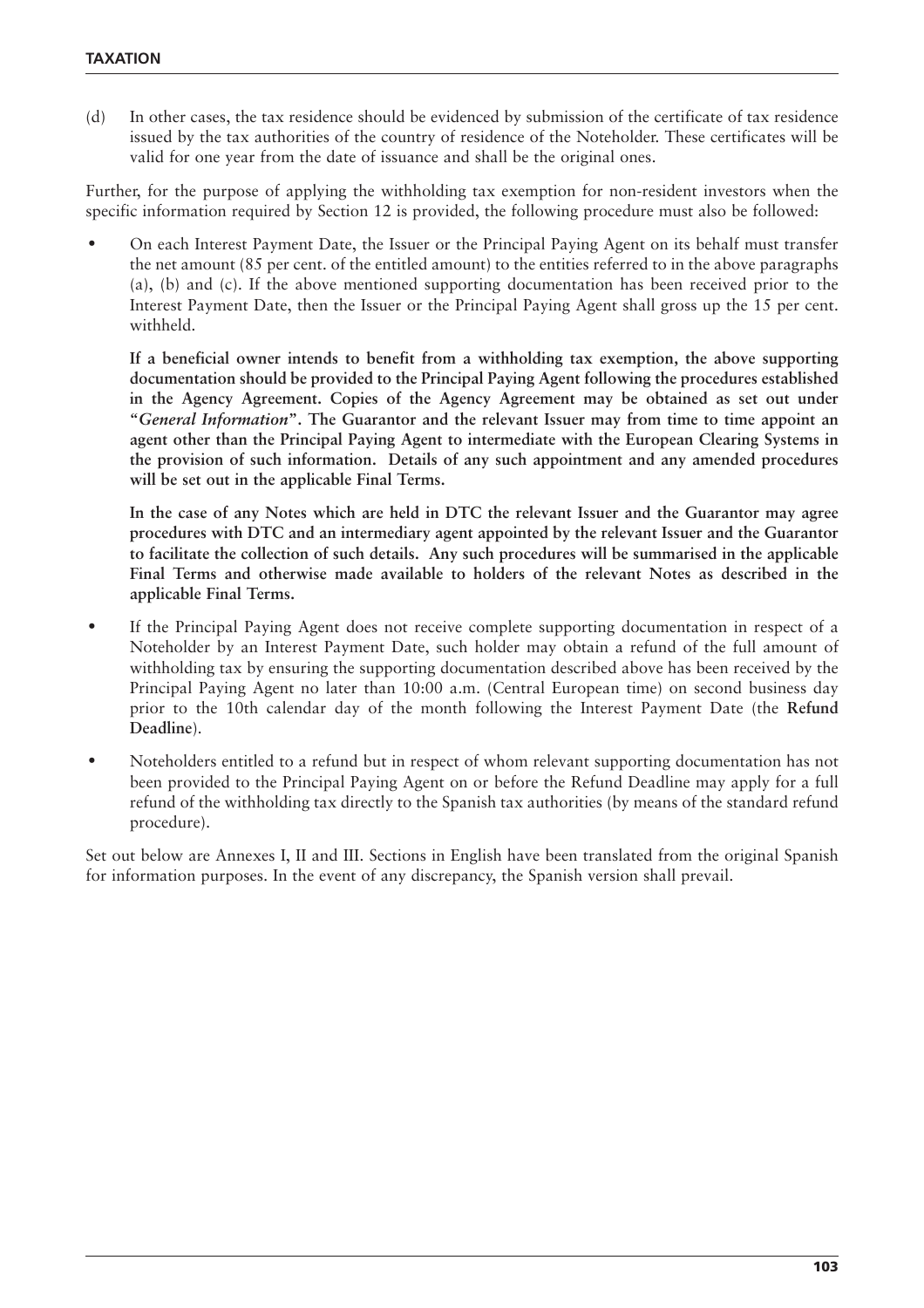## **Annex I**

**Modelo de certificación en inversiones por cuenta propia**

*Form of Certificate for Own Account Investments*

|    | (en calidad de)<br>, en nombre y representación de la Entidad abajo señalada a los efectos<br>previstos en el artículo 12.3.a) del Real Decreto 2281/1998, modificado por el Real Decreto 1778/2004 |                           |
|----|-----------------------------------------------------------------------------------------------------------------------------------------------------------------------------------------------------|---------------------------|
|    | the purposes of article 12.3.a) of Royal Decree 2281/1998, as amended by Royal Decree 1778/2004                                                                                                     |                           |
|    | <b>CERTIFICO:</b><br><b>CERTIFY:</b>                                                                                                                                                                |                           |
| 1. | Que el nombre o razón social de la Entidad que represento es:                                                                                                                                       |                           |
| 2. | Que su residencia fiscal es la siguiente:                                                                                                                                                           |                           |
| 3. | Que la Entidad que represento está inscrita en el Registro de<br>(pais, estado, ciudad), con el número                                                                                              |                           |
| 4. | Que la Entidad que represento está sometida a la supervisión de                                                                                                                                     | (Organo supervisor)       |
|    | en virtud de                                                                                                                                                                                        | (normativa que lo regula) |
|    |                                                                                                                                                                                                     |                           |
|    | Todo ello en relación con:<br>All the above in relation to:                                                                                                                                         |                           |
|    | Identificación de los valores poseidos por cuenta propia                                                                                                                                            |                           |
|    | Importe de los rendimientos                                                                                                                                                                         |                           |
|    |                                                                                                                                                                                                     |                           |
|    |                                                                                                                                                                                                     |                           |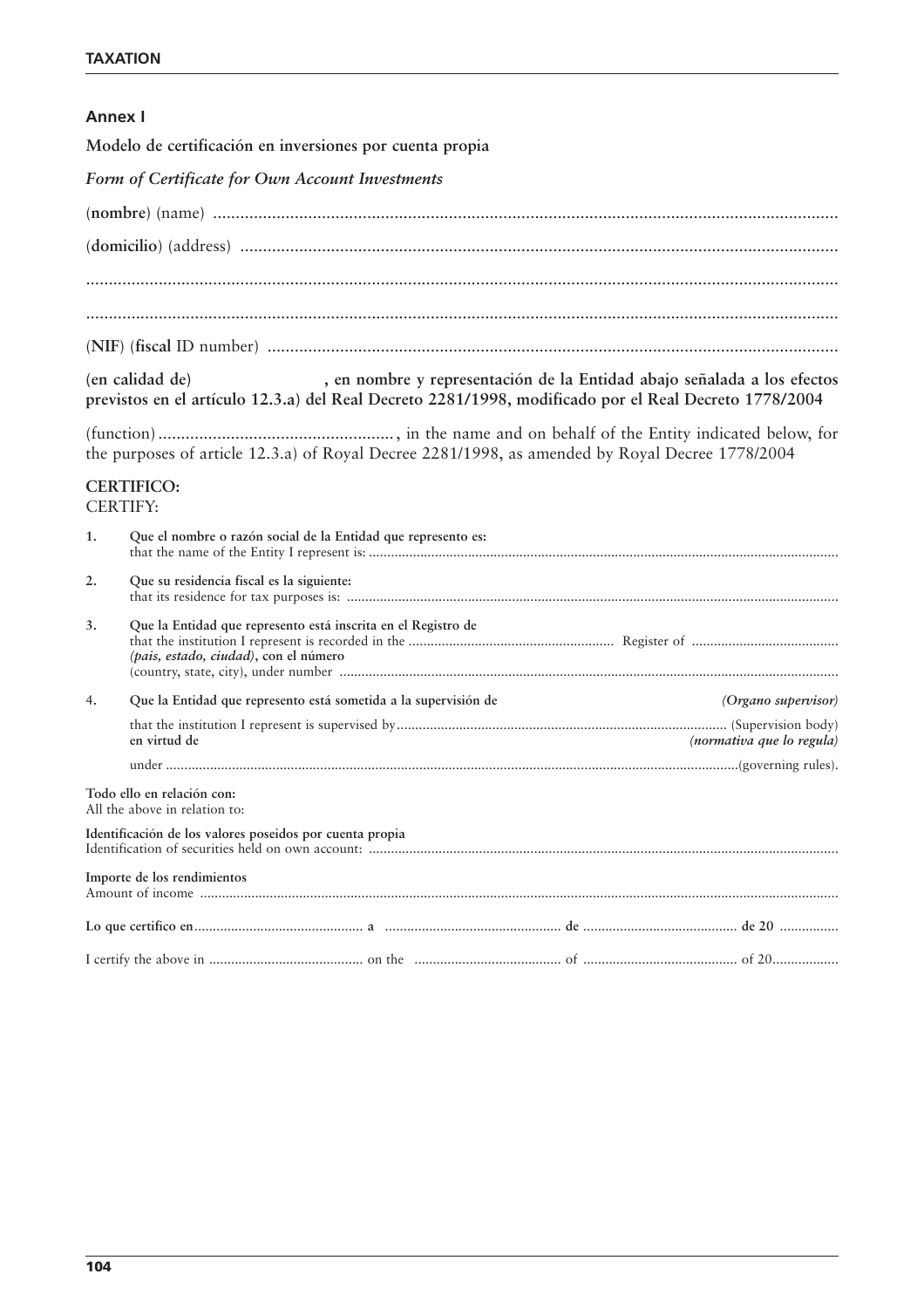## **Annex II**

**Modelo de certificación en inversiones por cuenta ajena**

|  |  |  |  |  |  |  | Form of Certificate for Third Party Investments |
|--|--|--|--|--|--|--|-------------------------------------------------|
|--|--|--|--|--|--|--|-------------------------------------------------|

**(en calidad de) , en nombre y representación de la Entidad abajo señalada a los efectos previstos en el artículo 12.3.b) y c) del Real Decreto 2281/1998, modificado por el Real Decreto 1778/2004**

(function) ...................................................., in the name and on behalf of the Entity indicated below, for the purposes of article 12.3.b) and c) of Royal Decree 2281/1998, as amended by Royal Decree 1778/2004

#### **CERTIFICO:** CERTIFY:

| 1. | Que el nombre o razón social de la Entidad que represento es:                                                                                                                                                                                                                                                                                                                                                                                                                                                                                                                                                                                                                                                                                                                                                                                                                                                                   |
|----|---------------------------------------------------------------------------------------------------------------------------------------------------------------------------------------------------------------------------------------------------------------------------------------------------------------------------------------------------------------------------------------------------------------------------------------------------------------------------------------------------------------------------------------------------------------------------------------------------------------------------------------------------------------------------------------------------------------------------------------------------------------------------------------------------------------------------------------------------------------------------------------------------------------------------------|
| 2. | Que su residencia fiscal es la siguiente:                                                                                                                                                                                                                                                                                                                                                                                                                                                                                                                                                                                                                                                                                                                                                                                                                                                                                       |
| 3. | Que la Entidad que represento está inscrita en el Registro de<br>(pais, estado, ciudad), con el número                                                                                                                                                                                                                                                                                                                                                                                                                                                                                                                                                                                                                                                                                                                                                                                                                          |
| 4. | Que la Entidad que represento está sometida a la supervisión de<br>(Organo supervisor)                                                                                                                                                                                                                                                                                                                                                                                                                                                                                                                                                                                                                                                                                                                                                                                                                                          |
|    | en virtud de<br>(normativa que lo regula)                                                                                                                                                                                                                                                                                                                                                                                                                                                                                                                                                                                                                                                                                                                                                                                                                                                                                       |
|    |                                                                                                                                                                                                                                                                                                                                                                                                                                                                                                                                                                                                                                                                                                                                                                                                                                                                                                                                 |
| 5. | Que, de acuerdo con los registros de la Entidad que represento, la relación de titulares adjunta a la presente certificación,<br>comprensiva del nombre de cada uno de los titulares no residentes, su país de residencia y el importe de los correspondientes<br>rendimientos, es exacta, y no incluye personas o Entidades residentes en España o en los países o territorios que tienen en<br>España la consideración de paraíso fiscal de acuerdo con las normas reglamentarias en vigor.<br>That, according to the records of the Entity I represent, the list of beneficial owners hereby attached, including the names of<br>all the non-resident holders, their country of residence and the amounts of the corresponding income is accurate, and does<br>not include person(s) or institution(s) resident either in Spain or in tax haven countries or territories as defined under Spanish<br>applicable regulations. |
|    |                                                                                                                                                                                                                                                                                                                                                                                                                                                                                                                                                                                                                                                                                                                                                                                                                                                                                                                                 |
|    |                                                                                                                                                                                                                                                                                                                                                                                                                                                                                                                                                                                                                                                                                                                                                                                                                                                                                                                                 |
|    | RELACIÓN ADJUNTA A CUMPLIMENTAR:<br>TO BE ATTACHED:                                                                                                                                                                                                                                                                                                                                                                                                                                                                                                                                                                                                                                                                                                                                                                                                                                                                             |
|    | Identificación de los valores:<br>Identification of the securities                                                                                                                                                                                                                                                                                                                                                                                                                                                                                                                                                                                                                                                                                                                                                                                                                                                              |
|    | Listado de titulares:<br>List of beneficial owners:                                                                                                                                                                                                                                                                                                                                                                                                                                                                                                                                                                                                                                                                                                                                                                                                                                                                             |

**Nombre / País de residencia / Importe de los rendimientos**

Name / Country of residence / Amount of income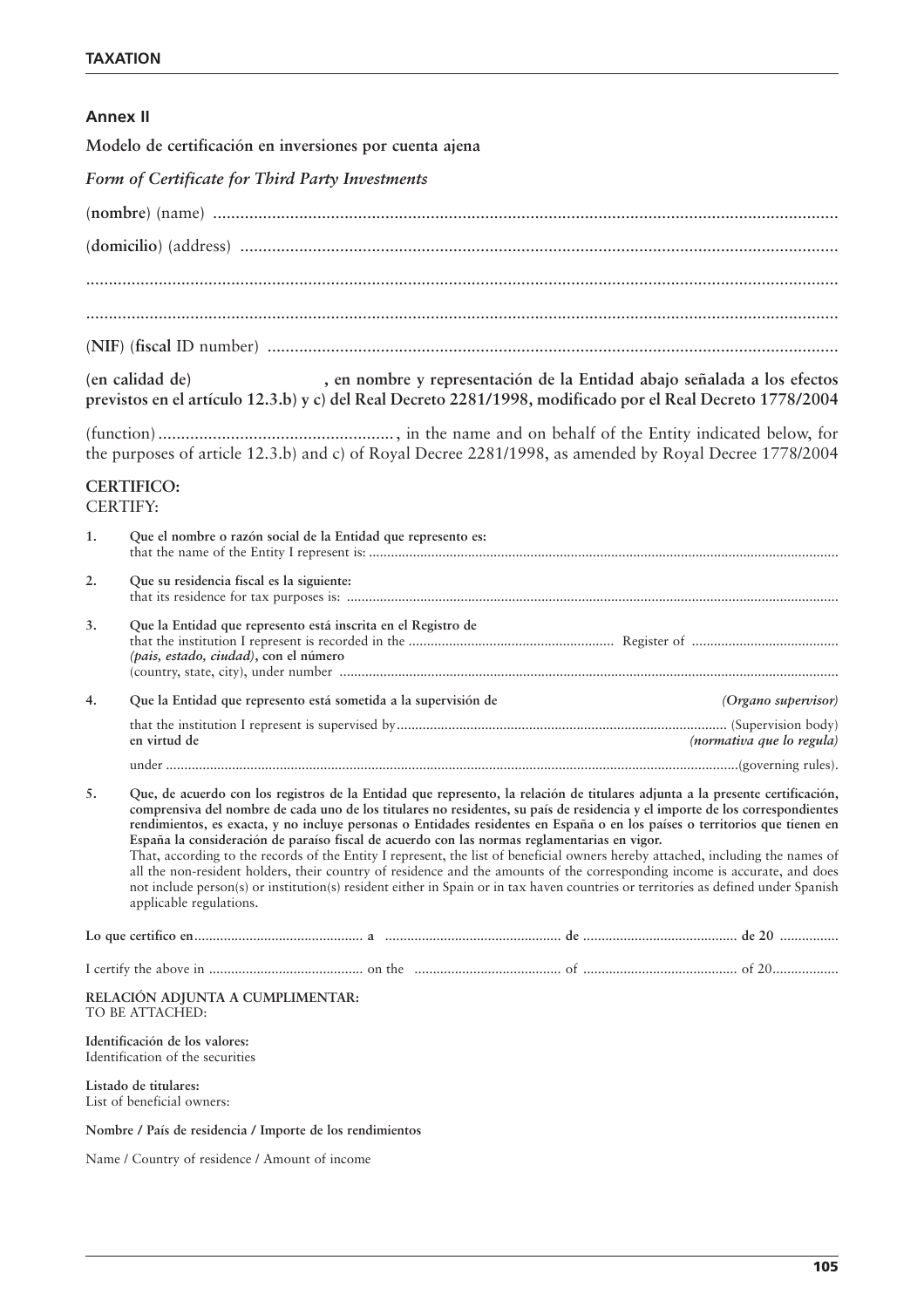#### **Annex III**

**Modelo de certificación para hacer efectiva la exclusión de retención a los sujetos pasivos del Impuesto sobre Sociedades y a los establecimientos permanentes sujetos pasivos del Impuesto sobre la Renta de No Residentes** 

*Certificate for application of the exemption on withholding to Spanish Corporate Income Tax payers and to permanent establishments of non-resident income tax taxpayers* 

|    | (en calidad de)<br>, en nombre y representación de la Entidad abajo señalada a los efectos<br>previstos en el artículo 59.s) del Real Decreto 1777/2004,                                                                                                                                                                                                                                                                                                                                                                                                |                           |  |  |
|----|---------------------------------------------------------------------------------------------------------------------------------------------------------------------------------------------------------------------------------------------------------------------------------------------------------------------------------------------------------------------------------------------------------------------------------------------------------------------------------------------------------------------------------------------------------|---------------------------|--|--|
|    | the purposes of article 59.s) of Royal Decree 1777/2004,                                                                                                                                                                                                                                                                                                                                                                                                                                                                                                |                           |  |  |
|    | <b>CERTIFICO:</b><br><b>CERTIFY:</b>                                                                                                                                                                                                                                                                                                                                                                                                                                                                                                                    |                           |  |  |
| 1. | Que el nombre o razón social de la Entidad que represento es:                                                                                                                                                                                                                                                                                                                                                                                                                                                                                           |                           |  |  |
| 2. | Que su residencia fiscal es la siguiente:                                                                                                                                                                                                                                                                                                                                                                                                                                                                                                               |                           |  |  |
| 3. | Que la Entidad que represento está inscrita en el Registro de<br>(pais, estado, ciudad), con el número                                                                                                                                                                                                                                                                                                                                                                                                                                                  |                           |  |  |
| 4. | Que la Entidad que represento está sometida a la supervisión de                                                                                                                                                                                                                                                                                                                                                                                                                                                                                         | (Organo supervisor)       |  |  |
|    | en virtud de                                                                                                                                                                                                                                                                                                                                                                                                                                                                                                                                            | (normativa que lo regula) |  |  |
|    |                                                                                                                                                                                                                                                                                                                                                                                                                                                                                                                                                         |                           |  |  |
| 5. | Que, a través de la Entidad que represento, los titulares incluidos en la relacion adjunta, sujetos pasivos del Impuesto sobre<br>Sociedades y establecimientos permanentes en España de sujetos pasivos del Impuesto sobre la Renta de no Residentes, son<br>perceptores de los rendimientos indicados.<br>That, through the Entity I represent, the list of holders hereby attached, are Spanish Corporate Income Tax payers and<br>permanent establishment in Spain of Non-Resident Income Tax taxpayers, and are recipients of the referred income. |                           |  |  |
| 6. | Que la Entidad que represento conserva, a disposición del emisor, fotocopia de la tarjeta acreditativa del número de<br>identificación fiscal de los titulares incluidos en la relación.<br>That the Entity I represent keeps, at the disposal of the Issuer, a photocopy of the card evidencing the Fiscal Identification<br>Number of the holders included in the attached list.                                                                                                                                                                      |                           |  |  |
|    |                                                                                                                                                                                                                                                                                                                                                                                                                                                                                                                                                         |                           |  |  |
|    |                                                                                                                                                                                                                                                                                                                                                                                                                                                                                                                                                         |                           |  |  |
|    | <b>RELACION ADJUNTA</b><br>TO BE ATTACHED                                                                                                                                                                                                                                                                                                                                                                                                                                                                                                               |                           |  |  |
|    | Identificación de los valores:<br>Identification of the securities                                                                                                                                                                                                                                                                                                                                                                                                                                                                                      |                           |  |  |

**Razón social / Domicilio / Número de identificación fiscal / Número de valores / Rendimientos brutos / Retención al 15%** Name / Domicile / Fiscal Identification Number / Number of securities / Gross income / Amount withheld at 15%.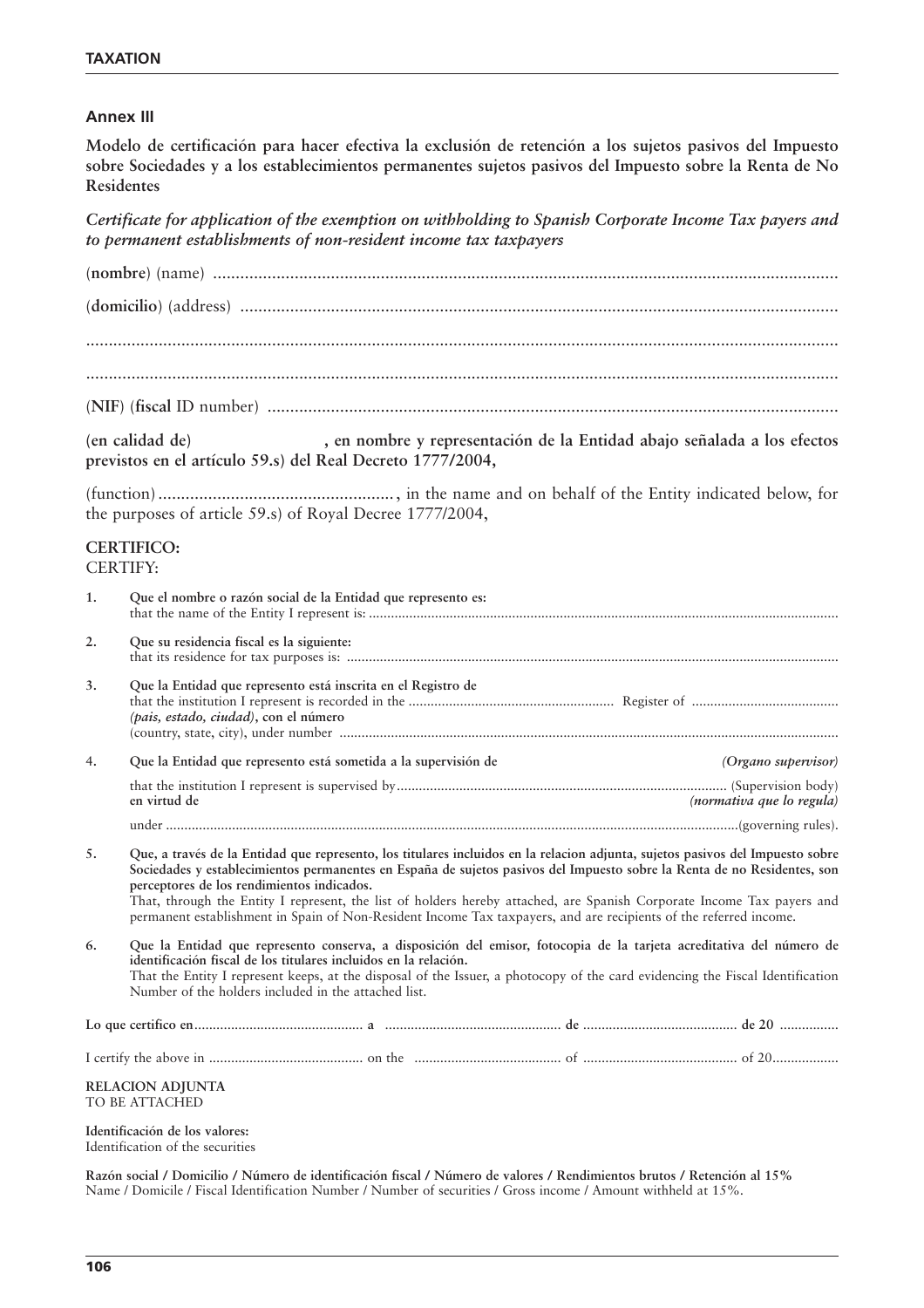#### **EU SAVINGS DIRECTIVE**

Under EC Council Directive 2003/48/EC on the taxation of savings income, Member States are required, from 1st July, 2005, to provide to the tax authorities of another Member State details of payments of interest (or similar income) paid by a person within its jurisdiction to an individual resident in that other Member State. However, for a transitional period, Belgium, Luxembourg and Austria are instead required (unless during that period they elect otherwise) to operate a withholding system in relation to such payments (the ending of such transitional period being dependent upon the conclusion of certain other agreements relating to information exchange with certain other countries). A number of non-EU countries and territories including Switzerland have agreed to adopt similar measures (a withholding system in the case of Switzerland) with effect from the same date.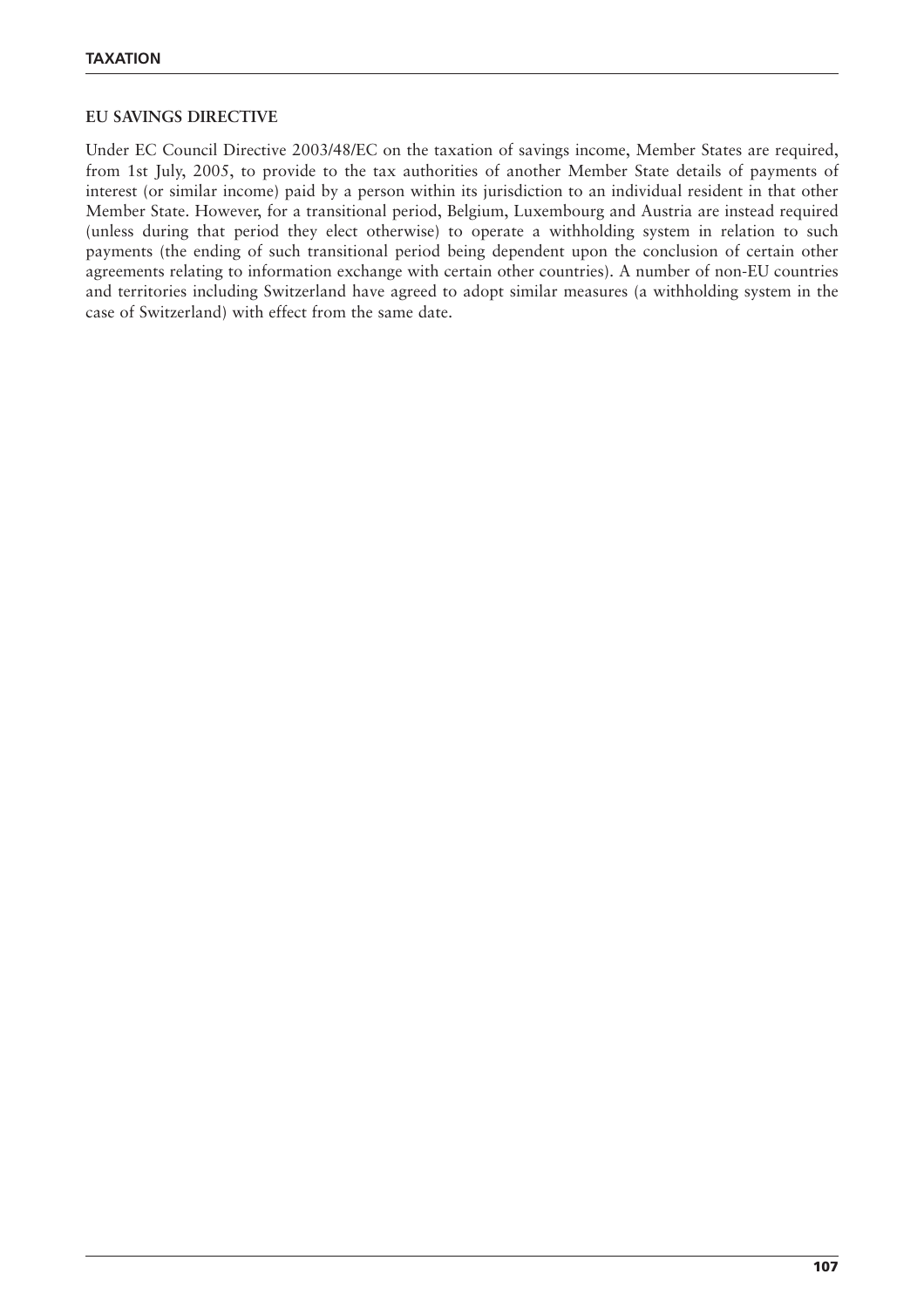## SUBSCRIPTION AND SALE AND TRANSFER AND SELLING RESTRICTIONS

The Dealers have, in an amended and restated programme agreement (the **Programme Agreement**) dated 13th June, 2006, agreed with each Issuer and the Guarantor a basis upon which they or any of them may from time to time agree to purchase Notes. Any such agreement will extend to those matters stated under "*Form of the Notes*" and "*Terms and Conditions of the Notes*". In the Programme Agreement, the Issuers (failing which, the Guarantor) have agreed to reimburse the Dealers for certain of their expenses in connection with the establishment and any future update of the Programme and the issue of Notes under the Programme and to indemnify the Dealers against certain liabilities incurred by them in connection therewith.

In order to facilitate the offering of any Tranche of the Notes, certain persons participating in the offering of the Tranche may engage in transactions that stabilise, maintain or otherwise affect the market price of the relevant Notes during and after the offering of the Tranche. Specifically such persons may over-allot or create a short position in the Notes for their own account by selling more Notes than have been sold to them by the relevant Issuer. Such persons may also elect to cover any such short position by purchasing Notes in the open market. In addition, such persons may stabilise or maintain the price of the Notes by bidding for or purchasing Notes in the open market and may impose penalty bids, under which selling concessions allowed to syndicate members or other broker-dealers participating in the offering of the Notes are reclaimed if Notes previously distributed in the offering are repurchased in connection with stabilisation transactions or otherwise. The effect of these transactions may be to stabilise or maintain the market price of the Notes at a level above that which might otherwise prevail for a limited period after the Issue Date. The imposition of a penalty bid may also affect the price of the Notes to the extent that it discourages resales thereof. No representation is made as to the magnitude or effect of any such stabilising or other transactions. Such transactions, if commenced, may be discontinued at any time and must be brought to an end after a limited period. Under UK laws and regulations stabilising activities may only be carried on by the Stabilising Manager named in the applicable Final Terms and may only continue for a period of 30 days following the Issue Date (or, if the ending day would be earlier, 60 days after the date of allotment) of the relevant Tranche of Notes.

## **Transfer Restrictions**

## *As a result of the following restrictions, purchasers of Notes in the United States are advised to consult legal counsel prior to making any purchase, offer, sale, resale or other transfer of such Notes.*

Each purchaser of Registered Notes (other than a person purchasing an interest in a Registered Global Note with a view to holding it in the form of an interest in the same Global Note) or person wishing to transfer an interest from one Registered Global Note to another or from global to definitive form or vice versa, will be required to acknowledge, represent and agree as follows (terms used in this paragraph that are defined in Rule 144A or in Regulation S are used herein as defined therein):

- (a) that: (i) it is a QIB, purchasing (or holding) the Notes for its own account or for the account of one or more QIBs and it is aware that any sale to it is being made in reliance on Rule 144A, (ii) it is an Institutional Accredited Investor which has delivered an IAI Investment Letter or (iii) it is outside the United States and is not a U.S. person;
- (b) that the Notes are being offered and sold in a transaction not involving a public offering in the United States within the meaning of the Securities Act, and that the Notes have not been and will not be registered under the Securities Act or any other applicable U.S. State securities laws and may not be offered or sold within the United States or to, or for the account or benefit of, U.S. persons except as set forth below;
- (c) that, unless it holds an interest in a Regulation S Global Note and either is a person located outside the United States or is not a U.S. person, if in the future it decides to resell, pledge or otherwise transfer the Notes or any beneficial interests in the Notes, it will do so, prior to the date which is two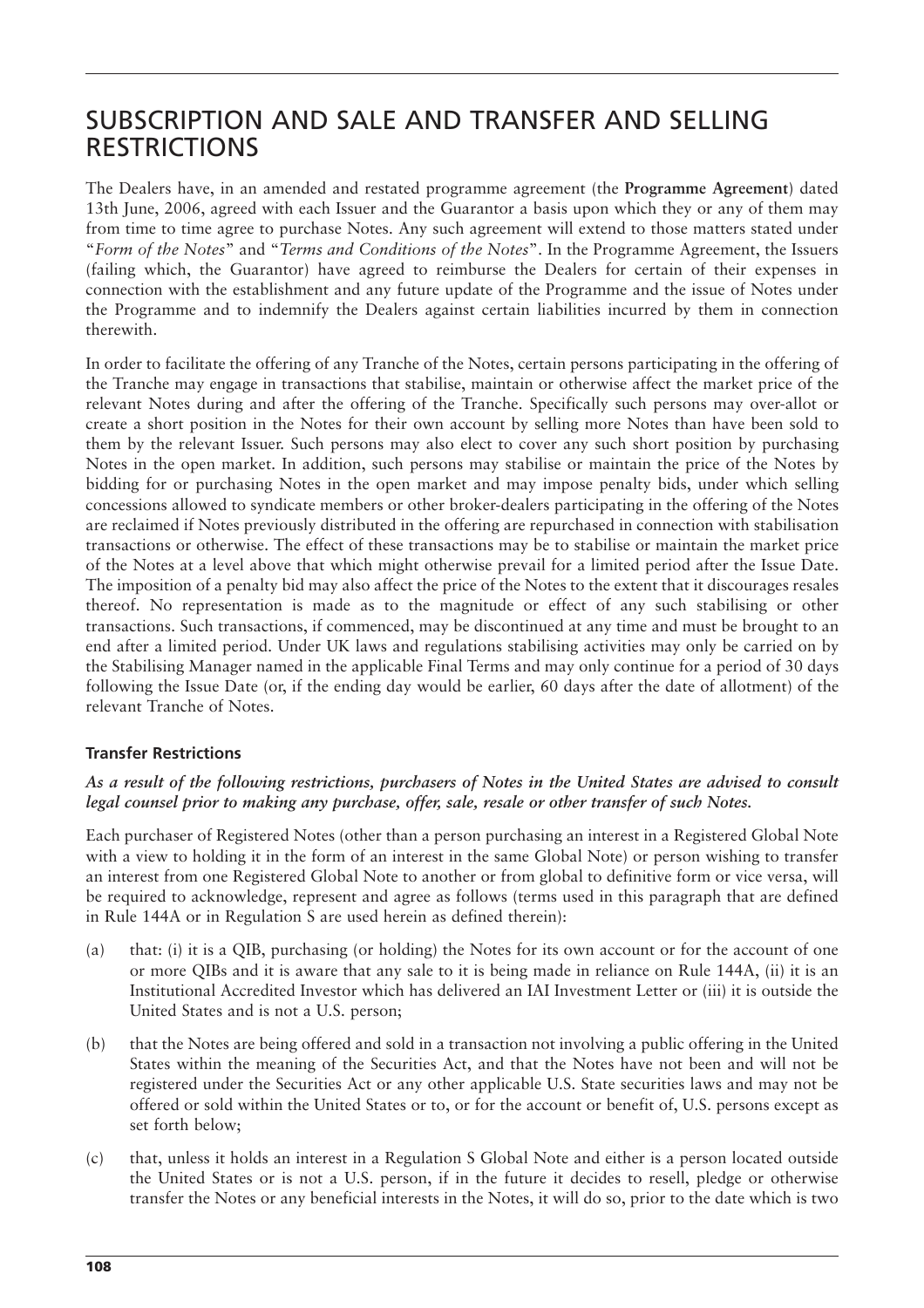years after the later of the last Issue Date for the Series and the last date on which the relevant Issuer or an affiliate of the relevant Issuer was the owner of such Notes, only (i) to the relevant Issuer or any affiliate thereof, (ii) inside the United States to a person whom the seller reasonably believes is a QIB purchasing for its own account or for the account of a QIB in a transaction meeting the requirements of Rule 144A, (iii) outside the United States in compliance with Rule 903 or Rule 904 under the Securities Act, (iv) pursuant to the exemption from registration provided by Rule 144 under the Securities Act (if available) or (v) pursuant to an effective registration statement under the Securities Act, in each case in accordance with all applicable U.S. State securities laws;

- (d) that it will, and will require each subsequent holder to, notify any purchaser of the Notes from it of the resale restrictions referred to in paragraph (c) above, if then applicable;
- (e) that Notes initially offered in the United States to QIBs will be represented by one or more Rule 144A Global Notes, that Notes offered to Institutional Accredited Investors will be in the form of Definitive IAI Registered Notes and that Notes offered outside the United States in reliance on Regulation S will be represented by one or more Regulation S Global Notes;
- (f) that the Notes, other than the Regulation S Global Notes, will bear a legend to the following effect unless otherwise agreed to by the Issuer:

"NEITHER THIS SECURITY NOR THE GUARANTEE HEREOF HAS BEEN OR WILL BE REGISTERED UNDER THE U.S. SECURITIES ACT OF 1933, AS AMENDED (THE **SECURITIES ACT**), OR ANY OTHER APPLICABLE U.S. STATE SECURITIES LAWS AND, ACCORDINGLY, THIS SECURITY MAY NOT BE OFFERED OR SOLD WITHIN THE UNITED STATES OR TO, OR FOR THE ACCOUNT OR BENEFIT OF, U.S. PERSONS EXCEPT AS SET FORTH IN THE FOLLOWING SENTENCE. BY ITS ACQUISITION HEREOF, THE HOLDER: (A) REPRESENTS THAT (1) IT IS A "QUALIFIED INSTITUTIONAL BUYER" (AS DEFINED IN RULE 144A UNDER THE SECURITIES ACT (RULE 144A)) PURCHASING THE SECURITIES FOR ITS OWN ACCOUNT OR FOR THE ACCOUNT OF ONE OR MORE QUALIFIED INSTITUTIONAL BUYERS OR (2) IT IS AN INSTITUTIONAL "ACCREDITED INVESTOR" (AS DEFINED IN RULE 501(A)(1), (2), (3) OR (7) UNDER THE SECURITIES ACT) (AN **INSTITUTIONAL ACCREDITED INVESTOR**); (B) AGREES THAT IT WILL NOT RESELL OR OTHERWISE TRANSFER THE SECURITIES EXCEPT IN ACCORDANCE WITH THE AGENCY AGREEMENT AND, PRIOR TO THE DATE WHICH IS TWO YEARS AFTER THE LATER OF THE LAST ISSUE DATE FOR THE SERIES AND THE LAST DATE ON WHICH THE ISSUER OR AN AFFILIATE OF THE ISSUER WAS THE OWNER OF SUCH SECURITIES OTHER THAN (1) TO THE ISSUER OR ANY AFFILIATE THEREOF, (2) INSIDE THE UNITED STATES TO A PERSON WHOM THE SELLER REASONABLY BELIEVES IS A QUALIFIED INSTITUTIONAL BUYER WITHIN THE MEANING OF RULE 144A PURCHASING FOR ITS OWN ACCOUNT OR FOR THE ACCOUNT OF ONE OR MORE QUALIFIED INSTITUTIONAL BUYERS IN A TRANSACTION MEETING THE REQUIREMENTS OF RULE 144A, (3) OUTSIDE THE UNITED STATES IN COMPLIANCE WITH RULE 903 OR RULE 904 UNDER THE SECURITIES ACT, (4) PURSUANT TO THE EXEMPTION FROM REGISTRATION PROVIDED BY RULE 144 UNDER THE SECURITIES ACT (IF AVAILABLE) OR (5) PURSUANT TO AN EFFECTIVE REGISTRATION STATEMENT UNDER THE SECURITIES ACT, IN EACH CASE IN ACCORDANCE WITH ALL APPLICABLE SECURITIES LAWS OF THE STATES OF THE UNITED STATES AND ANY OTHER JURISDICTION; AND (C) IT AGREES THAT IT WILL DELIVER TO EACH PERSON TO WHOM THIS SECURITY IS TRANSFERRED A NOTICE SUBSTANTIALLY TO THE EFFECT OF THIS LEGEND.

THIS SECURITY AND RELATED DOCUMENTATION (INCLUDING, WITHOUT LIMITATION, THE AGENCY AGREEMENT REFERRED TO HEREIN) MAY BE AMENDED OR SUPPLEMENTED FROM TIME TO TIME, WITHOUT THE CONSENT OF, BUT UPON NOTICE TO, THE HOLDERS OF SUCH SECURITIES SENT TO THEIR REGISTERED ADDRESSES, TO MODIFY THE RESTRICTIONS ON AND PROCEDURES FOR RESALES AND OTHER TRANSFERS OF THIS SECURITY TO REFLECT ANY CHANGE IN APPLICABLE LAW OR REGULATION (OR THE INTERPRETATION THEREOF) OR IN PRACTICES RELATING TO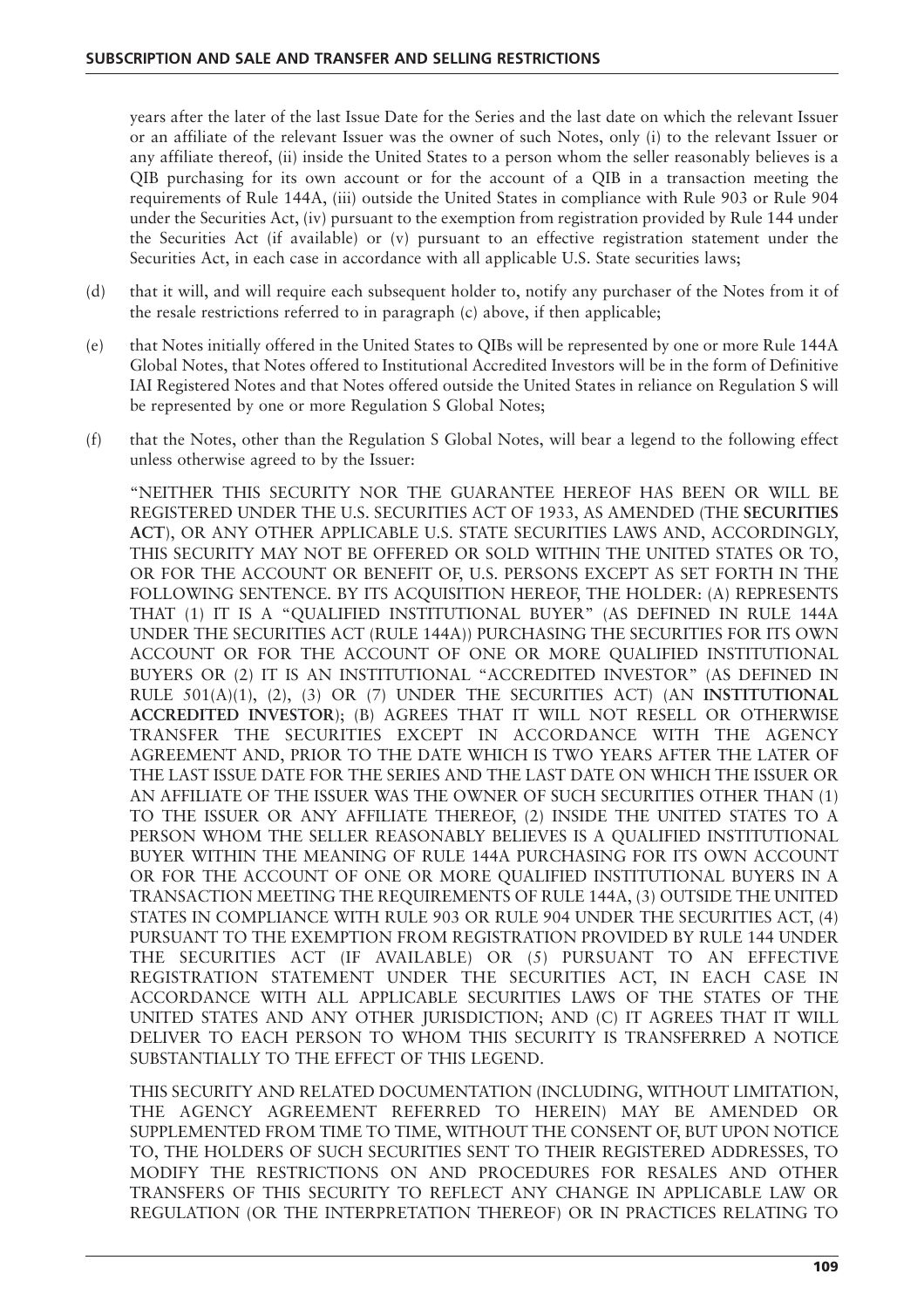RESALES OR OTHER TRANSFERS OF RESTRICTED SECURITIES GENERALLY. THE HOLDER OF THIS SECURITY SHALL BE DEEMED, BY ITS ACCEPTANCE OR PURCHASE HEREOF, TO HAVE AGREED TO ANY SUCH AMENDMENT OR SUPPLEMENT (EACH OF WHICH SHALL BE CONCLUSIVE AND BINDING ON THE HOLDER HEREOF AND ALL FUTURE HOLDERS OF THIS SECURITY AND ANY SECURITIES ISSUED IN EXCHANGE OR SUBSTITUTION THEREFOR, WHETHER OR NOT ANY NOTATION THEREOF IS MADE HEREON).";

(g) if it is outside the United States and is not a U.S. person, that if it should resell or otherwise transfer the Notes prior to the expiration of the distribution compliance period (defined as 40 days after the later of the commencement of the offering and the closing date with respect to the original issuance of the Notes), it will do so only (i) (A) outside the United States in compliance with Rule 903 or 904 under the Securities Act or (B) to a QIB in compliance with Rule 144A and (ii) in accordance with all applicable U.S. State securities laws; and it acknowledges that the Regulation S Global Notes will bear a legend to the following effect unless otherwise agreed to by the Issuer:

"NEITHER THIS SECURITY NOR THE GUARANTEE HEREOF HAS BEEN OR WILL BE REGISTERED UNDER THE U.S. SECURITIES ACT OF 1933, AS AMENDED (THE "**SECURITIES ACT**"), OR ANY OTHER APPLICABLE U.S. STATE SECURITIES LAWS AND, ACCORDINGLY, THIS SECURITY MAY NOT BE OFFERED OR SOLD WITHIN THE UNITED STATES OR TO, OR FOR THE ACCOUNT OR BENEFIT OF, U.S. PERSONS EXCEPT IN ACCORDANCE WITH THE AGENCY AGREEMENT AND PURSUANT TO AN EXEMPTION FROM REGISTRATION UNDER THE SECURITIES ACT OR PURSUANT TO AN EFFECTIVE REGISTRATION STATEMENT UNDER THE SECURITIES ACT. UNTIL THE EXPIRY OF THE PERIOD OF 40 DAYS AFTER THE COMPLETION OF THE DISTRIBUTION, AS DETERMINED AND CERTIFIED BY THE RELEVANT DEALER OR, IN THE CASE OF AN ISSUE OF NOTES ON A SYNDICATED BASIS, THE RELEVANT LEAD MANAGER, OF ALL THE NOTES OF THE TRANCHE OF WHICH THIS NOTE FORMS PART, SALES MAY NOT BE MADE IN THE UNITED STATES OR TO U.S. PERSONS UNLESS MADE (I) PURSUANT TO RULE 903 OR 904 OF REGULATION S UNDER THE SECURITIES ACT OR (II) TO QUALIFIED INSTITUTIONAL BUYERS AS DEFINED IN, AND IN TRANSACTIONS PURSUANT TO, RULE 144A UNDER THE SECURITIES ACT."; and

(h) that the relevant Issuer and others will rely upon the truth and accuracy of the foregoing acknowledgements, representations and agreements and agrees that if any of such acknowledgements, representations or agreements made by it are no longer accurate, it shall promptly notify the relevant Issuer; and if it is acquiring any Notes as a fiduciary or agent for one or more accounts it represents that it has sole investment discretion with respect to each such account and that it has full power to make the foregoing acknowledgements, representations and agreements on behalf of each such account.

Institutional Accredited Investors who purchase Registered Notes in definitive form offered and sold in the United States in reliance upon the exemption from registration provided by Regulation D of the Securities Act are required to execute and deliver to the Registrar an IAI Investment Letter. Upon execution and delivery of an IAI Investment Letter by an Institutional Accredited Investor, Notes will be issued in definitive registered form, see "*Form of the Notes*".

The IAI Investment Letter will state, among other things, the following:

- (a) that the Institutional Accredited Investor has received a copy of the Offering Circular and such other information as it deems necessary in order to make its investment decision;
- (b) that the Institutional Accredited Investor understands that any subsequent transfer of the Notes is subject to certain restrictions and conditions set forth in the Offering Circular and the Notes (including those set out above) and that it agrees to be bound by, and not to resell, pledge or otherwise transfer the Notes except in compliance with, such restrictions and conditions and the Securities Act;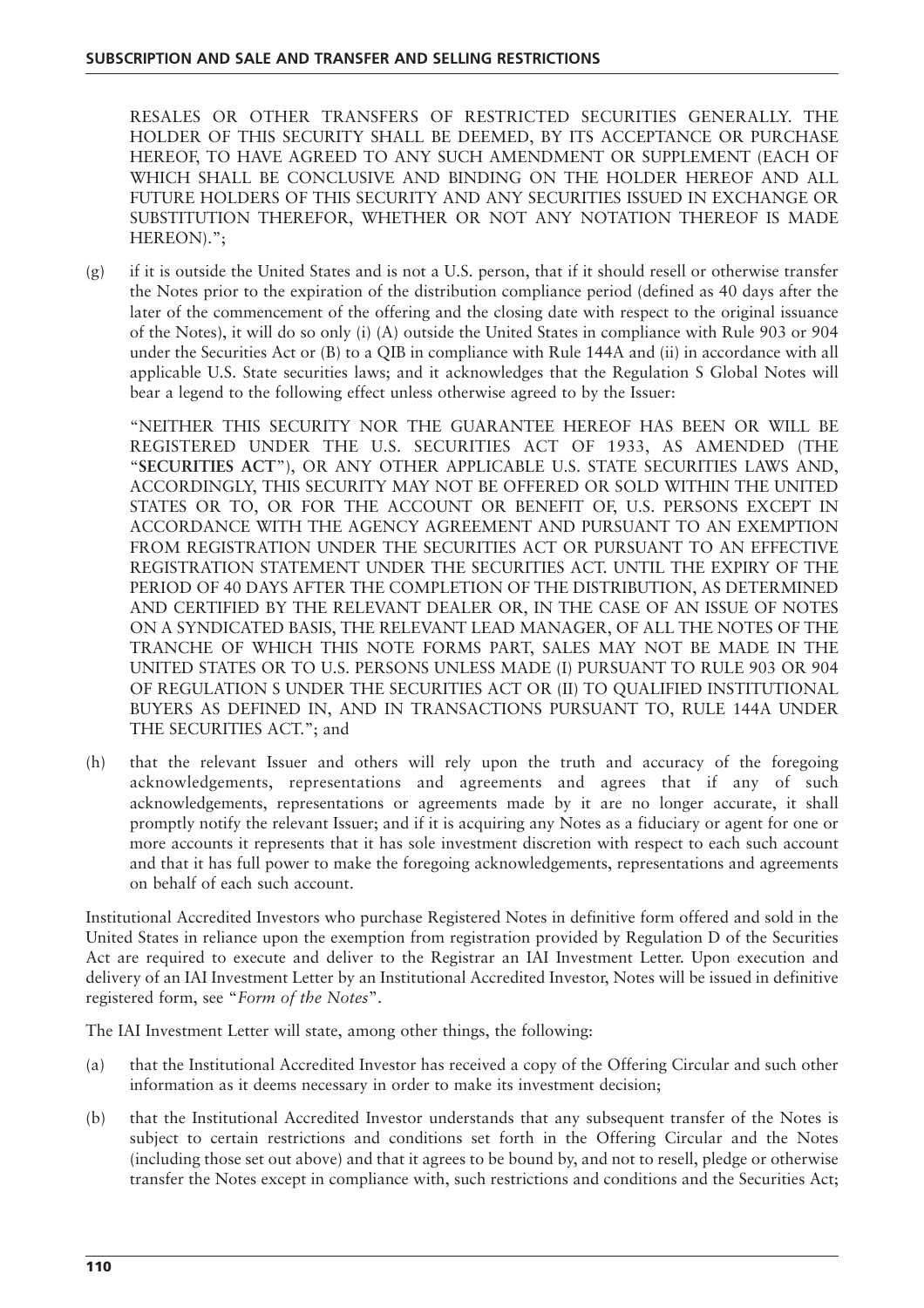- (c) that, in the normal course of its business, the Institutional Accredited Investor invests in or purchases securities similar to the Notes;
- (d) that the Institutional Accredited Investor is an Institutional Accredited Investor within the meaning of Rule  $501(a)(1)$ , (2), (3) or (7) of Regulation D under the Securities Act and has such knowledge and experience in financial and business matters as to be capable of evaluating the merits and risks of its investment in the Notes, and it and any accounts for which it is acting are each able to bear the economic risk of its or any such accounts' investment for an indefinite period of time;
- (e) that the Institutional Accredited Investor is acquiring the Notes purchased by it for its own account or for one or more accounts (each of which is an Institutional Accredited Investor) as to each of which it exercises sole investment discretion and not with a view to any distribution of the Notes, subject, nevertheless, to the understanding that the disposition of its property shall at all times be and remain within its control; and
- (f) that, in the event that the Institutional Accredited Investor purchases Notes, it will acquire Notes having a minimum purchase price of at least U.S.\$500,000 (or the approximate equivalent in another Specified Currency).

No sale of Legended Notes in the United States to any one purchaser will be for less than U.S.\$100,000 (or its foreign currency equivalent) principal amount or, in the case of sales to Institutional Accredited Investors, U.S.\$500,000 (or its foreign currency equivalent) principal amount and no Legended Note will be issued in connection with such a sale in a smaller principal amount. If the purchaser is a non-bank fiduciary acting on behalf of others, each person for whom it is acting must purchase at least U.S.\$100,000 (or its foreign currency equivalent) or, in the case of sales to Institutional Accredited Investors, U.S.\$500,000 (or its foreign currency equivalent) principal amount of Registered Notes.

#### **Selling Restrictions**

#### *United States*

Neither the Notes nor the Guarantee have been or will be registered under the Securities Act and the Notes may not be offered or sold within the United States or to, or for the account or benefit of, U.S. persons except in certain transactions exempt from the registration requirements of the Securities Act. Terms used in this paragraph have the meanings given to them by Regulation S.

The Notes in bearer form are subject to U.S. tax law requirements and may not be offered, sold or delivered within the United States or its possessions or to a United States person, except in certain transactions permitted by U.S. tax regulations. Terms used in this paragraph have the meanings given to them by the U.S. Internal Revenue Code of 1986 and regulations thereunder.

Each Dealer has represented and agreed, and each further Dealer appointed under the Programme will be required to represent and agree, that, in connection with any Notes which are offered or sold outside the United States in reliance on an exemption from the registration requirements of the Securities Act provided under Regulation S (**Regulation S Notes**), it will not offer, sell or deliver such Regulation S Notes (a) as part of their distribution at any time or (b) otherwise until 40 days after the completion of the distribution, as determined and certified by the relevant Dealer or, in the case of an issue of Notes on a syndicated basis, the relevant lead manager, of all Notes of the Tranche of which such Regulation S Notes are a part, within the United States or to, or for the account or benefit of, U.S. persons. Each Dealer has further agreed, and each further Dealer appointed under the Programme will be required to agree, that it will send to each dealer to which it sells any Regulation S Notes during the distribution compliance period a confirmation or other notice setting forth the restrictions on offers and sales of the Regulation S Notes within the United States or to, or for the account or benefit of, U.S. persons.

Until 40 days after the commencement of the offering of any Series of Notes, an offer or sale of such Notes within the United States by any dealer (whether or not participating in the offering) may violate the registration requirements of the Securities Act if such offer or sale is made otherwise than in accordance with an available exemption from registration under the Securities Act.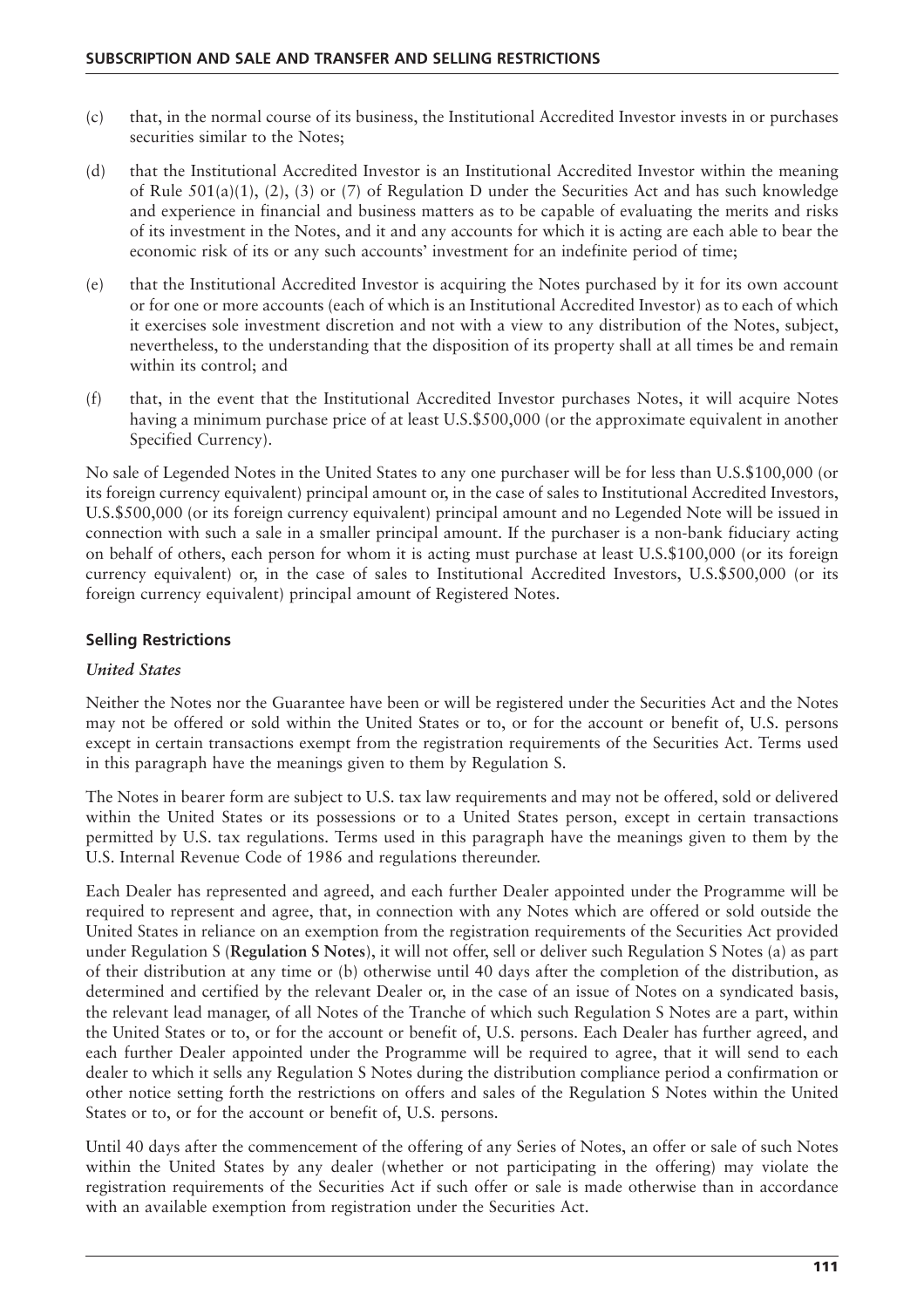Dealers may arrange for the resale of Notes to QIBs pursuant to Rule 144A and each such purchaser of Notes is hereby notified that the Dealers may be relying on the exemption from the registration requirements of the Securities Act provided by Rule 144A. The minimum aggregate principal amount of Notes which may be purchased by a QIB pursuant to Rule 144A is U.S.\$100,000 (or the approximate equivalent thereof in any other currency). To the extent that an Issuer is not subject to or does not comply with the reporting requirements of Section 13 or 15(d) of the Exchange Act or the information furnishing requirements of Rule 12g3-2(b) thereunder, the relevant Issuer has agreed to furnish to holders of Notes and to prospective purchasers designated by such holders, upon request, such information as may be required by Rule  $144A(d)(4)$ .

Each issuance of Index Linked Notes or Dual Currency Notes shall be subject to such additional U.S. selling restrictions as the relevant Issuer and the relevant Dealer may agree as a term of the issuance and purchase of such Notes, which additional selling restrictions shall be set out in the applicable Final Terms.

#### *European Economic Area*

In relation to each Member State of the European Economic Area which has implemented the Prospectus Directive (each, a **Relevant Member State**), each Dealer has represented and agreed, and each further Dealer appointed under the Programme will be required to represent and agree, that with effect from and including the date on which the Prospectus Directive is implemented in that Relevant Member State (the **Relevant Implementation Date**) it has not made and will not make an offer of Notes to the public in that Relevant Member State except that it may, with effect from and including the **Relevant Implementation Date**, make an offer of Notes to the public in that Relevant Member State:

- (a) in (or in Germany, where the offer starts within) the period beginning on the date of publication of a prospectus in relation to those Notes which has been approved by the competent authority in that Relevant Member State or, where appropriate, approved in another Relevant Member State and notified to the competent authority in that Relevant Member State, all in accordance with the Prospectus Directive and ending on the date which is 12 months after the date of such publication;
- (b) at any time to legal entities which are authorised or regulated to operate in the financial markets or, if not so authorised or regulated, whose corporate purpose is solely to invest in securities;
- (c) at any time to any legal entity which has two or more of (1) an average of at least 250 employees during the last financial year; (2) a total balance sheet of more than  $\epsilon$ 43,000,000 and (3) an annual net turnover of more than €50,000,000, as shown in its last annual or consolidated accounts; or
- (d) at any time in any other circumstances which do not require the publication by the Issuers of a prospectus pursuant to Article 3 of the Prospectus Directive.

For the purposes of this provision, the expression an **offer of Notes to the public** in relation to any Notes in any Relevant Member State means the communication in any form and by any means of sufficient information on the terms of the offer and the Notes to be offered so as to enable an investor to decide to purchase or subscribe the Notes, as the same may be varied in that Member State by any measure implementing the **Prospectus Directive** in that Member State and the expression Prospectus Directive means Directive 2003/71/EC and includes any relevant implementing measure in each Relevant Member State.

#### *United Kingdom*

Each Dealer has represented and agreed and each further Dealer appointed under the Programme will be required to represent and agree that:

(a) in relation to any Notes having a maturity of less than one year, (i) it is a person whose ordinary activities involve it in acquiring, holding, managing or disposing of investments (as principal or agent) for the purposes of its business and (ii) it has not offered or sold and will not offer or sell any Notes other than to persons whose ordinary activities involve them in acquiring, holding, managing or disposing of investments (as principal or as agent) for the purposes of their businesses or who it is reasonable to expect will acquire, hold, manage or dispose of investments (as principal or agent) for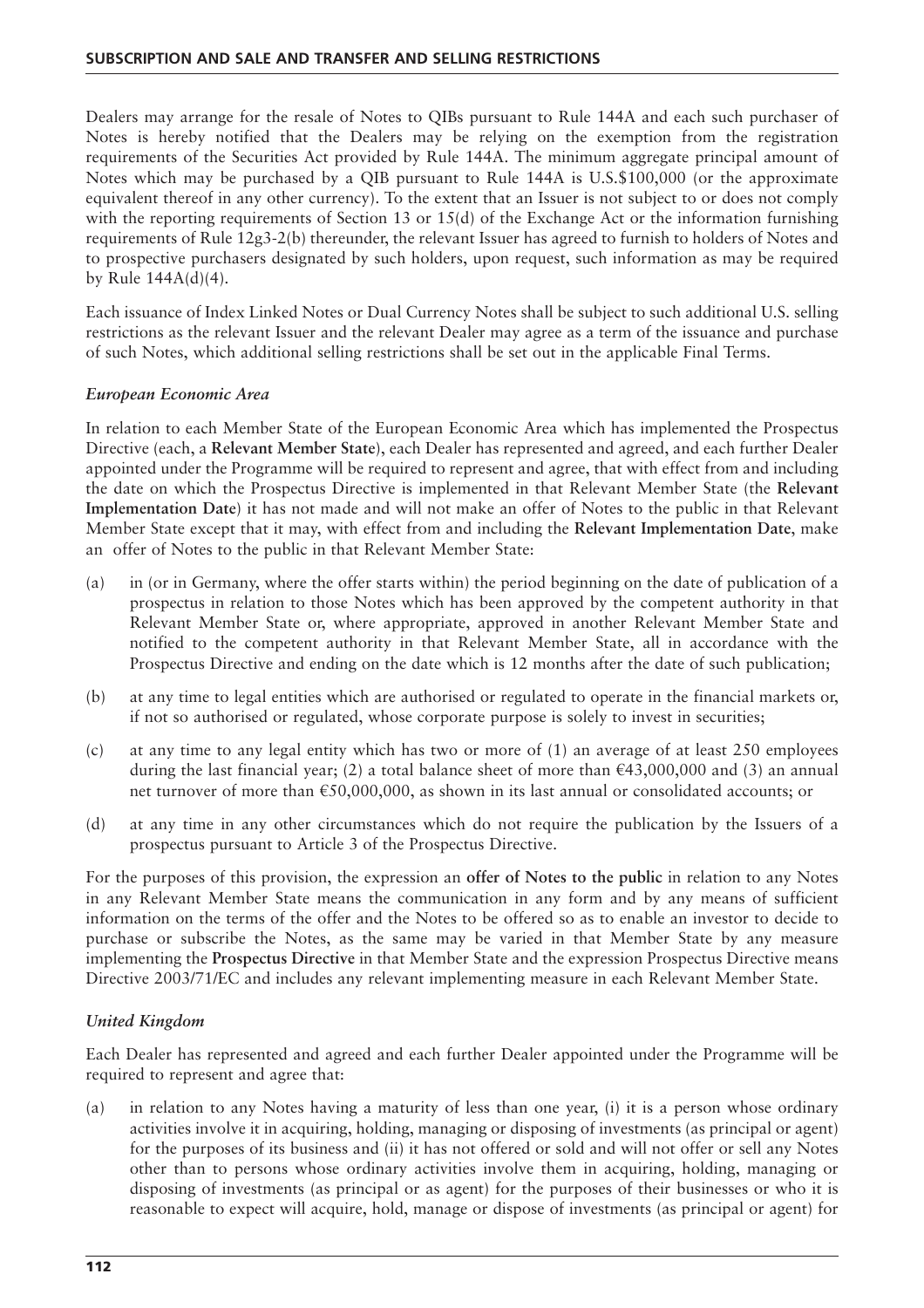the purposes of their businesses where the issue of the Notes would otherwise constitute a contravention of Section 19 of the FSMA by the relevant Issuer;

- (b) it has only communicated or caused to be communicated and will only communicate or cause to be communicated an invitation or invitation or inducement to engage in investment activity (within the meaning of Section 21 of the FSMA) received by it in connection with the issue of any Notes in circumstances in which Section 21(1) of the FSMA does not or, in the case of the Guarantor, would not if it was not an authorised person, apply to the relevant Issuer or the Guarantor; and
- (c) it has complied and will comply with all applicable provisions of the FSMA with respect to anything done by it in relation to any Notes in, from or otherwise involving the United Kingdom.

#### *Japan*

The Notes have not been and will not be registered under the Securities and Exchange Law of Japan (the **Securities and Exchange Law**) and each Dealer has agreed and each further Dealer appointed under the Programme will be required to agree that it will not offer or sell any Notes, directly or indirectly, in Japan or to, or for the benefit of, any resident of Japan (which term as used herein means any person resident in Japan, including any corporation or other entity organised under the laws of Japan), or to others for reoffering or resale, directly or indirectly, in Japan or to a resident of Japan except pursuant to an exemption from the registration requirements of, and otherwise in compliance with, the Securities and Exchange Law and any other applicable laws, regulations and ministerial guidelines of Japan.

#### *Spain*

Each Dealer has acknowledged and each other Dealer appointed under the Programme will be required to acknowledge that the Notes must not be offered, distributed or sold in Spain in the primary market. No publicity of any kind shall be made in Spain.

#### *Republic of Italy*

The offering of the Notes has not been registered pursuant to Italian securities legislation and, accordingly, no Notes may be offered, sold or delivered, nor may copies of the Offering Circular or of any other document relating to the Notes be distributed in the Republic of Italy, except:

- (i) to professional investors (*operatori qualificati*) (the **Professional Investors**), as defined in Article 31, second paragraph, of CONSOB (the Italian Securities Exchange Commission) Regulation No. 11522 of 1st July 1998, as amended (**Regulation No. 11522**); or
- (ii) in circumstances which are exempted from the rules on solicitation of investments pursuant to Article 100 of Legislative Decree No. 58 of 24th February 1998, as amended (the **Financial Services Act**) and Article 33, first paragraph, of CONSOB Regulation No. 11971 of 14th May 1999, as amended.

Any offer, sale or delivery of the Notes or distribution of copies of the Offering Circular or any other document relating to the Notes in the Republic of Italy under (i) or (ii) above must be:

- (a) made by an investment firm, bank or financial intermediary permitted to conduct such activities in the Republic of Italy in accordance with the Financial Services Act, Regulation No. 11522 and Legislative Decree No. 385 of 1st September, 1993, as amended (the **Banking Act**); and
- (b) in compliance with Article 129 of the Banking Act and the implementing guidelines of the Bank of Italy, as amended from time to time, pursuant to which the issue or the offer of securities in the Republic of Italy may need to be preceded and followed by an appropriate notice to be filed with the Bank of Italy depending, *inter alia*, on the aggregate value of the securities issued or offered in the Republic of Italy and their characteristics; and
- (c) in compliance with any other applicable laws and regulations.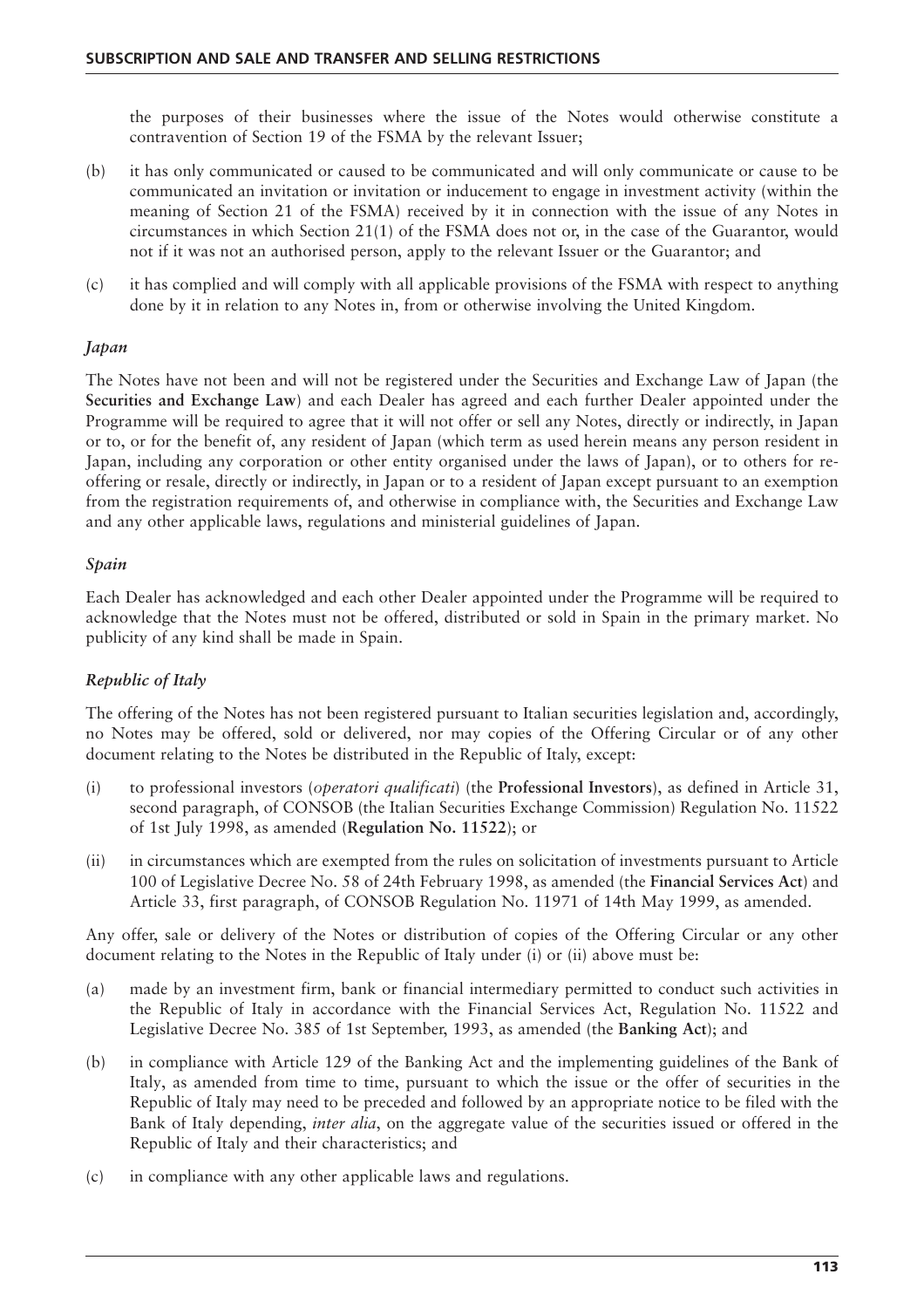*Please note that Article 100 bis of the Financial Services Act provides that, in the case of offerings of the Notes addressed (in the Republic of Italy) to Professional Investors only (as described under (i) above), in connection with any subsequent distribution (including distributions at the express request of the purchaser) in the Republic of Italy of the Notes within one year from the issue date, any intermediary distributing the Notes in the Republic of Italy may be responsible for the solvency of the issuer of such Notes vis-à-vis purchasers who are not Professional Investors for the period of 12 months from issue date of the Notes unless an offering prospectus or an information document (documento informativo), drafted in accordance with the requirements set forth by CONSOB, has been provided prior to any such transfer of Notes.*

#### *France*

Each of the Dealers has represented and agreed and each further Dealer appointed under the Programme will be required to represent and agree that it has not offered or sold and will not offer or sell, directly or indirectly, Notes to the public in France, and it has not distributed or caused to be distributed and will not distribute or cause to be distributed to the public in France, the Offering Circular, the relevant Final Terms or any other offering material relating to the Notes and such offers, sales and distributions have been and will be made in France only to (a) providers of investment services relating to portfolio management for the account of third parties, and/or (b) qualified investors (*investisseurs qualifiés*), all as defined in, and in accordance with, articles L.411-1, L.411-2 and D.411-1 of the French *Code monétaire et financier*.

#### **General**

Each Dealer has agreed and each further Dealer appointed under the Programme will be required to agree that it will (to the best of its knowledge and belief) comply with all applicable securities laws and regulations in force in any jurisdiction in which it purchases, offers, sells or delivers Notes or possesses or distributes this Offering Circular and will obtain any consent, approval or permission required by it for the purchase, offer, sale or delivery by it of Notes under the laws and regulations in force in any jurisdiction to which it is subject or in which it makes such purchases, offers, sales or deliveries and neither the Issuers, the Guarantor nor any of the other Dealers shall have any responsibility therefor.

None of the Issuers, the Guarantor and the Dealers represents that Notes may at any time lawfully be sold in compliance with any applicable registration or other requirements in any jurisdiction, or pursuant to any exemption available thereunder, or assumes any responsibility for facilitating such sale.

With regard to each Tranche, the relevant Dealer will be required to comply with such other restrictions as the relevant Issuer and the relevant Dealer shall agree and as shall be set out in the applicable Final Terms.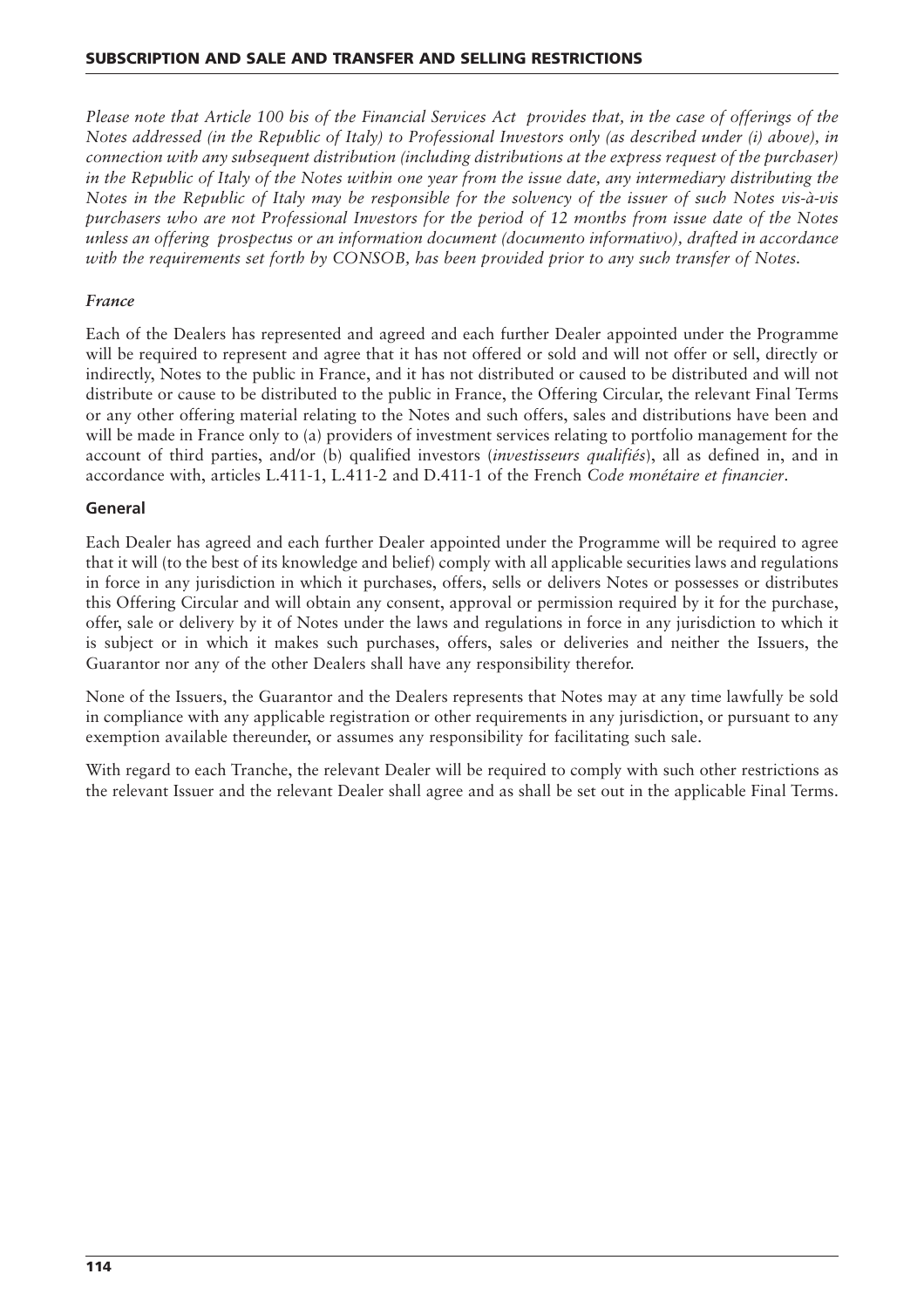# GENERAL INFORMATION

#### **Authorisation**

The establishment of the Programme on 18th January, 2005, the update of the Programme on 18th July, 2005 and the issue of Notes have been duly authorised by a resolution of the shareholders' meeting and of the Board of Directors of BSF dated 21st December, 2004 and a resolution of the shareholders' meeting and of the Board of Directors of BSC dated 21st December, 2004. The increase in the aggregate nominal amount of the Notes that may be issued from time to time under the Programme has been duly authorised by a resolution of the shareholders' meeting and of the Board of Directors of BSF dated 5th June, 2006 and a resolution of the shareholders' meeting and of the Board of Directors of BSC dated 5th June, 2006. The accession to the Programme of BUS as an issuer has been duly authorised by a resolution of the shareholders' meeting and of the Board of Directors of BUS dated 5th June, 2006. The giving of the Guarantees has been duly authorised by a resolution of the Board of Directors of the Guarantor dated 1st June, 2006.

Issues of Notes under the Programme are required to comply with certain formalities contained in the Spanish Companies Act of 1989, as amended, including registration of the issue in the Registro Mercantil, the appointment of a Representative and the constitution of a Syndicate.

Details of each issue under the Programme must also be published in the Corporate Registry Gazzette (*Boletin Oficial del Registro Mercantil*) (the **BORME**), and be evidenced in a public deed of issue (*Escritura de Emisión*).

### **Listing of Notes**

The admission of Notes to the Official List will be expressed as a percentage of their nominal amount (excluding accrued interest). It is expected that each Tranche of Notes which is to be admitted to the Official List and to trading on the London Stock Exchange's Gilt-Edged and Fixed Interest Market will be admitted separately as and when issued, subject only to the issue of a Global Note or Notes initially representing the Notes of such Tranche.

#### **Documents Available**

For the period of 12 months following the date of this Offering Circular, copies of the following documents will, when published, be available from the registered office of the relevant Issuer or the Guarantor and from the specified office of the Paying Agent for the time being in London:

- (a) the constitutional documents (with an English translation thereof) of each Issuer and the constitutional documents (with an English translation thereof) of the Guarantor;
- (b) the audited financial statements of each of BSF and BSC in respect of the financial years ended 31st December, 2004 and 2005 and the consolidated and non-consolidated financial statements of the Guarantor in respect of the financial years ended 31st December, 2004 and 2005 (with an English translation thereof), in each case together with the audit reports prepared in connection therewith;
- (c) the most recently published audited annual financial statements of the Issuers (if any) and the Guarantor and the most recently published unaudited interim financial statements (if any) of the Issuers and the Guarantor (in each case with an English translation thereof), in each case together with any audit or review reports prepared in connection therewith. The Issuers do not prepare unaudited interim accounts. The Guarantor currently prepares unaudited consolidated interim accounts on a quarterly basis;
- (d) the Programme Agreement, the Agency Agreement, the Guarantees, the Deeds of Covenant, the Deed Poll and the forms of the Global Notes, the Notes in definitive form, the Receipts, the Coupons and the Talons;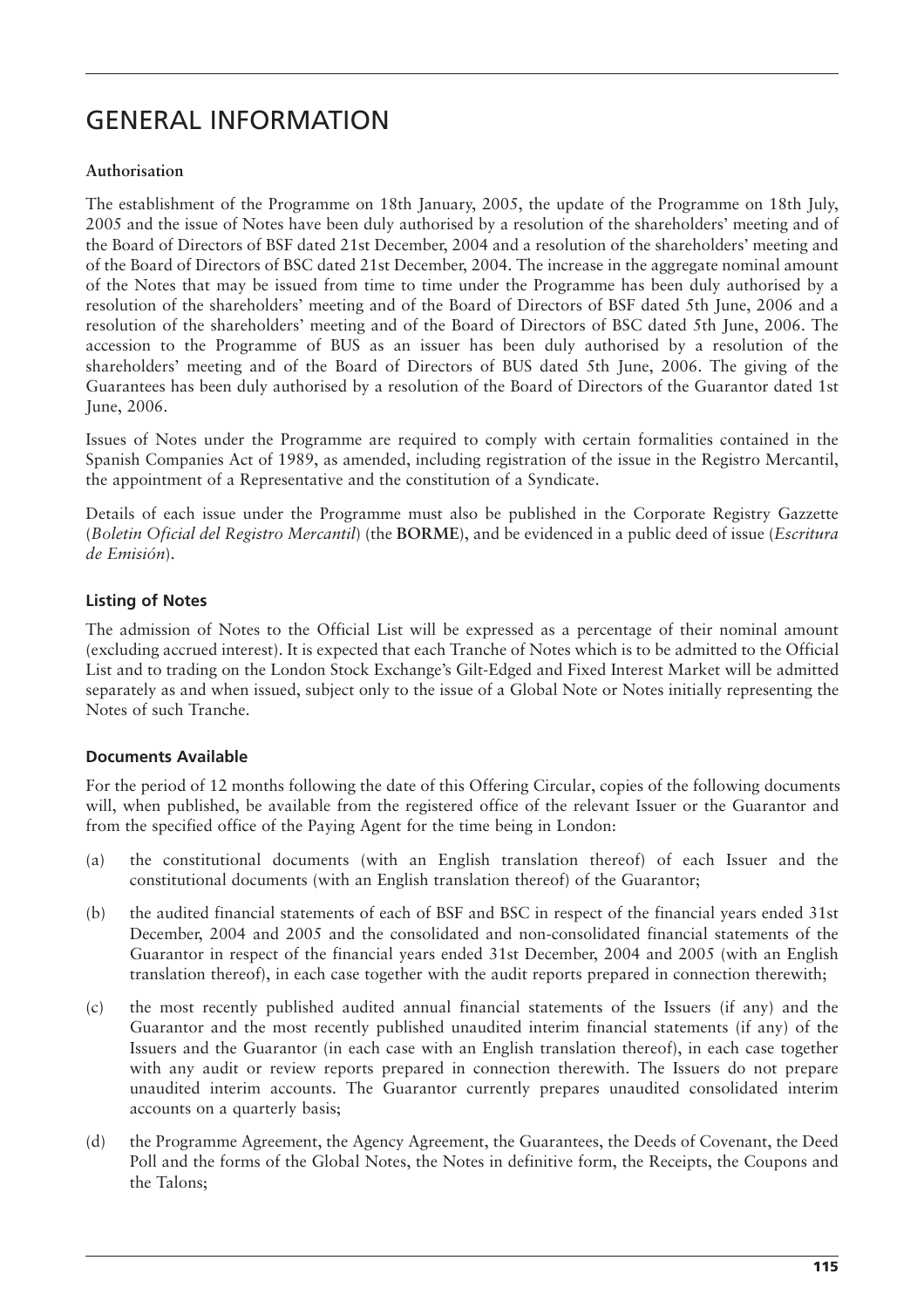- (e) a copy of this Offering Circular;
- (f) any future offering circulars, prospectuses, information memoranda and supplements including Final Terms to this Offering Circular and any other documents incorporated herein or therein by reference; and
- (g) in the case of each issue of listed Notes subscribed pursuant to a subscription agreement, the subscription agreement (or equivalent document).

#### **Clearing Systems**

The Notes have been accepted for clearance through Euroclear and Clearstream, Luxembourg (which are entities in charge of keeping the records). The appropriate Common Code and ISIN for each Tranche of Notes allocated by Euroclear and Clearstream, Luxembourg will be specified in the applicable Final Terms. In addition, the relevant Issuer may make an application for any Notes in registered form to be accepted for trading in book-entry form by DTC. The CUSIP and/or CINS numbers for each Tranche of Registered Notes, together with the relevant ISIN and common code, will be specified in the applicable Final Terms. If the Notes are to clear through an additional or alternative clearing system the appropriate information will be specified in the applicable Final Terms.

The address of Euroclear is 1 Boulevard du Roi Albert II, B-1210 Brussels, the address of Clearstream, Luxembourg is 42 Avenue JF Kennedy, L-1855, Luxembourg and the address of DTC is 55 Water Street, New York, New York 10041.

#### **Conditions for determining price**

The price and amount of Notes to be issued under the Programme will be determined by the relevant Issuer and the relevant Dealer at the time of issue in accordance with prevailing market conditions.

#### **Significant or Material Change**

There has been no significant change in the financial or trading position and no material adverse change in the prospects of the Issuers since 31st December, 2005.

There has been no significant change in the financial or trading position of the Group since 31st March, 2006 and there has been no material adverse change in the financial position or prospects of the Group since 31st December, 2005.

#### **Litigation**

Neither of the Issuers nor the Guarantor is or has been involved in any governmental, legal or arbitration proceedings (including any such proceedings which are pending or threatened of which the Issuers or the Guarantor are aware) in the 12 months preceding the date of this document which may have or have in such period had a significant effect on the financial position or profitability of the Issuer or the Group.

#### **Auditors**

The auditors of the BSF and BSC are Deloitte, S.L., registered as auditors on the *Registro Oficial de Auditores de cuentas* who have audited the Issuers' accounts without qualification which have been prepared in accordance with generally accepted accounting principles and practices in Spain for the period from 3rd November, 2004 until 31st December, 2004 and for the financial year ended 31st December, 2005.

BUS was incorporated on 22nd February, 2006 and has not prepared any audited accounts since that date. The first audited accounts of BUS are expected to be prepared for the period from its incorporation to 31st December, 2006.

The auditors of the Guarantor are Deloitte, S.L. (registered as auditors on the *Registro Oficial de Auditores de Cuentas*), who have audited the Guarantor's accounts without qualification, for each of the two financial years ended 31st December, 2004, which have been prepared in accordance with Spanish generally accepted accounting principles, and 31st December, 2005, which have been prepared in accordance with IFRS.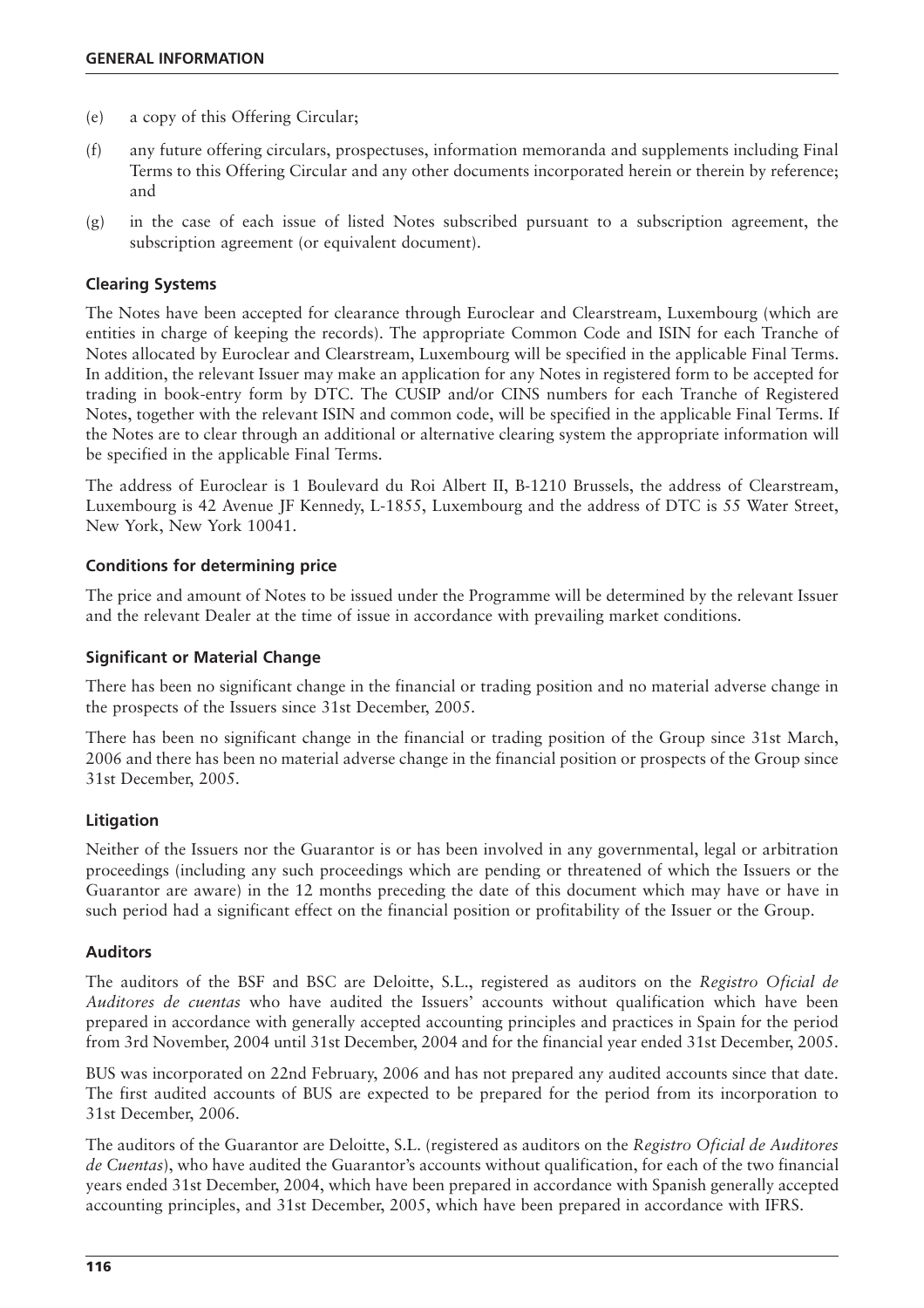#### **Post-issuance information**

The Issuers do not intend to provide any post-issuance information in relation to any issues of Notes.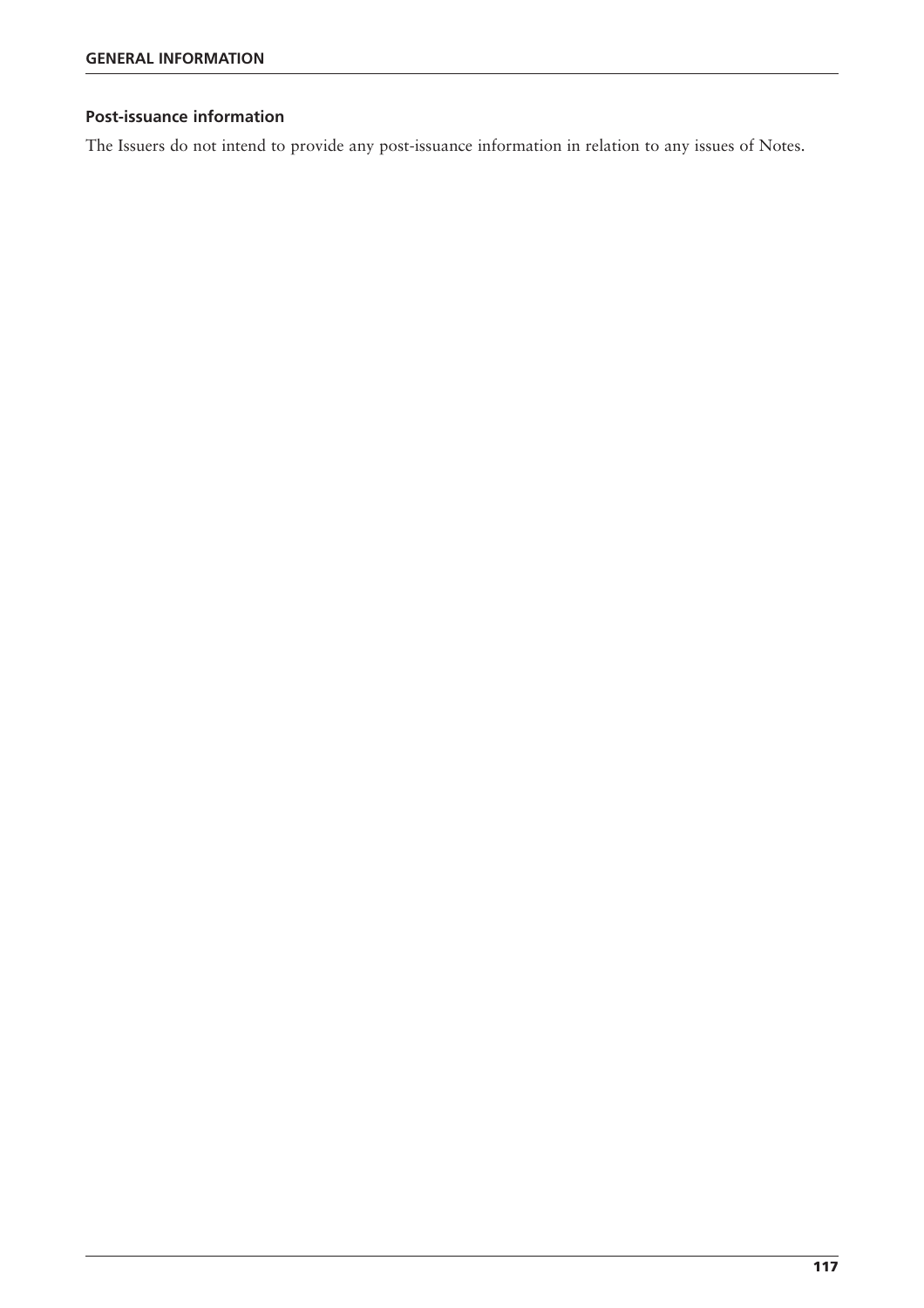#### **ISSUERS**

**BBVA Senior Finance, S.A. Unipersonal BBVA Subordinated Capital, S.A. Unipersonal** Gran Vía, 1 Gran Vía, 1

Bilbao Bilbao

**BBVA U.S. Senior, S.A. Unipersonal** Gran Vía, 1 Bilbao

#### **GUARANTOR**

**Banco Bilbao Vizcaya Argentaria, S.A.** Plaza de San Nicolas, 4 48005 Bilbao

#### **PRINCIPAL PAYING AGENT**

**Deutsche Bank AG, London Branch** Winchester House 1 Great Winchester Street London EC2N 2DB

#### **REGISTRAR, EXCHANGE AGENT AND TRANSFER AGENT**

**Deutsche Bank Trust Company Americas** 60 Wall Street New York New York 10005

#### **OTHER PAYING AGENT AND TRANSFER AGENT**

**Deutsche Bank Luxembourg SA** 2 Boulevard Konrad Adenauer L-1115 Luxembourg

#### **LEGAL ADVISERS**

*To the Issuers and the Guarantor To the Issuers and the Guarantor as to the laws of England and Wales as to the laws of Spain*

**Allen & Overy LLP GARRIGUES, Abogados** One New Change **y Asesores Tributarios** London EC4M 9QQ Jose Abascal, 45 28003 Madrid

*To the Dealers as to the laws of England and Wales and as to the laws of Spain* **Clifford Chance, S.L.** Paseo de la Castellana 110 28046 Madrid

#### **AUDITORS**

*To the Issuers and the Guarantor*  **Deloitte, S.L.** Plaza Pablo Ruiz Picasso, 1 Torre Picasso 28020 Madrid